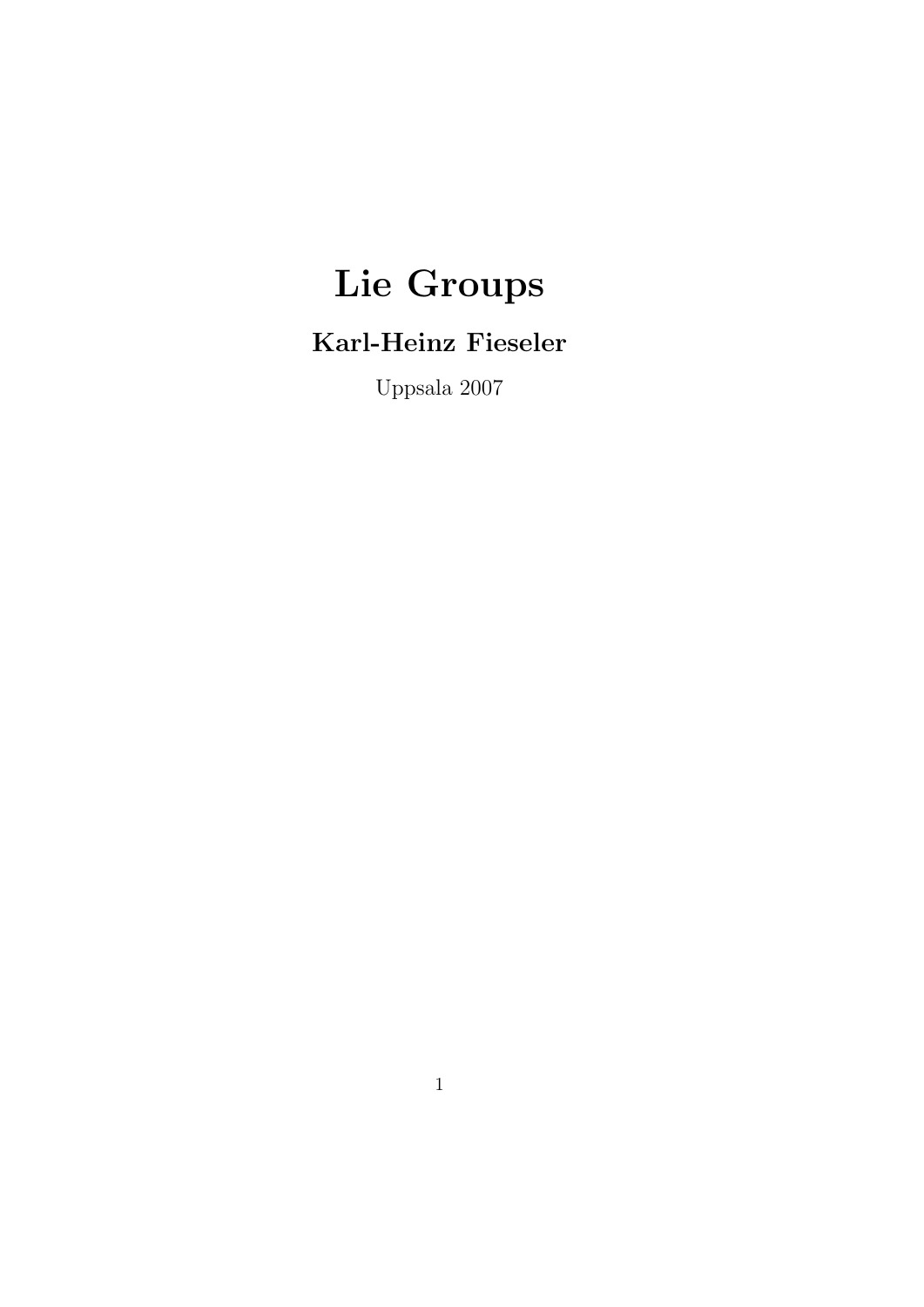## Contents

| 1 INTRODUCTION                       | 3       |
|--------------------------------------|---------|
| 2 DIFFERENTIABLE MANIFOLDS           | $\,6\,$ |
| 3 LIE GROUPS                         | 11      |
| 4 VECTOR FIELDS                      | 15      |
| 5 THE LIE ALGEBRA OF A LIE GROUP     | 25      |
| <b>6 HOMOGENEOUS SPACES</b>          | 30      |
| 7 THE EXPONENTIAL MAP                | 34      |
| 8 SUBGROUPS AND SUBALGEBRAS          | 38      |
| 9 LIE ALGEBRAS OF DIMENSION $\leq 3$ | 45      |
| 10 THE UNIVERSAL COVERING GROUP      | 51      |
| 11 STRUCTURE THEORY FOR LIE ALGEBRAS | 59      |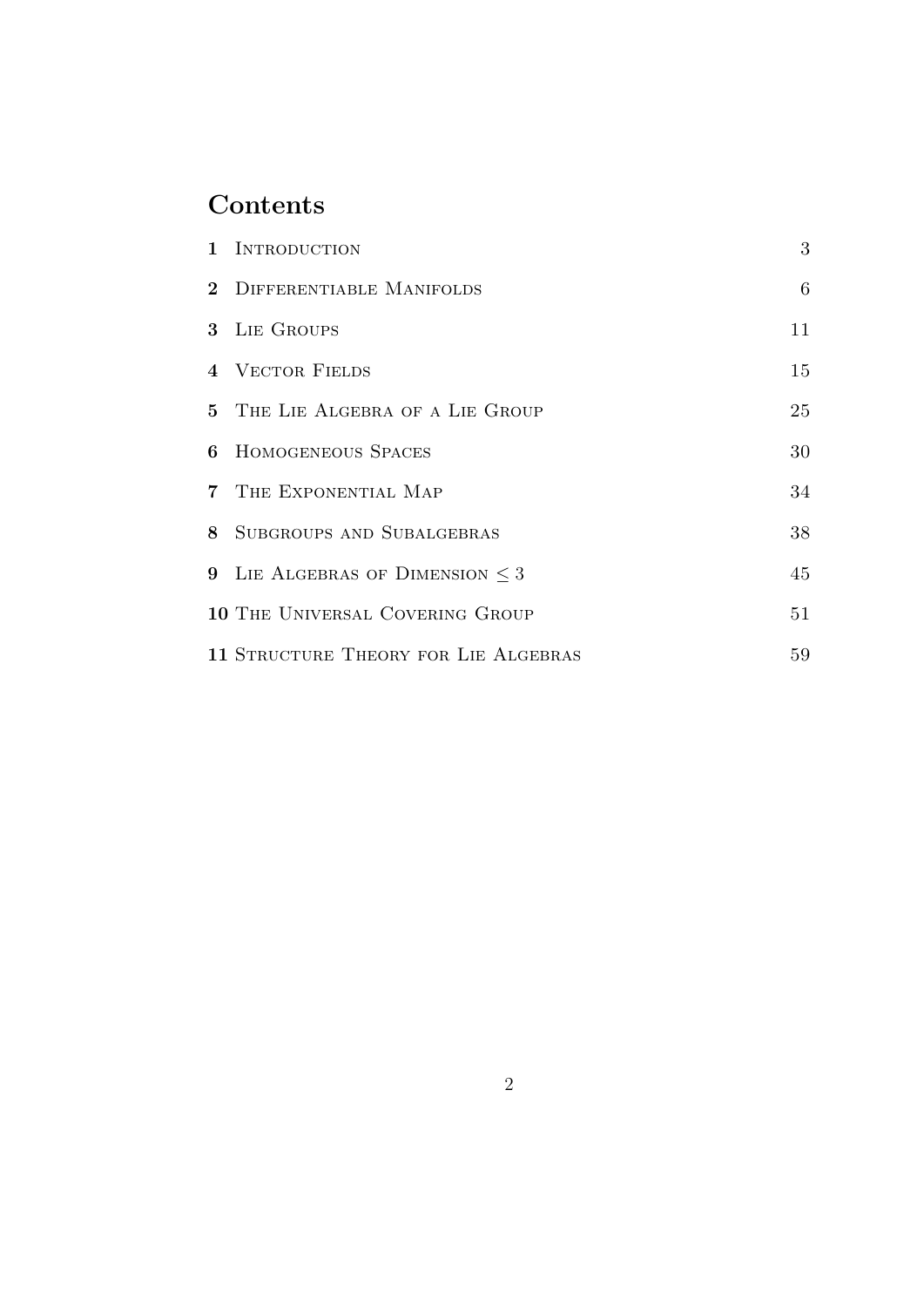#### 1 INTRODUCTION

The groups one investigates in algebra usually are finite or finitely generated, but for example R endowed with the addition of real numbers is far from being finitely generated. Or take

$$
GL_n(\mathbb{R}) := \{ A \in \mathbb{R}^{n,n}; \det(A) \neq 0 \},
$$

the group of invertible  $n \times n$ -matrices with real entries, the group law being the multiplication of matrices.

In order to understand even such groups one considers groups with additional structure compatible with the group action.

Definition 1.1. A topological group is a group G endowed with a Hausdorff topology such that both the group multiplication (group law)

$$
\mu: G \times G \longrightarrow G, (a, b) \mapsto ab,
$$

and the "inversion"

$$
\iota: G \longrightarrow G, a \mapsto a^{-1}
$$

are continuous maps.

- **Example 1.2.** 1. The additive group  $G := \mathbb{R}$  endowed with its standard topology.
	- 2. The group

$$
G := GL_n(\mathbb{R}) \subset \mathbb{R}^{n,n} \cong \mathbb{R}^{n^2},
$$

endowed with the topology as a(n open) subset of  $\mathbb{R}^{n^2}$ .

Let us comment on the second example: First of all,

$$
GL_n(\mathbb{R}) = \det^{-1}(\mathbb{R}^*) \subset \mathbb{R}^{n,n}
$$

is an open set of  $\mathbb{R}^{n,n}$  as the inverse image of the open set  $\mathbb{R}^* := \mathbb{R} \setminus \{0\}$  (the punctured real line) with respect to a continuous map, the determinant

$$
\det: \mathbb{R}^{n,n} \longrightarrow \mathbb{R}, A = (\alpha_{ij}) \mapsto \det(A) = \sum_{\pi \in \mathbb{S}_n} \text{sign}(\pi) \prod_{i=1}^n \alpha_{i,\pi(i)},
$$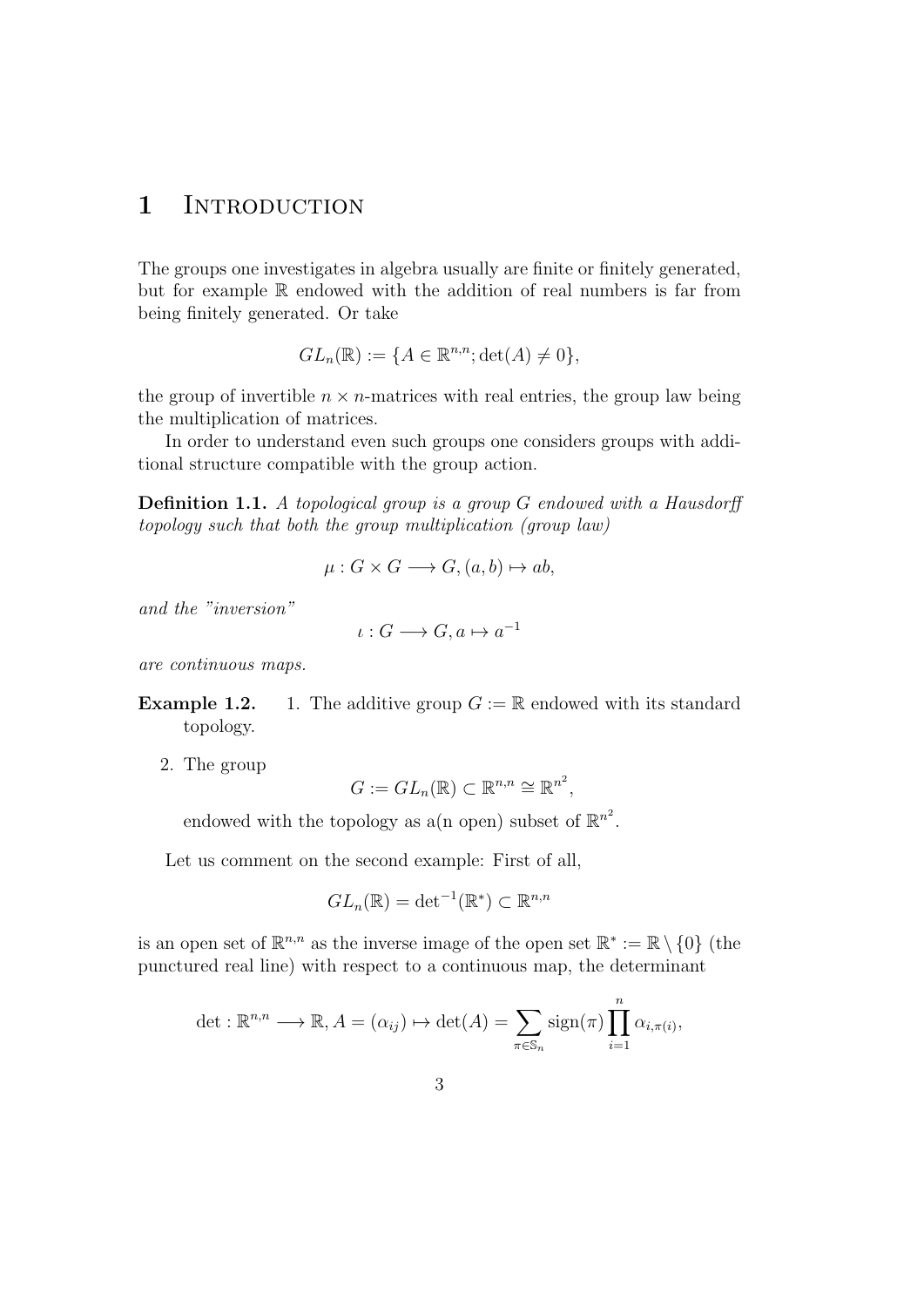a polynomial in the entries  $\alpha_{ij}$  of A. That matrix multiplication is continuous is immediate, while the continuity of the inversion  $A \mapsto A^{-1}$  follows from the following formula

$$
A^{-1} = (\gamma_{ij}) \text{ with } \gamma_{ij} = (-1)^{i+j} \frac{\det(A_{ji})}{\det(A)},
$$

where  $A_{k\ell} \in \mathbb{R}^{n-1,n-1}$  denotes the matrix obtained from  $A \in \mathbb{R}^{n,n}$  by deleting the k-th row and the  $\ell$ -th column. With other words, the entries  $\gamma_{ij}$  of  $A^{-1}$ are rational functions in the entries of A (with a non-vanishing denominator).

Indeed continuous functions can be quite pathological, while differentiable functions are more easily understood, since locally they can be approximated by linear functions. So it seems natural to look for a notion of "differentiable groups". We give here a very restricted provisional definition:

**Definition 1.3.** Assume that  $G \subset \mathbb{R}^m$  is both an open subset of  $\mathbb{R}^m$  and a group (with a suitable group law). It is called a differentiable group if the group multiplication as well as the inversion are differentiable (i.e.  $C^{\infty}$ . )maps.

- **Example 1.4.** 1. The vector space  $\mathbb{R}^m$  endowed with the addition of vectors as group law.
	- 2.  $GL_n(\mathbb{R})$  with  $m = n^2$ .
	- 3. The direct product  $G := \mathbb{R}^n \times GL_n(\mathbb{R})$  with  $m = n + n^2$ .
	- 4. There is an other way to endow  $\mathbb{R}^n \times GL_n(\mathbb{R})$  with the structure of a Lie group: Identify a pair  $(a, B) \in \mathbb{R}^n \times GL_n(\mathbb{R})$  with the "affine linear map"  $\mathbb{R}^n \ni x \mapsto a + Bx \in \mathbb{R}^n$ . The composition of two affine linear maps being again affine linear, we obtain the following new group law

$$
(a, B)(c, D) := (a + Bc, BD).
$$

on  $\mathbb{R}^n \times GL_n(\mathbb{R})$ .

Now the basic idea in the study of differentiable groups is to replace the commutator map

$$
K: G \times G \longrightarrow G, (x, y) \mapsto xyx^{-1}y^{-1}
$$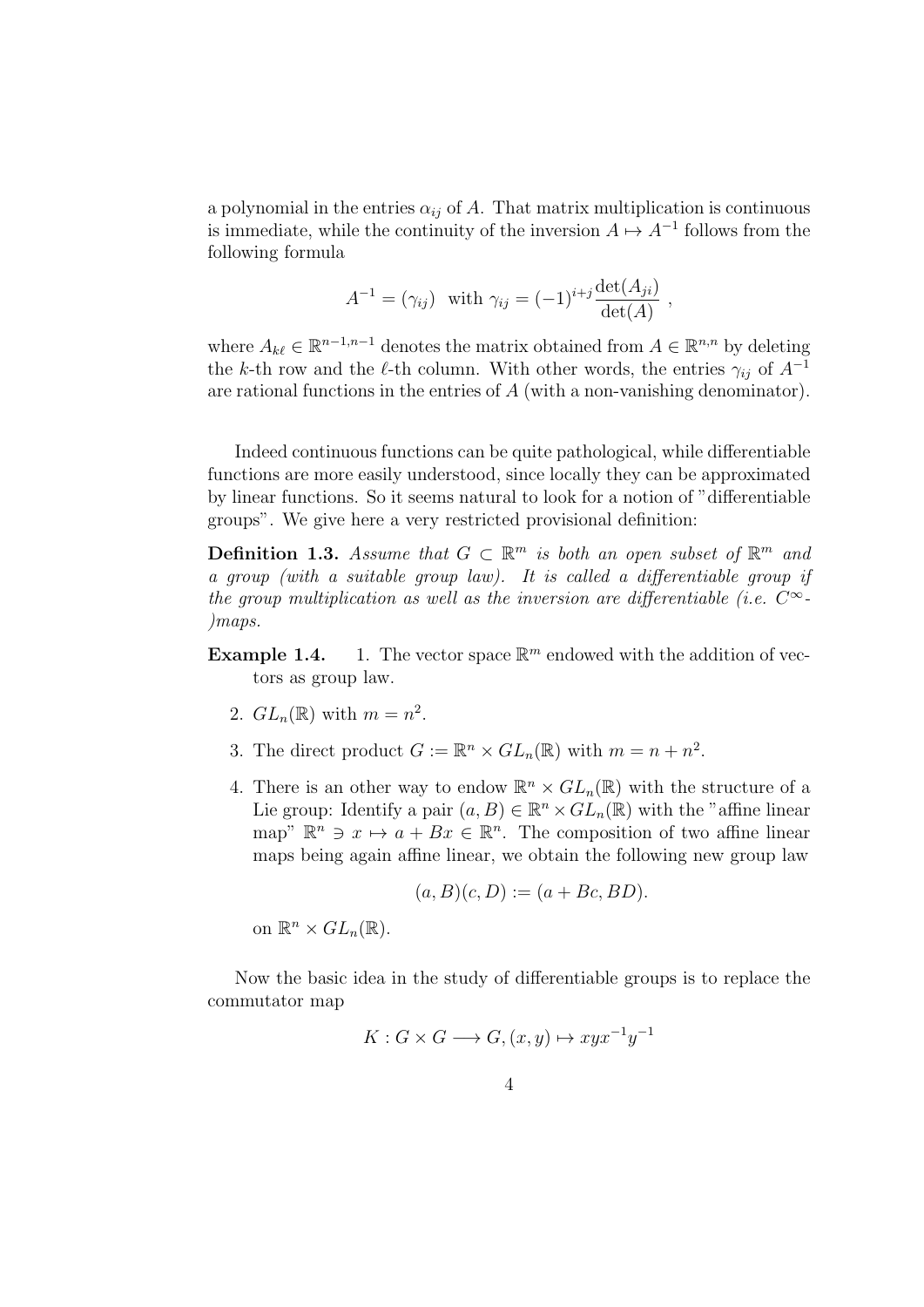with the "bilinear part" of its Taylor expansion at  $(e, e)$  - here  $e \in G$  denotes the neutral element of the group G. Let us explain that: Denote  $DK(e, e) \in$  $\mathbb{R}^{m,2m}$  the Jacobian matrix of K at  $(e,e)$  - the linear part of the Taylor expansion. Then we have for small  $\xi, \eta \in \mathbb{R}^m$  the expansion

$$
K(e + \xi, e + \eta) = K((e, e) + (\xi, \eta))
$$

$$
e + DK(e, e) \left(\frac{\xi}{\eta}\right) + \sum_{1 \le i, j \le m} \frac{\partial K}{\partial x_i \partial y_j}(e, e) \xi_i \eta_j + \dots
$$

Now the "bilinear term"

$$
[\xi,\eta] := \sum_{1 \le i,j \le m} \frac{\partial K}{\partial x_i \partial y_j}(e,e)\xi_i\eta_j
$$

defines a bilinear map

$$
[..,..]:\mathbb{R}^m\times\mathbb{R}^m\longrightarrow\mathbb{R}^m.
$$

It turns out that that map determines the group law near  $(e, e) \in G \times G$ completely, so one can replace the local study of differentiable groups with the study of certain bilinear maps  $[\dots, \dots] : \mathbb{R}^m \times \mathbb{R}^m \longrightarrow \mathbb{R}^m$ .

Let us discuss the example  $G = GL_n(\mathbb{R}) \subset \mathbb{R}^{n,n}$  and compute the map  $[\ldots, \ldots] : \mathbb{R}^{n,n} \times \mathbb{R}^{n,n} \longrightarrow \mathbb{R}^{n,n}$ . For a matrix  $A = (\alpha_{ij})$  we define its norm by

$$
||A|| := n \max\{|\alpha_{ij}|; 1 \le i, j \le n\}
$$

and note that it is even well behaved with respect to products:  $||AB|| \le$  $||A|| \cdot ||B||$ . Now denote  $E \in GL_n(\mathbb{R})$  the unit matrix (replacing  $e \in G$ ) and take  $X, Y \in \mathbb{R}^{n,n}$  of norm  $\langle 1 \rangle$  (replacing  $\xi$  and  $\eta$ ). Then we have  $E + X \in GL_n(\mathbb{R})$  with

$$
(E+X)^{-1} = E - X + X^2 - X^3 + \dots,
$$

a convergent series. Consequently

$$
K(E+X, E+Y) = (E+X)(E+Y)(E-X+X2 - ....)(E-Y+Y2 - ...)
$$
  
= E + (X+Y-X-Y) + (X<sup>2</sup>+Y<sup>2</sup>+XY-X<sup>2</sup>-XY-YX-Y<sup>2</sup>+XY) + ...  
with the dots representing terms of total degree > 2 in X and Y. Thus the  
linear term vanishes and

$$
[X, Y] = XY - YX
$$

is the commutator of the matrices  $X, Y \in \mathbb{R}^{n,n}$ .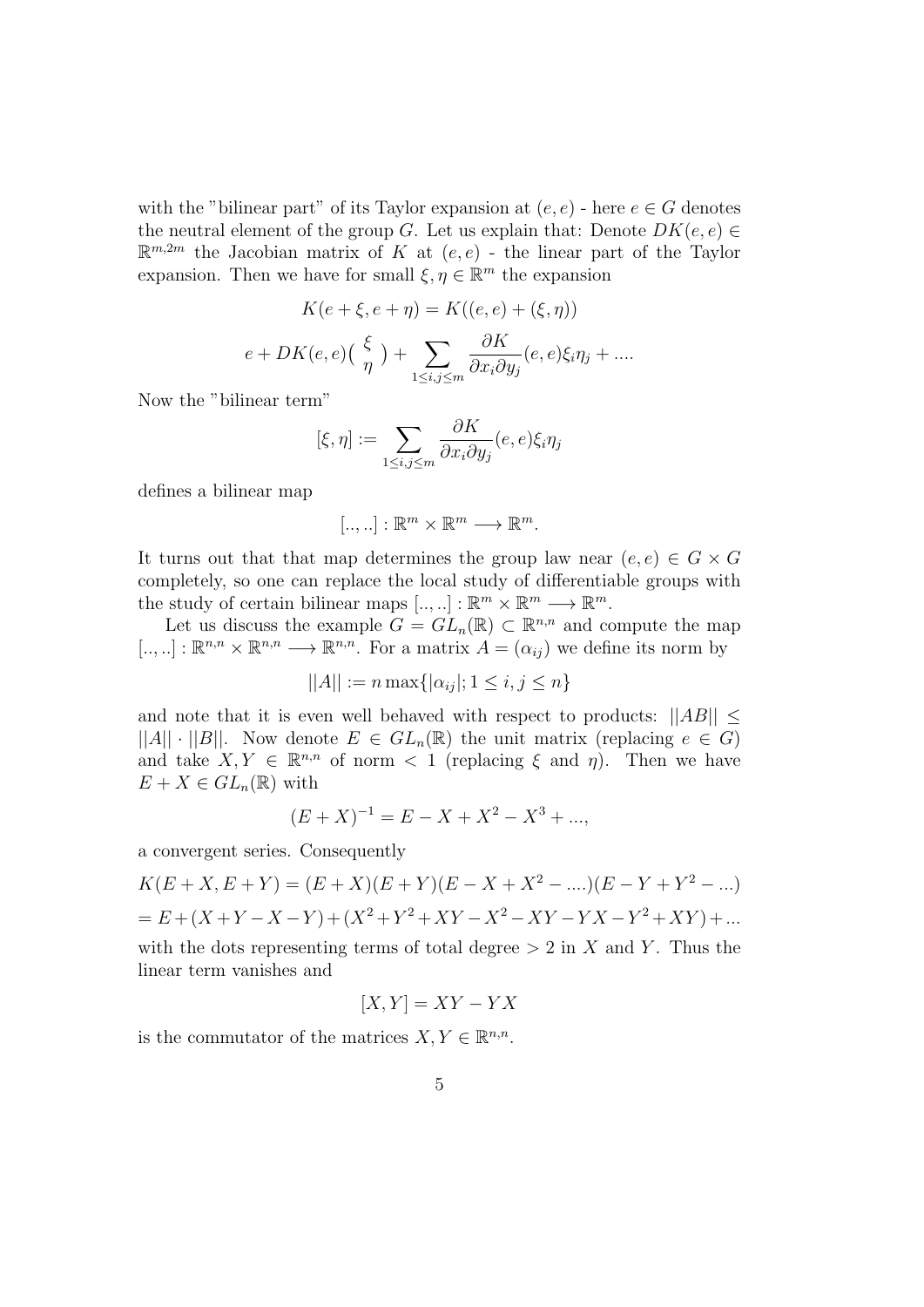### 2 DIFFERENTIABLE MANIFOLDS

In Definition 1.3 we require  $G \subset \mathbb{R}^m$  (as an open subset) for a differentiable group. That is a very restrictive condition. E.g. it holds for  $G := \mathbb{C}^* \subset \mathbb{C} \cong$  $\mathbb{R}^2$ , the multiplicative group of non-zero complex numbers, but it does not hold any longer for its closed subgroup

$$
S^1 := \{ z \in \mathbb{C}; |z| = 1 \},\
$$

the unit circle. (An open subset of  $\mathbb{R}^m$  is never compact.) Nevertheless it locally looks like the real line: There are homeomorphisms

$$
\psi_1: V_1 := ]-\pi, \pi[ \longrightarrow U_1 := \mathbf{S}^1 \setminus \{-1\}, \ x \mapsto e^{ix}
$$

and

$$
\psi_2: V_2 := ]0, 2\pi[ \longrightarrow U_2 := \mathbf{S}^1 \setminus \{1\}, \ x \mapsto e^{ix}.
$$

Thus we are led to the notion of a *topological manifold*:

**Definition 2.1.** An *m*-dimensional topological manifold  $M$  is a Hausdorff topological space admitting an open cover

$$
M = \bigcup_{i \in I} U_i
$$

with open subset  $U_i \subset M$  homeomorphic to open subsets  $V_i \subset \mathbb{R}^m$ .

- **Example 2.2.** 1. Any open subset of  $\mathbb{R}^m$  is an m-dimensional topological manifold.
	- 2.  $M := \mathbf{S}^1 = U_1 \cup U_2$  is a one dimensional topological manifold.
	- 3. Denote  $||x|| = \sqrt{x_1^2 + ... + x_{n+1}^2}$  the euclidean norm of a vector  $x \in$  $\mathbb{R}^{n+1}$ . Then the sphere

$$
\mathbf{S}^n := \{ x \in \mathbb{R}^{n+1}; ||x|| = 1 \}
$$

is an n-dimensional topological manifold: We have

$$
\mathbf{S}^n = U_1 \cup U_2
$$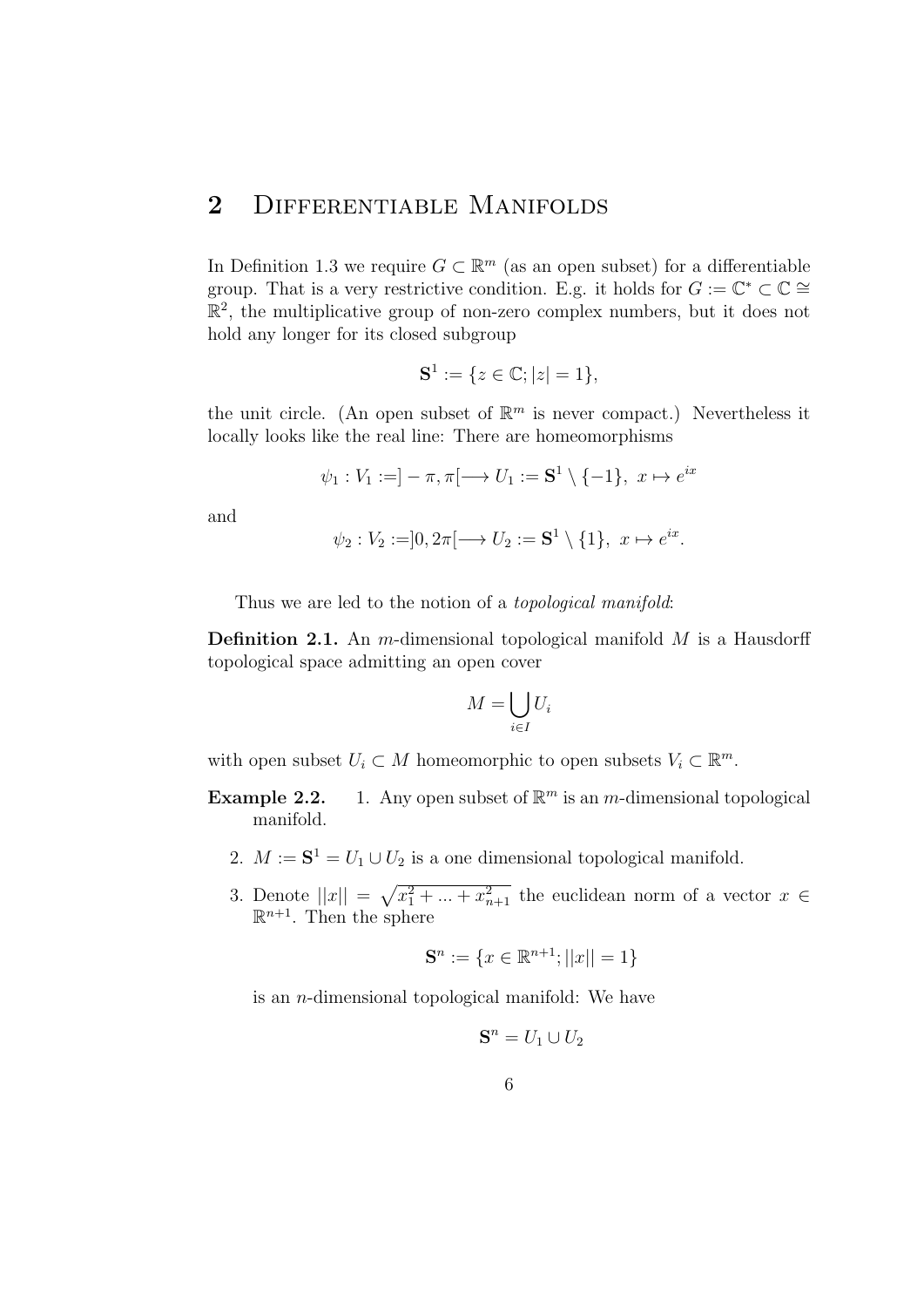with  $U_1 := \mathbf{S}^n \setminus \{-e_{n+1}\}, U_2 := \mathbf{S}^n \setminus \{e_{n+1}\}, \text{ where } U_i \cong \mathbb{R}^n. \text{ For }$ example the maps

$$
\sigma_i: U_i \longrightarrow \mathbb{R}^n, x = (x', x_{n+1}) \mapsto \frac{x'}{1 - (-1)^i x_{n+1}}, i = 1, 2
$$

are homeomorphisms: For  $x \in U_i$  the point  $(\sigma_i(x), 0)$  is the intersection of the line spanned by x and  $-e_{n+1}$  (for  $i = 1$ ) resp.  $e_{n+1}$  (for  $i = 2$ ) with the hyperplane  $\mathbb{R}^n \times 0$ .

Now one could try to study a function  $f : M \longrightarrow \mathbb{R}$  on a topological manifold  $M$  by considering what one gets by composing  $f$  with inverse homeomorphisms  $\mathbb{R}^m \supset V \stackrel{\psi}{\longrightarrow} U \subset M$  and then apply analysis to the composite  $f \circ \psi : V \longrightarrow \mathbb{R}$ . But then it will depend on the choice of the homeomorphism  $\psi$ , whether  $f \circ \psi$  is differentiable or not. One can avoid that difficulty by restricting to a system, "atlas", of "mutually compatible" homeomorphisms, also called "charts":

**Definition 2.3.** Let  $M$  be an  $m$ -dimensional topological manifold.

- 1. A chart on M is a pair  $(U, \varphi)$ , where  $U \subset M$  is open and  $\varphi: U \longrightarrow V$ is a homeomorphism between U and an open subset  $V \subset \mathbb{R}^m$ . The component functions  $\varphi^1, ..., \varphi^m$  then are also called (local) coordinates for M on  $U \subset M$ .
- 2. Two charts  $(U_i, \varphi_i), i = 1, 2$ , on a topological manifold M are called  $(C^{\infty})$ compatible if either  $U_{12} := U_1 \cap U_2$  is empty or the transition map ("coordinate change")

$$
\varphi_2 \circ \varphi_1^{-1} : \varphi_1(U_{12}) \longrightarrow \varphi_2(U_{12})
$$

is a diffeomorphism between the open sets  $\varphi_1(U_{12}) \subset V_1 \subset \mathbb{R}^m$  and  $\varphi_2(U_{12}) \subset V_2 \subset \mathbb{R}^m$ .

3. A differentiable atlas  $A$  on a topological manifold  $M$  is a system

$$
\mathcal{A} = \{ (U_i, \varphi_i); i \in I \}
$$

of mutually  $(C^{\infty}$ -)compatible charts, such that  $M = \bigcup_{i \in I} U_i$ .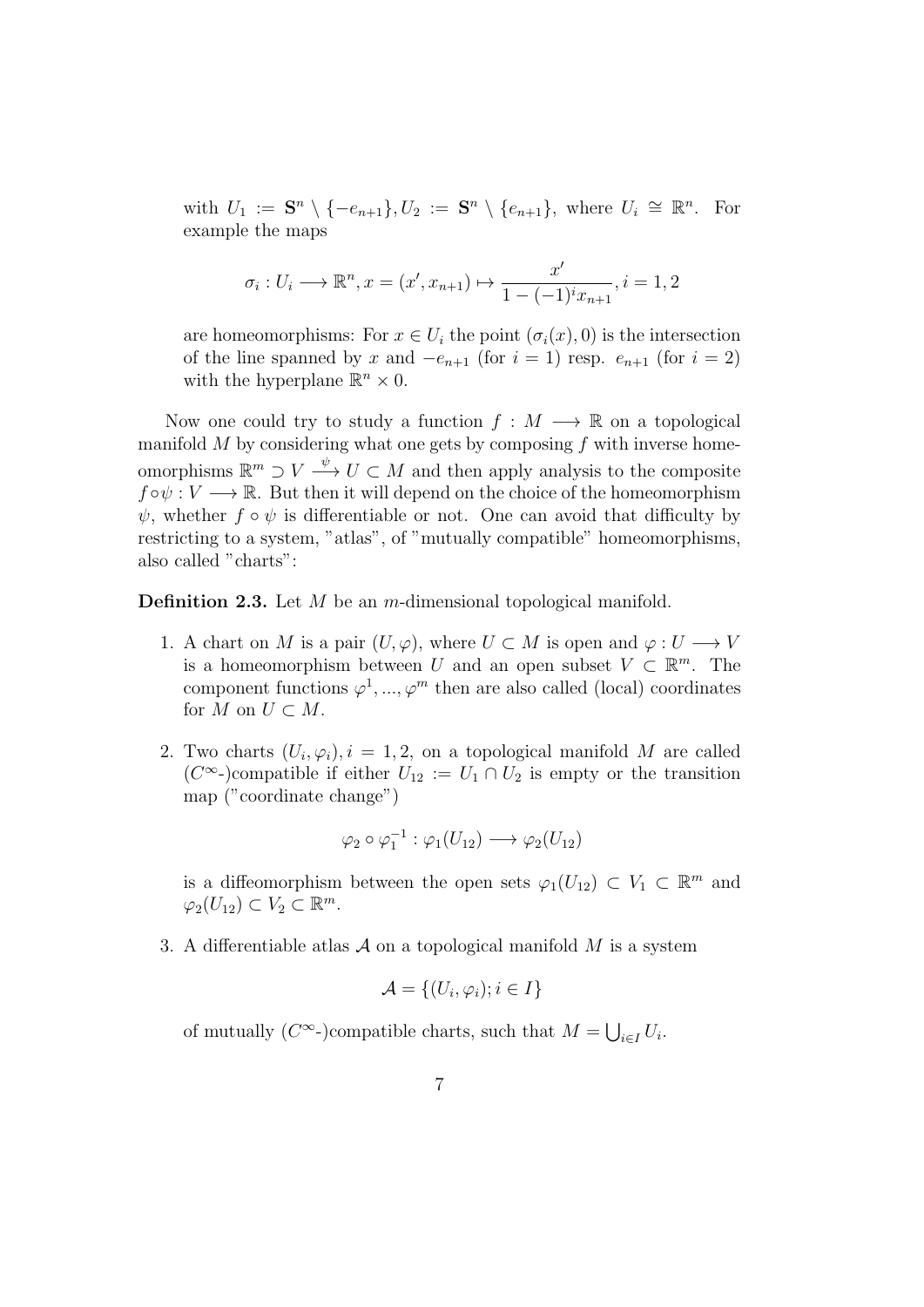**Example 2.4.** 1. On the unit circle  $S^1$  the charts  $(U_i, \varphi_i := \psi_i^{-1})$  $(i^{-1}), i = 1, 2$ constitute a differentiable atlas: Indeed  $S^1 = U_1 \cup U_2$ , and the transition map  $\varphi_2 \circ \varphi_1^{-1}$ :  $]-\pi, 0[\cup]0, \pi[\longrightarrow]0, \pi[\cup]\pi, 2\pi[$  looks as follows

$$
\varphi_2 \circ \varphi_1^{-1}(x) = \begin{cases} x & , \text{if } x \in ]0, \pi[ \\ x + 2\pi & , \text{if } x \in ]-\pi, 0[ \end{cases}
$$

2. The charts  $(U_i, \sigma_i)$ ,  $i = 1, 2$  on  $\mathbf{S}^n$ , cf. 2.2.3, constitute a differentiable atlas: Again we have  $S^n = U_1 \cup U_2$  and the transition map

$$
\sigma_2 \circ \sigma_1^{-1} : \mathbb{R}^n \setminus \{0\} \longrightarrow \mathbb{R}^n \setminus \{0\}, \ x \mapsto \frac{x}{||x||^2}.
$$

3. Let  $W \subset \mathbb{R}^n$  be an open subset and

$$
F:W\longrightarrow\mathbb{R}^{n-m}
$$

a differentiable map, such that for all  $a \in M := F^{-1}(0) \subset W$  the Jacobian map

$$
DF(a): \mathbb{R}^n \longrightarrow \mathbb{R}^{n-m}
$$

is surjective. For every point  $a \in M$  we shall construct a local chart  $(U_a, \varphi_a)$ . We may assume that  $\frac{\partial F}{\partial(x_{m+1},...,x_n)}(a) \neq 0$ . Then the map  $\Phi$ :  $(x_1, ..., x_m, F_1, ..., F_{n-m})$ :  $\mathbb{R}^n \longrightarrow \mathbb{R}^n$  induces, according to the inverse function theorem, a diffeomorphism  $\tilde{U} \longrightarrow \tilde{V}$  between an open neighborhood  $\tilde{U} \subset W$  of  $a \in \mathbb{R}^n$  and an open neighborhood  $\tilde{V}$  of  $(a_1, ..., a_m, 0) \in \mathbb{R}^n$ . As a consequence the map

$$
\varphi_a: U_a := \tilde{U} \cap M \longrightarrow V_a := \{ y \in \mathbb{R}^m; (y, 0) \in \tilde{V} \subset \mathbb{R}^m \times \mathbb{R}^{n-m} \},\
$$

$$
x \mapsto (x_1, ..., x_m)
$$

is a homeomorphism. Then the collection  $\mathcal{A} := \{ (U_a, \varphi_a) ; a \in M \}$ constitutes a differentiable atlas on M. Note that all local coordinates are obtained by choosing m suitable restrictions  $x_{i_1}|_M, ..., x_{i_m}|_M$  of the coordinate functions  $x_1, ..., x_n$ , i.e., with the choice of the set  $\{i_1, ..., i_m\}$ depending on the point  $a \in M$ .

The last example shows that a differentiable atlas may depend on a lot of choices and can be unnecessarily big as well. So we need to say when two atlases are "equivalent":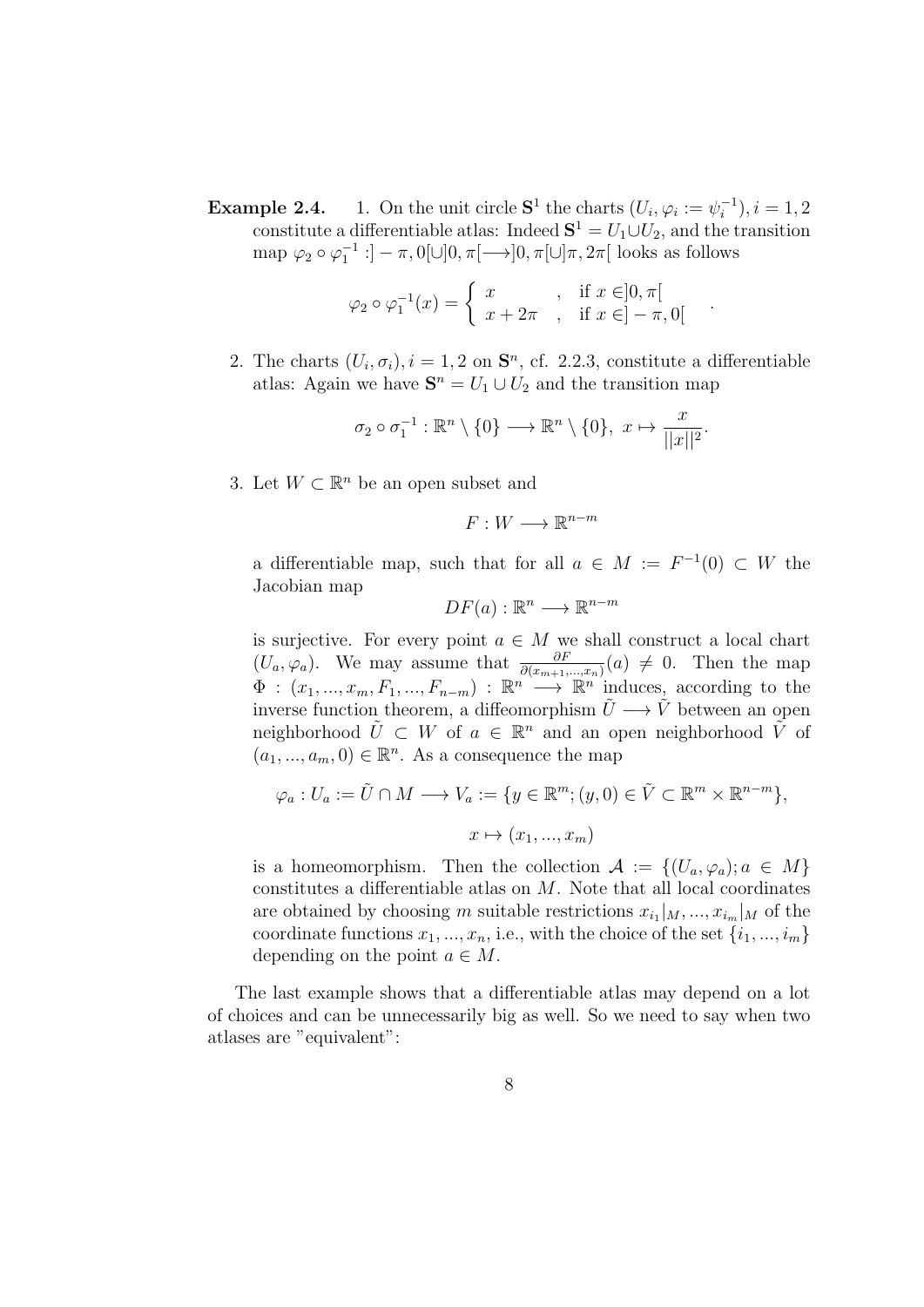- **Definition 2.5.** 1. Two atlases  $\mathcal A$  and  $\tilde{\mathcal A}$  on an m-dimensional topological manifold  $M$  are called equivalent if any chart in  $A$  is compatible with any chart in  $A$ .
	- 2. A differentiable structure on a topological manifold is an equivalence class of differentiable atlases.
	- 3. A differentiable manifold M is a topological manifold together with a differentiable structure. We say that a differentiable atlas  $A$  is an atlas for the differentiable manifold  $M$ , if  $A$  defines (or belongs to) the differentiable structure of M.

If M is a differentiable manifold, then a "chart  $(U, \varphi)$  on M" means always a chart compatible with all the charts of a (resp. all) atlases defining the differentiable structure of M.

We leave the details of the following remark to the reader:

- **Remark 2.6.** 1. Any open subset  $U \subset M$  of a differentiable manifold inherits a natural differentiable structure.
	- 2. The cartesian product  $M \times N$  of differentiable manifolds  $M, N$  carries a natural differentiable structure.

**Definition 2.7.** Let  $M, N$  be differentiable manifolds of dimension  $m, n$  respectively.

1. A function  $f : M \longrightarrow \mathbb{R}$  is differentiable if the functions  $f \circ \varphi^{-1}$ :  $V \longrightarrow \mathbb{R}$  are differentiable for all charts  $(U, \varphi : U \longrightarrow V) \in \mathcal{A}$  in a differentiable atlas for M. The same definition applies for maps  $F: M \longrightarrow \mathbb{R}^n$ . We denote

 $C^{\infty}(M) := \{f : M \longrightarrow \mathbb{R} \text{ differentiable}\}\$ 

the set of all differentiable functions, indeed a real vector space which is even closed with respect to the multiplication of functions.

- 2. A continuous map  $F : M \longrightarrow N$  is called differentiable if all the maps  $\psi \circ (F|_{F^{-1}(W)}) : F^{-1}(W) \longrightarrow \mathbb{R}^n$  are differentiable, where  $(W, \psi) \in \mathcal{B}$ is any chart in an atlas  $\beta$  defining the differentiable structure of N.
- 3. A diffeomorphism  $F : M \longrightarrow N$  between two differentiable manifolds M and N is a bijective differentiable map, such that its inverse  $F^{-1}$ :  $N \longrightarrow M$  is differentiable as well.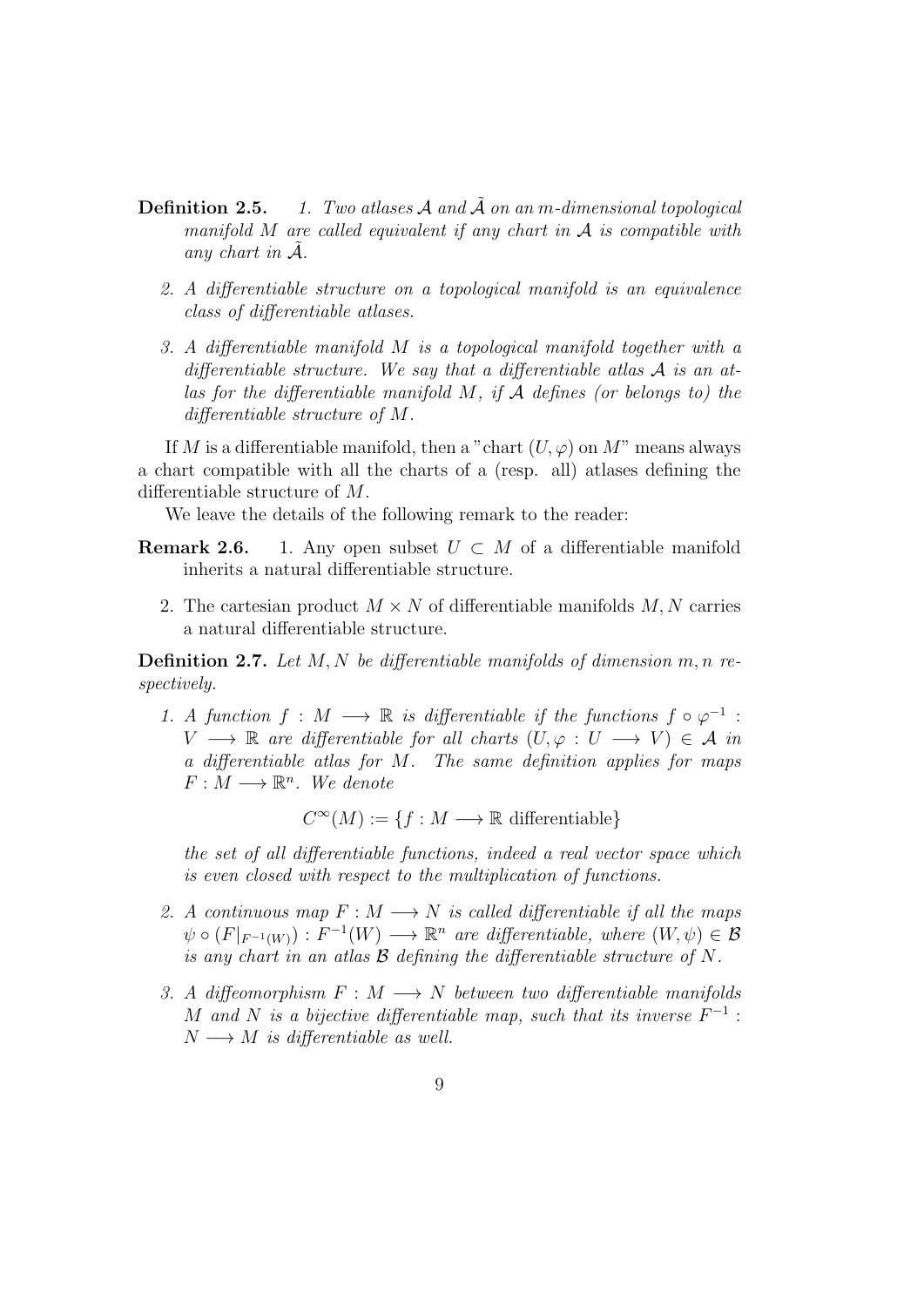4. We say that M is diffeomorphic to N and write  $M \cong N$  if there is a  $diffeomorphism F : M \longrightarrow N$ .

Note that differentiable functions are continuous, and that the definition of differentiability is independent from the choice of the differentiable atlases for M and N.

Remark 2.8. Given a topological manifold M there are a lot of distinct differentiable structures, but the corresponding differentiable manifolds may be diffeomorphic nevertheless: By a smooth type on  $M$  we mean the diffeomorphism class of the differentiable manifold defined by some differentiable structure on M.

- 1. For dim  $M \leq 3$  there is exactly one smooth type.
- 2. For dim  $M \geq 4$  it may happen that there is no differentiable structure on M at all.
- 3. A compact topological manifold of dimension at least 5 admits only finitely many smooth types. E.g., the sphere  $S<sup>n</sup>$  has the standard smooth type as described above, but there may be other ones: For  $n =$ 5, ..., 20 we obtain 1, 1, 28, 2, 8, 6, 992, 1, 3, 2, 16256, 2, 16, 16, 523264, 24 smooth types respectively. For  $n = 4$  it is not known whether there are exotic smooth types, i.e. smooth types different from the standard smooth type.
- 4. For  $n \neq 4$  there is only the standard smooth type on  $\mathbb{R}^n$ , while on  $\mathbb{R}^4$ there are uncountably many different smooth types; some of them are obtained as follows: One considers an open subset  $U \subset \mathbb{R}^4$  with the standard smooth type; if there is a homeomorphism  $U \cong \mathbb{R}^4$  one gets an induced differentiable structure on  $\mathbb{R}^4$ .

Definition 2.9. Let M be an m-dimensional differentiable manifold. A subset  $L \subset M$  is called a submanifold of codimension k iff for every point  $a \in L$  there is a chart  $(U, \varphi)$ , such that  $\varphi(U \cap L) = \{x = (x_1, ..., x_m) \in V :=$  $\varphi(U); x_{m-k+1} = \dots = x_m = 0$ .

Note that a submanifold  $L \subset M$  inherits from M a unique differentiable structure, such that the inclusion  $L \hookrightarrow M$  is differentiable.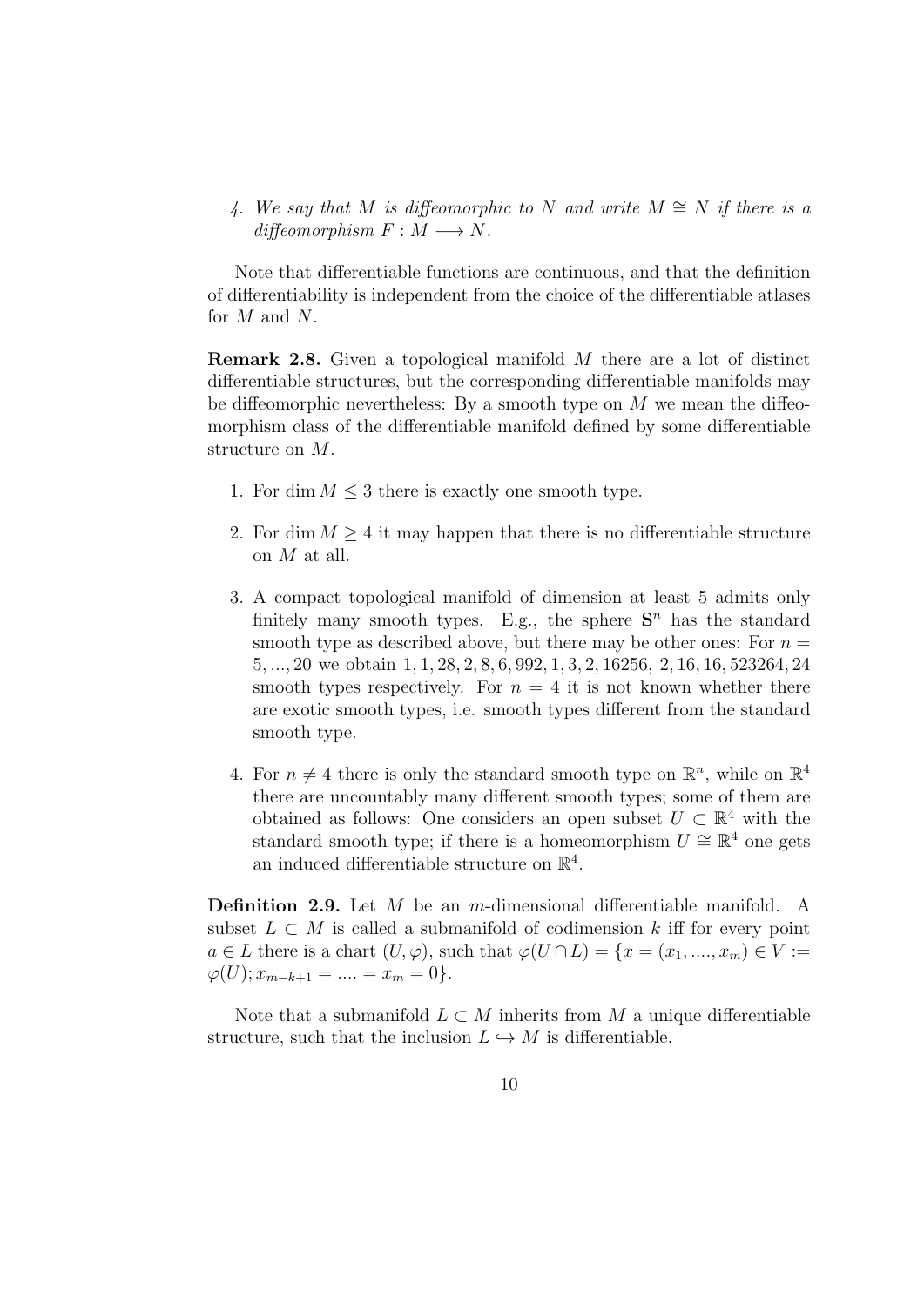Remark 2.10. Complex Manifolds: We can literally apply the same strategy as above with  $\mathbb C$  replacing  $\mathbb R$ . That leads to the notion of a complex structure and complex manifolds. But there are also dramatic changes, since the condition for a map  $f: W \longrightarrow \mathbb{C}$  on an open subset  $W \subset \mathbb{C}^n$  to have everywhere a (complex) linear approximation, is an extremely strong one. Such functions are called holomorphic, we denote

 $\mathcal{O}(M) := \{f : M \longrightarrow \mathbb{C} \text{ holomorphic}\}\$ 

the complex vector space of holomorphic functions. A holomorphic function  $f \in \mathcal{O}(M)$  has derivatives of any order, in fact it is even analytic, i.e. is locally described by its Taylor series.

Let us, without proof, mention the following difference: Given a compact set  $K \subset U$  contained in an open set  $U \subset M$  of a differentiable manifold M, there is a function  $f \in C^{\infty}(M)$  with  $f|_K \equiv 1$  and  $f|_{M\setminus U} \equiv 0$ . On the other hand, for a connected complex manifold  $M$  the following identity theorem holds: The restriction map

$$
\mathcal{O}(M) \longrightarrow \mathcal{O}(W), f \mapsto f|_W
$$

is injective for any nonempty open subset  $W \subset M$ . Indeed if in addition M itself is compact, we have  $\mathcal{O}(M) = \mathbb{C}$ , i.e. there are only constant holomorphic functions - this is an immediate consequence of the maximum principle for holomorphic functions. On the other hand  $\mathbb{C}^m \cong \mathbb{R}^{2m}$  and any holomorphic map  $\mathbb{C}^n \supset W \stackrel{f}{\longrightarrow} \mathbb{C}^m$  is in particular differentiable as a map  $\mathbb{R}^{2n} \supset W \stackrel{f}{\longrightarrow} \mathbb{R}^{2m}$ . So a complex manifold of dimension m can also be regarded as a differentiable manifold of dimension  $2m$ , the "underlying differentiable manifold".

#### 3 Lie Groups

**Definition 3.1.** A (real) Lie group is a topological group  $G$ , which also carries the structure of a differentiable manifold, such that the group multiplication  $G \times G \longrightarrow G$ ,  $(a, b) \mapsto ab$ , as well as the inversion  $G \longrightarrow G$ ,  $a \mapsto a^{-1}$  are differentiable maps. If G even carries the structure of a complex manifold and the group operations are holomorphic, we call G a complex Lie group.

Since real and complex Lie groups often can be treated simultaneously we shall from now on use the letter K in order to denote either  $\mathbb R$  or  $\mathbb C$  and use the term K-Lie group in order to refer to real resp. complex Lie groups.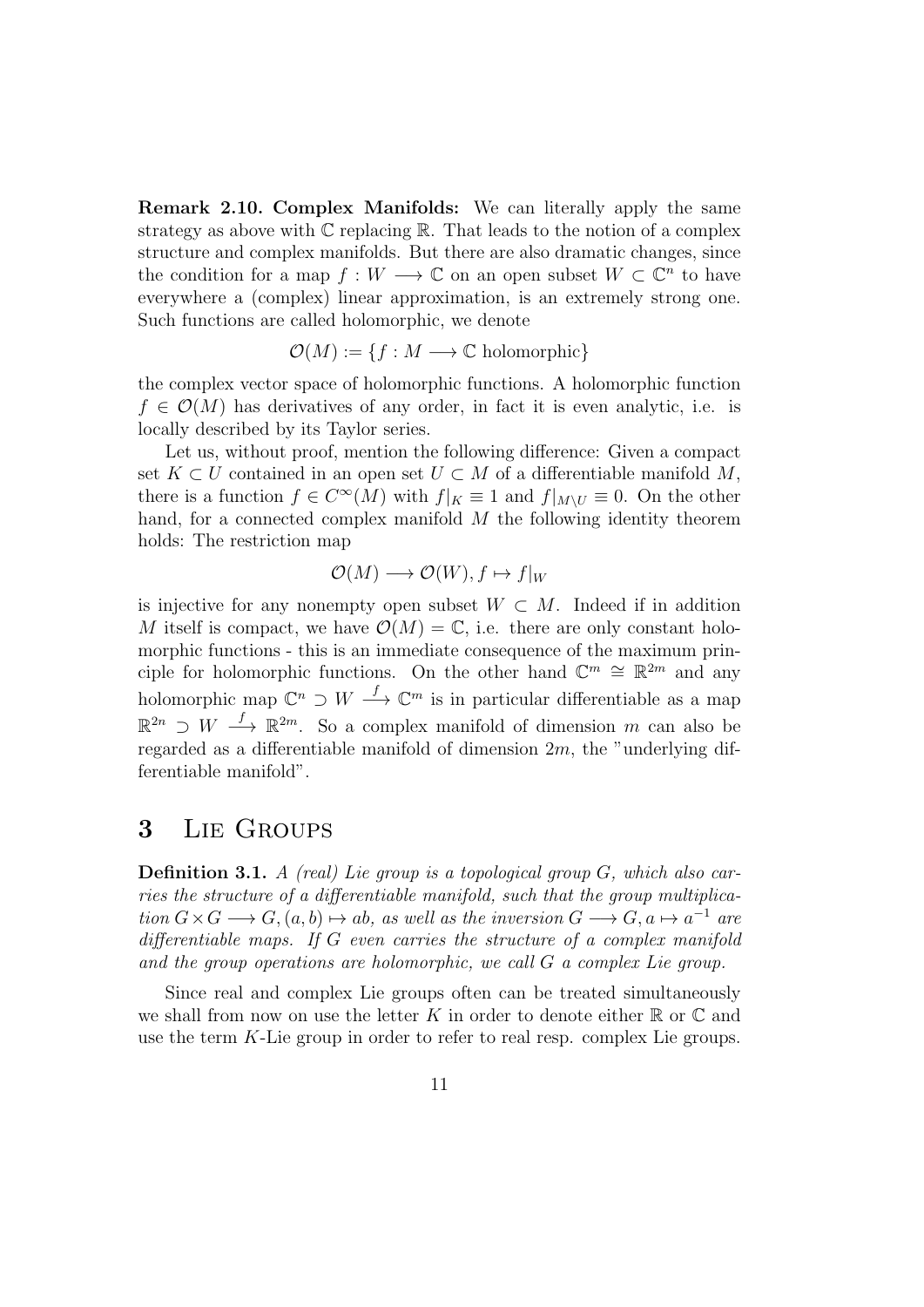Example 3.2. The general linear group

$$
GL_n(K) := \{ A \in K^{n,n}; \det(A) \neq 0 \}
$$

is a K-Lie group. Note that  $GL_1(K)$  is nothing but the multiplicative group  $K^* := K \setminus \{0\}$  of K.

In the following we shall present a series of closed subgroups  $G \subset GL_n(K)$ . In order to see that they are even Lie groups we use

**Remark 3.3.** Let  $G \subset GL_n(K)$  be a closed subgroup, such that  $G = F^{-1}(0)$ with a map  $F: GL_n(K) \longrightarrow K^m$  satisfying  $F(AX) = F(X)$  for all  $A \in G$ . If then  $DF(E) : K^{n,n} \longrightarrow K^m$  is onto, the subgroup  $G \subset GL_n(K)$  carries a natural differentiable resp. complex structure, and with respect to that structure G is a K-Lie group. According to Example 2.4.3, it suffices to check that

$$
DF(A): K^{n,n} \longrightarrow K^m
$$

is onto for all  $A \in G$ . Denote  $\lambda_A : GL_n(K) \longrightarrow GL_n(K), X \mapsto AX$  the left multiplication with A, a diffeomorphism. Since  $F = F \circ \lambda_A$ , we obtain

$$
DF(E) = DF(A) \circ D(\lambda_A)(E) = DF(A) \circ \lambda_A,
$$

where we have used the fact that  $\lambda_A$  as a linear map coincides with its own Jacobian - here we denote also  $\lambda_A$  the map  $K^{n,n} \longrightarrow K^{n,n}, X \mapsto AX$ . But A being invertible,  $\lambda_A: K^{n,n} \longrightarrow K^{n,n}$  is an isomorphism of vector spaces, so with  $DF(E)$  the map  $DF(A)$  is surjective as well. The affine subspace

$$
E + \ker DF(E) \subset K^{n,n}
$$

is the best approximation of  $F^{-1}(0) = G$  at E by an affine subspace, it can naturally be identified with the "tangent space"  $T_E G$  of  $G = F^{-1}(0)$  at E, to be defined in the next chapter.

Now let us continue with our examples:

Example 3.4. 1. The special linear group

$$
SL_n(K) := \{ A \in K^{n,n}; \det(A) = 1 \}
$$

is a closed normal subgroup (as the kernel of the continuous homomorphism det :  $GL_n(K) \longrightarrow K^*$ ). Take  $F(X) = \det(X) - 1$ . Since

$$
DF(E) = D(\det)(E) = \text{Tr}
$$

with the (surjective) trace map  $\text{Tr}: K^{n,n} \longrightarrow K, A = (\alpha_{ij}) \mapsto \sum_{i=1}^n \alpha_{ii}$ , we can apply Remark 3.3. So  $SL_n(K)$  is a K-Lie group.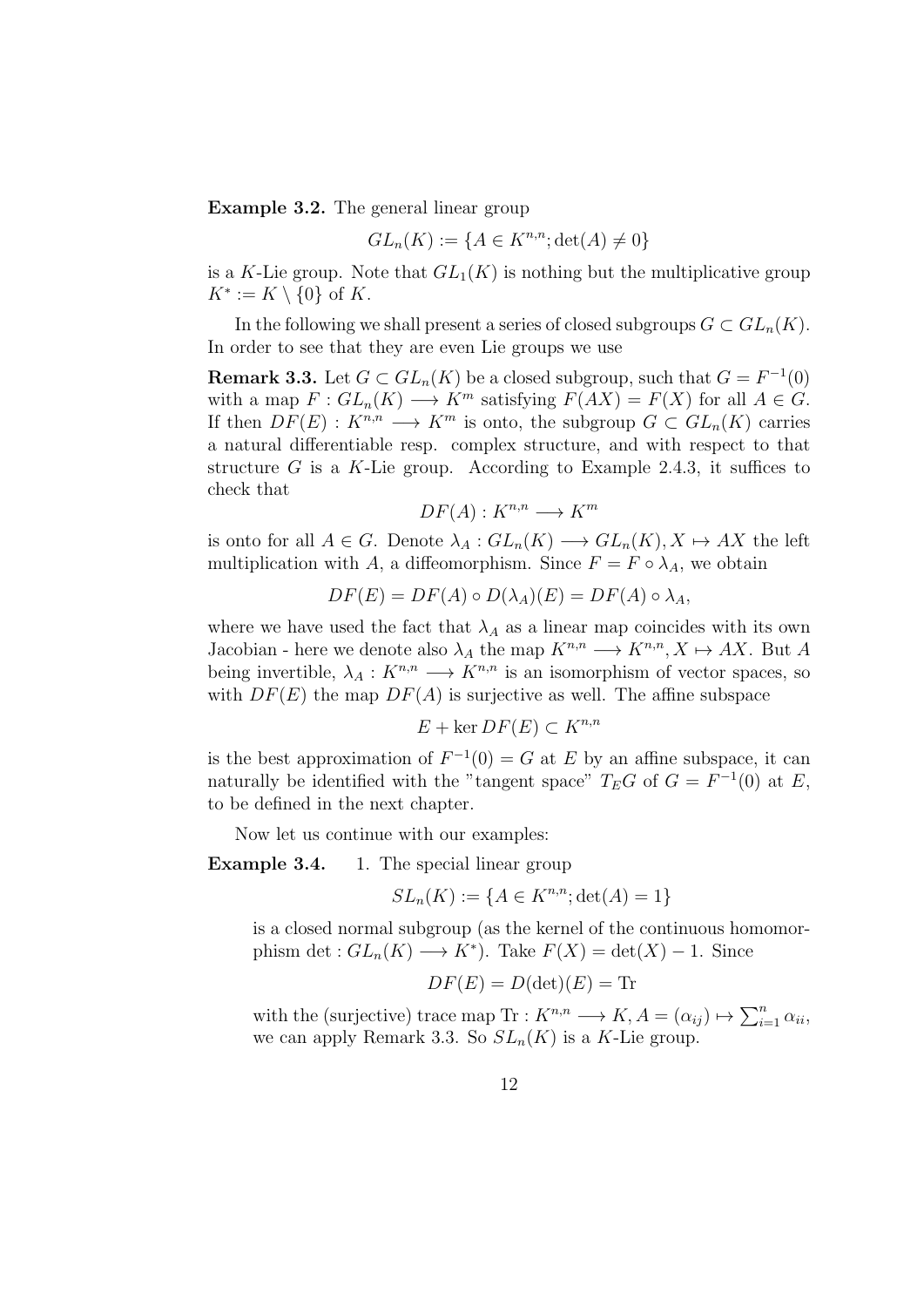2. We consider a non degenerate bilinear form  $\sigma: K^n \times K^n \longrightarrow K$ , write  $\sigma(x,y) = x^T S y$  with a matrix  $S \in K^{n,n}$ . Then a matrix  $A \in GL_n(K)$ preserves  $\sigma$ , i.e.  $\sigma(Ax, Ay) = \sigma(x, y)$  for all  $x, y \in K^n$  iff  $A^TSA = S$ . Obviously the set of all such " $\sigma$ -isometries" forms a closed subgroup of  $GL_n(K)$ . We look at the map

$$
F: GL_n(K) \longrightarrow K^{n,n}, X \mapsto X^T S X - S.
$$

Then the Jacobian of  $F$  at  $E$  is

$$
DF(E): K^{n,n} \longrightarrow K^{n,n}, X \mapsto X^T S + S X.
$$

Assume now S is either symmetric:  $S^T = S$  or antisymmetric:  $S^T =$  $-S$ . Then  $F(GL_n(K)) \subset S_n(K)$  resp.  $F(GL_n(K)) \subset A_n(K)$ , where  $S_n(K)$  denotes the vector space of all symmetric matrices and  $A_n(K)$ the vector space of all anti-symmetric matrices. Thus we may replace the target of both F and  $DF(E)$  with  $S_n(K)$  resp.  $A_n(K)$ . Since a given matrix  $A \in S_n(K)$  resp.  $A \in A_n(K)$  is of the form  $A =$  $DF(E)(X)$  with  $X := \frac{1}{2}(S^{-1}A)$ , the Jacobian map of F at E is onto and hence our isometry group even a Lie group. If we take  $S = E$  we obtain the K-orthogonal group

$$
O_n(K) := \{ A \in GL_n(K); A^T A = E \},
$$

while for even  $n = 2m$  and  $S =$  $\begin{pmatrix} 0 & E \end{pmatrix}$  $-E$  0  $\setminus$ the analogous group

$$
Sp_n(K) := \{ A \in GL_n(K); A^T S A = S \}
$$

is called the K-symplectic group. We have

$$
\dim O_n(K) = n^2 - \dim S_n(K) = \frac{1}{2}n(n-1)
$$

and

$$
\dim Sp_n(K) = n^2 - \dim A_n(K) = \frac{1}{2}n(n+1).
$$

We remark that the real orthogonal group  $O_n(\mathbb{R})$  is compact, and that  $\det(A) = \pm 1$  for  $A \in O_n(K)$  as well as for  $A \in Sp_n(K)$ .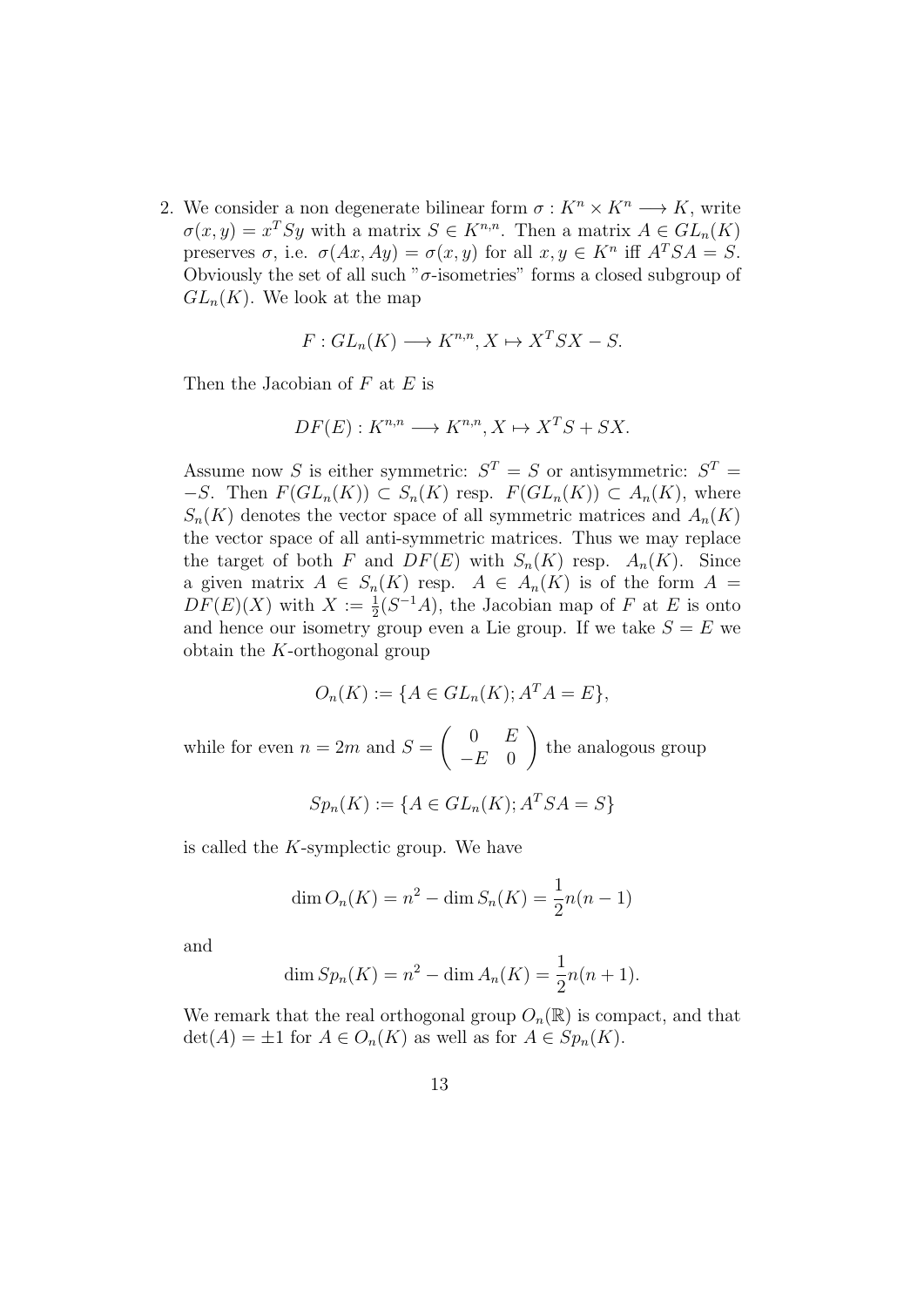3. Now let us consider the hermitian form  $\sigma : \mathbb{C}^n \times \mathbb{C}^n \longrightarrow \mathbb{C}, \sigma(z, w) =$  $\overline{z}^T w$ . The corresponding isometry group is the unitary group

$$
U(n) := \{ A \in GL_n(\mathbb{C}); \overline{A}^T A = E \},
$$

while

$$
F: GL_n(\mathbb{C}) \longrightarrow H_n, X \mapsto \overline{X}^T X - E.
$$

describes  $U(n) = F^{-1}(0)$  as before. Here  $H_n \subset \mathbb{C}^{n,n}$  denotes the real subspace of all Hermitian matrices. The Jacobian map

$$
DF(E): \mathbb{C}^{n,n} \longrightarrow H_n, X \mapsto \overline{X}^T + X
$$

is again onto. Note that  $U(n)$  is not a complex Lie group, since F is not holomorphic!

4. For  $G \subset GL_n(K)$  let  $SG := G \cap SL_n(K)$ . Since matrices  $A \in O_n(K)$ have determinant  $\pm 1$ ,  $SO_n(K)$  is an open subgroup of  $O_n(K)$  of index 2, while  $Sp(n)$ , as we hopefully shall see later on, is connected, hence not only  $\det(A) = \pm 1$ , but even  $\det(A) = 1$  for all  $A \in Sp_n(K)$ . The group  $SU(n) \subset GL_n(\mathbb{C})$  can be realized as follows: First note that  $\det(A) \in \mathbf{S}^1$  for  $A \in U(n)$ . Let  $W := GL_n(\mathbb{C}) \setminus \det^{-1}(\mathbb{R}_{< 0})$  and consider the map

$$
F: W \longrightarrow H_n \times \mathbb{R}, \ X \mapsto (\overline{X}^T X - E, \arg(\det(X)))
$$

where, say,  $-\pi < \arg(.) < \pi$ , with  $SU(n) = F^{-1}(0)$  and Jacobian

$$
DF(E): \mathbb{C}^{n,n} \longrightarrow H_n \times \mathbb{R}, \ X \mapsto (\overline{X}^T + X, \text{Im}(\text{Tr}(X))),
$$

which is onto, since  $(A, \lambda) \in H_n \times \mathbb{R}$  has  $X = \frac{1}{2}$  $\frac{1}{2}(A + in^{-1}\lambda E)$  as an inverse image.

5. Let  $V_0 := \{0\} \subset V_1 \subset \ldots \subset V_n = K^n$  be an increasing sequence of subspaces (a "flag"). If  $V_i = Ke_1 + ... + Ke_i$  the subgroup

$$
UT_n(K) := \{ A \in GL_n(K); A(V_i) \subset V_i \}
$$

is a K-Lie group, consisting of the invertible upper triangular matrices, indeed the underlying differentiable or complex manifold is nothing but  $(K^*)^n \times K^{n(n-1)/2}$  and we may argue as in the case of  $GL_n(K)$ .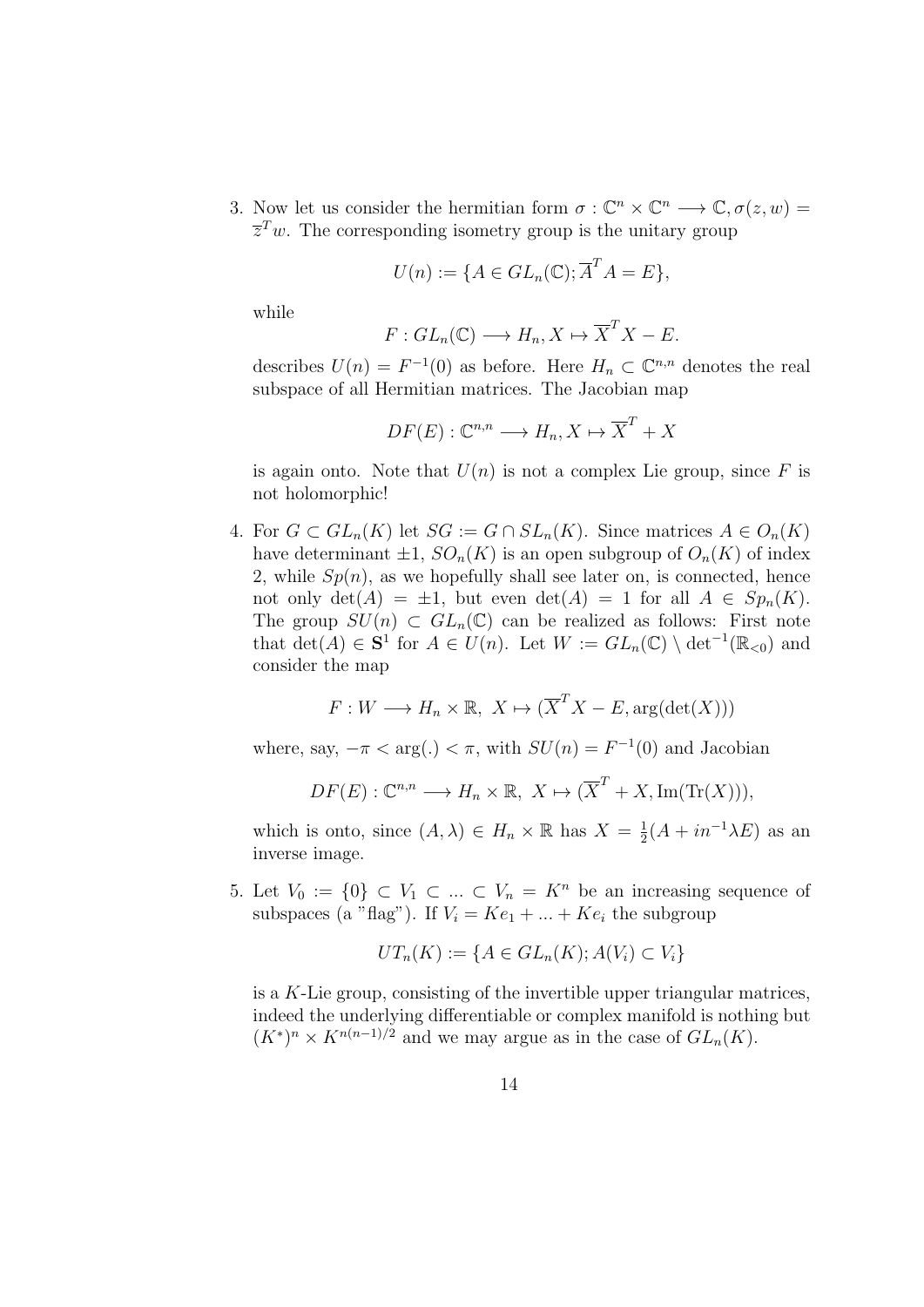There is a canonical homomorphism

$$
UT_n(K) \longrightarrow GL(V_n/V_{n-1}) \times ... \times GL(V_2/V_1) \times GL(V_1) \cong (K^*)^n,
$$

its kernel  $UU_n(K) \subset UT_n$  is K-Lie group, it consists of all upper triangular matrices with diagonal entries equal to 1 ("unipotent" matrices).

All our above Lie groups are closed subgroups of  $GL_n(K)$ . The below theorem tells us that any such group is indeed a Lie group:

**Theorem 3.5.** Let  $H \subset G$  be a closed subgroup of the real Lie group  $G$ . Then  $H \subset G$  is a closed submanifold of G and in particular again a Lie group.

But since we are far from being able to prove it, we have preferred to give in any particular case a complete argument. – For any topological group G the connected component  $G_0 \subset G$  of G containing the neutral element  $e \in G$  is a normal subgroup, the group operations being continuous. Since a Lie group G as a topological manifold is locally connected,  $G_0$  is even open, indeed the minimal open subgroup of  $G$ , a connected Lie group  $G$  being generated by any open neighborhood of  $e \in G$ .

**Remark 3.6.** A connected Lie group  $G$  is countable at infinity: Take a compact neighborhood  $K \subset G$  of the neutral element, w.l.o.g.  $K = K^{-1}$ :=  ${a<sup>-1</sup>; a \in K}$ . Then G is the ascending union  $G = \bigcup_{n=1}^{\infty} K^n$  with the compact subsets  $K^n := \{a_1 \cdot \ldots \cdot a_n; a_1, \ldots, a_n \in K\}$ : The right hand side is obviously an open subgroup of  $G$ , hence equals  $G$ , the group  $G$  being connected.

#### 4 VECTOR FIELDS

On a differentiable manifold M there is no natural notion of a derivative of a function  $f \in C^{\infty}(M)$ , since in order to differentiate we need local coordinates. We are now going to define objects with respect to which functions can be differentiated in a point  $a \in M$  or globally.

**Definition 4.1.** A tangent vector  $X_a$  at a point  $a \in M$  of a differentiable manifold M is a linear map  $X_a: C^{\infty}(M) \longrightarrow \mathbb{R}$  satisfying the following Leibniz rule:

$$
X_a(fg) = f(a)X_a(g) + X_a(f)g(a).
$$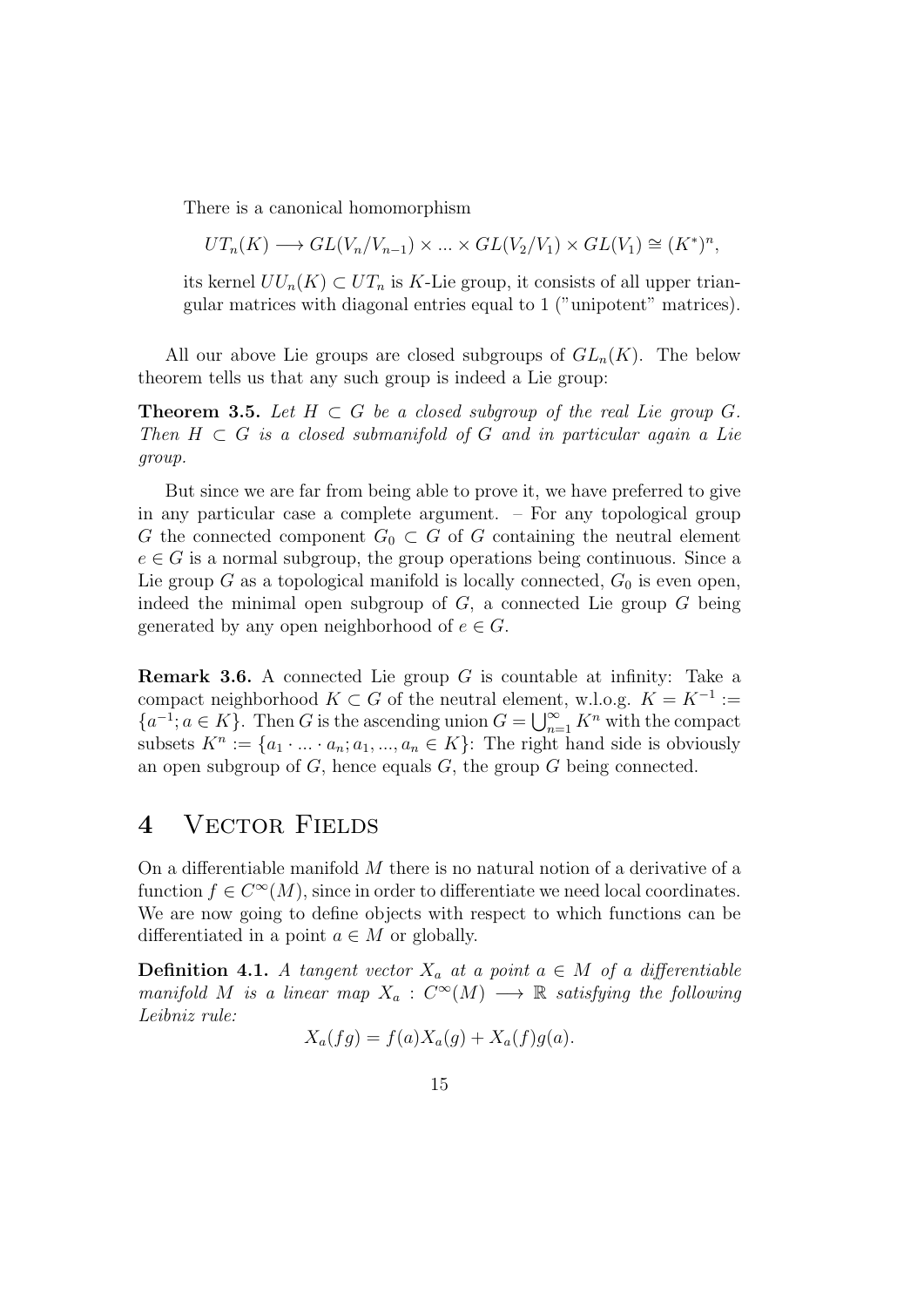The set of all tangent vectors of M at  $a \in M$  forms a vector space  $T_aM$ , called the tangent space of M at  $a \in M$ .

- **Remark 4.2.** (1) We have  $X_a(\mathbb{R}) = 0$  for every tangent vector  $X_a \in T_aM$ , since  $X_a(1) = X_a(1^2) = X_a(1) + X_a(1)$ .
	- (2) Take a chart  $\varphi: U \to V \subset \mathbb{R}^n$  with  $a \in U$  and  $\varphi(a) = 0$ . Then the maps

$$
\partial_i^a := \partial_i^{\varphi,a} : f \mapsto \frac{\partial f \circ \varphi^{-1}}{\partial x_i}(0), \ i = 1, ..., n,
$$

are tangent vectors at a.

(3) Another, may be more geometric, construction that avoids the choice of charts is the following: To any curve, i.e. differentiable map,  $\gamma : \mathcal{I} \to M$ defined on an open interval  $\mathcal{I} \subset \mathbb{R}$  with  $\gamma(t_0) = a$  for some  $t_0 \in \mathcal{I}$  we can associate the tangent vector  $\dot{\gamma}(t_0) \in T_a M$  defined by

$$
\dot{\gamma}(t_0) : f \mapsto (f \circ \gamma)'(t_0) .
$$

The vector  $\dot{\gamma}(t_0)$  is called the tangent vector of the curve  $\gamma : \mathcal{I} \to M$ at  $t_0 \in \mathcal{I}$ . In particular the tangent space  $T_a \mathbb{R}^n$  is naturally isomorphic to  $\mathbb{R}^n$  itself: associate to  $x \in \mathbb{R}^n$  the tangent vector  $\dot{\gamma}_x(0)$  with the curve  $\gamma_x(t) := a + tx$ . The adjective "natural" means here that it only depends on  $\mathbb{R}^n$  as vector space, not on the choice of a particular base (e.g. the standard base) of  $\mathbb{R}^n$ .

Theorem 4.3. Using the notation of Remark 4.2.2 we have

$$
T_a M = \bigoplus_{i=1}^n \mathbb{R} \cdot \partial_i^a,
$$

*i.e.* the tangent vectors  $\partial_i^a := \partial_i^{\varphi, a}$  $f_i^{\varphi,a}$  form a basis of the tangent space  $T_aM$ .

For the proof we need

Lemma  $4.4.$ 1. If  $f \in C^{\infty}(M)$  vanishes in a neighborhood of  $a \in M$ , then  $X_a(f) = 0$  for all tangent vectors  $X_a \in T_aM$ .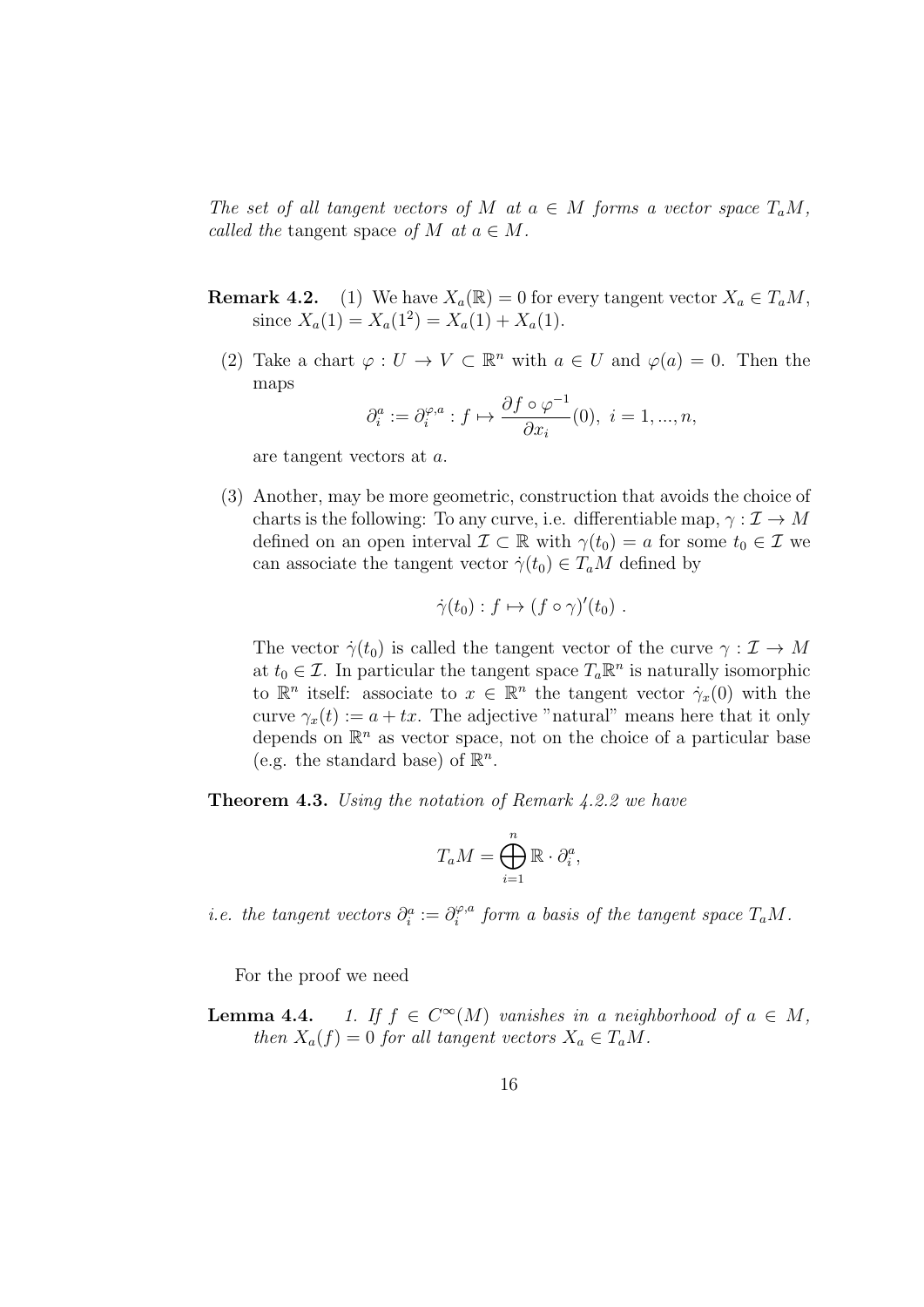2. Let  $U \subset M$  be open. Denote  $\varrho : C^{\infty}(M) \longrightarrow C^{\infty}(U), f \mapsto f|_{U}$  the restriction from M to U. Then the map

$$
T_a U \longrightarrow T_a M, X_a \mapsto X_a \circ \varrho,
$$

is an isomorphism.

*Proof.* 1.) If f vanishes near a, take a function  $g \in C^{\infty}(M)$  with  $g = 1$  near a and  $fg = 0$ . Then  $0 = X_a(fg) = g(a)X_a(f) + f(a)X_a(g) = X_a(f)$ . 2.) Injectivity: Assume  $X_a \circ \varrho = 0$ . Take any function  $f \in C^{\infty}(U)$ . Choose  $\tilde{f} \in C^{\infty}(M)$  with  $\tilde{f} = f$  near a. Then, according to the first part, we have  $X_a(f) = X_a(\tilde{f}|_U) = 0$ . Now the function  $f \in C^{\infty}(U)$  being arbitrary, we

obtain  $X_a = 0$ . Surjectivity: For  $Y_a \in T_aM$  define  $X_a \in T_aU$  by its value on  $f \in C^{\infty}(U)$  as follows

$$
X_a(f) := Y_a(\tilde{f}),
$$

where again  $\tilde{f} \in C^{\infty}(M)$  with  $\tilde{f} = f$  near a. Then  $X_a(f)$  is well defined as a consequence of the first part and obviously  $X_a \circ \varrho = Y_a$ .  $\Box$ 

Proof of 4.3. As a consequence of 4.4 we may assume, with the notation of Rem.4.2.2,  $M = U = V \subset \mathbb{R}^n$  and show that the tangent vectors  $\partial_i^0 \in T_0V$ with  $\partial_i^0(f) := \frac{\partial f}{\partial x_i}(0)$  form a basis of  $T_0V$ . Since  $\partial_i^0(x_j) = \delta_{ij}$  they are linearly independent. On the other hand, for any  $X_0 \in T_0V$  we have

$$
X_0 = \sum_{i=1}^n X_0(x_i) \partial_i^0.
$$

Take  $f \in C^{\infty}(V)$ . After, may be, a shrinking of V we may assume  $f = f(a) +$  $\sum_{i=1}^{n} x_i f_i$  with  $f_i \in C^{\infty}(V)$  and then obtain  $X_a(f) = \sum_{i=1}^{n} x_i f_i$  $\sum$  $\sum_{i=1}^{n} x_i f_i$  with  $f_i \in C^{\infty}(V)$  and then obtain  $X_a(f) = \sum_{i=1}^{n} X_a(x_i) f_i(a) = \frac{n}{\sum_{i=1}^{n} X_a(x_i) \partial_i^a(f)}$ .

Tangent vectors on a complex manifold (Only for readers feeling at home in complex analysis!): For a complex manifold  $M$  we have to modify the definition of a tangent vector, since  $\mathcal{O}(M)$  may be too small. Instead of working with  $\mathcal{O}(M)$  we have to introduce the concept of a germ of a function near  $a \in M$ . Let us do that simultaneously for differentiable and complex manifolds: We consider pairs  $(U, f)$ , where  $f : U \longrightarrow K$  is any K-valued function defined on an open neighborhood U of  $a \in M$ . A germ of a function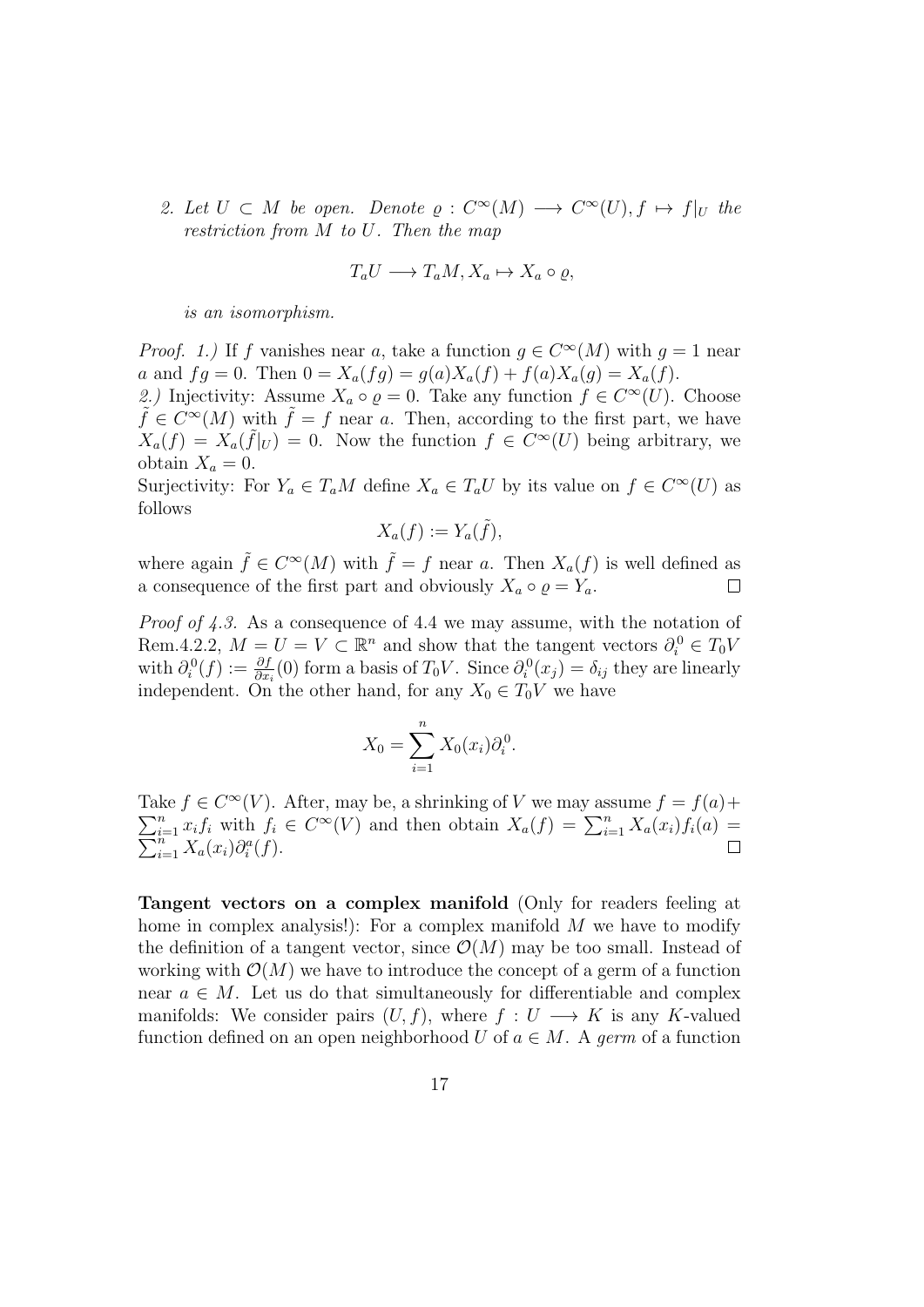is an equivalence class of such pairs, where two pairs  $(U, f)$  and  $(V, g)$  are equivalent if there is an open neighborhood  $W \subset U \cap V$  of a with  $f|_W = g|_W$ . Given  $f: U \longrightarrow K$  the corresponding germ is denoted  $f_a$ . We leave it to the reader to define the sum and product of germs. Then we obtain the vector spaces  $C_a^{\infty}$  and  $\mathcal{O}_a$  of germs of differentiable resp. holomorphic functions near  $a \in M$ . It follows from the above remark 4.2.2, that any tangent vector  $X_a: C^{\infty}(M) \longrightarrow \mathbb{R}$  factorizes uniquely through a linear map  $C_a^{\infty} \longrightarrow \mathbb{R}$ satisfying the Leibniz rule, and on the other hand, every such map yields a tangent vector by composition with the natural (surjective!) map

$$
C^{\infty}(M) \longrightarrow C^{\infty}_a, f \mapsto f_a,
$$

associating to a function  $f \in C^{\infty}(M)$  its germ at  $a \in M$ . Since for a complex manifold the corresponding map

$$
\mathcal{O}(M) \longrightarrow \mathcal{O}_a, f \mapsto f_a,
$$

is never surjective for dim  $M > 0$ , we have to define a complex tangent vector at  $a \in M$  as a  $\mathbb{C}$ -linear map  $Z_a: \mathcal{O}_a \longrightarrow \mathbb{C}$  satisfying the Leibniz rule. Again we obtain a basis  $\partial_1^a, ..., \partial_n^a$  of  $T_aM$  given by complex differentiation with respect to local complex coordinates. Furthermore, given a holomorphic "curve", i.e. a holomorphic map  $\gamma: G \longrightarrow M$  defined on an open subset  $G \subset \mathbb{C}$  we may define its tangent vector  $\dot{\gamma}(z_0)$  for any  $z_0 \in G$  literally as in the real case.

Given a complex manifold M, denote  $M_{\mathbb{R}}$  the underlying differentiable manifold. Then there is a natural identification of real tangent vectors at  $a$ , i.e. tangent vectors of the differentiable manifold  $M_{\mathbb{R}}$ , and complex tangent vectors: More precisely, for  $a \in M$ , there is a natural isomorphism of real vector spaces (Only the target is even a complex vector space!)

$$
T_a(M_{\mathbb{R}}) \longrightarrow T_aM, X_a \mapsto Z_a := X_a^{\mathbb{C}}|_{\mathcal{O}_a},
$$

where

$$
X_a^{\mathbb{C}} := X_a + iX_a : C_a^{\infty, \mathbb{C}} = C_a^{\infty} \oplus iC_a^{\infty} \longrightarrow \mathbb{C} = \mathbb{R} \oplus i\mathbb{R}
$$

with the vector space  $C_a^{\infty,\mathbb{C}} = C_a^{\infty} \oplus iC_a^{\infty}$  of germs of complex valued differentiable functions near  $a \in M$ . To be less mysterious and more explicit: Given complex local coordinates  $z_1 = x_1 + iy_1, ..., z_n = x_n + iy_n$  near a, the above map acts as follows

$$
\frac{\partial^a}{\partial x_k}\mapsto \frac{\partial^{\,a}}{\partial z_k},\,\,\frac{\partial^{\,a}}{\partial y_k}\mapsto i\frac{\partial^{\,a}}{\partial z_k},
$$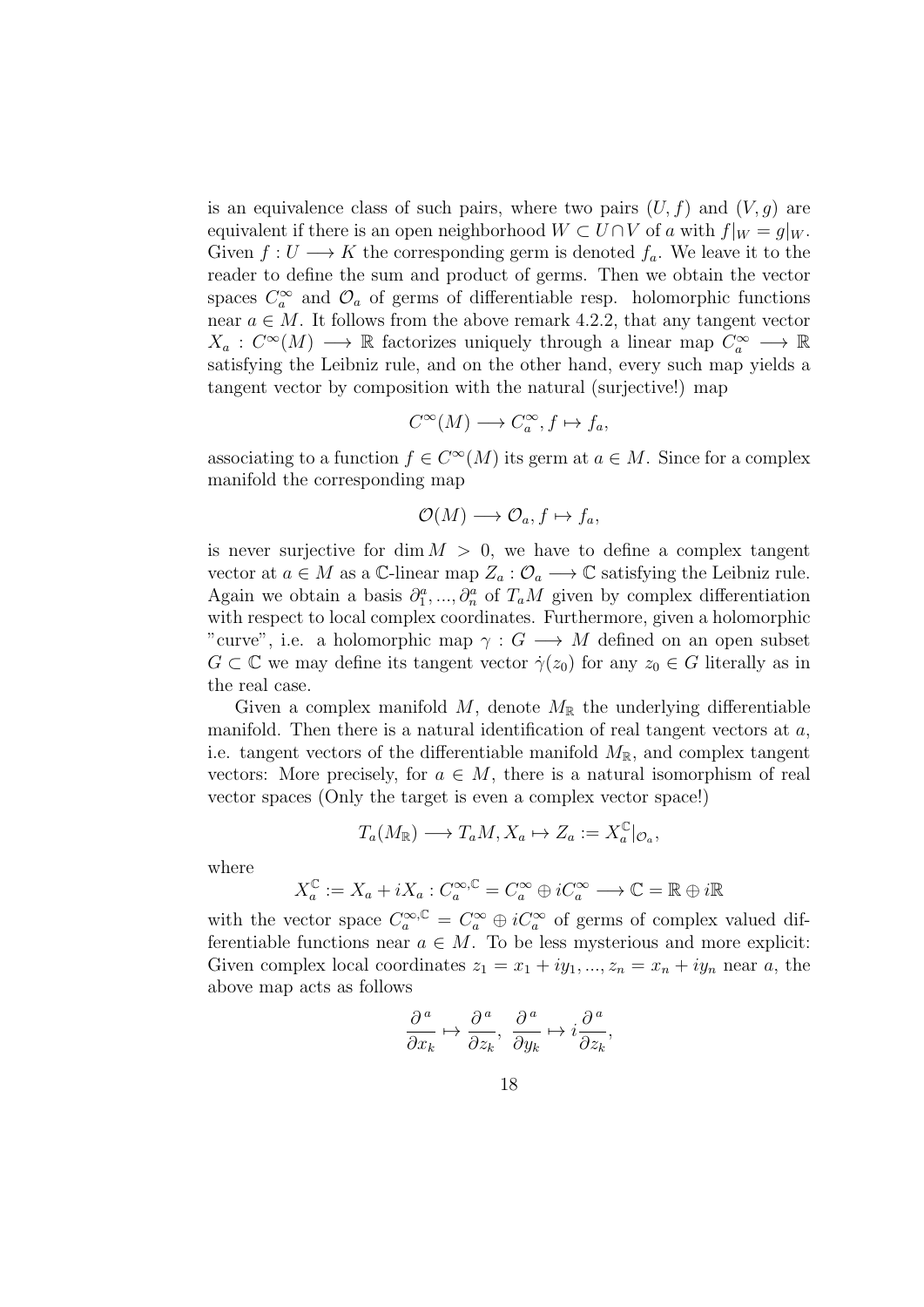since the above derivations coincide on  $\mathcal{O}_a \subset C_a^{\infty, \mathbb{C}}$ .

Differentiable maps induce linear maps between tangent spaces:

**Definition 4.5.** Given a differentiable map  $F : M \to N$  between the differentiable manifolds  $M$  and  $N$ , there is an induced homomorphism of tangent spaces:

$$
F_* := T_a F : T_a M \to T_{F(a)} N
$$

defined by

$$
F_*(X_a): C^{\infty}(N) \to \mathbb{R}, f \mapsto X_a(f \circ F) .
$$

It is called the *tangent* map of F at  $a \in M$ .

Obviously we have for a curve  $\gamma : (-\varepsilon, \varepsilon) \to M$  with  $\gamma(0) = a$  that

$$
F_*(\dot{\gamma}(0)) = \dot{\delta}(0)
$$
, where  $\delta := F \circ \gamma$ .

For explicit computations we note that, if  $F = (F_1, ..., F_m) : U \to W$  is a differentiable map between the open sets  $U \subset \mathbb{R}^n$  and  $W \subset \mathbb{R}^m$ , and  $b = F(a)$ for  $a \in U$ , then with respect to the bases  $\partial_1^a, ..., \partial_n^a$  of  $T_a U$  and  $\partial_1^b, ..., \partial_m^b$  of  $T_bW$  the linear map  $T_aF$  has the matrix:

$$
DF(a) = \left(\frac{\partial F_i}{\partial x_j}(a)\right)_{1 \le i \le m, 1 \le j \le n} \in \mathbb{R}^{m,n},
$$

the Jacobi matrix of F at  $a \in U$ .

Furthermore it is immediate from the definition, that the tangent map behaves functorially, i.e. if  $F: M_1 \rightarrow M_2$  and  $G: M_2 \rightarrow M_3$  are differentiable maps, then  $G \circ F : M_1 \to M_3$  is again differentiable and the chain rule

$$
T_a(G \circ F) = T_{F(a)}G \circ T_a F
$$

holds.

All the tangent vectors at points in a differentiable  $n$ -manifold  $M$  form a differentiable  $n^2$ -manifold:

**Definition 4.6.** Let  $M$  be a differentiable *n*-manifold. The *tangent bundle* TM is, as a set, the disjoint union

$$
TM:=\bigcup_{a\in M}T_aM
$$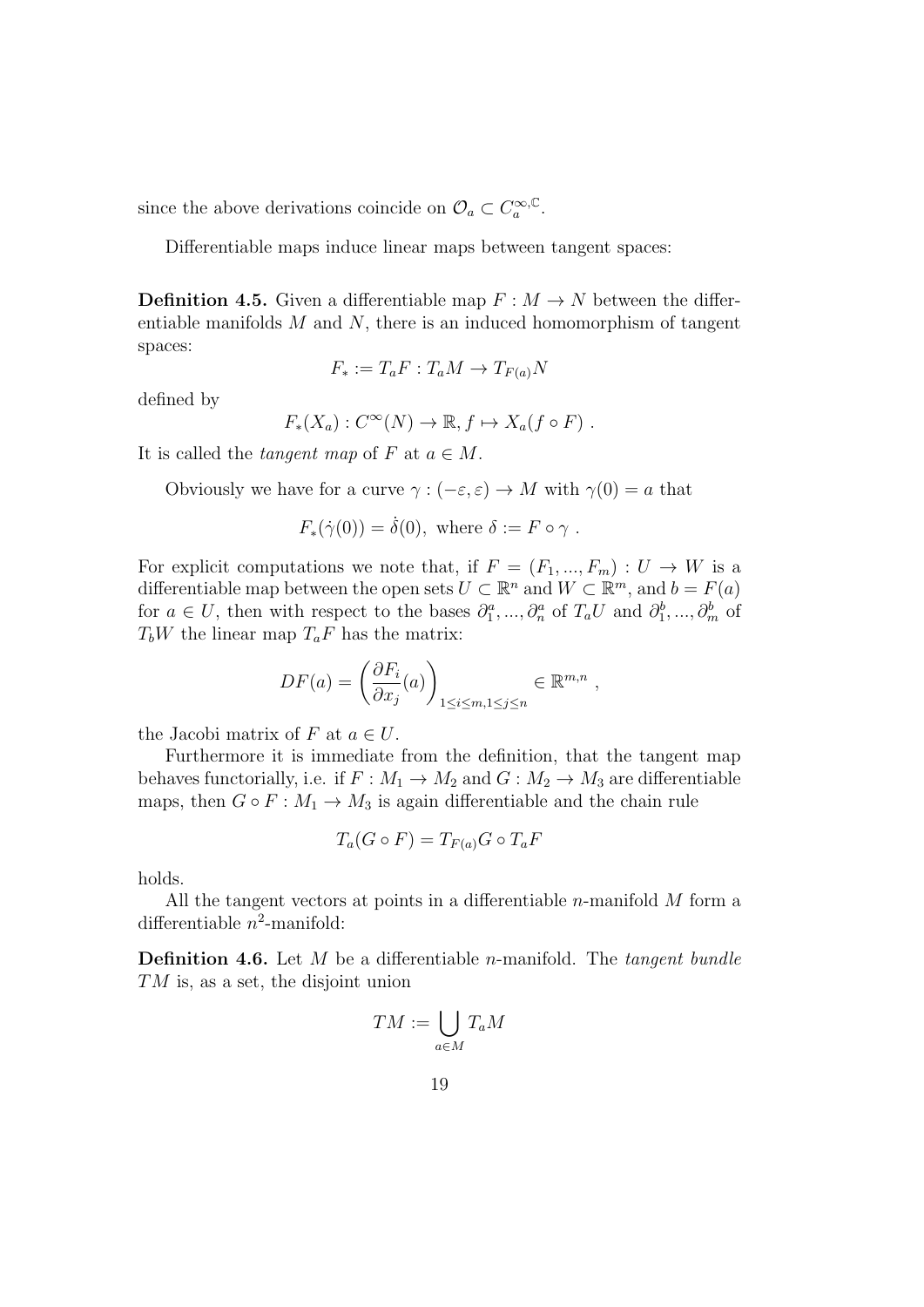of all tangent spaces at points  $a \in M$ . Denote  $\pi : TM \to M$  the map, which associates to a tangent vector  $X_a \in T_aM$  its "base point"  $a \in M$ . Now given a chart  $\varphi: U \stackrel{\cong}{\to} V \subset \mathbb{R}^n$  on M, we consider the bijective map (*trivialization*)

$$
T\varphi := (\varphi \circ \pi, \varphi_*) : \pi^{-1}(U) \to V \times \mathbb{R}^n,
$$

where we use the natural isomorphism  $T_a \mathbb{R}^n \cong \mathbb{R}^n$  as explained above and  $\varphi_*|_{T_aM} = T_a\varphi$ . We endow TM with a topology: a set  $W \subset TM$  is open if  $T\varphi(W\cap U) \subset \mathbb{R}^n \times \mathbb{R}^n$  is open for all charts  $(U, \varphi)$  in an atlas A for M. Finally, the charts  $(\pi^{-1}(U), T\varphi)$  with  $(U, \varphi) \in \mathcal{A}$  define an atlas on TM.

In order to see that this idea works we need to understand the coordinate changes for two charts  $(\pi^{-1}(U), T\varphi)$  and  $(\pi^{-1}(\tilde{U}), T\tilde{\varphi})$  of  $TM$ : We may assume  $\tilde{U} = U$  and then obtain with  $F := \tilde{\varphi} \circ \varphi^{-1} : V \longrightarrow \tilde{V}$  the following coordinate change on the tangent level:

$$
T\tilde{\varphi} \circ (T\varphi)^{-1} : V \times \mathbb{R}^n \longrightarrow \tilde{V} \times \mathbb{R}^n, (x, y) \mapsto (F(x), DF(x)y).
$$

Now we can generalize Definition 4.5: given a differentiable map  $F$ :  $M \to N$  the pointwise tangent maps  $T_aF : T_aM \to T_{F(a)}N$  combine to a differentiable map  $TF: TM \rightarrow TN$ , i.e.

$$
TF|_{T_aM} := T_aF : T_aM \to T_{F(a)}N.
$$

Indeed, the map  $TF$  fits into a commutative diagram

$$
\begin{array}{ccc}\nTM & \xrightarrow{TF} & TN \\
\downarrow & & \downarrow \\
M & \xrightarrow{F} & N\n\end{array},
$$

i.e.  $\pi_N \circ TF = F \circ \pi_M$  holds with the projections  $\pi_M : TM \longrightarrow M$  and  $\pi_N: TN \to N$  of the respective tangent bundles.

Remark 4.7. For a complex manifold M the above construction works as well, leading to a complex manifold  $TM$ , its *holomorphic tangent bundle*. On the other hand, we already have seen that for a complex manifold  $M$ , there is a natural isomorphism

$$
T_a(M_{\mathbb{R}}) \cong T_aM
$$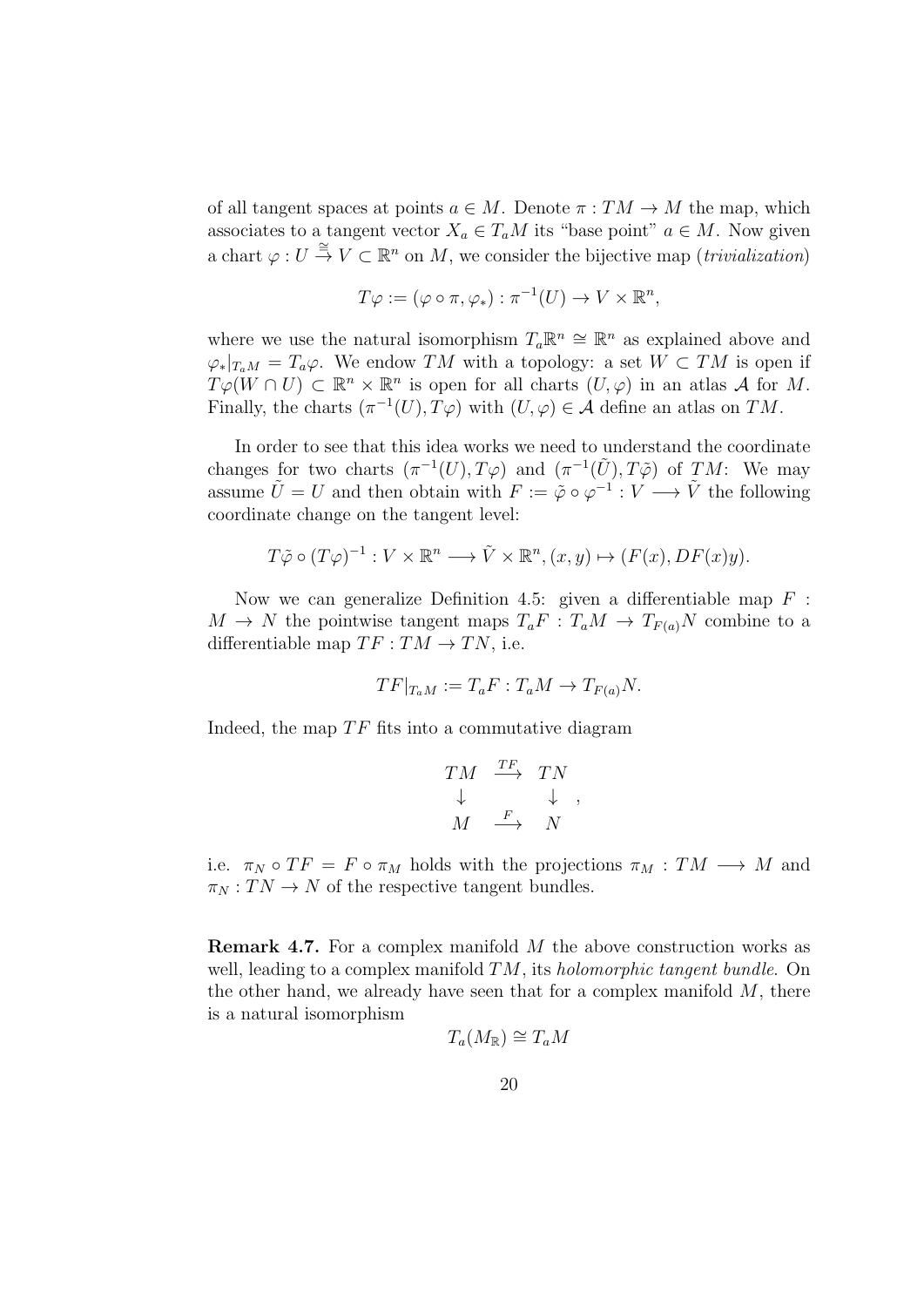for every point  $a \in M$ . Since that isomorphism depends "differentiably" on the base point  $a \in M$ , there is a natural identification

$$
T(M_\mathbb{R})=TM
$$

of differentiable manifolds.

**Definition 4.8.** A (holomorphic) vector field X on an open subset  $U \subset M$ of a differentiable (complex) manifold  $M$  is a differentiable (holomorphic) section of the projection  $\pi : TM \to M$ , i.e., a differentiable (holomorphic) map

$$
X: U \to TM
$$

satisfying  $\pi \circ X = id_U$ , with other words,  $X(a) \in T_aM$  for all  $a \in U$ . In that case we also write  $X_a := X(a)$ . We denote  $\Theta(U)$  the set of all (holomorphic) vector fields on  $U \subset M$ .

**Remark 4.9.** (1) The set  $\Theta(U)$  carries, with the argument-wise algebraic operations, in a natural way the structure of a real vector space. In fact the scalar multiplication

$$
\mathbb{R} \times \Theta(U) \to \Theta(U)
$$

can be extended to a multiplication by functions:

$$
C^{\infty}(U) \times \Theta(U) \to \Theta(U), (f, X) \mapsto fX,
$$

where

$$
(fX)_a := f(a)X_a .
$$

That follows immediately from the fact that the maps  $T_a\varphi : T_aM \longrightarrow$  $\mathbb{R}^n$  are linear isomorphisms.

(2) Let  $(U, \varphi)$  be a chart. Then

$$
\partial_i := \partial_i^{\varphi} : U \longrightarrow TM, a \mapsto \partial_i^a \quad \text{for } i = 1, ..., n,
$$

with

$$
\partial_i^a(f) := \frac{\partial f \circ \varphi^{-1}}{\partial x_i}(\varphi(a))
$$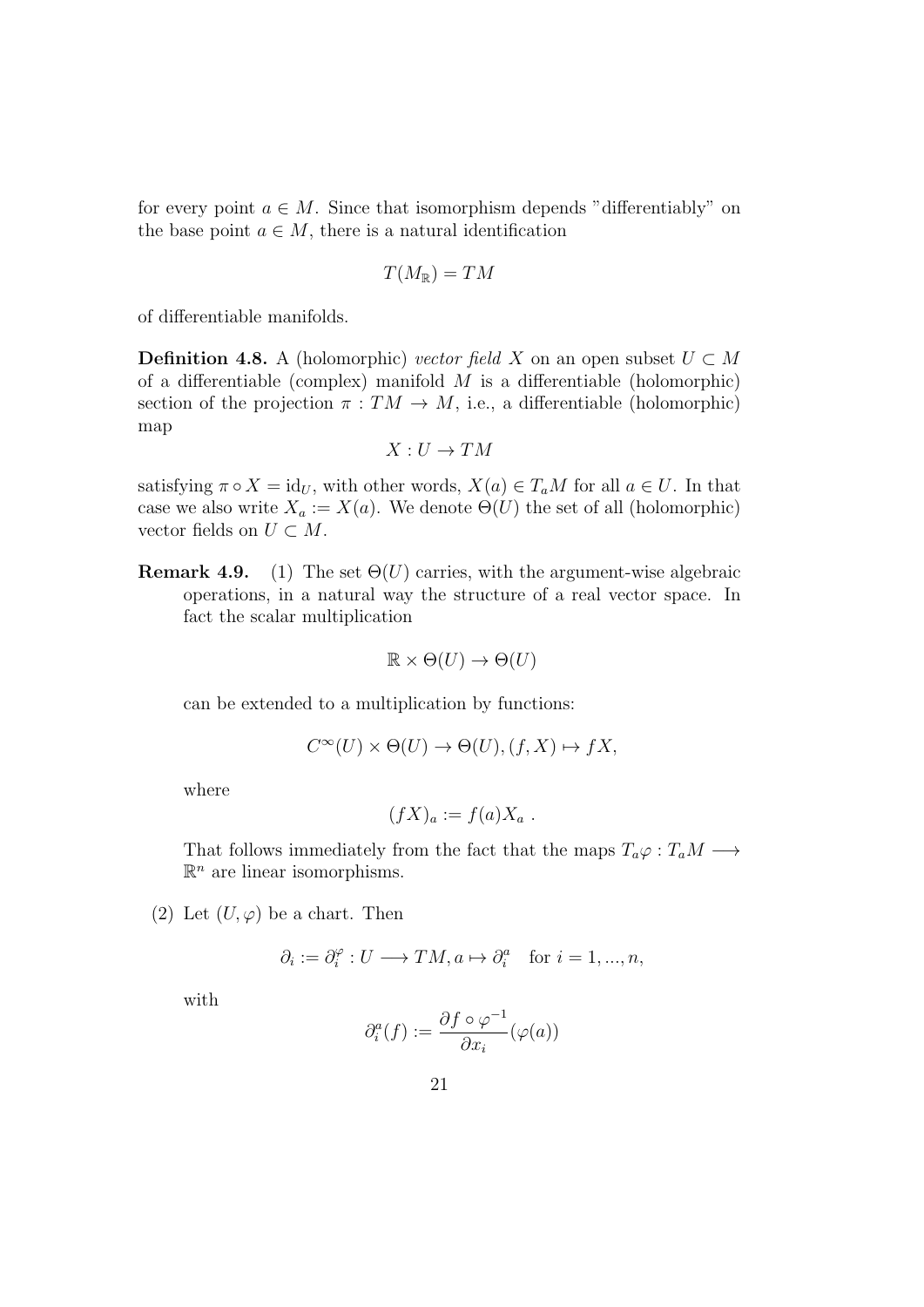are vector fields on U, the "coordinate vector fields" associated to the local chart (or local coordinates)  $x_i = \varphi_i(a), i = 1, ..., n$ . Since  $T_aM =$  $\bigoplus_{i=1}^n \mathbb{R} \partial_i^a$ , any section  $X: U \longrightarrow TM$  of  $\pi: TM \longrightarrow M$  can be written

$$
X = \sum_{i=1}^{n} g_i \partial_i,
$$

with functions  $g_i: U \longrightarrow \mathbb{R}$ , and we have

$$
X\in \Theta(U)\Longleftrightarrow g_1,...,g_n\in C^\infty(U).
$$

- (3) Note that on an arbitrary differentiable manifold  $M$  it is in general not possible to find vector fields  $X_1, ..., X_n \in \Theta(M)$ , such that  $(X_1)_a, ..., (X_n)_a$ is a frame at a, i.e., a basis of  $T_aM$ , for all  $a \in M$ . If such vector fields exist, the manifold  $M$  is called *parallelizable*. So the open subsets  $U$ , where a local chart  $\varphi: U \longrightarrow V$  is defined, are always parallelizable. As we shall see in the next section the underlying manifold of a Lie group is always parallelizable.
- (4) The vector fields on M can be identified with derivations  $D: C^{\infty}(M) \rightarrow$  $C^{\infty}(M)$ , i.e. linear maps satisfying the Leibniz rule  $D(fg) = D(f)g +$  $fD(g)$  for all  $f, g \in C^{\infty}(M)$ . Given a vector field  $X \in \Theta(M)$  the corresponding derivation  $X: C^{\infty}(M) \to C^{\infty}(M), f \mapsto X(f)$  is defined by  $(X(f))(a) := X_a(f)$ . In fact, every derivation  $D : C^{\infty}(M) \rightarrow$  $C^{\infty}(M)$  is obtained from a vector field: Take  $X \in \Theta(M)$  with

$$
X_a: C^{\infty}(M) \to \mathbb{R}, f \mapsto D(f)(a) .
$$

- (5) For an open subset  $U \subset M$  the tangent bundle TU is identified, in a natural way, with the open subset  $\pi^{-1}(U) \subset TM$ .
- (6) Let  $F : M \to N$  be a differentiable map. Given a vector field  $X \in$  $\Theta(M)$ , we can consider  $TF \circ X : M \to TN$ , but that map does not in general factor through  $N$ , e.g. if  $F$  is not injective. But it does if  $F: M \to N$  is a diffeomorphism: then we may define a map

$$
F_*: \Theta(M) \to \Theta(N), X \mapsto F_*(X) := TF \circ X \circ F^{-1} \in \Theta(N),
$$

the push forward of vector fields with respect to a diffeomorphism.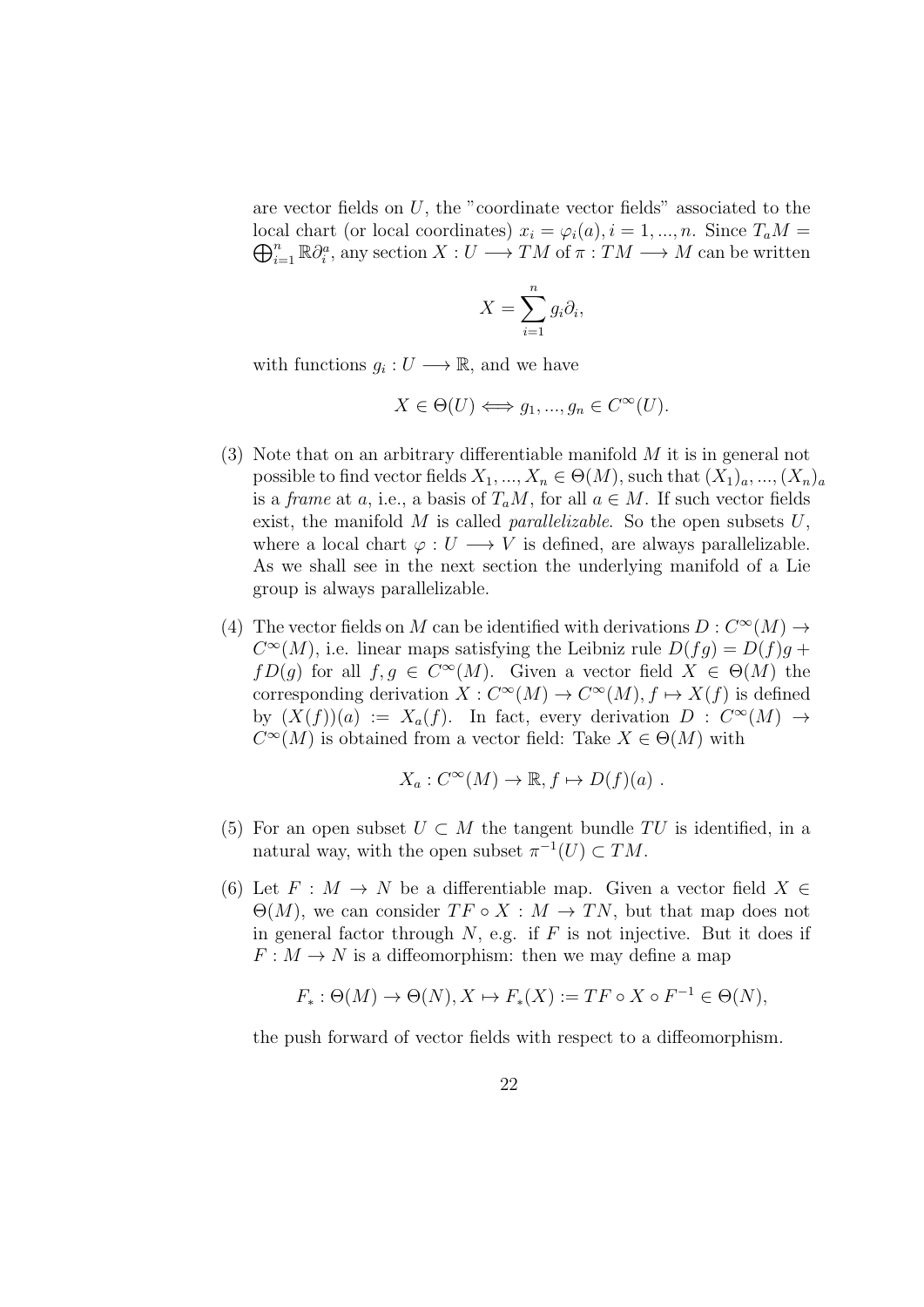The vector space  $\Theta(M)$  carries a further algebraic structure: though the compositions XY and YX of two derivations  $X, Y : C^{\infty}(M) \to C^{\infty}(M)$  are no longer derivations, their commutator is:

$$
(XY - YX)fg = XY(fg) - YX(fg)
$$
  
=  $X(fYg + gYf) - Y(fXg + gXf)$   
=  $fXYg + (Xf)Yg + gXYf + (Xg)Yf$   
-  $fYXg - (Yf)(Xg) - gYXf - (Yg)(Xf)$   
=  $fXYg - fYXg + gXYf - gYXf$   
=  $f(XY - YX)g + g(XY - YX)f$ .

**Definition 4.10.** The Lie bracket  $[X, Y] \in \Theta(M)$  of two vector fields  $X, Y \in$  $\Theta(M)$  is the commutator of the derivations  $X, Y : C^{\infty}(M) \to C^{\infty}(M)$ , i.e.

$$
[X,Y] := XY - YX,
$$

or, in other words, the vector field  $[X, Y]$  satisfying

$$
[X, Y]_a(f) := X_a(Y(f)) - Y_a(X(f))
$$

for all differentiable functions  $f \in C^{\infty}(M)$  at every point  $a \in M$ .

Note that the tangent vector  $[X, Y]_a$  is not a function of the values  $X_a, Y_a \in T_aM$  only, since the local behavior of the vector fields  $X, Y$  near  $a \in M$  also enters in the computation rule. If  $x_1, ..., x_n$  are local coordinates on  $U \subset M$ , and  $X, Y \in \Theta(U)$  have representations

$$
X = \sum_{i=1}^{n} f_i \partial_i, \ Y = \sum_{i=1}^{n} g_i \partial_i,
$$

then

$$
[X, Y] = \sum_{i=1}^{n} (X(g_i) - Y(f_i)) \partial_i.
$$

So, in particular,  $[\partial_i, \partial_j] = 0$  for coordinate vector fields. On the other hand we mention:

Theorem 4.11. (Frobenius Theorem) Let  $X_1, ..., X_n \in \Theta(M)$  be pairwise commuting vector fields, i.e.  $[X_i, X_j] = 0$  for  $1 \leq i, j \leq n$ . Then every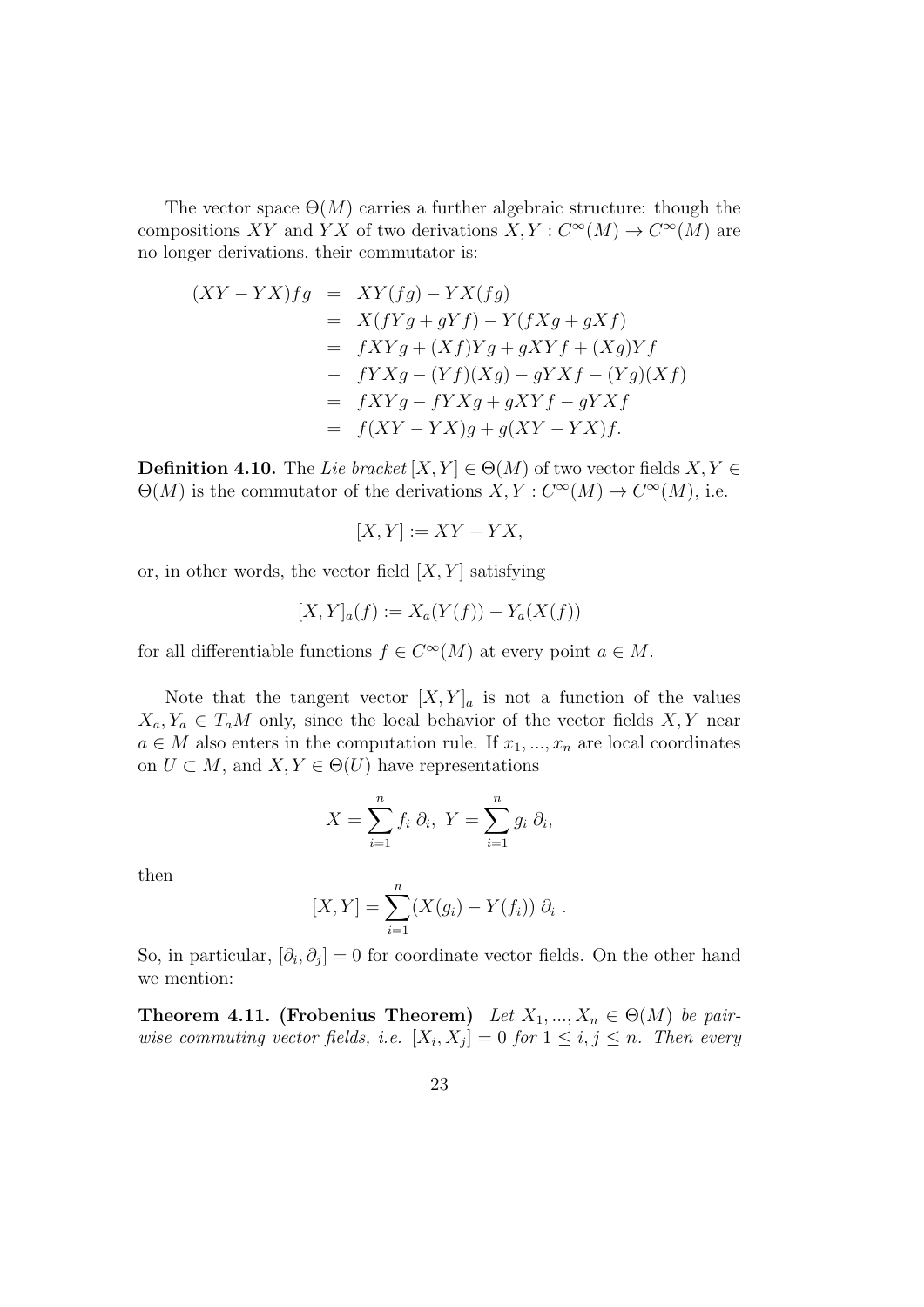point  $a \in M$ , such that  $(X_1)_a, ..., (X_n)_a$  is a frame at a (i.e. a basis of the tangent space  $T_aM$ ) admits a neighborhood  $U \subset M$  with local coordinates  $x_1, ..., x_n \in C^{\infty}(U)$  such that

$$
X_i|_U=\partial_i.
$$

The proof relies on the fact that given the flows  $(\mu_t)$  and  $(\tilde{\mu}_t)$  of commuting vector fields  $X, \tilde{X} \in \Theta(M)$ , one has  $\mu_s \circ \tilde{\mu}_t = \tilde{\mu}_t \circ \mu_s$  for all sufficiently small  $s, t \in \mathbb{R}$ .

The Lie bracket defines on the vector space  $\Theta(M)$  the structure of a Lie  $algebra$ , a notion which plays a key rôle in the investigation of Lie groups:

**Definition 4.12.** A Lie algebra  $\mathfrak g$  over K is a K-vector space endowed with an antisymmetric (or alternating) bilinear map [.., ..] :  $\mathfrak{g} \times \mathfrak{g} \to \mathfrak{g}$ , i.e.

$$
[X,Y] = -[Y,X], \ \forall \ X, Y \in \mathfrak{g}, \text{ in particular } [X,X] = 0,
$$

such that the *Jacobi identity* holds:

$$
[X,[Y,Z]] + [Y,[Z,X]] + [Z,[X,Y]] = 0.
$$

We shall need later on

**Proposition 4.13.** Let  $F : M \longrightarrow N$  be a diffeomorphism resp. a biholomorphic map. Then the push forward of vector fields  $F_* : \Theta(M) \longrightarrow \Theta(N)$ is an isomorphism of Lie algebras.

*Proof.* Regarding  $X \in \Theta(M)$  as a derivation  $X : C^{\infty}(M) \longrightarrow C^{\infty}(M)$  the derivation  $F_*(X) : C^{\infty}(N) \longrightarrow C^{\infty}(N)$  satisfies

$$
F_*(X)g = X(g \circ F) \circ F^{-1}.
$$

Hence

$$
F_*([X,Y])g = XY(g \circ F) \circ F^{-1} - YX(g \circ F) \circ F^{-1},
$$

while

$$
F_*(X)F_*(Y)g = F_*(X)(Y(g \circ F) \circ F^{-1}) = XY(g \circ F) \circ F^{-1}
$$

and in the same way

$$
F_*(Y)F_*(X)g = YX(g \circ F) \circ F^{-1}.
$$

This implies our claim.

 $\Box$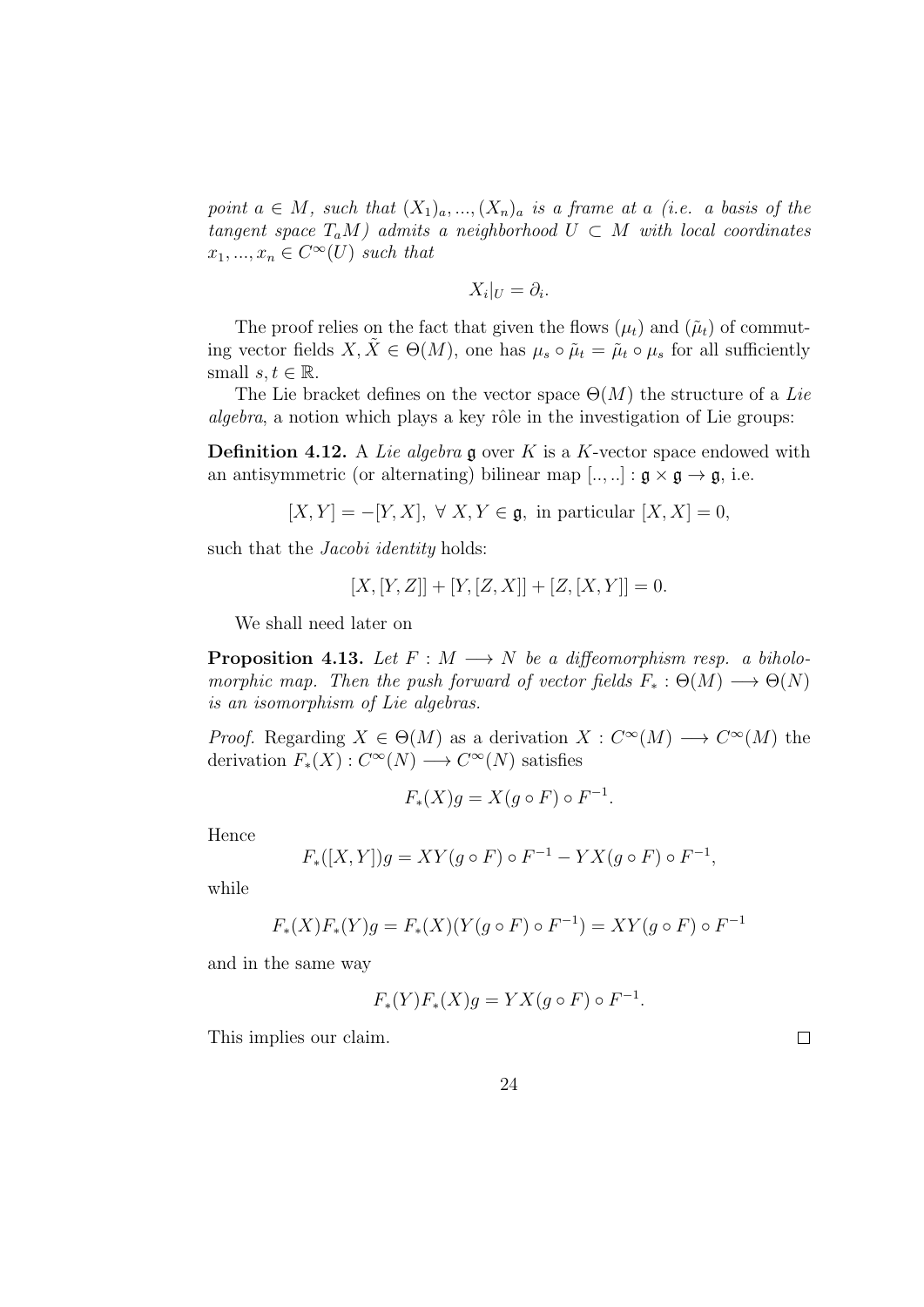**Definition 4.14.** Let  $X \in \Theta(M)$  be a vector field. A smooth curve  $\gamma : \mathcal{I} \to$ M resp. a holomorphic curve  $\gamma: G \to M$  defined on an open interval  $\mathcal{I} \subset \mathbb{R}$ resp. on an open domain  $G \subset \mathbb{C}$  is called an *integral curve* of the vector field X, if  $\dot{\gamma}(t) = X_{\gamma(t)}$  for all  $t \in \mathcal{I}$  resp.  $t \in G$ .

Remark 4.15. The basic theorem in the theory of ordinary differential equations says that, given a vector field  $X \in \Theta(M)$  on a differentiable manifold M and a point  $a \in M$ , there is an integral curve  $\gamma : \mathcal{I} \to M$  defined on an open interval  $\mathcal{I} \ni 0$  such that  $\gamma(0) = a$ , and if  $\tilde{\gamma} : \tilde{\mathcal{I}} \to M$  is a second such curve, then  $\gamma$  and  $\tilde{\gamma}$  coincide on the intersection  $\mathcal{I} \cap \mathcal{I}$ . If M is compact, we can always assume  $\mathcal{I} = \mathbb{R}$ . Moreover, there is a differentiable map  $\mu : U \to M$ defined on an open neighborhood  $U \subset M \times \mathbb{R}$  of  $M \times \{0\} \hookrightarrow M \times \mathbb{R}$ , such that  $U \cap (\{x\} \times \mathbb{R})$  is an interval for all  $x \in M$  and  $t \to \mu(x, t)$  an integral curve of X satisfying  $\mu(x, 0) = x$ . If, moreover, M is compact, this map is defined on all of  $M \times \mathbb{R}$ . The *flow* of the vector field X then is the family  $(\mu_t)_{t\in\mathbb{R}}$  of the differentiable maps

$$
\mu_t: M \to M, x \mapsto \mu(x, t).
$$

In fact, we have

$$
\mu_0 = \mathrm{id}_M, \mu_{s+t} = \mu_s \circ \mu_t,
$$

since integral curves are uniquely determined by their initial values and  $t \mapsto$  $\gamma(s+t)$  is an integral curve with the value  $\gamma(s)$  at  $t=0$ . Since  $\mu_0 = id_M$ , it follows that each map  $\mu_t : M \to M$  is a diffeomorphism with inverse  $\mu_{-t}$ .

#### 5 The Lie Algebra of a Lie Group

For a Lie group G there are distinguished vector fields: Given an element  $a \in G$  we denote  $\lambda_a : G \longrightarrow G, x \mapsto ax$ , resp.  $\varrho_a : G \longrightarrow G, x \mapsto xa$ , the left resp. right multiplication ("left resp. right translation") with  $a \in G$ . They define diffeomorphisms (resp. biholomorphic maps)  $G \longrightarrow G$  and induce Lie algebra isomorphisms

$$
(\lambda_a)_*, (\varrho_a)_*: \Theta(G) \longrightarrow \Theta(G).
$$

**Definition 5.1.** A vector field  $X \in \Theta(G)$  on a Lie group G is called left resp. right invariant if  $(\lambda_a)_*(X) = X$  resp.  $(\varrho_a)_*(X) = X$  for all  $g \in G$ . We denote  $Lie(G) \subset \Theta(G)$  or simply  $\mathfrak{g} := Lie(G)$  the subspace of all left invariant vector fields.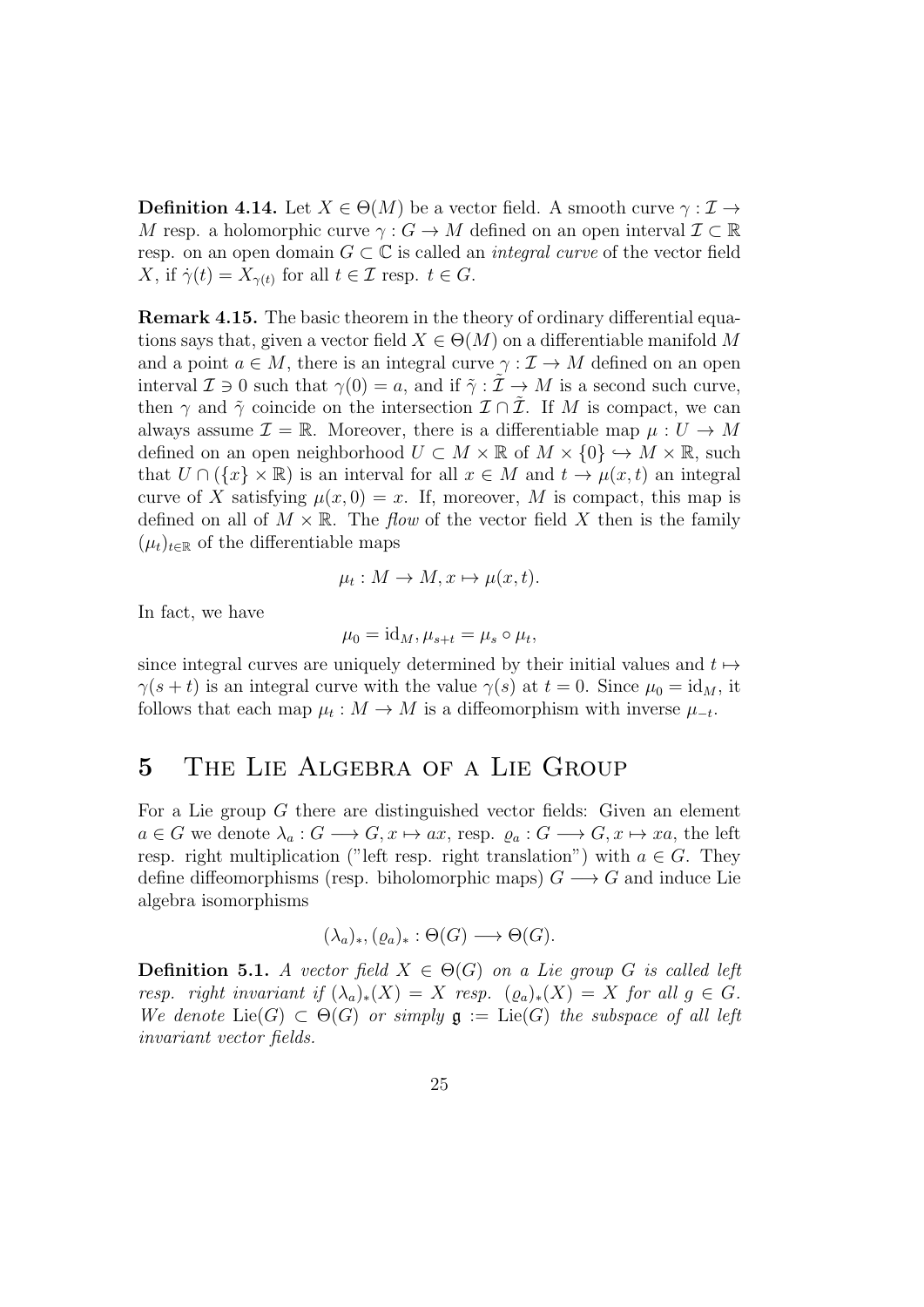In the following we usually consider only left invariant vector fields, but everything holds - mutatis mutandis - for right invariant vector fields as well.

**Remark 5.2.** 1. The subspace  $\mathfrak{g} \subset \Theta(G)$  is a Lie subalgebra, i.e. closed with respect to the Lie bracket:

$$
[\mathfrak{g},\mathfrak{g}]\subset \mathfrak{g}.
$$

This follows immediately from the fact that the  $(\lambda_a)_* : \Theta(G) \longrightarrow \Theta(G)$ are Lie group homomorphisms.

2. A vector field  $X \in \Theta(G)$  is left invariant iff  $X_a = T_e(\lambda_a)(X_e)$  for all  $a \in G$ . As a consequence the evaluation map

$$
\mathfrak{g}\longrightarrow T_eG, X\mapsto X_e
$$

is an isomorphism of vector spaces. Hence  $\boldsymbol{\mathfrak{g}}$  is a finite dimensional vector space with dim  $\mathfrak{g} = \dim G$  (where dim G denotes the dimension of G as differentiable or complex manifold). Indeed, usually one identifies  $\mathfrak g$  with  $T_eG$  via the above isomorphism.

**Example 5.3.** Let us consider  $G = GL_n(K)$  and denote  $\Xi := (\xi_{ij})$  a variable matrix in  $GL_n(K)$ . Furthermore we need the following matrix

$$
\Delta := (\partial_{ij}),
$$

the entries of which are the coordinate vector fields with respect to the coordinates  $\xi_{ij}$ . To simplify notation we introduce a scalar product

$$
A \cdot B := \sum_{i,j} A_{ij} B_{ij}
$$

for matrices  $A = (A_{ij}), B = (B_{ij})$ . Since  $T_E \lambda_C = \lambda_C$ , the left invariant vector field X with  $X_E = A \cdot \Delta^E = \sum_{i,j} A_{ij} \partial_{ij}^E$  looks as follows

$$
X = (\Xi A) \cdot \Delta = \sum_{i,j} (\Xi A)_{ij} \partial_{ij}.
$$

Let us now compute the Lie bracket of vector fields  $X = (\Xi A) \cdot \Delta, Y =$  $(\Xi B) \cdot \Delta$ . We already know that

$$
[X,Y] = (X(\Xi B) - Y(\Xi A)) \cdot \Delta,
$$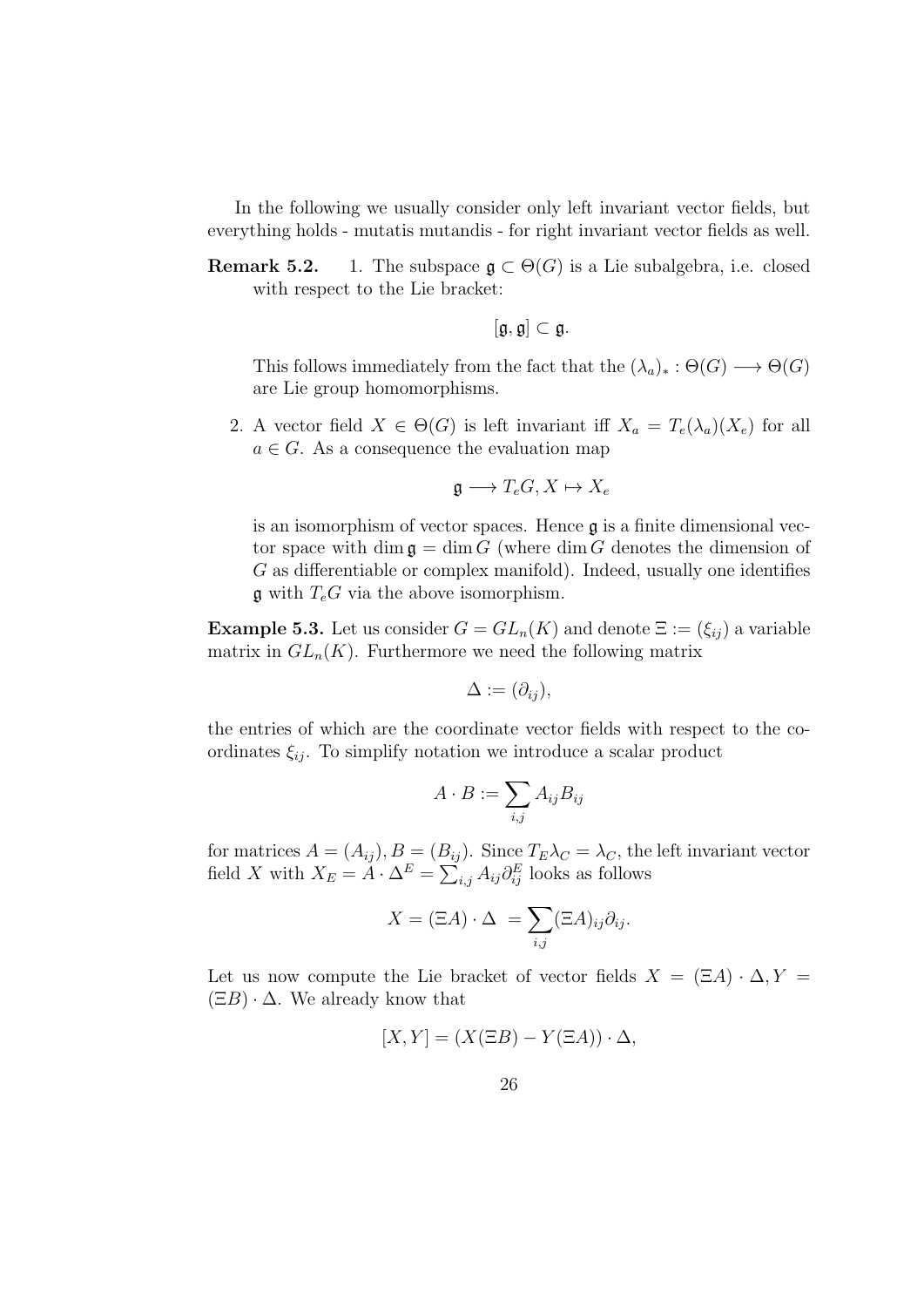where X and Y apply to each entry of the matrices  $\Xi B$  and  $\Xi A$  separately. Now

$$
X(\Xi B) = X(\Xi)B
$$

and

$$
\partial_{ij}\Xi = E(i,j)
$$

with the matrix  $E(i, j)$  such that  $E(i, j)_{k\ell} = \delta_{ki}\delta_{\ell j}$ . Thus, using

$$
X(\Xi) = ((\Xi A) \cdot \Delta) (\Xi) = \sum_{i,j} (\Xi A)_{ij} \partial_{ij} (\Xi) = \sum_{i,j} (\Xi A)_{ij} E(i,j) = \Xi A,
$$

we obtain

$$
X(\Xi B) = \Xi AB.
$$

Since by symmetry

$$
Y(\Xi A) = \Xi BA,
$$

we finally arrive at

$$
[X,Y]=\left(\Xi\left[A,B\right]\right)\cdot\Delta
$$

with the commutator

$$
[A, B] = AB - BA
$$

of the matrices  $A, B \in K^{n,n}$ .

**Definition 5.4.** A homomorphism  $\varphi : G \longrightarrow H$  between Lie groups G, H is a differentiable resp. holomorphic group homomorphism. We denote  $Hom(G, H)$  the set of all such homomorphisms.

**Remark 5.5.** The kernel and image of a homomorphism  $\varphi: G \longrightarrow H$  of Lie groups:

1. The kernel ker( $\varphi$ ) ⊂ G is clearly a closed subgroup. Indeed it is easily seen to be also a submanifold: The tangent map  $T_a\varphi: T_aG \longrightarrow T_{\varphi(a)}H$ has for all  $a \in G$  the same rank, and as a consequence of that, there is for every  $a \in G$  an open neighborhood  $U \subset G$  of a and  $W \subset H$ of  $\varphi(a)$ , such that with respect to suitable local coordinates  $x_1, ..., x_n$ on U and  $y_1, ..., y_m$  on W the map  $\varphi$  takes the form  $(x_1, ..., x_n) \mapsto$  $(x_1, ..., x_k, 0, ...0)$  with some  $k \leq n$ .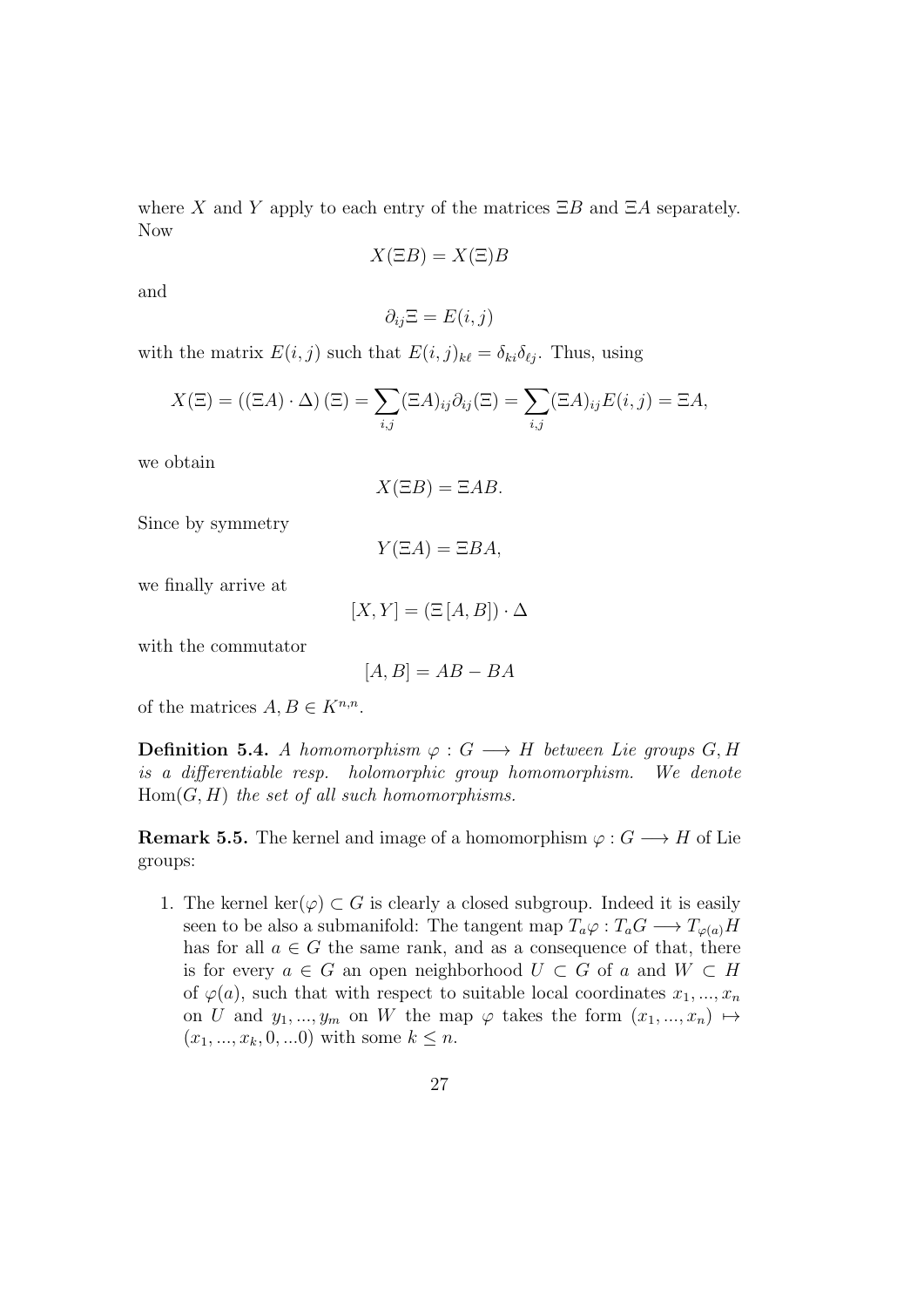2. The image  $\varphi(G) \subset H$  need neither be a closed subgroup of H nor a topological manifold with respect to the relative topology as a subspace of H. As an example consider the injective homomorphism  $\varphi : \mathbb{R} \longrightarrow$  $S^1 \times S^1, t \mapsto (e^{it}, e^{i\sqrt{2}t})$  – the real line wound up around a life belt. But if we refine the relative topology then it is: Define a base for the topology of  $\varphi(G)$  to consist of the sets  $\varphi(U)$  with  $U \subset G$  as above. The differentiable structure now is inherited from H, the sets  $\varphi(U)$  being submanifolds of H. So there is a unique Lie group structure on  $\varphi(G)$ ! On the other hand, if  $\varphi(G) \subset H$  is closed and G connected, then both Lie group structures coincide, that one as a closed subgroup of H and that as an image of a homomorphism of Lie groups. In order to see that one uses the fact that  $G$  is countable at infinity and that an open subset of  $\mathbb{R}^m$  never is the countable union of closed submanifolds of dimension  $\lt m$  (use e.g. measure theory - a compact part of such a submanifold is a Lebesgue zero set in  $\mathbb{R}^m$ .).

**Proposition 5.6.** Any homomorphism of Lie groups  $\varphi : G \longrightarrow H$  induces a homomorphism of the corresponding Lie algebras  $d\varphi : \mathfrak{g} \longrightarrow \mathfrak{h}$ .

*Proof.* The homomorphism  $d\varphi$  is defined as  $\mathfrak{g} \cong T_eG \xrightarrow{T_e\varphi} T_eH \cong \mathfrak{h}$ , and we have to show that  $d\varphi$  preserves the Lie bracket. We may assume that both G and H are connected and then consider separately  $G \longrightarrow \varphi(G)$  (resp. the case of a surjective homomorphism) and the inclusion  $\varphi(G) \longrightarrow H$  resp. and injective homomorphism.

The first case is easy: Since  $\varphi : G \longrightarrow H$  is onto, the pull back  $\varphi^*$ :  $C^{\infty}(H) \longrightarrow C^{\infty}(G)$  is injective. Now **g** can be regarded as the set of all derivations  $D: C^{\infty}(G) \longrightarrow C^{\infty}(G)$  commuting with left translation, i.e.  $D(f \circ \lambda_a) = (Df) \circ \lambda_a$  and  $d\varphi$  is nothing but the restriction  $D \mapsto D|_{C^{\infty}(H)}$ . The claim follows, since the Lie bracket is nothing but the commutator of two derivations. But note that a general derivation does not satisfy  $D(C^{\infty}(H)) \subset$  $C^{\infty}(H)$ .

The case of an injective homomorphism (resp. an inclusion)  $\varphi: G \longrightarrow H$ : Given  $X \in \mathfrak{g}$  the vector field  $\hat{X} := d\varphi(X) \in \mathfrak{h}$  is the unique left invariant extension of X, i.e.  $X|_G = X$ . Now the claim follows from the equality

$$
[\hat{X}, \hat{Y}]|_G = [X, Y],
$$

the left hand side being a left invariant vector field. It is easily checked using local coordinates  $x_1, ..., x_n$  with  $G \subset H$  being defined by  $x_{k+1} = ... = x_n = 0$ .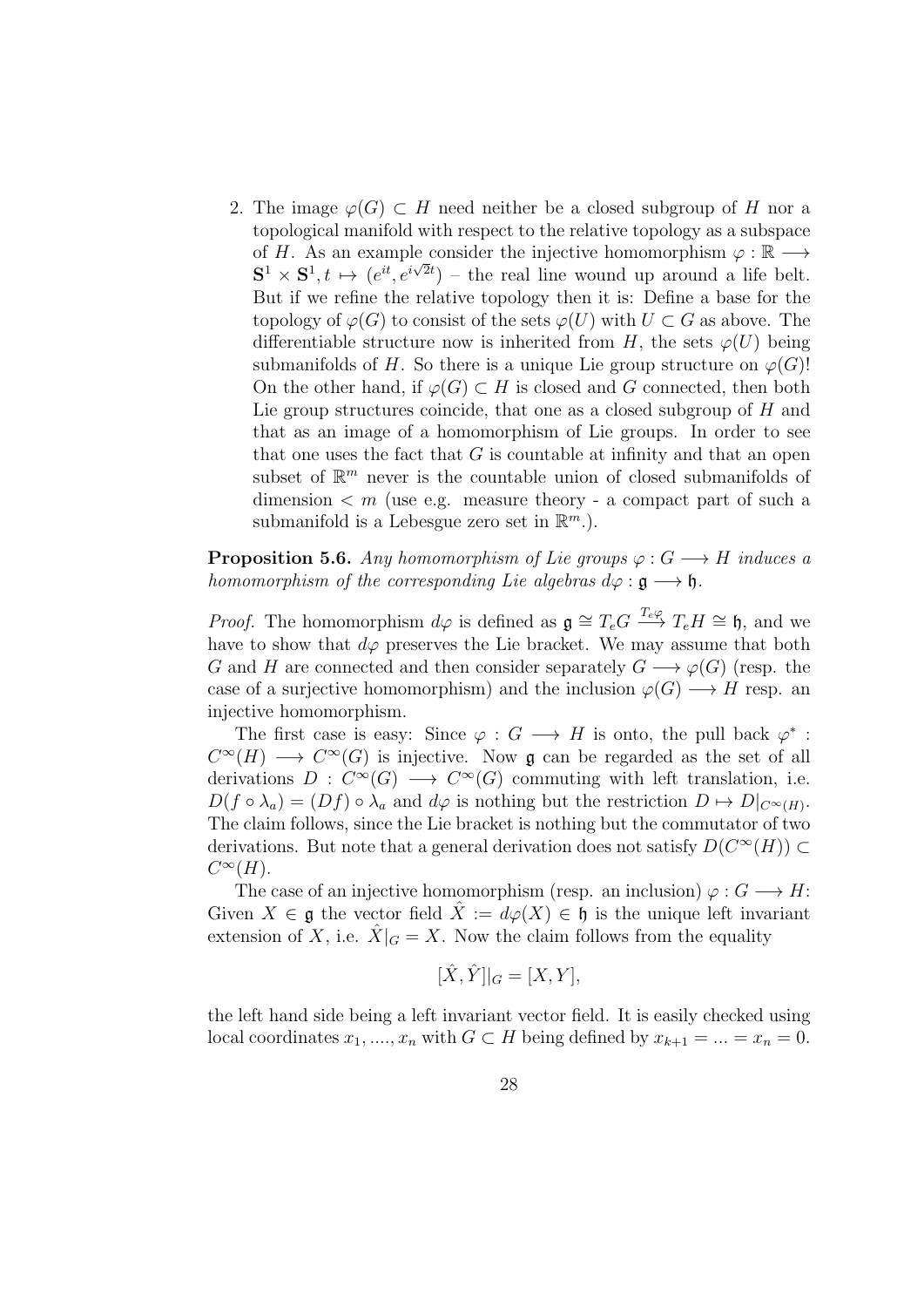If we write

$$
\hat{X} = \sum_{i=1}^{n} f_i \partial_i, \ \hat{Y} = \sum_{i=1}^{n} g_i \partial_i,
$$

then  $g_i|_G = 0 = f_i|_G$  for  $i \geq k + 1$ . Hence

$$
[\hat{X}, \hat{Y}] = \sum_{i=1}^{n} \left( \sum_{j=1}^{n} f_j \partial_j g_i - g_j \partial_j f_i \right) \partial_i
$$

and

$$
[\hat{X}, \hat{Y}]|_G = \sum_{i=1}^k \left( \sum_{j=1}^k f_j \partial_j g_i - g_j \partial_j f_i \right) \partial_i = [X, Y],
$$

since we have  $g_j|_G = 0 = f_j|_G$  for  $j \geq k+1$  and  $\partial_j g_i = 0 = \partial_j f_i$  for  $j \leq k, i \geq k+1.$  $\Box$ 

**Example 5.7.** Let us discuss the Lie algebras  $\mathfrak{g} = \text{Lie}(G)$  for the Lie groups of Example 3.3. There  $G \subset GL_n(K)$  is a closed subgroup of  $GL_n(K)$ . Then  $\mathfrak{g} \subset \mathfrak{gl}_n(K) = K^{n,n}$  is a subalgebra, the kernel of the map  $DF(E)$ :  $\mathfrak{gl}_n(K) \longrightarrow K^m$ . We obtain:

- 1.  $\mathfrak{sl}_n(K) = \{A \in K^{n,n}; \text{Tr}(A) = 0\}.$
- 2. If  $G \subset GL_n(K)$  is the isometry group of a the bilinear form  $\sigma(x, y) =$  $x^T S y$ , then  $\mathfrak{g} = \{ A \in K^{n,n}; A^T S + S A = 0 \}$ , in particular

$$
\mathfrak{so}_n(K) = \{ A \in K^{n,n}; A^T + A = 0 \}
$$

consists of the skew symmetric matrices.

- 3.  $u_n = \{ A \in \mathbb{C}^{n,n}; \overline{A}^T = -A \}.$
- 4.  $\mathfrak{su}_n = \{ A \in \mathbb{C}^{n,n}; \overline{A}^T = -A, \text{Tr}(A) = 0 \}.$
- 5.  $\mathfrak{ut}_n(K) := \text{Lie}(UT_n(K))$  consists of all upper triangular matrices and
- 6.  $\mathfrak{uu}_n(K) := \text{Lie}(UU_n(K))$  of all upper triangular matrices with only zeros on the diagonal.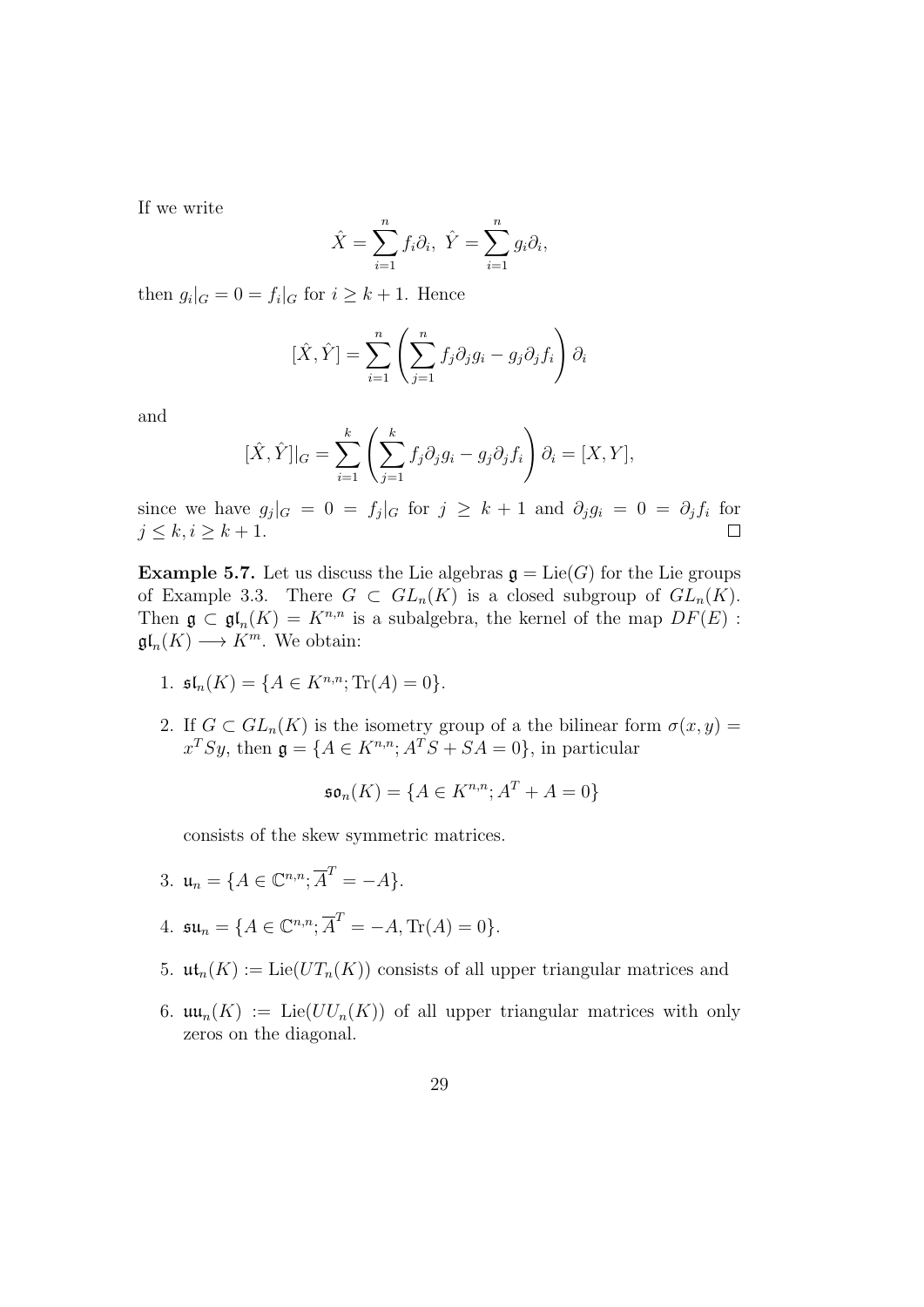#### 6 Homogeneous Spaces

Let  $H \subset G$  be a closed subgroup of the Lie group G. We want to explain how to make the left coset space  $B := G/H$  a differentiable manifold. Denote  $\pi$ :  $G \longrightarrow B, g \mapsto gH$ , the quotient projection. We endow B with the  $\pi$ -quotient topology. Then  $\pi$  becomes an open map, since  $\pi^{-1}(\pi(V)) = \bigcup_{h \in H} Vh$ .

Now let us show that B is Hausdorff: Consider two different points  $x =$  $aH, y = bH$ . Equivalently  $(a, b) \in G \times G \setminus L$  with the closed set  $L = \psi^{-1}(H)$ , where  $\psi: G \times G \longrightarrow G, (\xi, \eta) \mapsto \xi^{-1}\eta$ , is continuous. Hence  $L \subset G \times G$ is closed, and there is a neighbourhood  $U \times V \subset G \times G \setminus L$  of  $(a, b)$  with open  $U, V \subset G$ . Then  $\pi(U)$  and  $\pi(V)$  are disjoint open neighbourhoods of the points  $x, y \in G$ .

Indeed  $L \subset G \times G$  is even a submanifold as the inverse image of a submanifold with respect to a submersion: A differentiable map  $f : M \longrightarrow N$  is called a submersion, if all its tangent maps  $T_a f : T_a M \longrightarrow T_{f(a)}N$  are onto (:=surjective). Since

$$
g\psi(\xi,\eta)\tilde{g} = \psi(\xi g^{-1},\eta\tilde{g}),
$$

and  $(\xi, \eta) \mapsto (\xi g^{-1}, \eta \tilde{g})$  is a diffeomorphism  $G \times G \longrightarrow G \times G$  as well as  $\zeta \mapsto g\zeta\tilde{g}$  a diffeomorphism  $G \longrightarrow G$ , it suffices to check that

$$
T_{(e,e)}\psi : T_{(e,e)}(G \times G) \cong T_e G \oplus T_e G \longrightarrow T_e G
$$

is onto; indeed  $T_{(e,e)}\psi(X_e, Y_e) = Y_e - X_e$ . This follows from the fact that the group law  $\mu: G \times G \longrightarrow G$ ,  $(\xi, \eta) \mapsto \xi \eta$  has differential  $T_{(e,e)}\mu(X_e, Y_e) =$  $X_e + Y_e$  as a consequence of  $\mu(.)e) = id_G = \mu(e,.)$ . It follows immediately that the inversion  $\iota: G \longrightarrow G, \xi \mapsto \xi^{-1}$  has differential  $T_e \iota(X_e) = -X_e$ .

Our next aim is to construct on a suitable neighbourhood U of  $x_0 := eH$ a continuous section  $\sigma: U \longrightarrow G$  of the quotient projection  $\pi$ , i.e., such that  $\pi \circ \sigma := \text{id}_U$ . As candidate for  $\sigma(U)$  we choose a slice  $S \subset G$  to the submanifold H at e, i.e.  $S \subset G$  is a submanifold,  $e \in S$  and  $T_eG = T_eS \oplus T_eH$ . If G has dimension n and H codimension  $\ell := \dim G - \dim H$ , then we may take  $S \cong B^{\ell}$  with an open ball  $B^{\ell} \subset K^{\ell}$ . The main point now is to prove that after a shrinking of S the image  $U := \pi(S)$  is open in B and the map

$$
\tau: S \times H \longrightarrow \pi^{-1}(U), (s, h) \mapsto sh
$$

diffeomorphic resp. biholomorphic. First of all, the map  $\sigma$  is diffeomorphic (biholomorphic) near  $(e, e)$ . If  $\sigma : V_1 \times V_2 \longrightarrow W \ni e$  has that property, replace S with  $V_1$ ; then we have  $\pi^{-1}(U) = \bigcup_{h \in H} Wh$ , so  $U := \pi(S)$  is open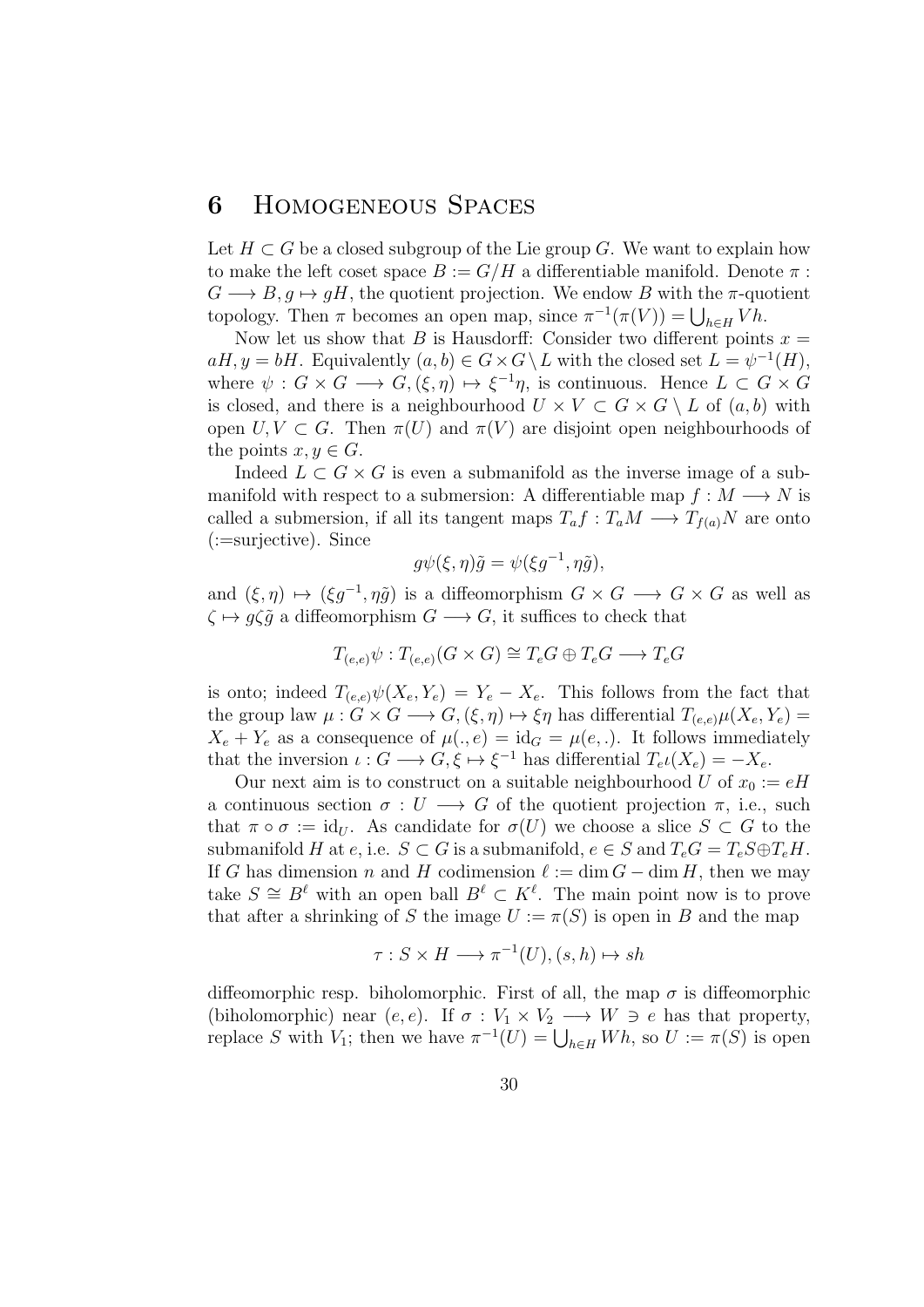and our map  $\tau : S \times H \longrightarrow \pi^{-1}(U)$  a surjective locally diffeomorphic resp. biholomorphic map (since  $\pi(s, h) = \pi(s, e)h$ ). It remains to show that it is injective. That is true if  $\pi|_S$  is injective resp.

$$
(S \times S) \cap L = \Delta := \{(s, s); s \in S\}.
$$

If we can prove that  $(S \times S) \cap L$  is an  $\ell$ -dimensional submanifold, we are done, since  $\Delta \subset (S \times S) \cap L$  is as well, hence not only closed, but also open in  $(S \times S) \cap L$ , i.e. it is the connected component of  $(S \times S) \cap L$  containing  $(e, e)$ . Thus a shrinking of S leads to the desired equality  $(S \times S) \cap L = \Delta$ .

In order to see that  $(S \times S) \cap L$  is, after some shrinking, an  $\ell$ -dimensional manifold, we note that

$$
T_{(e,e)}(G \times G) = T_{(e,e)}(S \times S) + T_{(e,e)}L,
$$

with the RHS being nothing but

$$
T_e S \times T_e S + (T_e H \times \{0\} + \Delta_{T_e G \times T_e G})
$$
  
= 
$$
T_e G \times T_e S + \Delta_{T_e G \times T_e G} = T_e G \times T_e G,
$$

and apply

**Proposition 6.1.** Let M be a differentiable manifold and  $a \in L \cap N$  a point in the intersection of two submanifolds  $L, N \subset M$ . If  $T_aM = T_aL + T_aN$  the intersection  $L \cap N$  is near a a submanifold of dimension dim  $N + \dim L \dim M$ .

*Proof.* Let  $n = \dim N$ ,  $\ell = \dim L$ ,  $m = \dim M$ . We may assume

$$
N = F^{-1}(0)
$$

with a submersion  $F: U \longrightarrow \mathbb{R}^{m-n}$  defined on a neighbourhood U of  $a \in M$ . Since  $T_aN = \text{ker}(T_aF)$  our assumption  $T_aM = T_aL + T_aN$  implies that even  $T_a(F|_{(L\cap U)})$  is onto. Hence after a shrinking of U the restriction  $F|_{L\cap U}$  is a submersion as well, in particular  $L \cap N \cap U = (F|_{U \cap L})^{-1}(0)$  is a submanifold of dimension  $\ell - (m - n)$ .  $\Box$ 

In order to write down explicitly a differentiable atlas for  $B = G/H$  we use that  $B$  carries a natural (left)  $G$ -action:

$$
G \times B \longrightarrow B, (g, x = aH) \mapsto gx := (ga)H.
$$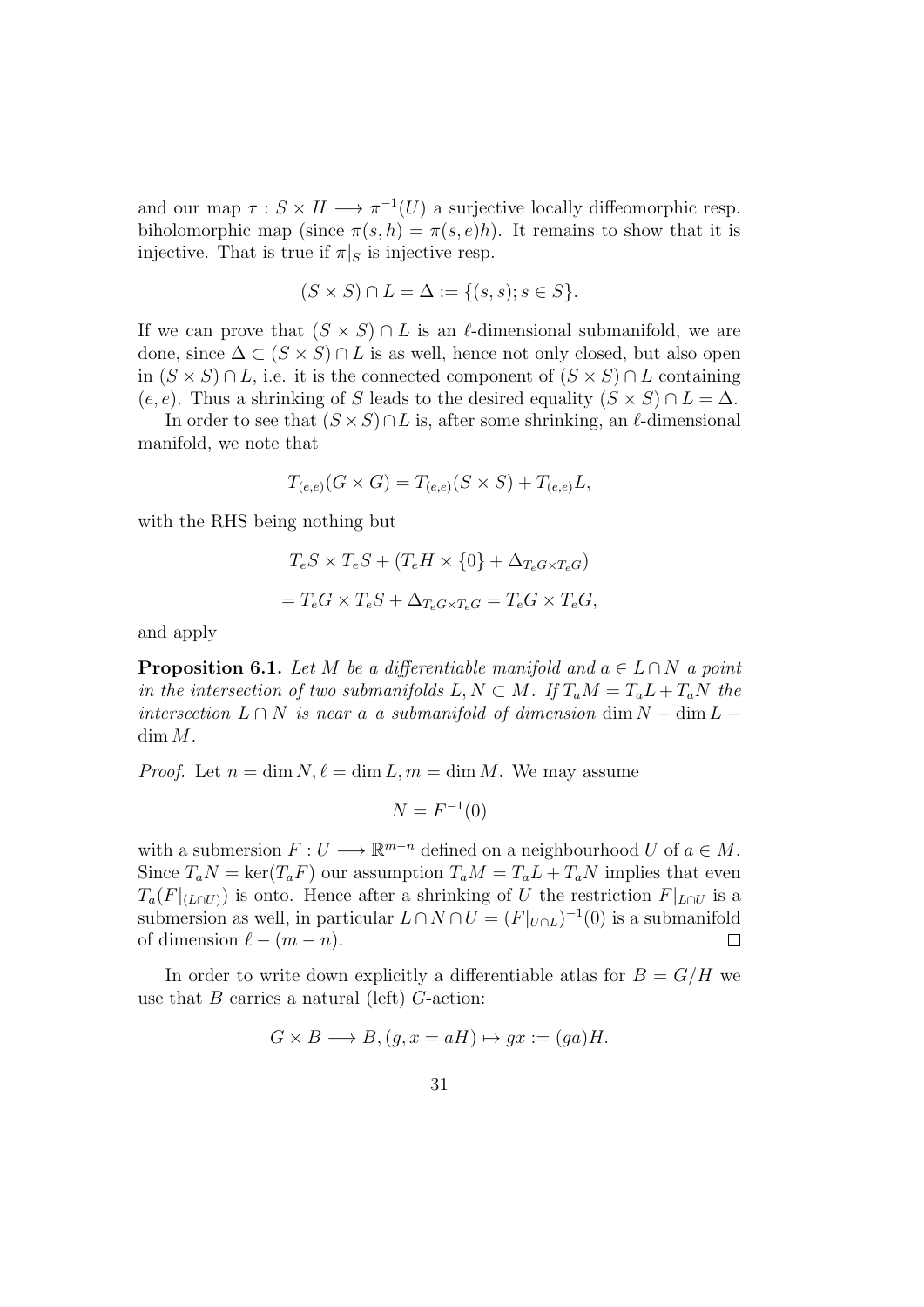Now, for  $a \in G$  take  $U_a := aU \subset B$ , as local coordinates on  $U_a$  consider the map

$$
\varphi_a: U_a \longrightarrow B^{\ell}, x \mapsto F(\sigma(a^{-1}x)),
$$

where  $F: S \longrightarrow B^{\ell}$  is a fixed diffeomorphism (biholomorphic map) with a ball  $B^{\ell} \subset K^{\ell}$ ..

Corollary 6.2. Let  $H \subset G$  be a closed normal K-Lie subgroup of the K-Lie group G. Then  $G/H$  is again a K-Lie group with the quotient map  $G \longrightarrow G/H$  being a homomorphism of K-Lie groups.

The map  $\pi : G \longrightarrow B$  has a remarkable geometric structure: It is an H-principal bundle:

Definition 6.3. Let H be a Lie group. An H-principal bundle consists of

1. a differentiable/holomorphic right action

$$
E \times H \longrightarrow E
$$

on a differentiable/complex manifold E, also called the total space of the bundle

2. and the bundle projection

$$
\pi: E \longrightarrow B,
$$

a surjective differentiable/holomorphic H-invariant map to a differentiable or complex manifold  $B$  – the base (space) of the bundle –, such that every point  $b \in B$  admits an open neighbourhood  $U \subset B$ , over which there is an H-equivariant trivialization of the bundle projection

$$
\tau: U \times H \longrightarrow \pi^{-1}(U),
$$

i.e. a diffeomorphism/biholomorphic map satisfying

$$
\pi \circ \tau = \text{pr}_U : U \times H \longrightarrow U
$$

and

$$
\tau(x, h\tilde{h}) = \tau(x, h)\tilde{h}
$$

for all  $x \in U, h, \tilde{h} \in H$ , i.e.  $\tau$  transforms the right action of H on  $U \times H$  by right translation on the second factor into the right action of H on E.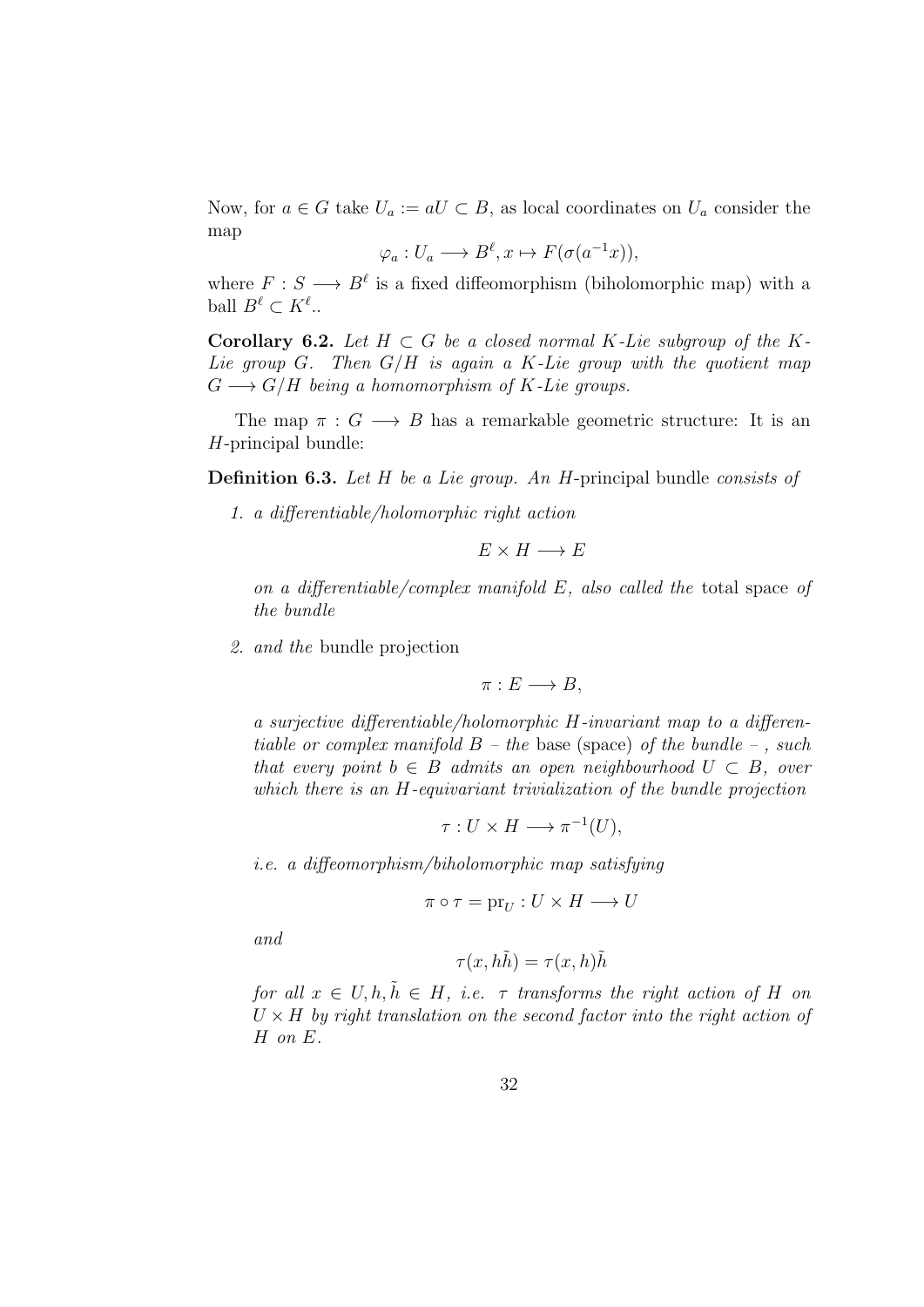**Remark 6.4.** Given an *H*-principal bundle  $\pi : E \longrightarrow B$  there is an open cover  $B = \bigcup_{i \in I} U_i$  together with equivariant trivializations

$$
\tau_i: U_i \times H \longrightarrow \pi^{-1}(U_i).
$$

The bundle  $\pi : E \longrightarrow B$  then can be reconstructed from that cover and the transition functions

$$
f_{ij}: U_{ij} := U_i \cap U_j \longrightarrow H,
$$

defined by the condition that the composition

$$
U_{ij} \times H \xrightarrow{\tau_i} \pi^{-1}(U_{ij}) \xrightarrow{\tau_j^{-1}} U_{ij} \times H
$$

satisfies

$$
(x, e) \mapsto (x, f_{ij}(x)).
$$

Since  $\tau_i^{-1}$  $\tau_i^{-1} \circ \tau_i$  is *H*-equivariant, it then takes the form

$$
\tau_j^{-1} \circ \tau_i : (x, h) \mapsto (x, f_{ij}(x)h).
$$

Note that the bundle  $E \longrightarrow B$  can (up to a bundle isomorphism) be reconstructed from the cover  $(U_i)_{i\in I}$  and the functions  $f_{ij}$ .

Indeed, whenever there is an open cover  $B = \bigcup_{i \in I} U_i$  together with functions  $f_{ij}: U_{ij} \longrightarrow H$  for all  $(i, j) \in I^2$  satisfying the *cocycle condition*:

$$
f_{ik} = f_{jk} f_{ij}
$$

on  $U_{ijk} = U_i \cap U_j \cap U_k$  for all  $(i, j, k) \in I^3$ , we may construct an associated H-principal bundle  $E \longrightarrow B$  as follows:

$$
E = \left(\bigcup_{i \in I} U_i \times H\right) / \sim ,
$$

where the union is regarded as a disjoint union and the equivalence relation identifies as follows:

$$
U_i \times H \supset U_{ij} \times H \ni (x, h) \sim (x, f_{ij}(x)h) \in U_{ij} \times H \subset U_j \times H.
$$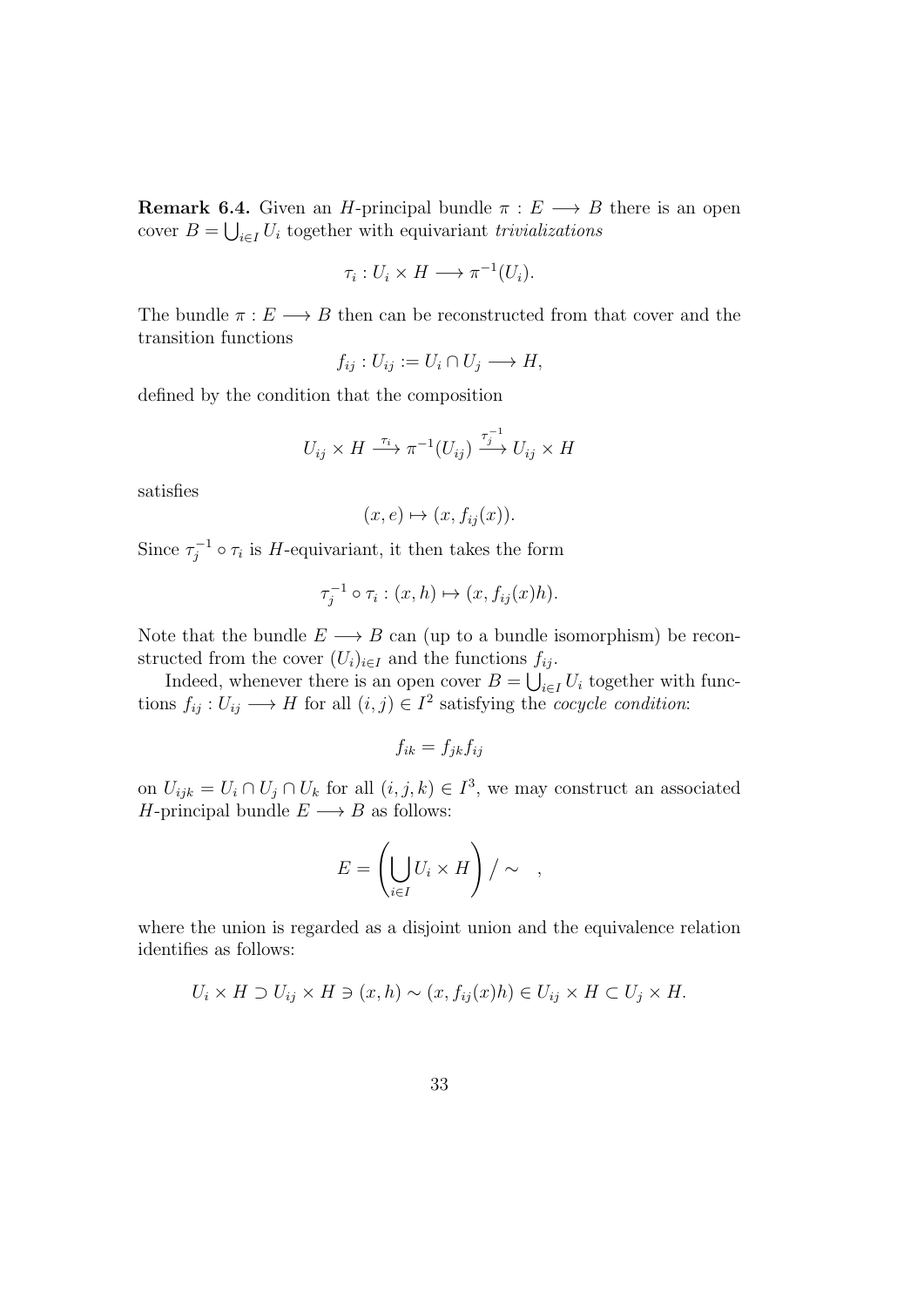**Example 6.5.** Our left coset map  $\pi : E := G \longrightarrow B := G/H$  is an Hprincipal bundle: First of all

$$
G/H = \bigcup_{a \in G} U_a
$$

with  $U_a := aU$ . As next define the section  $\sigma_a : U_a \longrightarrow E = G$  of the bundle projection  $\pi: E \longrightarrow B$  by  $\sigma_a(x) := a\sigma(a^{-1}x)$ , and finally

$$
\tau_a: U_a \times H \longrightarrow \pi^{-1}(U_a), (x, h) \mapsto \sigma_a(x)h.
$$

The corresponding function  $f_{a,b}: U_{a,b} = U_a \cap U_b \longrightarrow H$  then turns out to be

$$
f_{a,b}(x) = \sigma_b(x)^{-1} \sigma_a(x).
$$

#### 7 The Exponential Map

In order to study the geometry of a  $K$ -Lie group one investigates its "one parameter subgroups", i.e. the homomorphisms  $\gamma : K \longrightarrow G$  from the additive group  $K$  to  $G$ .

Theorem 7.1. The map

$$
Hom(K, G) \longrightarrow T_eG, \gamma \mapsto \dot{\gamma}(0)
$$

from the set  $Hom(K, G)$  of all one parameter subgroups of G to the tangent space  $T_eG$  of G at e is a bijection. Indeed, any  $\gamma \in \text{Hom}(K, G)$  is an integral curve of the vector field  $X \in \mathfrak{g}$  with  $X_e = \dot{\gamma}(0)$ .

Before we give the proof we discuss the example  $G = GL_n(K)$ .

**Example 7.2.** For the general linear group  $GL_n(K)$  with Lie algebra  $\mathfrak{gl}_n(K)$  =  $K^{n,n}$  the left invariant vector field taking the value  $A \in K^{n,n}$  at E is, according to Example 5.3 given by  $\Xi \mapsto (\Xi A) \cdot \Delta$ , hence the differential equation for the corresponding one parameter subgroup is  $\dot{\gamma} = \gamma A$  with the solution  $\gamma(t) = e^{tA}$ , where

$$
e^{tA} := \sum_{\nu=0}^{\infty} \frac{t^n A^n}{n!}.
$$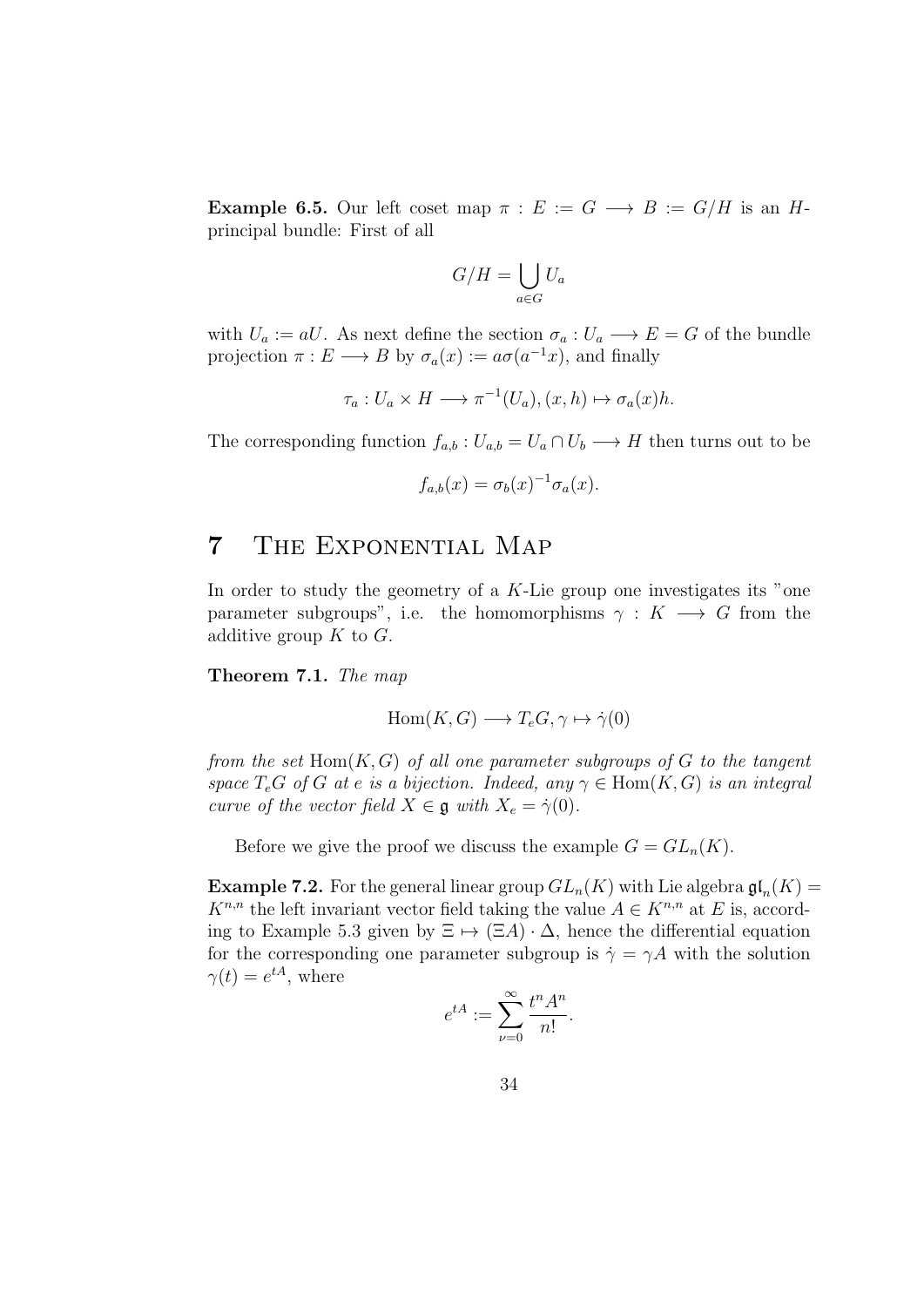*Proof.* For  $\gamma \in \text{Hom}(K, G)$  and  $s \in K$  we have  $\gamma(s+t) = \gamma(s)\gamma(t)$ , hence

$$
\dot{\gamma}(s) = (\lambda_{\gamma(s)})_*(\dot{\gamma}(0)) = (\lambda_{\gamma(s)})_*(X_e) = X_{\gamma(s)},
$$

i.e.  $\gamma$  is an integral curve of X. Furthermore the injectivity is now also obvious, since an integral curve  $\gamma$  of a vector field X is completely determined by its initial value  $\gamma(0)$ . To get surjectivity, let us first consider the real case. Given  $X_e \in T_eG$ , we know that there is an integral curve  $\gamma: I \longrightarrow G$  of the vector field  $X \in \mathfrak{g}$ , where  $I \subset \mathbb{R}$  is some open interval containing 0. Let  $I \subset \mathbb{R}$  be a maximal open interval such that  $\gamma$  can be defined on I. If  $a \in \partial I$ , we can easily extend  $\gamma$  by defining  $\gamma(t)$  as  $\gamma(\frac{a}{2})$  $\frac{a}{2}$ ) $\gamma(t-\frac{a}{2})$  $\frac{a}{2}$ ) near a. So necessarily  $\partial I = \emptyset$  resp.  $I = \mathbb{R}$ . Now argue as above in order to see that a globally defined integral curve of a left invariant vector field is a one parameter subgroup. In the complex case, we consider  $Z_e \in T_eG$  as a real tangent vector and denote  $\gamma_{\vartheta} : \mathbb{R} \longrightarrow G$  the one parameter subgroup with  $\dot{\gamma}_{\vartheta} = e^{i\vartheta} Z_e$ . Then  $re^{i\vartheta} \mapsto \gamma_{\vartheta}(r)$  defines an integral "curve"  $\gamma : \mathbb{C} \longrightarrow G$  of  $Z \in \mathfrak{g}.$  $\Box$ 

**Corollary 7.3.** The connected real Lie groups of dimension one are  $\mathbb R$  and  $S<sup>1</sup>$ , the connected complex Lie groups of dimension one are  $\mathbb{C}, \mathbb{C}^*$  and the toric  $\mathbb{C}/\Lambda$  with a lattice  $\Lambda = \mathbb{Z}\omega_1 + \mathbb{Z}\omega_2$  (where  $\omega_1, \omega_2 \in \mathbb{C}$  are linearly independent over  $\mathbb{R}$ .)

*Proof.* Take any nonconstant one parameter subgroup  $\gamma : K \longrightarrow G$ . Since G is connected and  $\gamma(K)$  contains a neighborhood of  $e \in G$  we obtain  $G =$  $\gamma(K)$ . The kernel ker  $\gamma \subset K$  contains 0 as isolated point, hence is a discrete subgroup and  $G \cong K/\ker(\gamma)$ .

For R such subgroups are either trivial or of the form  $\mathbb{Z}\omega$  with some  $\omega \in \mathbb{R} \setminus \{0\}$ , hence  $G \cong \mathbb{R}$  or  $G \cong \mathbb{R}/\mathbb{Z}$  $\omega \cong S^1$ . For  $\mathbb C$  there is a further possibility for ker  $\gamma$ , namely ker  $\gamma = \Lambda$ , a lattice. So either  $G \cong \mathbb{C}$  or  $G \cong \mathbb{C}^*$ or  $G \cong \mathbb{C}/\Lambda$ .  $\Box$ 

Note that in the real case  $\mathbb{R} \cong \mathbb{R}_{>0}$  via the exponential function, while  $\mathbb{C}^* \cong \mathbb{R}_{>0} \times S^1$  resp.  $\mathbb{C}/\Lambda \cong S^1 \times S^1$  as real Lie groups. On the other hand  $\mathbb{C}/\Lambda \cong \mathbb{C}/\Lambda$  as complex Lie groups (or even as complex manifolds) iff  $\tilde{\Lambda} = \alpha \Lambda$  with a nonzero complex number  $\alpha \in \mathbb{C}^*$ . In particular the complex tori constitute a continuous family of pairwise non isomorphic Lie groups or complex manifolds!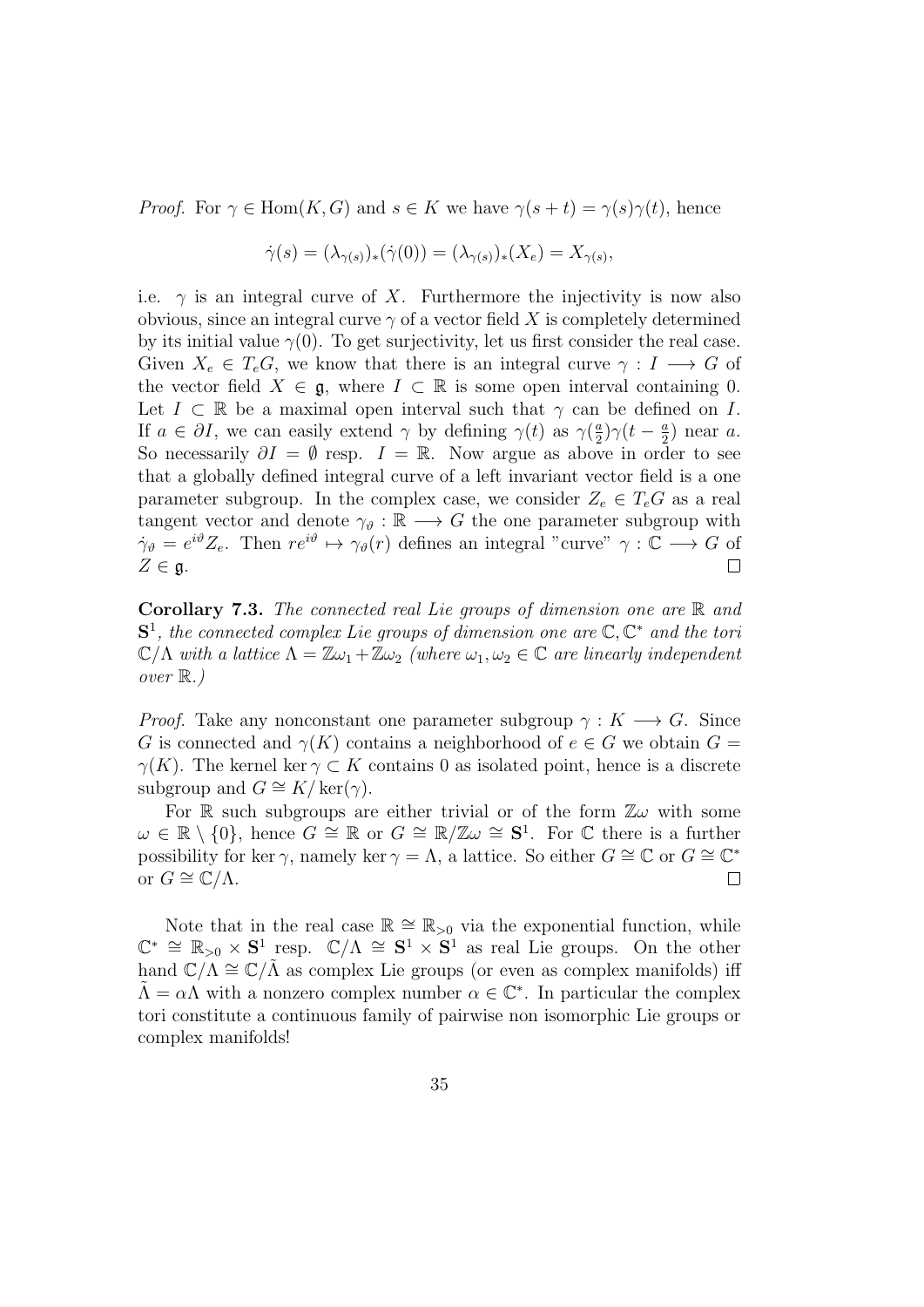In the next step we collect all one parameter subgroups in a family: For a left invariant vector field  $X \in \mathfrak{g}$  denote  $\gamma_X \in \text{Hom}(K, G)$  the one parameter subgroup with  $\dot{\gamma}_X(0) = X_e$ .

Definition 7.4. The exponential map

$$
\exp := \exp_G : T_e G \longrightarrow G
$$

is defined as

$$
\exp(X_e) := \gamma_X(1),
$$

with the left invariant vector field  $X \in \mathfrak{g}$  taking the value  $X_e \in T_eG$  at  $e \in G$ .

**Example 7.5.** Let  $G = GL_n(K)$ . For  $A \in K^{n,n} \cong \mathfrak{gl}_n(K)$  we have  $\gamma_A(t) =$  $e^{tA}$  and thus  $\exp(A) = e^A$ .

Since the solution of the equation for the integral curve of a vector field does not only depend differentiably on the prescribed initial value, but even varies differentiably with the vector field itself, we obtain that  $\exp: T_eG \longrightarrow$ G is differentiable. We compute its differential at the origin:

Proposition 7.6. The Jacobian of the exponential map

$$
T_0(\exp): T_e G \cong T_0((T_e G)) \longrightarrow T_e G
$$

at the origin is the identity on  $T_e$ G. In particular it induces a diffeomorphism  $\exp|_U : U \longrightarrow V$  from an open neighbourhood of  $0 \in T_eG$  onto an open neighbourhood  $V$  of  $e \in G$ .

*Proof.* The curve  $t \mapsto tX_e$  has tangent vector  $X_e$  at the origin, thus  $T_0(\exp)(X_e)$ is the tangent vector of  $t \mapsto \exp(tX_e) = \gamma_t x(1) = \gamma_X(t)$ . But  $\dot{\gamma}_X(0) = X_e$  by definition.  $\Box$ 

In order to avoid cumbersome notation, we will from now on use capital letters X, Y in order to denote both left invariant vector fields in  $\mathfrak{g} \subset \Theta(G)$ as well as tangent vectors at  $e \in G$ , associated one to the other via the evaluation isomorphism  $\mathfrak{g} \stackrel{\cong}{\longrightarrow} T_eG$ . With that convention we have

$$
\exp((s+t)X) = \gamma_X(s+t) = \gamma_X(s)\gamma_X(t) = \exp(sX)\exp(tX)
$$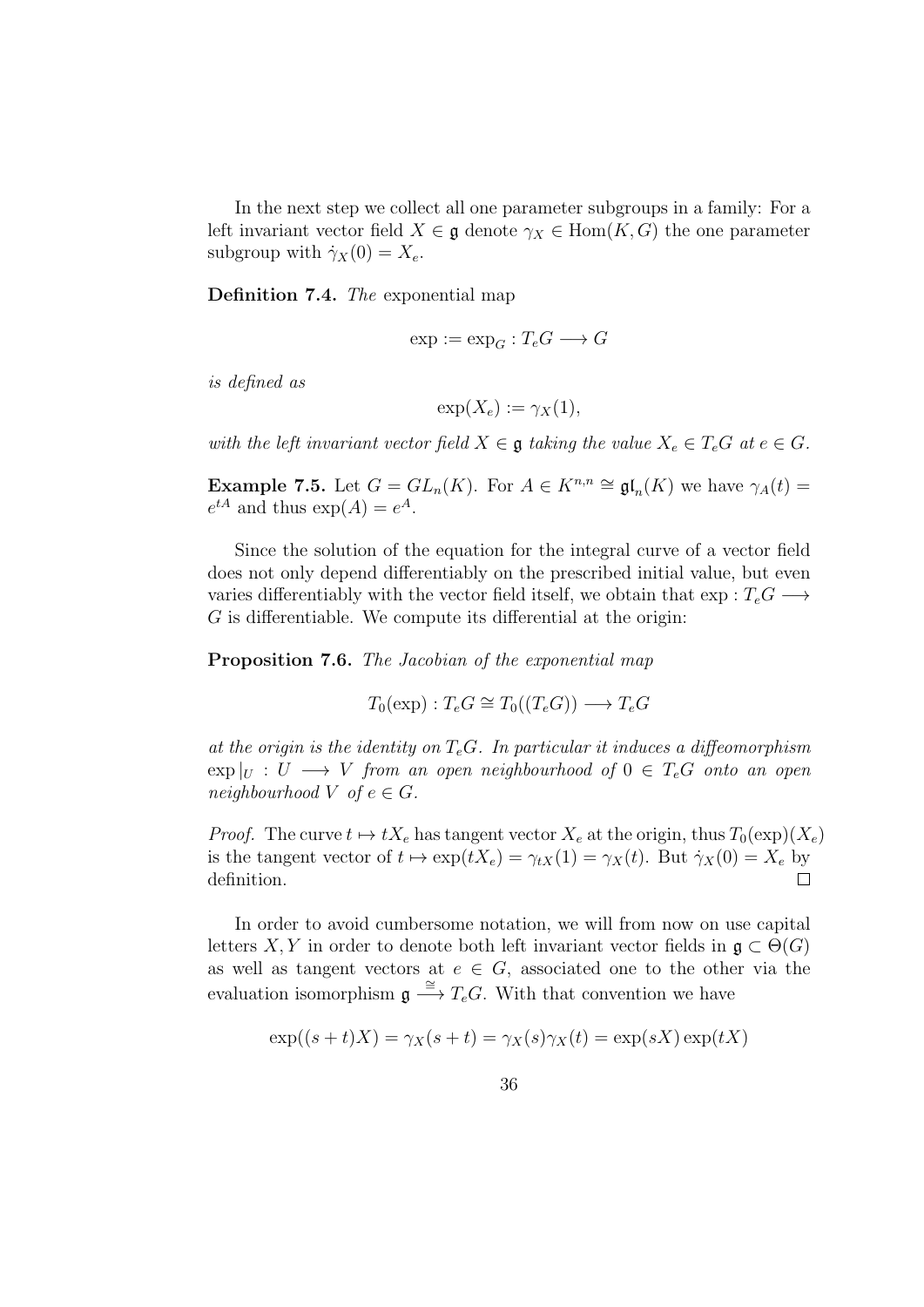and thus  $\exp(X + Y) = \exp(X) \exp(Y)$  if X and Y are linearly dependent. Otherwise, as a consequence of the fact that exp is a diffeomorphism near  $0 \in T_eG$  we may write

$$
\exp(X)\exp(Y) = \exp(C(X, Y))
$$

with a differentiable (holomorphic) function  $C: U \times U \longrightarrow \mathfrak{g}$  and an open neighbourhood  $U \subset T_e G \cong \mathfrak{g}$  of 0. The interesting fact about the function  $C: U \times U \longrightarrow \mathfrak{g}$  is that it can be written as a convergent series

$$
C(X,Y) = \sum_{n=1}^{\infty} C_n(X,Y),
$$

where

$$
C_n : \mathfrak{g} \times \mathfrak{g} \longrightarrow \mathfrak{g}
$$

is a homogeneous Lie bracket polynomial of degree  $n$  with rational coefficients independent of the Lie group G and the Lie algebra g. That is,  $C_n(X, Y)$  is a rational linear combination of terms

$$
[[...[Z_1, Z_2]..., Z_{n-1}], Z_n], Z_i \in \{X, Y\}
$$

with coefficients only depending on the function  $\{1,...,n\}\longrightarrow \{X,Y\}, i\mapsto Z_i$ (and not on the Lie algebra g.)

Thus the Lie algebra determines completely the group law in a neighbourhood of  $e \in G$ : Using the local inverse  $\log := (\exp |_{U})^{-1}$  as a local coordinate, it is given by  $C: U \times U \longrightarrow \mathfrak{g}$ . In order to obtain that result one derives a differential equation for the g-valued function

$$
F(t) := C(tX, tY)
$$

defined on a neighbourhood of  $0 \in K$ . For  $Z \in \mathfrak{g}$  denote  $\text{ad}(Z) : \mathfrak{g} \longrightarrow \mathfrak{g}$  the linear map  $X \mapsto [Z, X]$  (in fact a derivation as a consequence of the Jacobi identity). Then

$$
\dot{F}(t) = f(\text{ad}(F(t)))(X + Y) + \frac{1}{2}[X - Y, F(t)],
$$

where  $f$  is a convergent power series in  $t$  with rational coefficients, indeed

$$
f(t) = \frac{t}{1 - e^{-t}} - \frac{t}{2}.
$$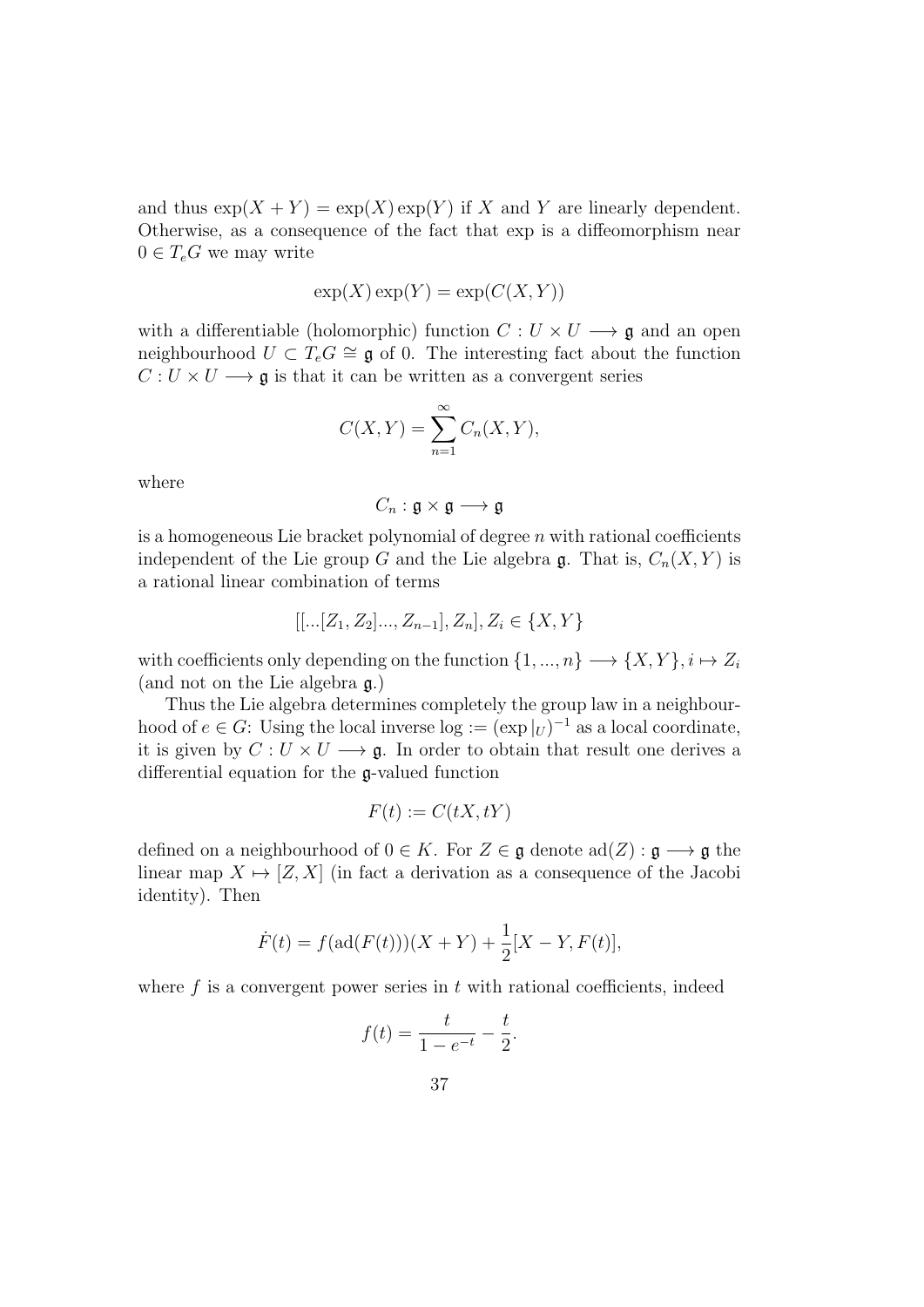Together with the initial condition  $F(0) = 0 \in \mathfrak{g}$  we obtain then a recursive formula for the homogeneous Lie bracket polynomials  $C_n(X, Y)$ . We mention here only

$$
C_1(X,Y) = X + Y, \ C_2(X.Y) = \frac{1}{2}[X,Y]
$$

and

$$
C_3(X,Y) = \frac{1}{12}([[X,Y],Y] - [[X,Y],X])
$$

as well as

$$
C_4(X,Y) = -\frac{1}{48}([Y,[X,[X,Y]]] + [X,[Y,[X,Y]]]).
$$

## 8 Subgroups and Subalgebras

In analogy to one parameter subgroups we define connected subgroups of a Lie group  $G$ :

**Definition 8.1.** A connected  $(K$ -Lie) subgroup of a  $K$ -Lie group  $G$  is a pair  $(H, \iota)$  with a connected Lie group H together with an injective (K-Lie group) homomorphism  $\iota : H \longrightarrow G$ . Two such subgroups  $(H, \iota), (\tilde{H}, \tilde{\iota})$  are equivalent if there is a Lie group isomorphism  $\psi : H \longrightarrow H$  with  $\iota = \tilde{\iota} \circ \psi$ .

We remark that two connected subgroups are equivalent iff their image groups coincide. The image  $\iota(H)$  is closed in G iff it is a submanifold (and then  $H \cong \iota(H)$  even as Lie groups). The implication " $\Longrightarrow$ " is a nontrivial statement we can not prove here. On the other hand, a submanifold  $\iota(H)$ is locally closed and thus open in its closure  $\iota(H)$ , a connected topological group. But then  $\iota(H)$  is an open subgroup of the connected topological group  $\iota(H)$  and hence coincides with it.

Since  $\iota_* : \mathfrak{h} \longrightarrow \mathfrak{g}$  is a Lie algebra homomorphism we can associate to any Lie subgroup a Lie subalgebra of  $\mathfrak{g} := \mathrm{Lie}(G)$ , namely  $\iota_*(\mathfrak{h}) \cong \mathfrak{h}$ . We want to prove that every subalgebra  $\mathfrak{h} \subset \mathfrak{g}$  arises in that way. In order to get the corresponding Lie subgroup one could look at  $\exp(\mathfrak{h})$ . But that set need not be even a group nor can we take its closure in G. Instead one has to realize the corresponding subgroup as a "maximal integral submanifold of an involutive subbundle  $E \subset T G$ ". Let us start explaining these new notions:

**Definition 8.2.** A subbundle  $E \subset TM$  (of rank k) of the tangent bundle  $TM$  of a differentiable/complex manifold  $M$  is a union  $E:=\bigcup_{x\in M}E_x,$  where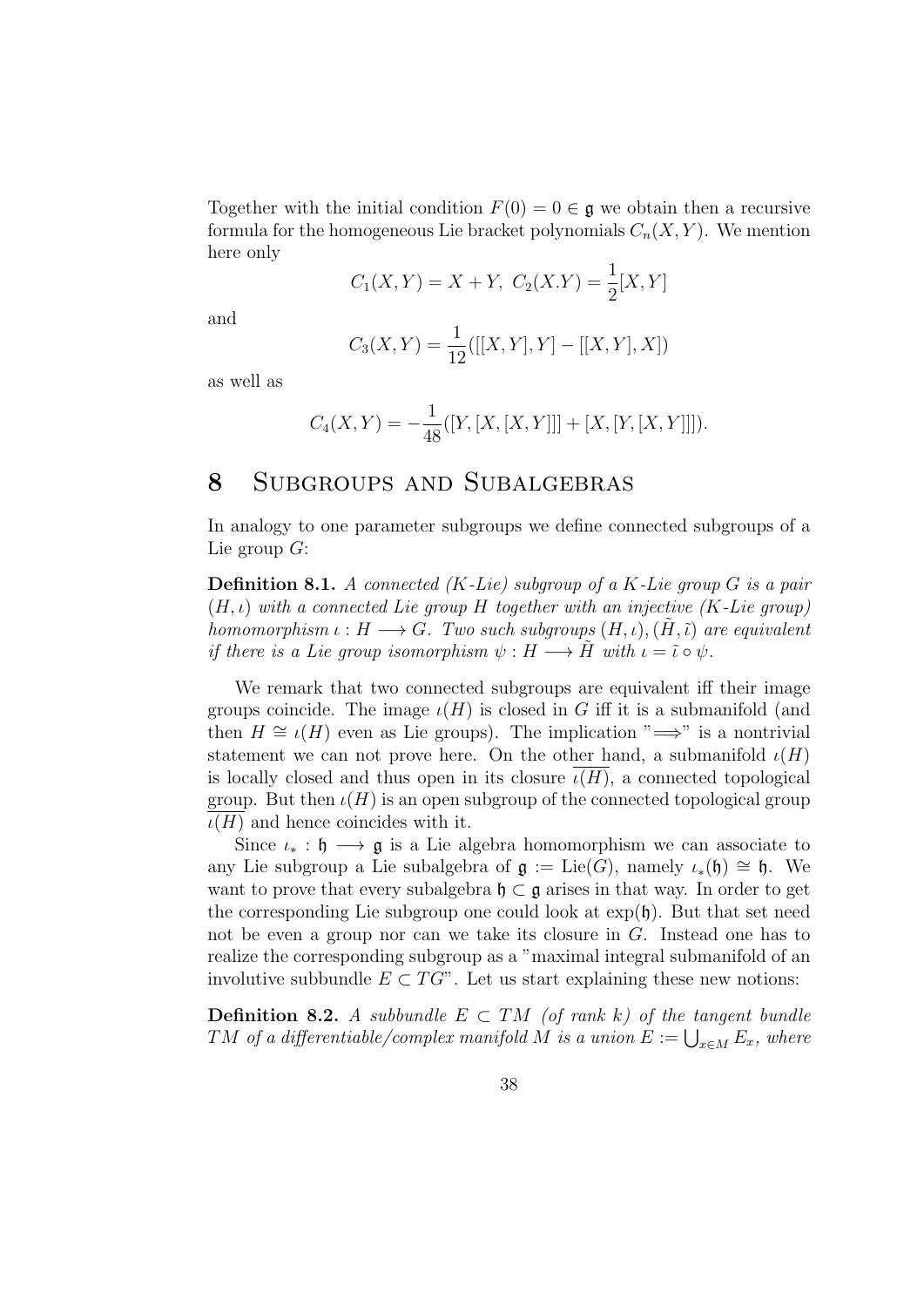$E_x \subset T_xM$  is a k-dimensional vector subspace of  $T_xM$  for every  $x \in M$ , such that every point  $a \in M$  has an open neighbourhood  $U \subset M$  together with vector fields  $X_1, ..., X_k \in \Theta(U)$ , such that the tangent vectors  $X_{1,x}, ..., X_{k,x} \in$  $T_xM$  constitute a basis of  $E_x$  for all  $x \in U$ . We denote

$$
\Theta_E(M) := \{ X \in \Theta(M) ; X_a \in E_a \ \forall \ a \in M \}
$$

the vector subspace of all vector fields taking values in  $E \subset TM$ .

Note that any vector field  $X \in \Theta(M)$  without zeros defines a subbundle  $E \subset TM$ , namely  $E_a := K X_a$  for  $a \in M$ . Integral curves then generalize to integral submanifolds:

**Definition 8.3.** An integral manifold of a subbundle  $E \subset TM$  is an injective immersion  $\iota : N \longrightarrow M$  from a connected differentiable (complex) manifold N into M, such that  $T_a \iota(T_a N) = E_a$  for all  $a \in M$ . Two integral submanifolds  $\iota : N \longrightarrow M$  and  $\tilde{\iota} : \tilde{N} \longrightarrow M$  are called equivalent if there is a diffeomorphism (biholomorphic map)  $\psi : N \longrightarrow \tilde{N}$  with  $\iota = \tilde{\iota} \circ \psi$ . We say that two integral submanifolds agree at  $a \in M$  if  $a = \iota(c) = \tilde{\iota}(\tilde{c})$  and  $\iota|_U$  is equivalent to  $\tilde{\iota}|_{\tilde{U}}$  for open neighbourhoods  $U, \tilde{U}$  of  $c, \tilde{c}$ .

Note that in the above situation every point  $c \in N$  admits an open neighbourhood  $U \ni c$ , such that  $\iota(U) \subset M$  is a submanifold of M and  $\iota|_U: U \longrightarrow \iota(U)$  a diffeomorphism.

**Example 8.4.** Let  $M = K^n$  and  $E \subset T(K^n)$  be the subbundle spanned at each point by the values of the first k coordinate vector fields  $\partial_1, ..., \partial_k \in$  $\Theta(K^n)$ . Then, up to equivalence, the integral submanifolds of E are the maps

$$
U \longrightarrow K^{n}, (x_{1},...,x_{k}) \mapsto (x_{1},...,x_{k},a_{k+1},...,a_{n})
$$

with a connected open subset  $U \subset K^k$ .

**Definition 8.5.** A subbundle  $E \subset TM$  is called involutive (or an involutive system) if for all open subsets  $U \subset M$  we have

$$
X, Y \in \Theta_E(U) \Longrightarrow [X, Y] \in \Theta_E(U).
$$

**Example 8.6.** 1. Take  $X = \partial_1, Y = \cos(x)\partial_2 + \sin(x)\partial_3 \in \Theta(K^3)$  and  $E_a := K X_a + K Y_a$ . Then  $E = \bigcup_{a \in K^3} E_a \subset T(K^3)$  is a subbundle, but not an involutive one, since  $[X, Y] = -\sin(x)\partial_2 + \cos(x)\partial_3 \notin \Theta_E(K^3)$ .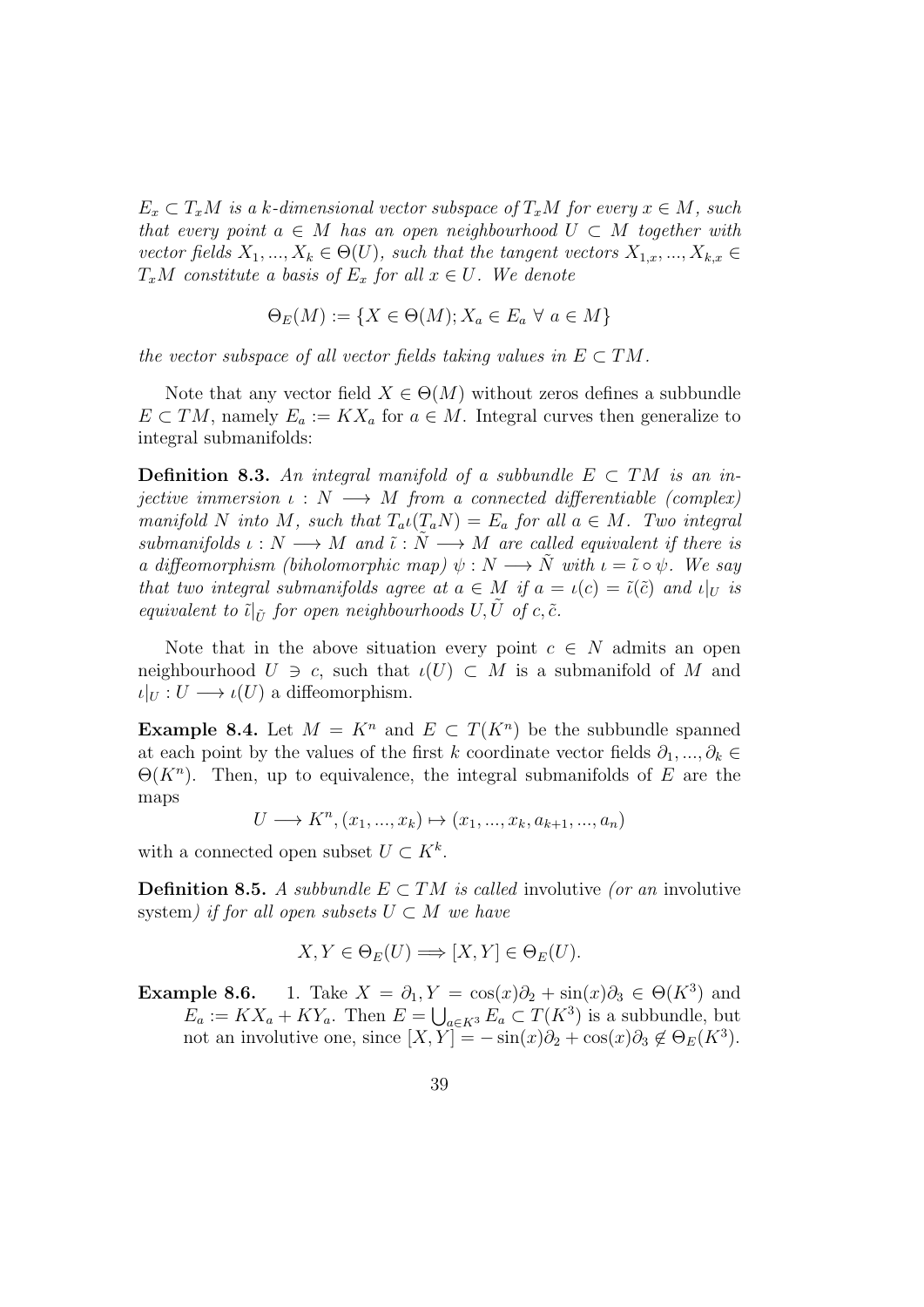2. A subbundle admitting at every point  $a \in M$  an integral submanifold  $\iota_a: N_a \longrightarrow M$ , i.e. with  $a \in \iota_a(N_a)$ , is involutive.

**Theorem 8.7.** Let  $E \subset TM$  be an involutive subbundle. Then every point  $a \in M$  admits an open neighbourhood with local coordinates  $x_1, ..., x_n$ , such that, with the corresponding coordinate vector fields  $\partial_1, ..., \partial_n \in \Theta(U)$ , one has  $E_b = K\partial_{1,b} + ... + K\partial_{k,b}$  for all  $b \in U$ .

Corollary 8.8. An involutive subbundle  $E \subset TM$  admits integral manifolds at every point  $a \in M$ , and any two such integral submanifolds agree near a.

*Proof.* We do induction on the rank k of the subbundle  $E \subset TM$ .

The case  $k = 1$ : Take a submanifold  $S \ni a$  of M of dimension  $n - 1$  with  $X_a \notin T_aS$ , where  $X \in \Theta_E(U)$ . Then the inverse of the flow

$$
\mu: S \times I \longrightarrow M
$$

of the vector field  $X \in \Theta(U)$  (here  $I \subset K$  denotes a small open interval or disc containing  $0 \in K$ ) provides local coordinates with  $X = \partial_1$ . Here the flow means the map

$$
\mu(x,t):=\gamma_x(t),
$$

where  $\gamma_x : I \longrightarrow M$  denotes the integral curve of X with initial value  $\gamma_x(0) =$ x.

The case  $k > 1$ : Denote  $X_1, ..., X_k \in \Theta_E(U)$  spanning vector fields on a neighbourhood U of  $a \in M$ . From the case  $k = 1$  we know that there are local coordinates  $y_1, ..., y_n$  near  $a \in M$ , such that  $X_1 = \partial_1^y$  $j_1^y$ . We shall now replace the remaining spanning vector fields  $X_2, ..., X_k \in \Theta_E(U)$  with vector fields  $Y_2, ..., Y_k \in \Theta_E(U)$  tangent to any submanifold  $\{t\} \times K^{n-1}$  and satisfying

$$
[X_1, Y_i] = 0 \, , \, i = 2, \dots, k.
$$

Indeed in that case we have

$$
Y_i = \sum_{j=2}^n f_{ij} \partial_j^y
$$

with coefficient functions

$$
f_{ij} = f_{ij}(y_2, \ldots, y_n)
$$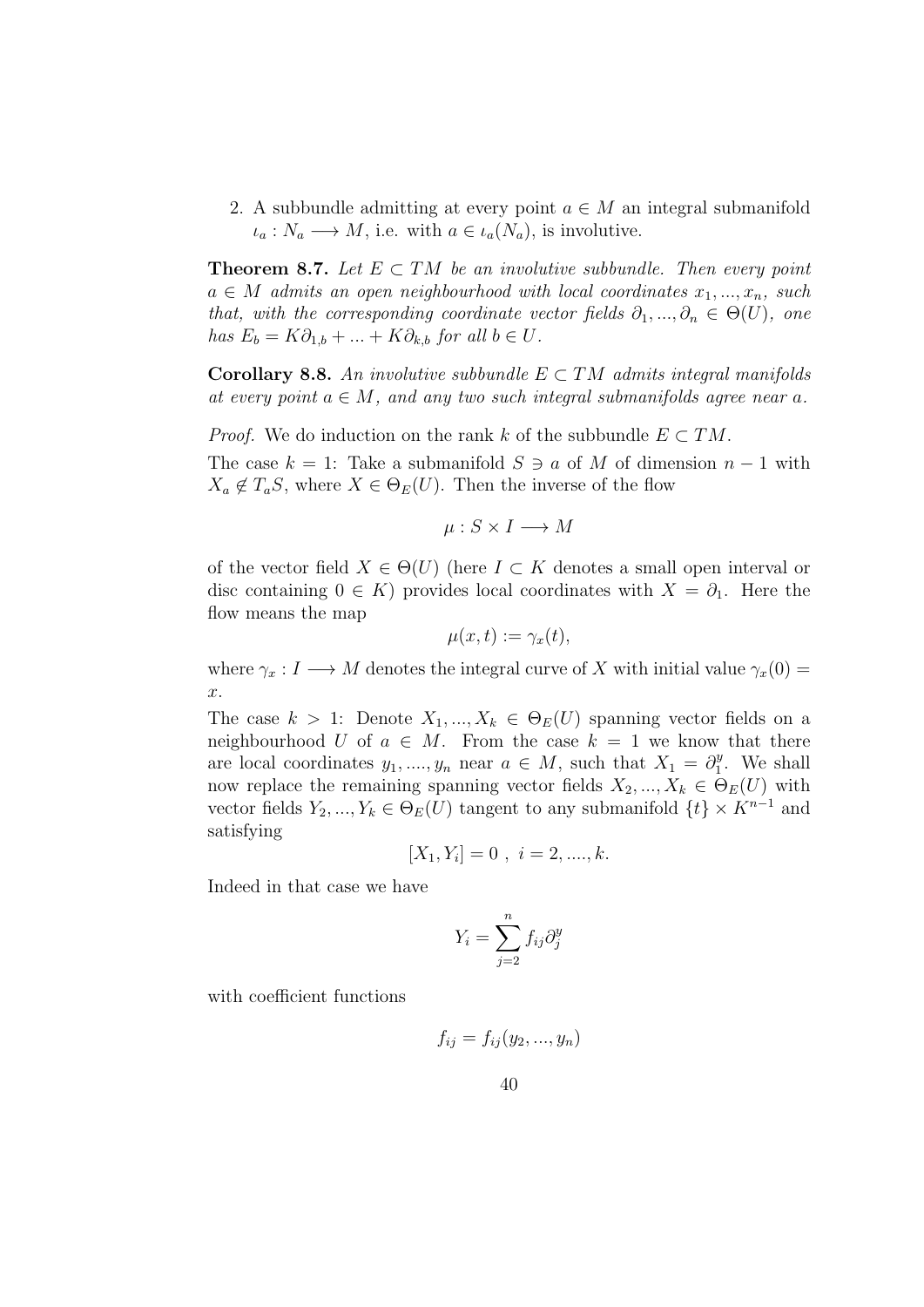not depending on  $y_1$ . Denote  $E_0 \subset TV$ , where  $V \subset K^{n-1}$  is an open neighbourhood of  $0 \in K^{n-1}$ , the subbundle generated by the vector fields  $Y_i$ . Indeed, it is involutive, since E is. Now  $E_0$  having rank  $k-1$  we find coordinates  $x_2, ..., x_n$  on V (may be after a shrinking) such that  $\partial_2, ..., \partial_k$  span E<sub>0</sub>. Finally  $y_1, x_2, ..., x_n$  are the local coordinates on  $K^n = K \times K^{n-1}$  we are looking for.

The construction of the vector fields  $Y_2, ..., Y_k \in \Theta_E(U)$ : We may assume that the vector fields  $X_2, ..., X_k \in \Theta_E(U)$  are tangent to  $\{t\} \times K^{n-1}$  for all  $t \in K$  near the origin, i.e. that

$$
X_j = \sum_{\ell=2}^n h_{j\ell} \partial_\ell^y
$$

holds for  $j \geq 2$ : Replace  $X_j$  with  $X_j - h_{j1}X_1 = X_j - h_{j1}\partial_1^y$  $j_1^y$ . Now we consider a vector field

$$
Y = \sum_{j=2}^{k} \varphi_j X_j \in \Theta_E(U),
$$

and study how to choose the coefficient functions  $\varphi_2, ..., \varphi_k$  in order to have

$$
0 = [X_1, Y] = \sum_{j=2}^{k} \partial_1^y(\varphi_j) X_j + \varphi_j[X_1, X_j].
$$

Since  $E$  is involutive, we have

$$
[X_1, X_j] = \sum_{\ell=2}^n \partial_1^y(h_{j\ell}) \cdot \partial_\ell^y \in \Theta_E(U)
$$

and thus

$$
[X_1, X_j] = \sum_{\ell=2}^k g_{j\ell} \cdot X_\ell,
$$

where the vector field  $X_1$  does not show up in the expansion of  $[X_1, X_j] \in$  $\Theta_E(U)$  as a linear combination of  $X_1, ..., X_k$ . Hence

$$
0 = \sum_{j=2}^{k} \left( \partial_{1}^{y}(\varphi_{j}) X_{j} + \varphi_{j} \sum_{\ell=2}^{k} g_{j\ell} \cdot X_{\ell} \right).
$$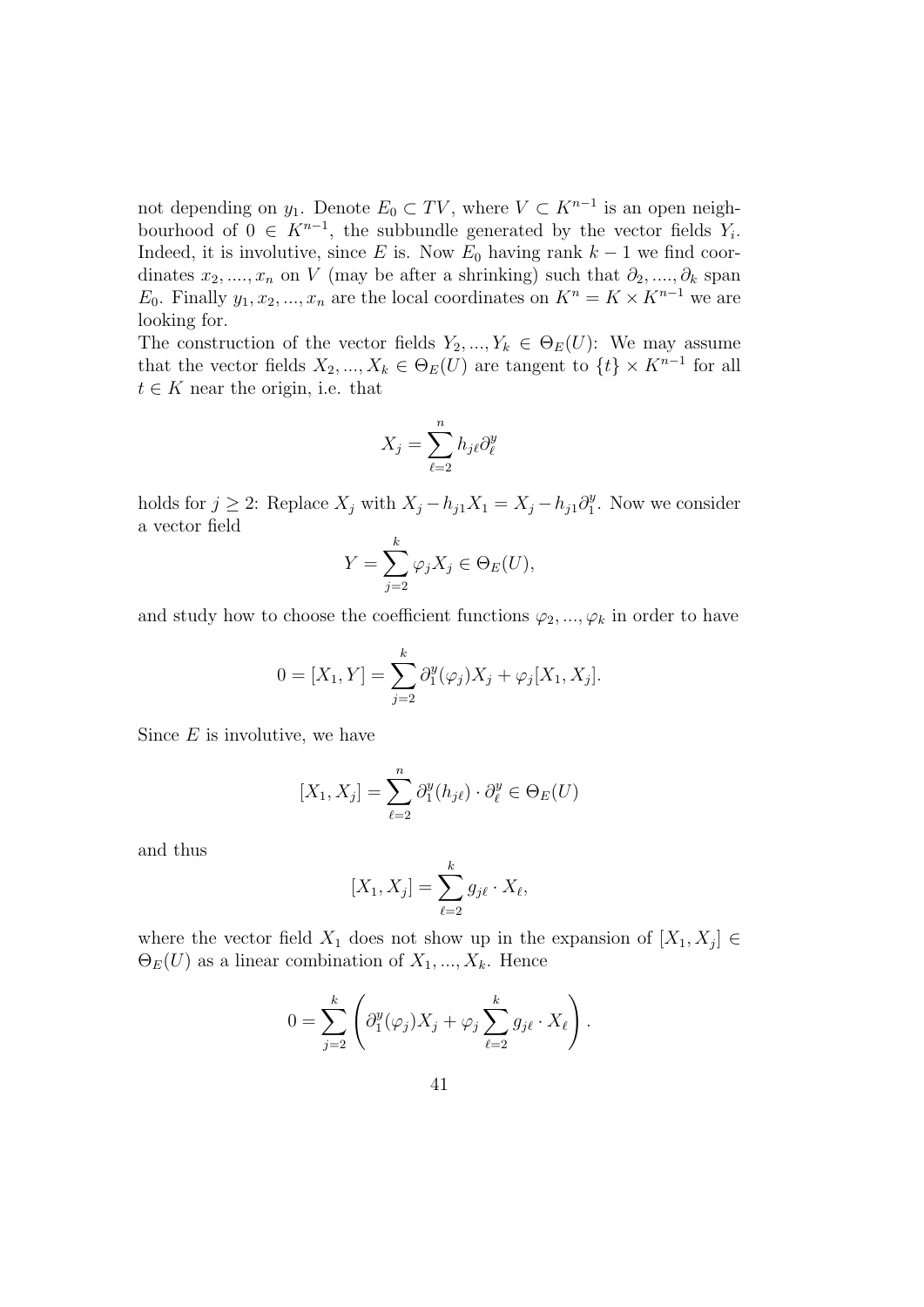or equivalently

$$
\partial_1^y(\varphi_j) = \sum_{\ell=2}^k g_{\ell j} \varphi_\ell, \ j = 2, ..., k.
$$

This is an ODE with respect to the variable  $y_1$ , keeping fixed  $y_2, \ldots, y_n$ . Thus we may prescribe the functions  $\varphi_j(0, y_2, ..., y_n), j = 2, ..., k$ , and obtain uniquely determined functions  $y \mapsto \varphi_i(y, y_2, ..., y_n)$  satisfying the above system of differential equations. Now taking  $\varphi_j(0, y_2, ..., y_n) \equiv \delta_{ij}$  for  $i = 2, ..., k$ , we obtain the vector fields  $Y_i$ ,  $i = 2, ..., k$ .  $\Box$ 

As a consequence we can easily compare two integral submanifolds  $\iota$ :  $N \longrightarrow M$  and  $\tilde{\iota}: \tilde{N} \longrightarrow M$  of an involutive subbundle  $E \subset TM$ , namely: There are open subsets  $U \subset N, U \subset \tilde{N}$  with  $\iota(U) = \iota(N) \cap \tilde{\iota}(N) = \tilde{\iota}(U)$ , such that  $\iota|_U$  and  $\tilde{\iota}|_{\tilde{U}}$  are equivalent. In particular we can apply Zorn's lemma and see that through every point  $a \in M$  there is a unique maximal integral submanifold (i.e. unique up to equivalence).

Proposition 8.9. Let G be a Lie group. The map

$$
(H,\iota)\mapsto\iota_*(\mathfrak{h})\subset\mathfrak{g}
$$

defines a bijection between the set of connected Lie subgroups of G (up to equivalence) and the Lie subalgebras of  $\mathfrak{g} = \text{Lie}(G)$ .

*Proof.* Given a subalgebra  $\mathfrak{h} \subset \mathfrak{g}$  we define an involutive subbundle  $E \subset TG$ by  $E_a := T_e \lambda_a(\mathfrak{h}_e)$  (with  $\mathfrak{h}_e := \{X_e; X \in \mathfrak{h}\}\)$ . Indeed, if  $X_1, ..., X_k \in \mathfrak{h}$ is a basis, then  $E_a = K X_{1,a} \oplus ... \oplus K X_{k,a}$ . In particular  $\mathfrak{h} \subset \mathfrak{g}$  being a subalgebra, we see that  $E \subset TM$  is involutive. Now take  $\iota : H \longrightarrow G$  as a maximal integral submanifold of E at  $e \in G$ . To simplify notation we treat  $\iota$  as an inclusion. We then have  $aH = H$  for all  $a \in H$ : Since E is  $\lambda_a$ -invariant,  $aH \ni a$  is a maximal integral submanifold, but  $H \ni a$  is as well, hence  $aH = H$ . Since on the other hand  $e \in H$ , this immediately gives that  $H \subset G$  is a subgroup (in the algebraic sense). We leave it to the reader to check, that H becomes a Lie group with this group law (note once again that in general the topology and differentiable structure is only locally that one induced by G). On the other hand every connected K-Lie subgroup  $(H, \iota)$ clearly is an integral submanifold of the left invariant (involutive) subbundle  $E \subset TM$  with  $E_e = T_e \iota(T_e H)$ . It follows the injectivity of our map.  $\Box$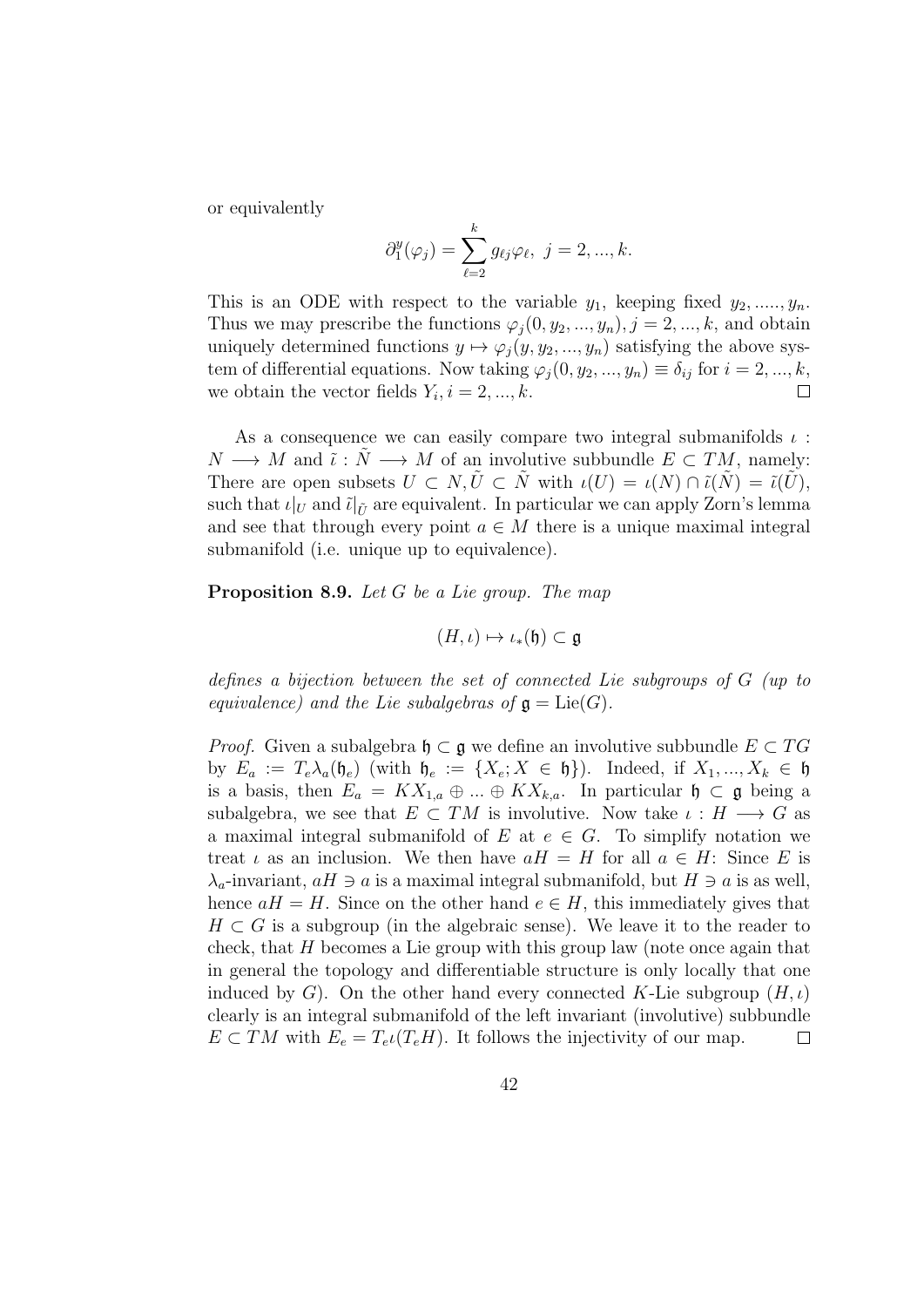Let us now investigate what it means that  $\iota(H) \subset G$  is a normal subgroup of G. In order to obtain a differential interpretation of that property we consider the adjoint representation:

**Definition 8.10.** A representation of a  $(K-)Lie$  group G is a Lie group homomorphism  $G \longrightarrow GL(V)$  from G into the general linear group  $GL(V)$ of a finite dimensional  $K$ -vector space  $V$ . The adjoint representation of a Lie group G with Lie algebra  $\mathfrak{g} := \mathrm{Lie}(G)$  is the homomorphism Ad :  $G \longrightarrow$  $GL(\mathfrak{g}), a \mapsto T_e(\kappa_a),$  where  $\kappa_a : G \longrightarrow G, g \mapsto aga^{-1}$  is conjugation with a.

Proposition 8.11. The differential

$$
ad := T_e Ad : \mathfrak{g} = \text{Lie}(G) \longrightarrow \mathfrak{gl}(\mathfrak{g}) = \text{Lie}(GL(\mathfrak{g}))
$$

of the adjoint representation

$$
\mathrm{Ad}: G \longrightarrow GL(\mathfrak{g}), a \mapsto T_e(\kappa_a)
$$

satisfies

$$
ad(X) = [X, ..]
$$

Proof. We start with the equality

$$
\mathrm{Ad}(\exp(X)) = e^{\mathrm{ad}(X)}
$$

of endomorphisms of  $\mathfrak g$ . Evaluating it at some  $Y \in \mathfrak g$  gives

$$
\mathrm{Ad}(\exp(X))(Y) = e^{\mathrm{ad}(X)}Y
$$

and then apply both sides to a function  $f \in C^{\infty}(G)$ 

$$
Y(f \circ \kappa_{\exp(X)}) = (T_e \kappa_{\exp(X)}(Y))f = (e^{\mathrm{ad}(X)}Y)f,
$$

i.e.,

$$
Yf(\exp(X) \cdot ... \cdot \exp(-X)) = (e^{\mathrm{ad}(X)}Y)f.
$$

Now replace X with  $sX, s \in K$ , in order to get

$$
Yf(\exp(sX) \cdot ... \cdot \exp(-sX)) = (e^{s \cdot \text{ad}(X)}Y)f.
$$

Differentiation at  $s = 0$  yields:

$$
\frac{d}{ds}(Yf(\exp(sX)\cdot\ldots\cdot\exp(-sX)))_{s=0}=(\mathrm{ad}(X)Y)f
$$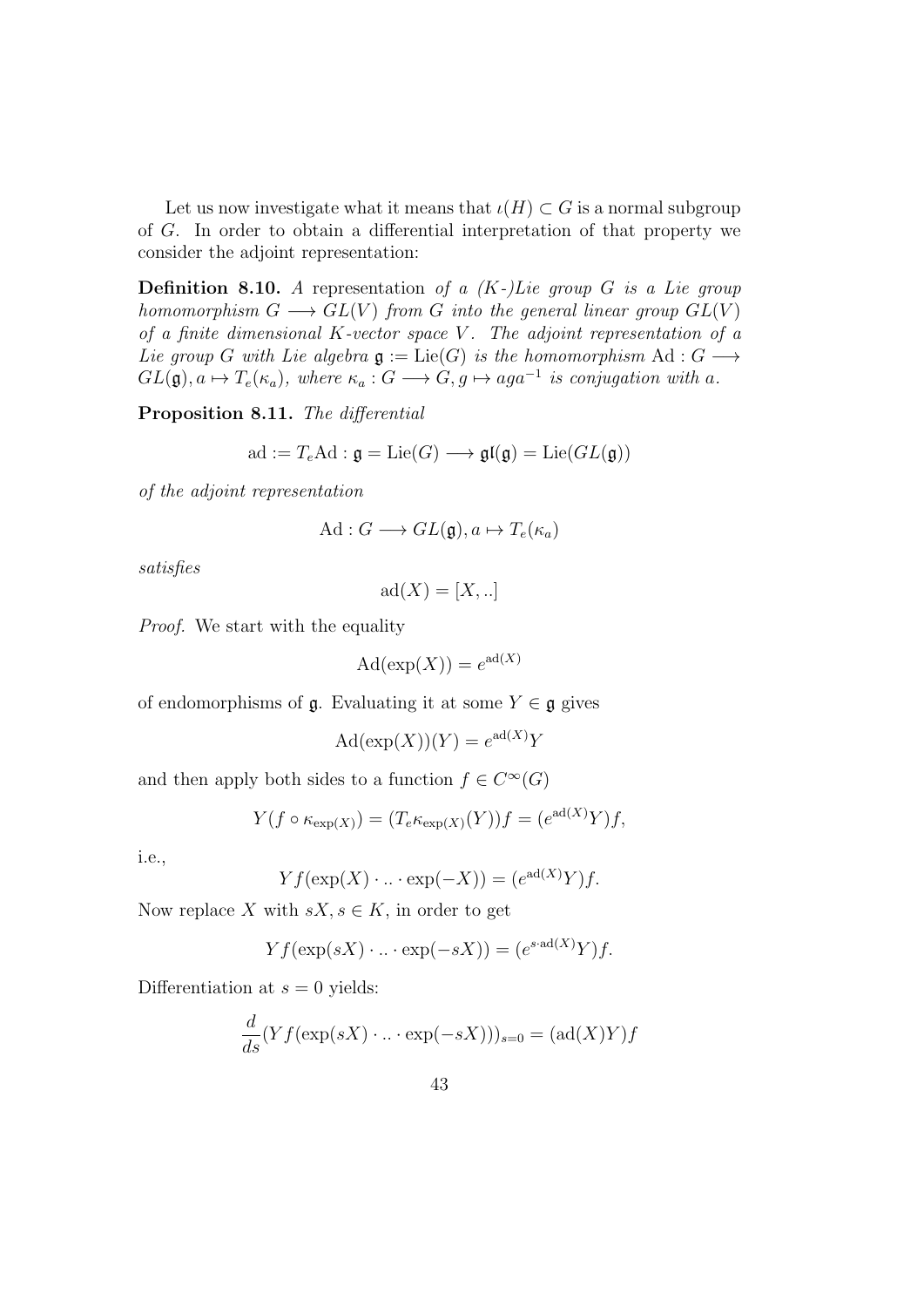resp.

$$
\frac{\partial^2}{\partial s \partial t} (f(\exp(sX)\exp(tY)\exp(-sX)))_{s=0,t=0} = (\mathrm{ad}(X)Y)f.
$$

The right hand side can be rewritten with the chain rule as

$$
(\frac{\partial^2}{\partial s \partial t} f(\exp(sX)\exp(tY)) + \frac{\partial^2}{\partial t \partial s} f(\exp(tY)\exp(-sX)))_{s=t=0}.
$$

Since for a left invariant vector field  $Y \in \mathfrak{g}$  one has

$$
\frac{d}{dt}f(a\exp(tY))_{t=0} = Y(f\circ\lambda_a)(e) = ((Yf)\circ\lambda_a)(e) = (Yf)(a)
$$

we obtain (with  $a = \exp(sX)$  resp.  $a = \exp(tY)$ ) finally

$$
(XYf)(e) + (Y(-X)f)(e) = (XYf)(e) - (YXf)(e) = ([X, Y]f)(e)
$$

resp.  $[X, Y] = ad(X)(Y)$ .

In order to simplify notation we shall from now on identify a connected Lie subgroup  $(H, \iota)$  with its image  $\iota(H)$  and its Lie algebra h with the subalgebra  $\iota_*(\mathfrak{h}) \subset \mathfrak{g}.$ 

Corollary 8.12. A connected Lie subgroup  $H \subset G$  of a connected Lie group G is a normal subgroup if and only if its Lie algebra  $\mathfrak{h} \subset \mathfrak{g}$  is an ideal, i.e.  $X \in \mathfrak{g}, Y \in \mathfrak{h} \Longrightarrow [X, Y] \in \mathfrak{h}.$ 

*Proof.* The subgroup H is normal iff  $\kappa_a(H) = H$  for all  $a \in G$ . Obviously that implies  $T_e \kappa_a(\mathfrak{h}) = \mathfrak{h}$  for all  $a \in G$ , in particular for  $a = \exp(X)$  with  $X \in \mathfrak{g}$ . So  $\mathfrak{h} \ni T_e(\kappa_{\exp(X)})(Y) = \text{Ad}(\exp(X))(Y) = e^{\text{ad}(X)}Y$  gives once again, after replacing X with  $sX, s \in K$  and differentiation with respect to s at  $s = 0$  that

$$
\mathfrak{h} \ni \frac{d}{ds} (e^{s \cdot \mathrm{ad}(X)} Y)_{s=0} = \mathrm{ad}(X)(Y) = [X, Y],
$$

the subalgebra  $\mathfrak{h} \subset \mathfrak{g}$  being closed in  $\mathfrak{g}$ . (Every finite dimensional K-vector space carries a natural topology obtained from a linear isomorphism  $V \cong K^n$ and not depending on the choice of that isomorphism.)

On the other hand let us assume that the subalgebra  $\mathfrak{h} \subset \mathfrak{g}$  is even an ideal. We show that the normalizer

$$
N_G(H) := \{ a \in G; \kappa_a(H) = H \}
$$

 $\Box$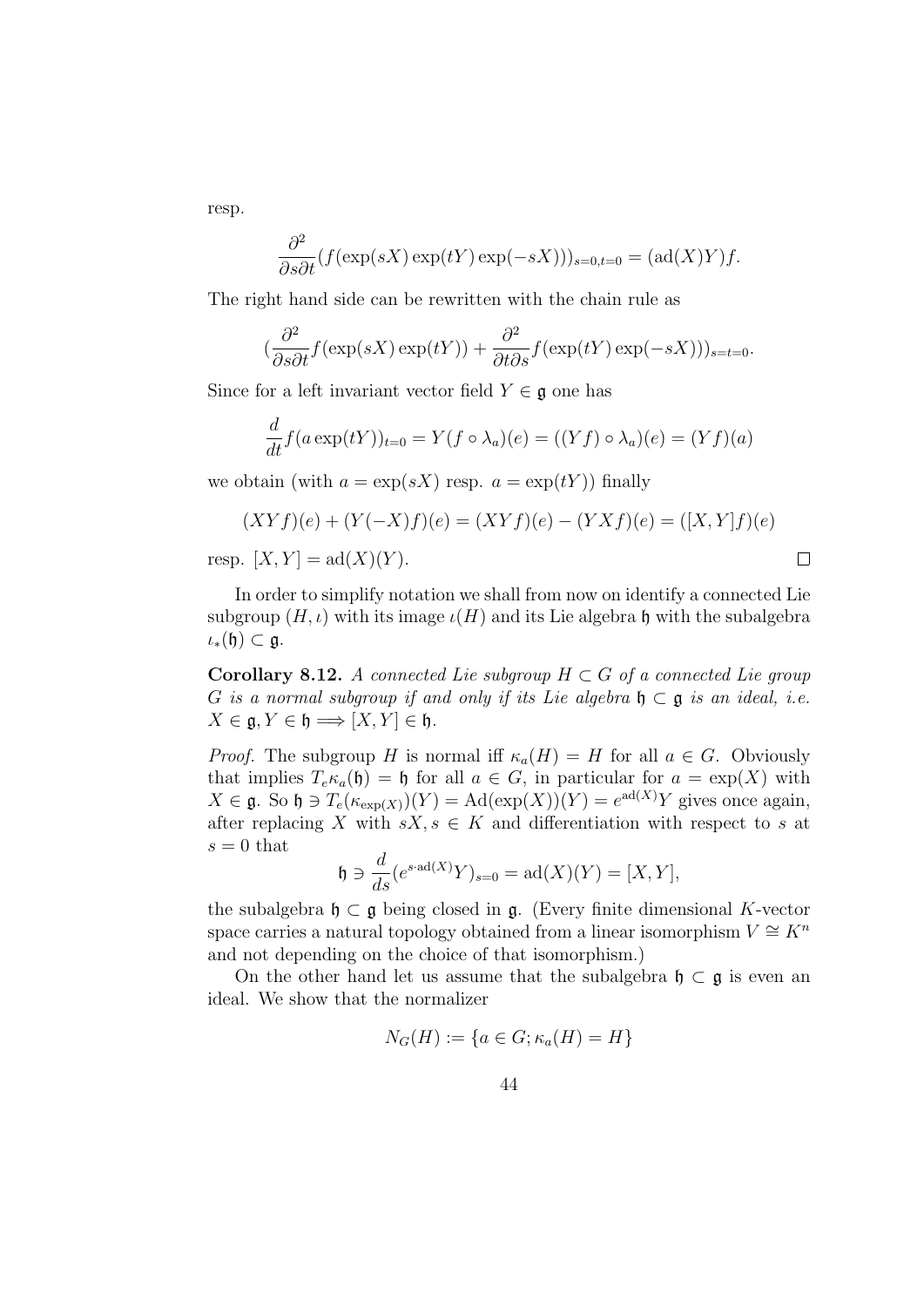contains an open neighbourhood  $U \subset G$  of the neutral element  $e \in G$ . The group G being connected, it follows  $N_G(H) = G$ . Since  $\exp(\mathfrak{g})$  contains such a neighbourhood, it suffices to consider  $a = \exp(X)$  with  $X \in \mathfrak{g}$ . But  $ad(X)(Y) \in \mathfrak{h}$  for  $Y \in \mathfrak{h}$  implies

$$
T_e \kappa_{\exp(X)} Y = \mathrm{Ad}(\exp(X))(Y) = e^{\mathrm{ad}(X)} Y \in \mathfrak{h}.
$$

Finally if we can prove that  $\kappa_{\exp(X)}$  maps an open neighbourhood of  $e \in H$ into  $H$ , we are done, since  $H$  as connected group is generated by any open neighbourhood of e. But any element in such a neighbourhood can again be taken in the form  $\exp(Y)$  and then

$$
\kappa_{\exp(X)}(\exp(Y)) = \exp(T_e \kappa_{\exp(X)} Y) \in \exp(\mathfrak{h}) \subset H.
$$

## 9 LIE ALGEBRAS OF DIMENSION  $\leq$  3

For Lie algebras there is as well the notion of a derivation:

**Definition 9.1.** Let  $\mathfrak g$  be a Lie algebra. A linear map  $D : \mathfrak g \longrightarrow \mathfrak g$  is called a derivation, if it satisfies the Leibniz rule with respect to the Lie bracket:

$$
D[X, Y] = [DX, Y] + [X, DY], \ \forall \ X, Y \in \mathfrak{g}.
$$

We denote  $Der(\mathfrak{g}) \subset \mathfrak{gl}(\mathfrak{g})$  the subalgebra of  $\mathfrak{gl}(\mathfrak{g})$  consisting of all derivations  $\circ$ f g.

- **Remark 9.2.** 1. We have  $\mathrm{id}_{\mathfrak{g}} \in \mathrm{Der}(\mathfrak{g})$  iff  $\mathfrak{g}$  is abelian. Indeed in that case  $Der(\mathfrak{g}) = \mathfrak{gl}(\mathfrak{g}).$ 
	- 2. Given any element  $Z \in \mathfrak{g}$ , the map  $\text{ad}(Z) : \mathfrak{g} \longrightarrow \mathfrak{g}, X \mapsto [Z, X]$  is a derivation: In fact the Leibniz rule is nothing but the Jacobi identity for  $Z, X, Y$ .
	- 3. The Jacobi identity may even be reformulated in a more sophisticated way by saying that the map  $\mathfrak{g} \longrightarrow \mathfrak{gl}(\mathfrak{g}), Z \mapsto \text{ad}(Z)$ , is a homomorphism of Lie algebras, the adjoint representation of g. (A representation of a Lie algebra is any Lie algebra homomorphism  $\mathfrak{g} \longrightarrow \mathfrak{gl}(V)$ , where V is a K-vector space.)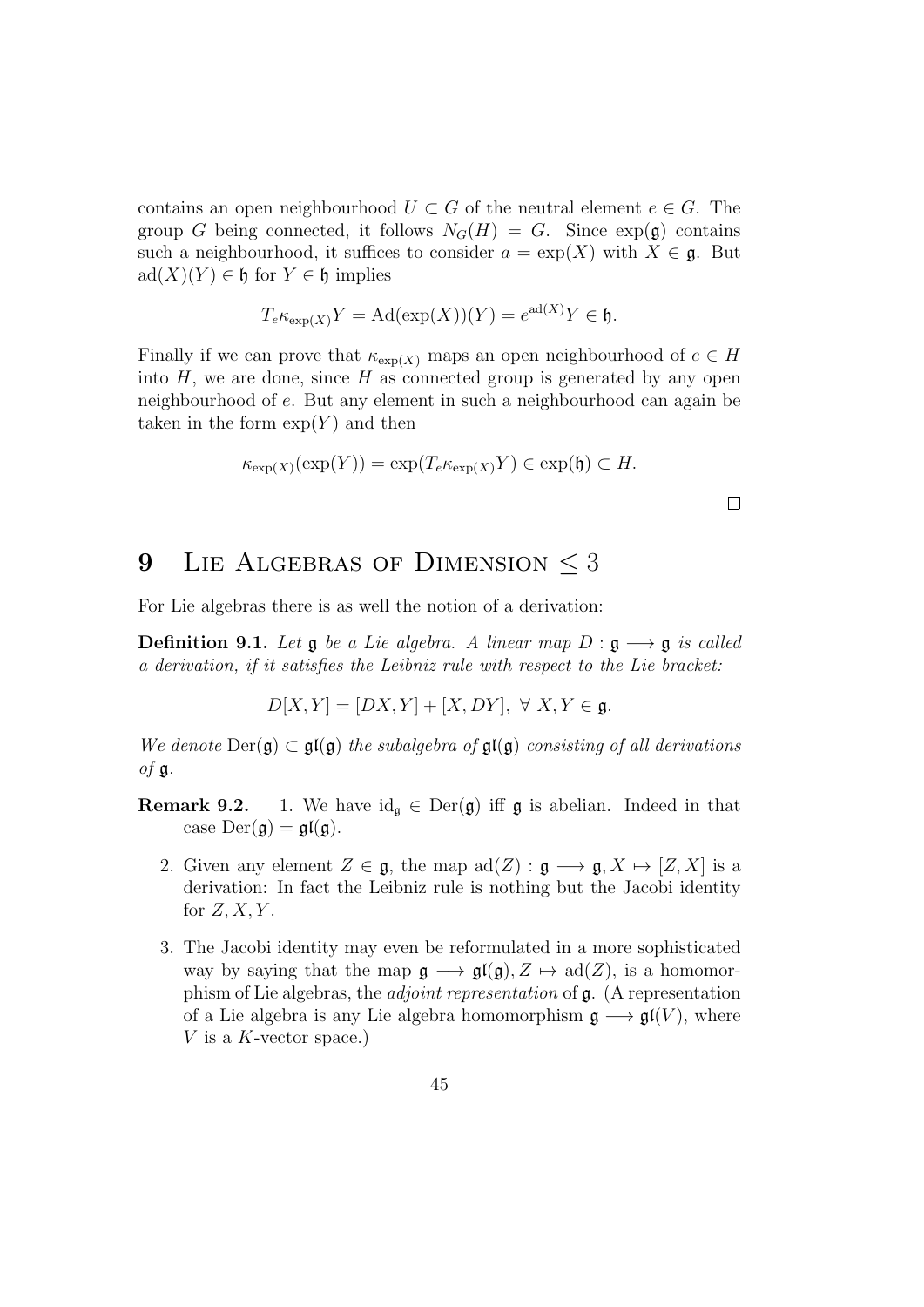- 4. If  $\lambda, \mu \in K$  are eigenvalues of a derivation  $D \in \text{Der}(\mathfrak{g})$ , then either so is  $\lambda + \mu$  or  $[X, Y] = 0$  for any two eigenvectors  $X, Y \in \mathfrak{g}$  of D corresponding to  $\lambda$  resp.  $\mu$ .
- 5. If  $D \in \text{Der}(\mathfrak{g})$  and dim  $\mathfrak{g} < \infty$ , then  $e^D : \mathfrak{g} \longrightarrow \mathfrak{g}$  is a Lie algebra automorphism, i.e., a linear isomorphism with  $e^{D}([X,Y]) = [e^{D}X, e^{D}Y]$  for all  $X, Y \in \mathfrak{a}$ .
- 6. If  $D \in \text{Der}(\mathfrak{h})$ , we can form a new Lie algebra  $\mathfrak{h}_D$ . As vector space it is the cartesian product (or direct sum)

$$
\mathfrak{h}_D:=\mathfrak{h}\times K,
$$

where  $Z := (0,1) \in \mathfrak{h}_D$  satisfies  $[(0,1),(X,0)] = DX$ . Here, the fact that D is a derivation gives the Jacobi identity on  $\mathfrak{h}_D$ . Note that  $\mathfrak{h}_D \cong \mathfrak{h}_{\tilde{D}}$ , if  $\tilde{D}$  is similar to  $\lambda D$  for some  $\lambda \in K^*$ . Furthermore

$$
[\mathfrak{h}_D, \mathfrak{h}_D] = ([\mathfrak{h}, \mathfrak{h}] + D\mathfrak{h}) \times \{0\}.
$$

**Remark 9.3.** If H is a Lie group with Lie algebra  $\mathfrak{h}$ , then a Lie group with Lie algebra  $\mathfrak{h}_D$  should be a semidirect product, e.g.

 $H \times_{\sigma} K$ ,

where  $\sigma: K \longrightarrow \text{Aut}(H)$  is a homomorphism, i.e.  $\sigma_{t+s} = \sigma_t \circ \sigma_s$ . Here we need that

 $\sigma_t: H \longrightarrow H$ 

satisfies

$$
T_e(\sigma_t) = e^{tD} : \mathfrak{h} \longrightarrow \mathfrak{h}, \ \forall \ t \in K.
$$

In general it is not true, that the automorphism  $e^{tD}$  is induced by some (indeed unique, if it exists)  $\sigma_t : H \longrightarrow H$ . But such a "lifting" exists always, if H is simply connected. For example let us consider  $\mathfrak{h} = K, D = id$ . For  $K = \mathbb{R}$  we could take  $H = \mathbb{R}_{>0} \subset \mathbb{R}^*$ . Then  $\sigma_t(x) = x^t$  is the lifting we are looking for. But if  $H = \mathbb{C}^*$  and  $D = id_{\mathbb{C}} : \mathbb{C} \longrightarrow \mathbb{C}$ , there is some  $\sigma_t : \mathbb{C}^* \longrightarrow \mathbb{C}^*$  only for  $t \in \mathbb{Z}$ .

Om the other hand, if we remember that the Lie algebra of  $K^*$  is  $K$  as well, we may try

$$
H\times_{\sigma} K^*
$$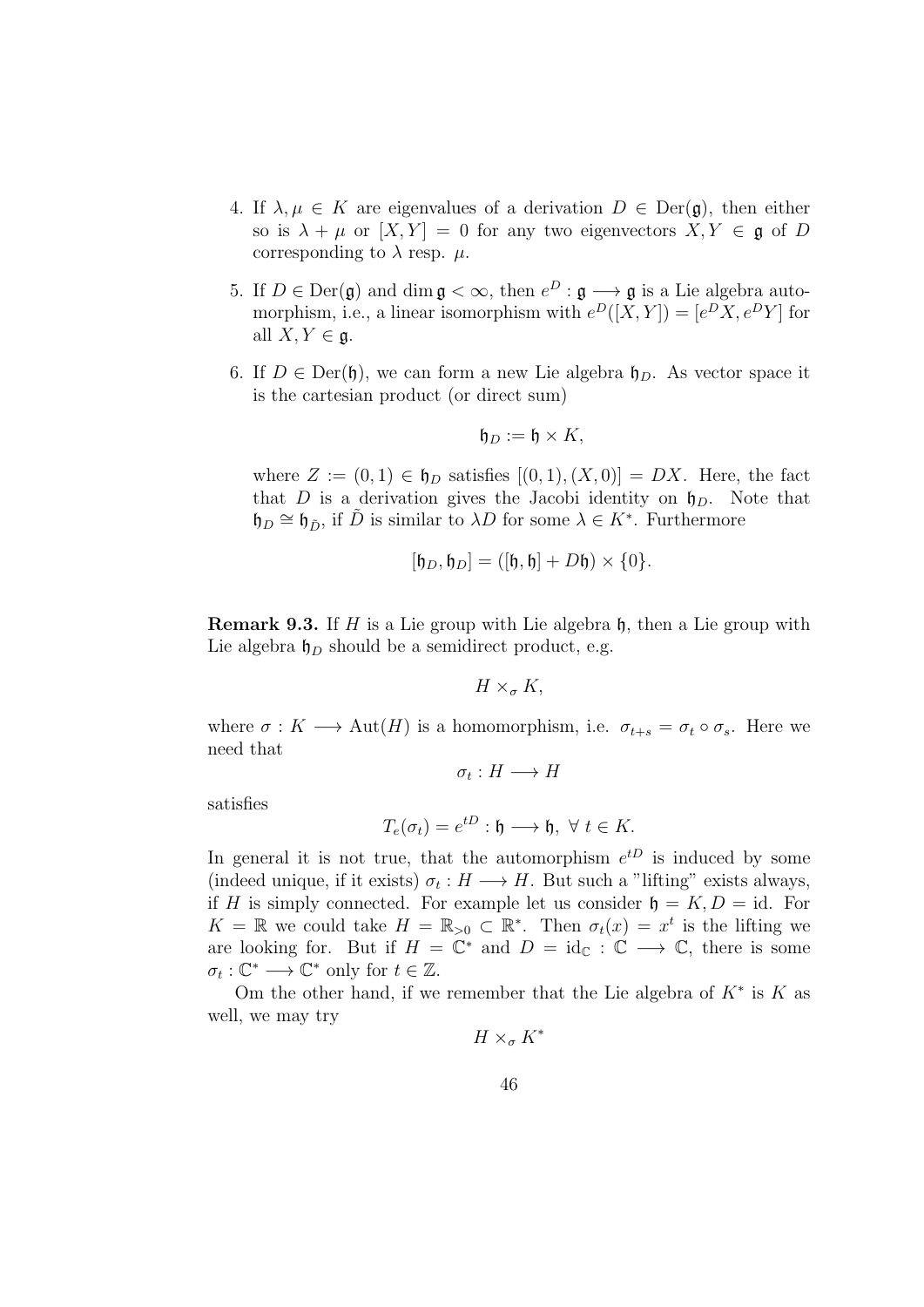and succeed with (now we need  $\sigma_{ts} = \sigma_t \circ \sigma_s$ )

$$
\sigma_t: K \longrightarrow K, x \mapsto tx.
$$

The group we obtain is isomorphic to  $\begin{pmatrix} K^* & K \\ 0 & 1 \end{pmatrix}$ , or as well to the group of affine linear transformations of K.

For two subspaces  $U, V \subset \mathfrak{g}$  we denote

$$
[U, V] := \text{span}\{[X, Y]; X \in U, Y \in V\}.
$$

Now the *commutator*  $[g, g]$  of a Lie algebra g is not only a subalgebra, but even an ideal, and any isomorphism between two Lie algebras transforms the respective commutators one to the other: It is a "characteristic ideal". Indeed if  $X_1, ..., X_n$  is a basis of the K-vector space  $\mathfrak{g}$ , then  $[\mathfrak{g}, \mathfrak{g}]$  is spanned by the Lie brackets  $[X_i, X_j], i < j$ .

Let us now come to our classification:

- 1. dim  $\mathfrak{g} = 1$ : A one dimensional Lie algebra is obviously abelian.
- 2. dim  $\mathfrak{g} = 2$ : Any two dimensional non-abelian Lie algebra  $\mathfrak{g}$  is of the form  $g = \mathfrak{h}_{\text{id}}$  with a one dimensional (abelian) Lie algebra  $\mathfrak{h}$ : Necessarily  $\dim[\mathfrak{g}, \mathfrak{g}] = 1$ , say  $[\mathfrak{g}, \mathfrak{g}] = KZ$ . If we take any  $X \notin [\mathfrak{g}, \mathfrak{g}]$ , then  $[X, Z] =$  $\lambda Z$  with  $\lambda \in K^*$ , and after a rescaling of X we may assume  $[X, Z] = Z$ . We need later on the following

Lemma 9.4. For the two dimensional non-abelian Lie algebra g one has

$$
\mathrm{Der}(\mathfrak{g})=\{D\in\mathfrak{gl}(\mathfrak{g});D\mathfrak{g}\subset[\mathfrak{g},\mathfrak{g}]\}.
$$

*Proof.* It is easily checked, that a linear map  $D : \mathfrak{g} \longrightarrow \mathfrak{g}$  satisfying  $DX = \lambda Z, DZ = \mu Z$  is a derivation.

Now let  $D : \mathfrak{g} \longrightarrow \mathfrak{g}$  be a derivation. Since  $D[\mathfrak{g}, \mathfrak{g}] \subset [\mathfrak{g}, \mathfrak{g}]$ , we have  $DZ = \lambda Z$ . For  $\lambda = 0$  we get

$$
0 = D[X, Z] = [DX, Z] + [X, DZ] = [DX, Z]
$$

and thus  $DX \in KZ = [\mathfrak{g}, \mathfrak{g}]$  as desired. Now assume  $\lambda \neq 0$ . If D is diagonalizable we may assume that  $DX = \mu X$  with a  $\mu \in K$ . Since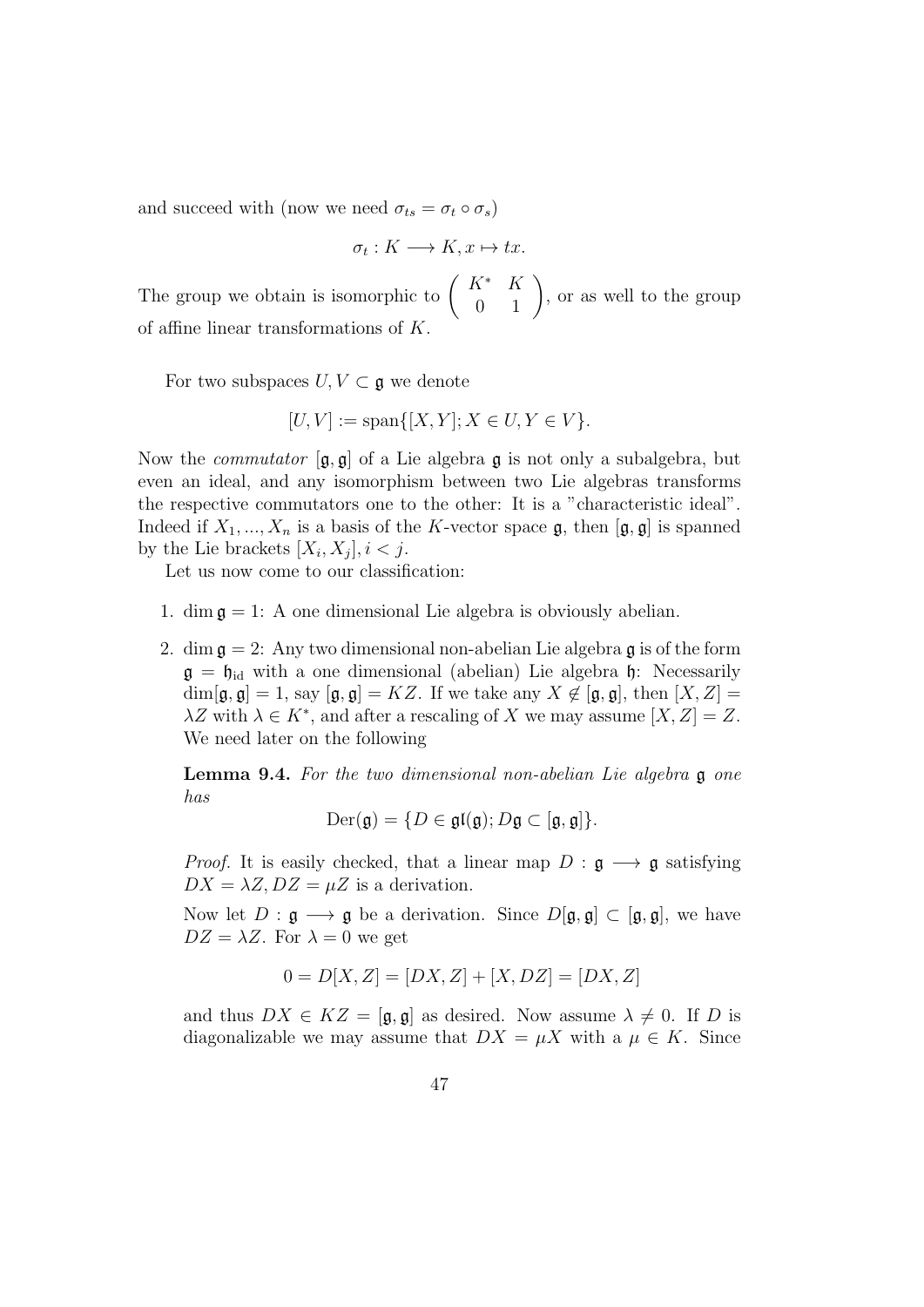$[X, Z] = Z$ , we conclude  $\mu + \lambda = \lambda$ , i.e.  $\mu = 0$  and thus  $D\mathfrak{g} \subset KZ =$  $[g, g]$ . If D is not diagonalizable, we have  $DX - \lambda X \in K^*Z$ . But then  $Z = [X, Z]$  satisfies

$$
D[X, Z] = [DX, Z] + [X, DZ] = [\lambda X + \beta Z, Z] + [X, \lambda Z] = 2\lambda [X, Z].
$$
  
So  $\lambda = 2\lambda$ , i.e.  $\lambda = 0$ , a contradiction.

So  $\lambda = 2\lambda$ , i.e.  $\lambda = 0$ , a contradiction.

- 3. dim  $\mathfrak{a} = 3$ :
	- (a) dim $[\mathfrak{g}, \mathfrak{g}] = 0$ : Then **g** is abelian.
	- (b) dim $[\mathfrak{g}, \mathfrak{g}] = 1$ , say  $[\mathfrak{g}, \mathfrak{g}] = KZ$ :

i. If  $[Z, \mathfrak{g}] = \{0\}$  (or equivalently  $[[\mathfrak{g}, \mathfrak{g}], \mathfrak{g}] = \{0\}$ ), we have

 $\mathfrak{g} \cong (K^2)_D,$ 

where  $K^2$  is the two dimensional abelian Lie algebra and D:  $K^2 \longrightarrow K^2$  a nontrivial nilpotent derivation (linear map). Indeed, we find a basis X, Y, Z with  $[X, Y] = Z$ . Then  $\mathfrak{a} :=$  $KX + KZ$  is an abelian ideal and we find  $g = \mathfrak{a}_D$  with the nilpotent derivation  $D: \mathfrak{a} \longrightarrow \mathfrak{a}, X \mapsto -Z \mapsto 0.$ 

ii. Otherwise  $[Z, \mathfrak{g}] = KZ$  (or equivalently  $[[\mathfrak{g}, \mathfrak{g}], \mathfrak{g}] = [\mathfrak{g}, \mathfrak{g}]).$ Then we have

$$
\mathfrak{g}\cong \mathfrak{h}\oplus K\ (\cong \mathfrak{h}_0),
$$

with the two dimensional non-abelian Lie algebra  $\mathfrak{h}$ . We choose  $X \in \mathfrak{g}$  with  $[X, Z] = Z$ . Choose then  $Y \notin KX + KZ$ with  $[Y, Z] = 0$ . That is possible, since  $[X, \mathfrak{g}] = KZ$  in any case. Furthermore we can assume  $[X, Y] = 0$ ; if that was not the case right from the beginning, we may replace  $Y$  with  $Y - \lambda Z$ , where  $[X, Y] = \lambda Z$  with  $\lambda \in K^*$ . Hence  $\mathfrak{g} = \mathfrak{h} \oplus KY$ is the direct sum of the two dimensional non-abelian Lie algebra h and a one dimensional Lie algebra. We could also write  $\mathfrak{g} \cong \mathfrak{h}_0$ , where  $0 \in \text{Der}(\mathfrak{h})$  denotes the trivial derivation.

(c) dim $[\mathfrak{g}, \mathfrak{g}] = 2$ : Then we have

$$
\mathfrak{g} = (K^2)_D,
$$

where  $K^2$  denotes the two dimensional abelian Lie algebra and  $D \in GL_2(K)$  is any automorphism of the vector space  $K^2$ . To see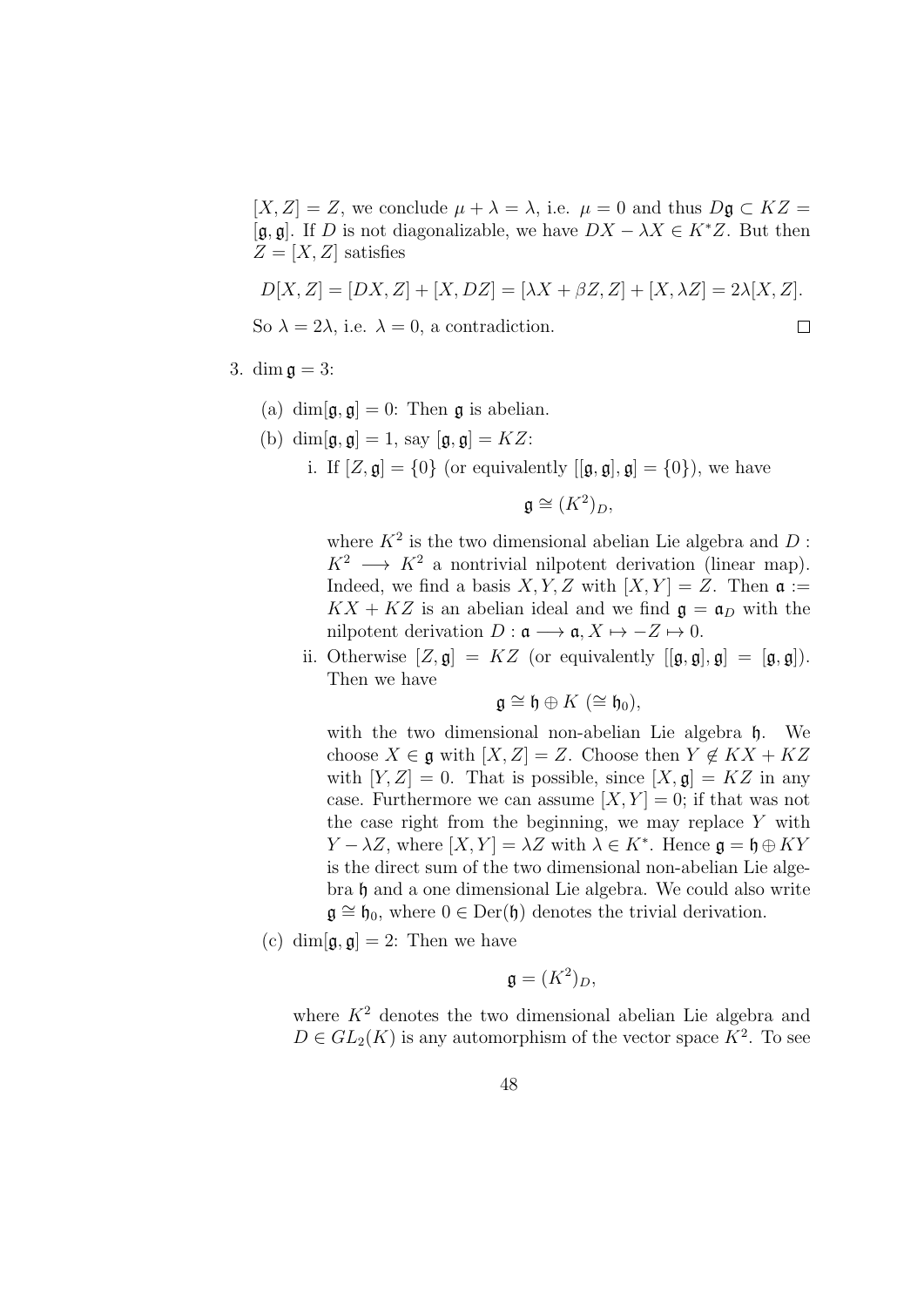that, take any  $X \notin \mathfrak{a} := [\mathfrak{g}, \mathfrak{g}]$  and  $D := \text{ad}(X)|_{\mathfrak{a}}$ . By Lemma 9.4, if **a** was not abelian, we had  $D\mathfrak{a} \subset [\mathfrak{a}, \mathfrak{a}]$  and hence

$$
\mathfrak{a} = [\mathfrak{g}, \mathfrak{g}] = [\mathfrak{a}, \mathfrak{a}] + D\mathfrak{a} = [\mathfrak{a}, \mathfrak{a}],
$$

a contradiction to our assumption dim  $\mathfrak{a} = 2$ . So  $\mathfrak{a}$  is abelian and D an isomorphism because of  $\mathfrak{a} = [\mathfrak{g}, \mathfrak{g}] = D\mathfrak{a}$ . So  $\mathfrak{g} = \mathfrak{a}_D$  with a two dimensional abelian Lie algebra  $\alpha$  and any linear automorphism  $D \in \mathfrak{gl}(\mathfrak{a}) = \text{Der}(\mathfrak{a}).$ 

4. dim $[\mathfrak{g}, \mathfrak{g}] = 3$ : Given a basis  $X_1, X_2, X_3$  of  $\mathfrak{g}$ , the Lie brackets  $[X_1, X_2]$ ,  $[X_1, X_3], [X_2, X_3]$  form a basis as well because of  $[\mathfrak{g}, \mathfrak{g}] = \mathfrak{g}.$ 

First we hunt for some element  $X \in \mathfrak{g} \setminus \{0\}$ , such that the linear map

$$
ad(X) = [X, .].; \mathfrak{g} \longrightarrow \mathfrak{g}
$$

is easily understood. Since  $[\mathfrak{g}, \mathfrak{g}] = \mathfrak{g}$ , its image  $[X, \mathfrak{g}]$  is a two dimensional subspace and  $\text{ker}(\text{ad}(X)) = KX$ . We now are looking for an  $\text{ad}(X)$ -invariant subspace, complementary to KX. Let us try with  $[X, \mathfrak{g}] = \text{ad}(X)(\mathfrak{g})$ : Indeed if  $X \notin [X, \mathfrak{g}]$ , we have

$$
\mathfrak{g} = KX \oplus [X, \mathfrak{g}]
$$

as vector spaces. So we first show that the assumption

$$
\forall X \in \mathfrak{g} : X \in [X, \mathfrak{g}]
$$

leads to a contradiction: Given any  $X \in \mathfrak{g} \setminus \{0\}$ , choose  $Y \in \mathfrak{g}$  with  $X = [X, Y]$  and then  $Z \in \mathfrak{g}$  with  $Y = [Y, Z]$ . We claim that the elements X, Y, Z are linearly independent. Apply  $D := \text{ad}(Y)$  to a relation

$$
\alpha X + \beta Y + \gamma Z = 0
$$

and obtain

$$
-\alpha X + \gamma Y = 0.
$$

Since X, Y are linearly independent, that implies  $\alpha = 0 = \gamma$ , whence  $\beta = 0$  as well. Hence we can write

$$
[X, Z] = \alpha X + \beta Y + \gamma Z
$$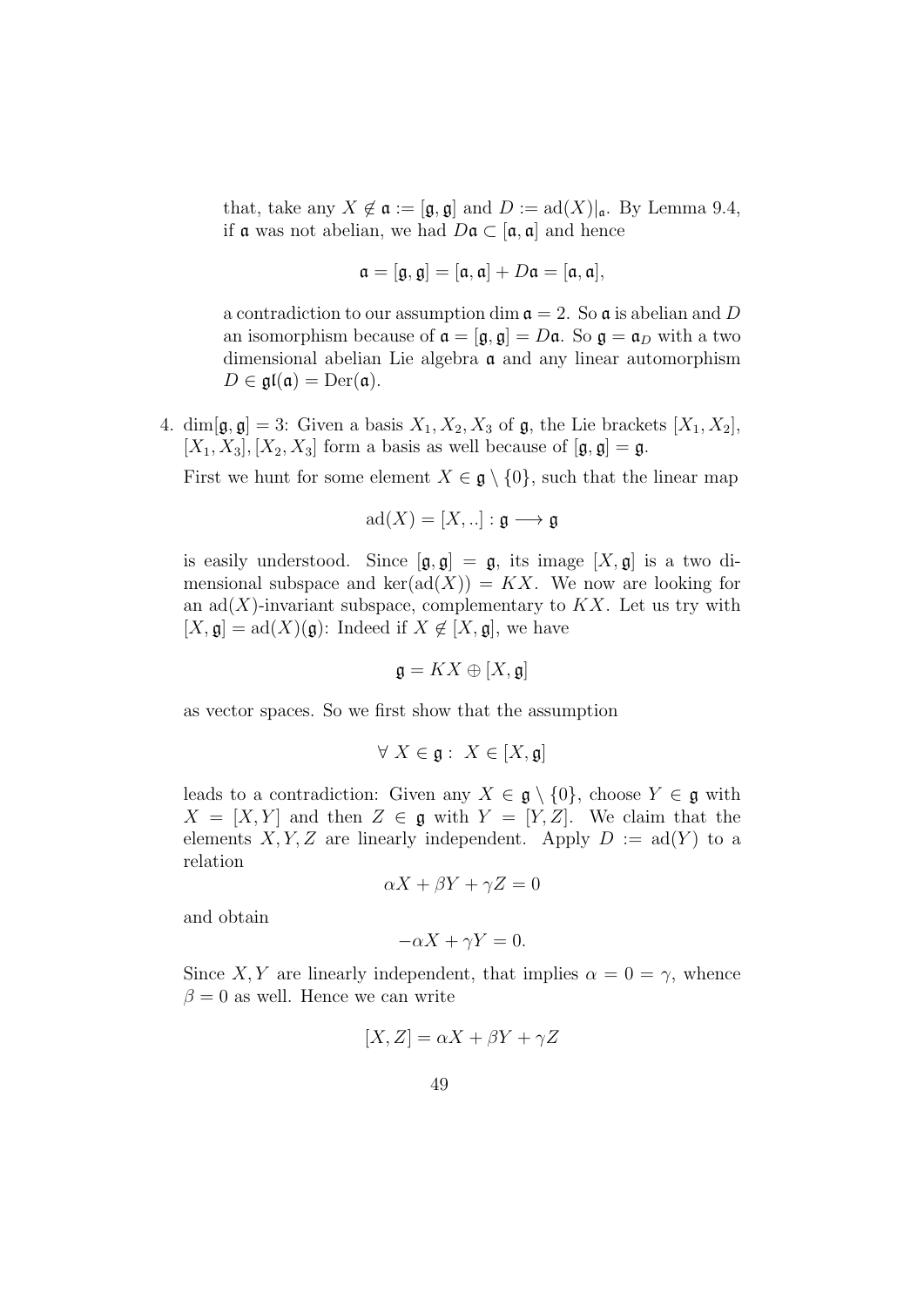and thus

$$
D[X, Z] = \alpha[Y, X] + \gamma[Y, Z],
$$

while on the other hand

$$
D[X, Z] = [DX, Z] + [X, DZ] = -[X, Z] + [X, Y].
$$

Since the elements  $[X, Y], [Y, Z], [X, Z]$  are linearly independent, that is not possible.

Now let us return to the map  $D := \text{ad}(X)$ , where  $X \notin [X, \mathfrak{g}]$ . It induces a linear automorphism of  $[X, \mathfrak{g}]$ . If it is diagonalizable there are two linearly independent eigenvectors  $Y, Z \in [X, \mathfrak{g}]$ , say  $DY = \lambda Y, DZ =$  $\mu Z$ . Since  $[Y, Z] \neq 0$ , we find  $\lambda + \mu \in \{\lambda, \mu, 0\}$  – the eigenvalues of ad(X) – resp.  $\lambda + \mu = 0$  because of  $\lambda, \mu \in K^*$ . After a rescaling of X we can assume  $\lambda = 2, \mu = -2$ . Finally  $0 \neq [Y, Z] \in \text{ker}(\text{ad}(X)) = KX$ , such that we after a rescaling of Y, say, obtain  $[Y, Z] = X$ . Indeed, the linear map

$$
\mathfrak{g} \stackrel{\cong}{\longrightarrow} \mathfrak{sl}_2(K)
$$

with

$$
X \mapsto \left( \begin{array}{cc} 1 & 0 \\ 0 & -1 \end{array} \right), Y \mapsto \left( \begin{array}{cc} 0 & 1 \\ 0 & 0 \end{array} \right), Z \mapsto \left( \begin{array}{cc} 0 & 0 \\ 1 & 0 \end{array} \right)
$$

turns out to be an isomorphism of Lie algebras.

Now let us exclude the possibility that  $D$  is not diagonalizable with one eigenvalue  $\lambda \neq 0$ . Then we find an eigenvector  $Z \in [X, \mathfrak{g}]$ , i.e.  $DZ = \lambda Z$ , and a vector  $Y \in [X, \mathfrak{g}]$  with  $DY - \lambda Y = Z$ , and thus

$$
D[Y, Z] = [DY, Z] + [Y, DZ] = [\lambda Y + Z, Z] + [Y, \lambda Z] = 2\lambda [Y, Z].
$$

Since  $[Y, Z] \neq 0$  that implies  $2\lambda \in \{0, \lambda\}$ , but that is impossible.

This finishes our discussion for  $K = \mathbb{C}$ . For  $K = \mathbb{R}$  we have to deal with the case that  $D = \text{ad}(X)|_{[X,\mathfrak{a}]}$  has no real eigenvalus. We pass to the complexification  $\mathfrak{g}_{\mathbb{C}} = \mathfrak{g} \oplus i\mathfrak{g}$ . The complexification  $D_{\mathbb{C}} := D + iD$ has two eigenvalues  $\lambda, -\lambda$ . Since they are zeros of a real polynomial, we have  $-\lambda = \overline{\lambda}$ , i.e.  $\lambda$  is purely imaginary. After a (real) rescaling of X we may thus assume  $\lambda = i$  and thus  $D^2 = -id_{[X,g]}$ . Now for any  $Y \in [X, \mathfrak{g}]$  the elements  $Y, Z := DY$  form a basis of  $[X, \mathfrak{g}]$ , and obviously  $DZ = -Y$ . Hence  $D[Y, Z] = [DY, Z] + [Y, DZ] = 0$  and thus  $\ker(D) = KX$  tells us that  $[Y, Z] = \lambda X$  with a  $\lambda \in \mathbb{R}^*$ . By dividing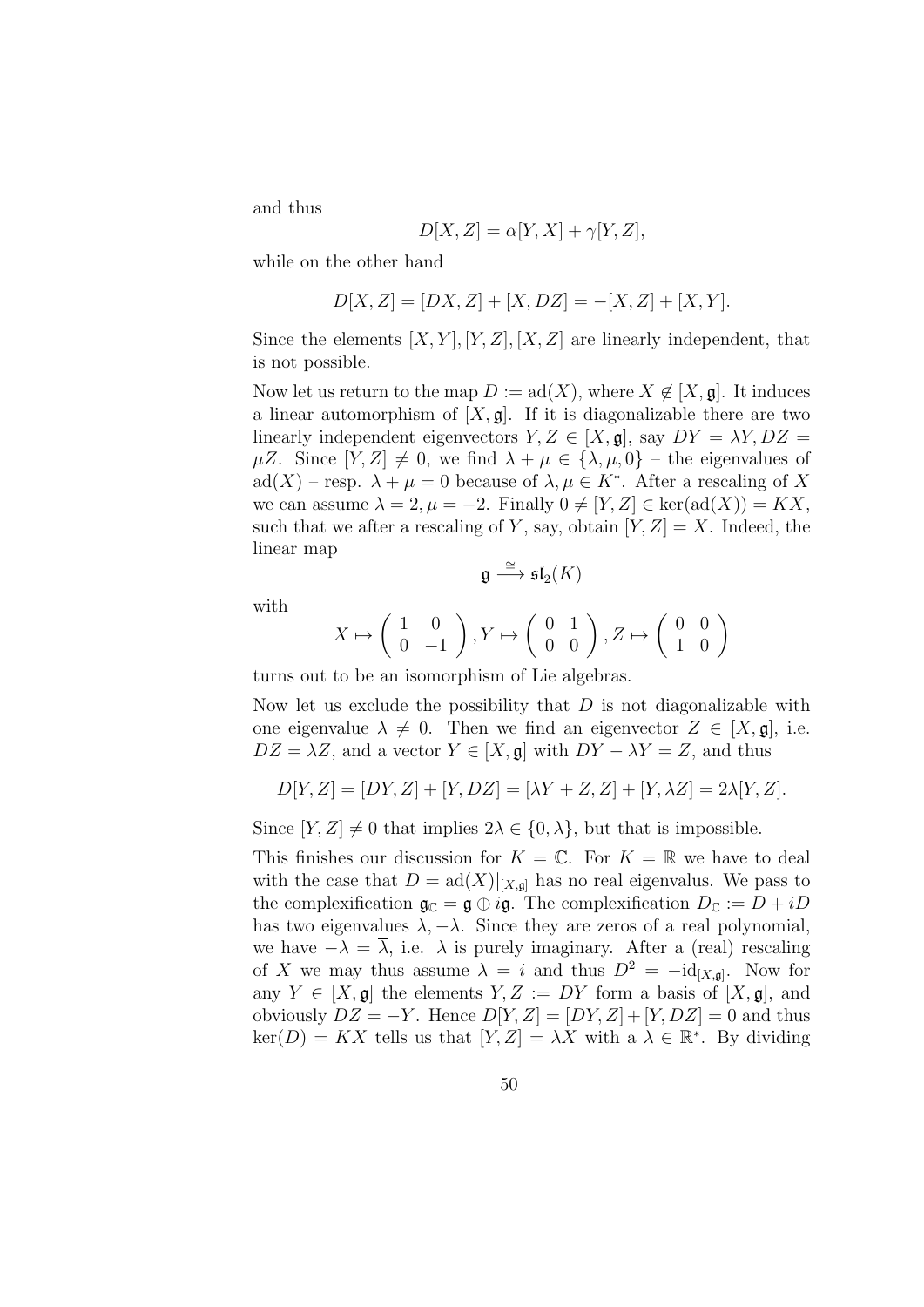Y, Z with  $\sqrt{|\lambda|}$  we finally get  $[Y, Z] = \pm X$ . If  $[Y, Z] = X$  we obtain the vector product multiplication table of the vectors in an orthonormal basis of  $\mathbb{R}^3$ . More explicitly there is an isomorphism

$$
\mathfrak{g}\stackrel{\cong}{\longrightarrow} \mathfrak{so}_3(\mathbb{R})
$$

with

$$
X \mapsto \left(\begin{array}{ccc} 0 & 0 & 0 \\ 0 & 0 & 1 \\ 0 & -1 & 0 \end{array}\right), Y \mapsto \left(\begin{array}{ccc} 0 & 0 & 1 \\ 0 & 0 & 0 \\ -1 & 0 & 0 \end{array}\right), Z \mapsto \left(\begin{array}{ccc} 0 & 1 & 0 \\ -1 & 0 & 0 \\ 0 & 0 & 0 \end{array}\right).
$$

Using complex matrices we have even an isomorphism

$$
\mathfrak{g} \overset{\cong}{\longrightarrow} \mathfrak{su}_2 \subset \mathfrak{sl}_2(\mathbb{C})
$$

with

$$
X \mapsto \left( \begin{array}{cc} i & 0 \\ 0 & -i \end{array} \right), Y \mapsto \left( \begin{array}{cc} 0 & 1 \\ -1 & 0 \end{array} \right), Z \mapsto \left( \begin{array}{cc} 0 & i \\ i & 0 \end{array} \right).
$$

Note that  $\mathfrak{su}_2 \cong \mathfrak{so}_3(\mathbb{R})$  is not isomorphic to  $\mathfrak{sl}_2(\mathbb{R})$  since in the former algebra no derivation  $\text{ad}(X), X \in \mathfrak{g} \setminus \{0\}$  is diagonalizable.

If on the other hand  $[Y, Z] = -X$  the derivation ad(Y) is diagonalizable with the eigenvalues 1,  $-1$  and corresponding eigenvectors  $X-Z$ ,  $X+Z$ . So  $\mathfrak{g} \cong \mathfrak{sl}_2(\mathbb{R})$  in that case.

## 10 THE UNIVERSAL COVERING GROUP

A Lie group homomorphism  $\varphi: G \longrightarrow H$  induces a Lie algebra homomorphism  $\varphi_* : \mathfrak{g} \longrightarrow \mathfrak{h}$ . In this section we ask when for given Lie groups  $G, H$ and a Lie algebra homomorphism  $\psi : \mathfrak{g} \longrightarrow \mathfrak{h}$  we can find a Lie group homomorphism  $\varphi : G \longrightarrow H$  inducing  $\psi$ , i.e. such that  $\psi = \varphi_*$ . The strategy is as follows: If  $\varphi : G \longrightarrow H$  is a Lie group homomorphism, then its graph

$$
\Gamma_{\varphi} := \{(g, \varphi(g)); g \in G\} \subset G \times H
$$

is a Lie subgroup of  $G \times H$  with Lie algebra

$$
\operatorname{Lie}(\Gamma_{\varphi}) = \{ (X, \varphi_*(X)); X \in \mathfrak{g} \}.
$$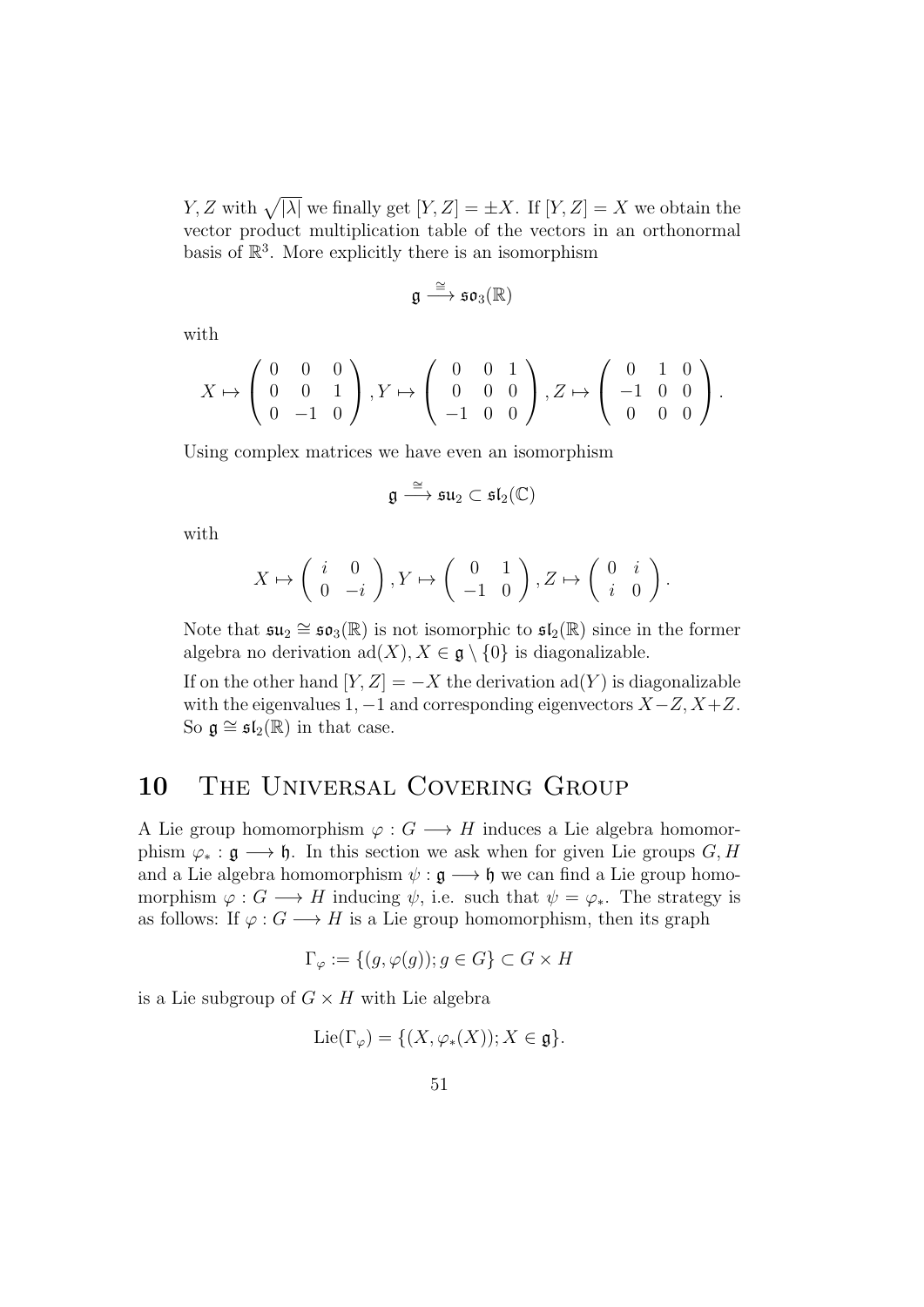So given  $\psi : \mathfrak{g} \longrightarrow \mathfrak{h}$  we look at the connected Lie subgroup  $\Gamma \subset G \times H$  with

$$
\text{Lie}(\Gamma) = \{ (X, \psi(X)) ; X \in \mathfrak{g} \}.
$$

The inclusion followed by the projection onto the first factor

$$
\pi: \Gamma \hookrightarrow G \times H \xrightarrow{pr_G} G
$$

has obviously bijective differential

$$
\pi_* : \mathrm{Lie}(\Gamma) \longrightarrow \mathfrak{g}.
$$

Since both groups, G and  $\Gamma$  are connected, it is a surjective homomorphism with discrete kernel. And if it is even an isomorphism, we can take  $\varphi$  :=  $pr_H \circ \pi^{-1}$ . Indeed, there are groups, where  $\pi$  necessarily is an isomorphism.

In order to understand that phenomenon we need an excursion to topology. The basic notion is that of of a covering:

**Definition 10.1.** A continuous map  $\pi: X \longrightarrow Y$  between topological spaces X and Y is called a covering iff every point  $b \in Y$  admits an open neighbourhood  $V \subset Y$ , such that its inverse image is the disjoint union

$$
\pi^{-1}(V) = \bigcup_{i \in I} U_i
$$

of open subsets  $U_i \subset X$  with  $\pi|_{U_i}: U_i \longrightarrow V$  being a homeomorphism for every  $i \in I$ .

**Example 10.2.** A surjective Lie group homomorphism  $\varphi: G \longrightarrow H$  with a connected Lie group G and discrete kernel  $D \subset G$  (e.g. if  $\varphi_* : \mathfrak{g} \longrightarrow \mathfrak{h}$  is an isomorphism) is a covering: Choose an open neighbourhood  $U \subset G$  of  $e \in G$ with  $U \cdot U^{-1} \subset G \setminus D^*$ , where  $D^* := D \setminus \{e\}$ . Then for  $V := \pi(U)$  we have

$$
\pi^{-1}(V) = \bigcup_{a \in D} aU,
$$

a disjoint union.

Now, given a covering  $\pi: X \longrightarrow Y$  we want to study spaces Z, such that any continuous map  $\varphi: Z \longrightarrow Y$  admits a lift  $\hat{\varphi}: Z \longrightarrow X$ , i.e. such that  $\varphi = \pi \circ \hat{\varphi}$ . For  $Z = [0, 1]$ , the unit interval in R, we have: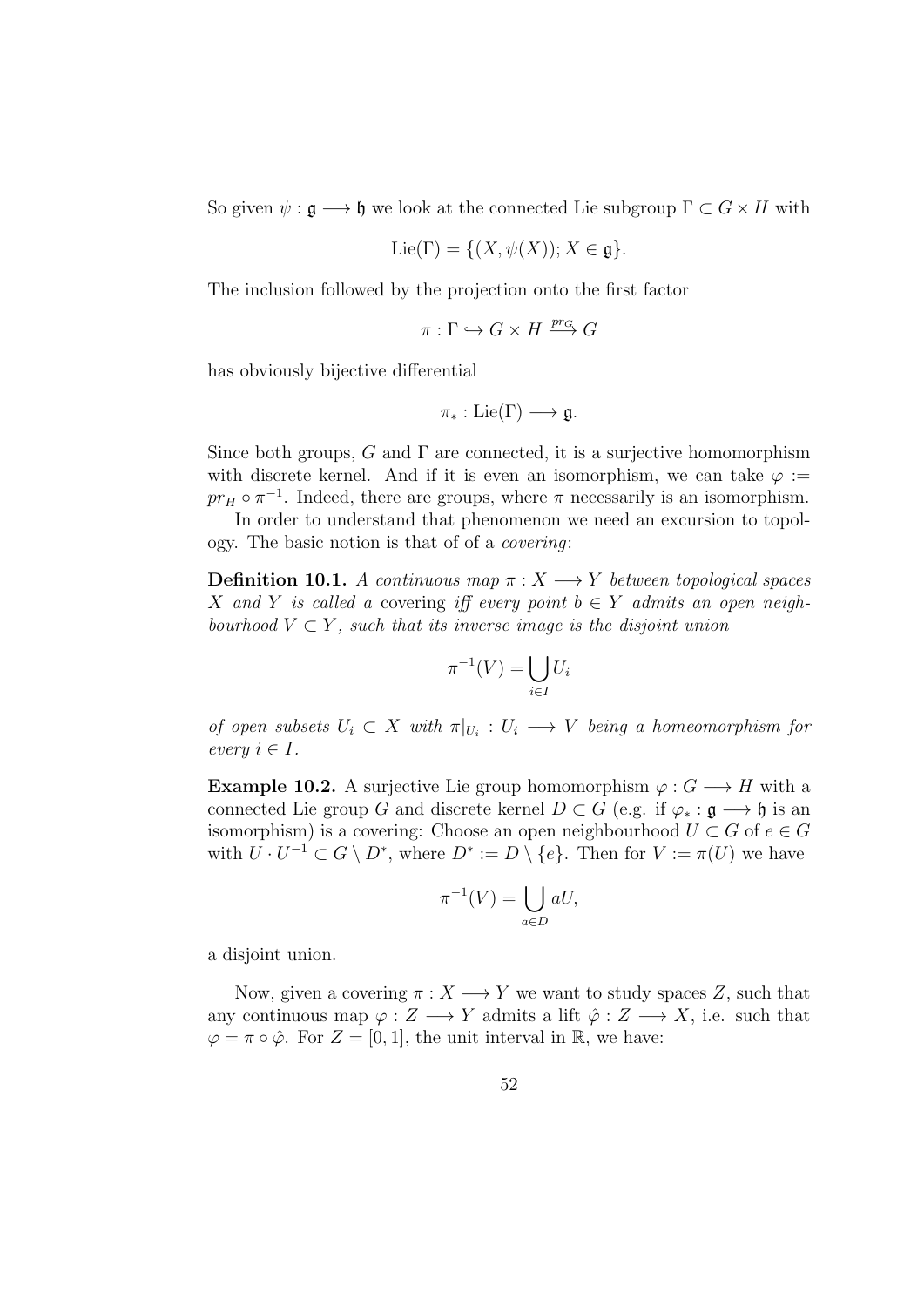**Proposition 10.3.** Let  $\pi : X \longrightarrow Y$  be a covering of the locally path connected space Y. Then, given a path  $\gamma : [0,1] \longrightarrow Y$  and a point  $x_0 \in$  $X, \pi(x_0) = \gamma(0)$ , there is a unique path  $\hat{\gamma} : [0, 1] \longrightarrow X$  with  $\hat{\gamma}(0) = x_0$ .

*Proof.* Write  $[0, 1] = I_1 \cup ... \cup I_n$  with  $I_k = \left[\frac{k-1}{n}, \frac{k}{n}\right]$  $\frac{k}{n}$ . For sufficiently big  $n \in \mathbb{N}$  every piece  $\gamma(I_k) \subset \gamma(I)$  is contained in an open path connected set  $V = V_k \subset Y$ , such that  $\pi^{-1}(V)$  is a disjoint union as in Def. 10.1. Now assume we have found a lift

$$
\hat{\gamma}_k : [0, k/n] \longrightarrow X,
$$

of  $\gamma_k := \gamma|_{[0,\frac{k}{n}]}$ . Choose  $U \subset \pi^{-1}(V_{k+1})$  with  $\pi|_U : U \longrightarrow V_{k+1}$  being homeomorphic and  $\hat{\gamma}_k(\frac{k}{n})$  $\frac{k}{n}$ )  $\in U$ . Now define  $\hat{\gamma}_{k+1}$  by

$$
\hat{\gamma}_{k+1}|_{[0,k/n]} := \hat{\gamma}_k , \quad \hat{\gamma}_{k+1}|_{I_{k+1}} := (\pi|_U)^{-1}|_{I_{k+1}}.
$$

 $\Box$ 

The idea now is to fix a base point  $z_0$  in a (path connected) topological space Z and to define for a given continuous map  $\varphi: Z \longrightarrow Y$  a lift as follows: Choose a point  $x_0 \in X$  above  $y_0 := \varphi(z_0)$  (i.e.  $\pi(x_0) = y_0$ ). Now, given a point  $z \in Z$ , take a path  $\beta_z : [0,1] \longrightarrow Z$  with  $\beta_z(0) = z_0, \beta_z(1) = z$ . Denote  $\hat{\gamma}_z : [0,1] \longrightarrow X$  the lift of  $\gamma_z := \varphi \circ \beta_z$  with  $\hat{\gamma}_z(0) = x_0$  and take  $\hat{\varphi}(z) := \hat{\gamma}_z(1)$ . It remains to show that under suitable assumptions on Z different choices of  $\beta_z : [0,1] \longrightarrow Z$  give the same value  $\hat{\varphi}(z)$ .

For that we need the notion of homotopic paths:

Definition 10.4. Two paths  $\alpha, \beta : [0, 1] \longrightarrow Y$  with same start and end point are called homotopic: " $\alpha \sim \beta$ ", if there is a homotopy from  $\alpha$  to  $\beta$ , *i.e.*, a continuous map  $F : [0, 1] \times [0, 1] \longrightarrow Y$  with the following properties:

$$
F(0,t) = \alpha(0) = \beta(0), F(1,t) = \alpha(1) = \beta(1)
$$

and  $F_t(s) := F(s, t)$  satisfies

$$
F_0 = \alpha, \ F_1 = \beta.
$$

Remark 10.5. 1. To be homotopic is an equivalence relation on the set of paths from a given point  $x \in Y$  to another given point  $y \in Y$ . We denote [ $\gamma$ ] the equivalence class (homotopy class) of the path  $\gamma$ . If  $\tau : [0,1] \longrightarrow [0,1]$  is a continuous map with  $\tau(0) = 0, \tau(1) = 1$  (a "reparametrization"), then  $\gamma \circ \tau \sim \gamma$ .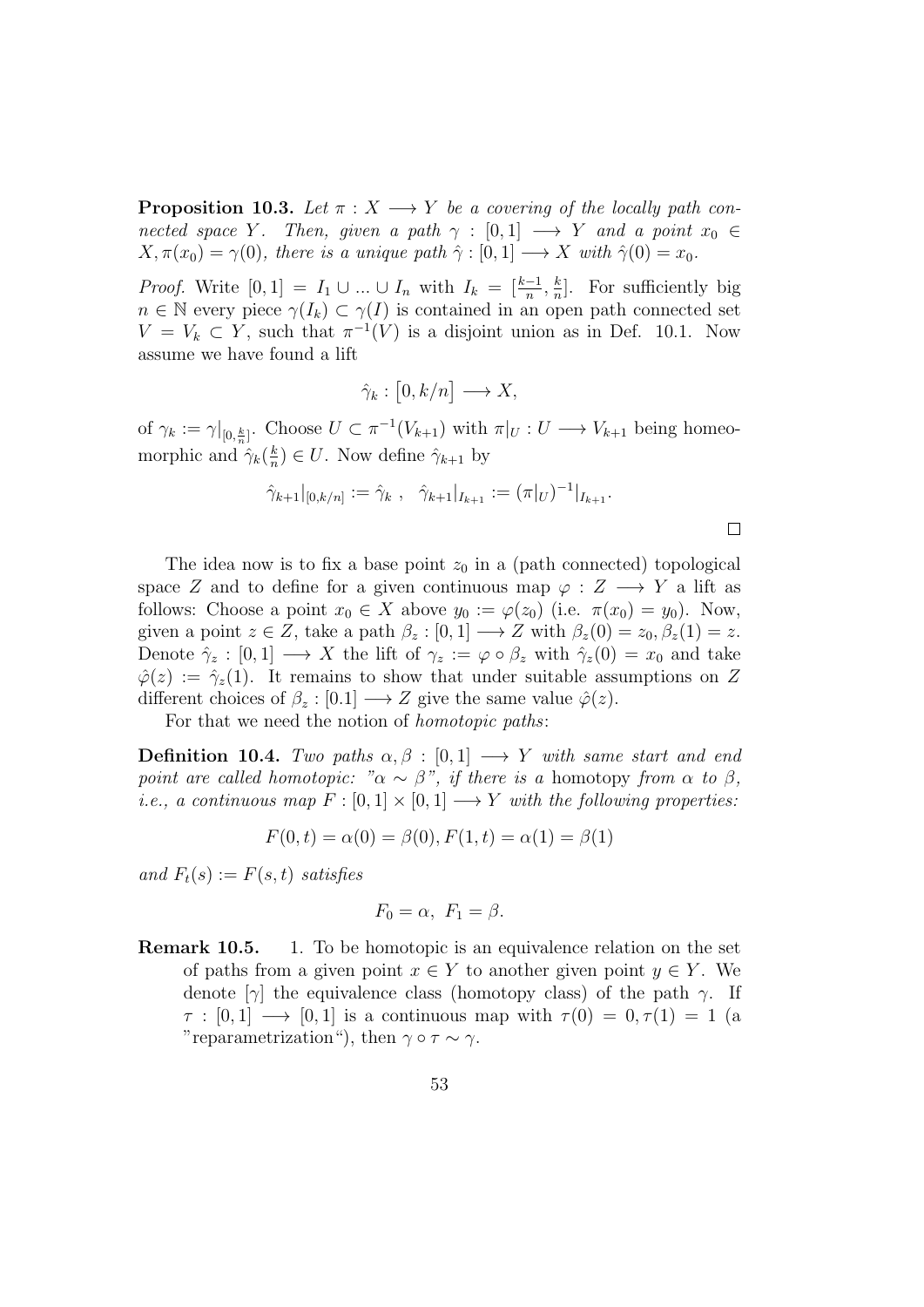2. Given paths  $\alpha, \beta : [0, 1] \longrightarrow Y$ , such that  $\beta(0) = \alpha(1)$ , we define the concatenation  $\alpha\beta : [0,1] \longrightarrow Y$  by

$$
(\alpha \beta)(s) = \begin{cases} \alpha(2s) & , \text{ if } 0 \le s \le \frac{1}{2} \\ \beta(2s - 1) & , \text{ if } \frac{1}{2} \le s \le 1 \end{cases}
$$

- 3. If  $\alpha \sim \tilde{\alpha}, \beta \sim \tilde{\beta}$  and the end point of  $\alpha$  is the starting point of  $\beta$ , then  $\alpha\beta \sim \tilde{\alpha}\beta$ , in particular we can concatenate homotopy classes. Note that in general  $\alpha(\beta\gamma) \neq (\alpha\beta)\gamma$ , but that  $\alpha(\beta\gamma) \sim (\alpha\beta)\gamma$ , i.e. on the level of homotopy classes concatenation becomes associative.
- 4. We can not only compose paths, but there is also the notion of an inverse path: Given  $\alpha : [0,1] \longrightarrow Y$ , we denote  $\alpha^{-1} : [0,1] \longrightarrow Y$  the path  $\alpha^{-1}(s) := \alpha(1-s)$ . Note that  $\alpha^{-1}\alpha \sim \alpha(0) \sim \alpha\alpha^{-1}$ .

**Proposition 10.6.** Let  $\pi : X \longrightarrow Y$  be a covering and  $\alpha, \beta : [0, 1] \longrightarrow Y$ homotopic paths. Then a homotopy  $F : [0,1]^2 \longrightarrow Y$  between  $\alpha$  and  $\beta$  can be lifted to a homotopy  $\hat{F} : [0, 1]^2 \longrightarrow X$  between any two lifts  $\hat{\alpha}, \hat{\beta} : [0, 1] \longrightarrow X$ of  $\alpha, \beta$  with the same starting point. In particular they have the same end point as well:  $\hat{\alpha}(1) = \hat{\beta}(1)$ .

*Proof.* Fix  $n \in \mathbb{N}$ . We consider the subdivision of the unit square

$$
[0,1]^2 = \bigcup_{1 \le i,j \le n} Q_{ij}
$$

with

$$
Q_{ij}:=\left[\frac{i-1}{n},\frac{i}{n}\right]\times\left[\frac{j-1}{n},\frac{j}{n}\right],\ \ 1\leq i,j\leq n.
$$

For sufficiently big  $n \in \mathbb{N}$  every  $F(Q_{ij}) \subset Y$  is contained in an open connected set  $V = V_{ij} \subset Y$ , such that  $\pi^{-1}(V)$  is a disjoint union as in Def. 10.1. Now assume we have found a lift

$$
\hat{F}_{ij}: B_{ij} := \bigcup_{(k,\ell) \prec (i,j)} Q_{k\ell} \longrightarrow X,
$$

of  $F|_{B_{ij}}$ , where  $\prec$  is the lexicographic order on  $\{1, ..., n\}^2$ . Since  $B_{ij} \cap Q_{ij}$  is connected, we have  $F_{ij}(B_{ij} \cap Q_{ij}) \subset U$  for one of the subset  $U \subset \pi^{-1}(V)$  with  $\pi|_U: U \longrightarrow V$  being homeomorphic. Hence we may extend  $\hat{F}_{ij}$  to  $B_{ij} \cup Q_{ij}$ defining it on  $Q_{ij}$  as  $(\pi|_U)^{-1}$ .  $\Box$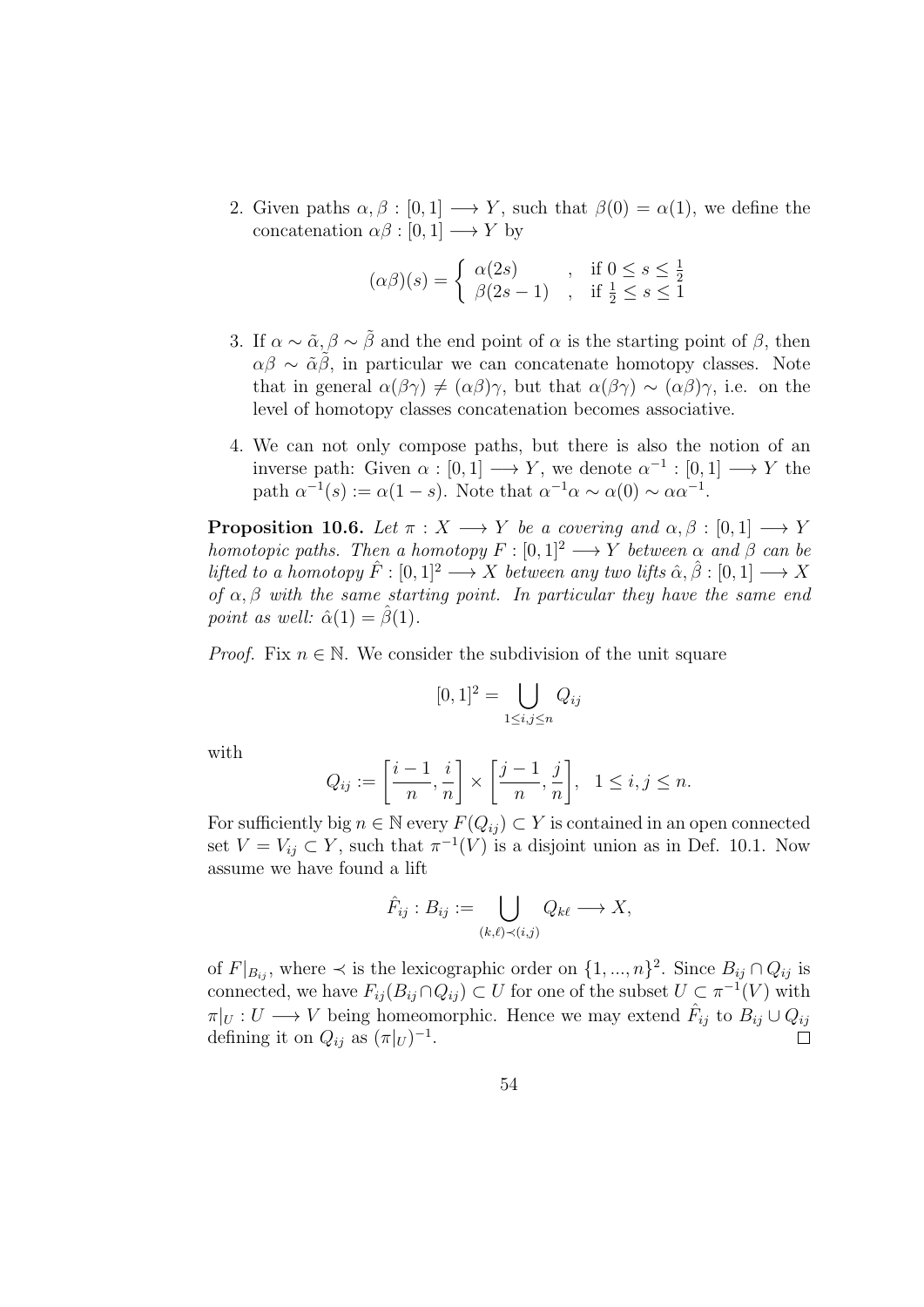Definition 10.7. A path connected topological space Z is called simply connected if it is connected and any closed path  $\gamma : [0, 1] \longrightarrow Z$  is nullhomotopic, *i.e.* homotopic to the constant path  $\equiv \gamma(0) = \gamma(1)$ .

- Remark 10.8. 1. It suffices to check the above condition for one base point as prescribed starting and end point for the closed path  $\gamma$ .
	- 2. In a simply connected topological space  $Z$  any two paths with the same start and the same end points are homotopic.

**Example 10.9.** 1. Obviously  $K^n$  is simply connected.

2. A path connected space  $X = U \cup V$ , which is the union of two open simply connected subsets  $U, V \subset X$  with a path connected intersection  $U \cap V$ , is simply connected. In particular the spheres  $S<sup>n</sup>, n \geq 2$ , are simply connected. – To see this take a base point  $x_0 \in U \cap V$  and consider a closed path  $\gamma : [0, 1] \longrightarrow X$ . Then for sufficiently big  $n \in \mathbb{N}$ every interval  $I_k := \left[\frac{k-1}{n}, \frac{k}{n}\right]$  $\frac{k}{n}$  satisfies  $\gamma(I_k) \subset U$  or  $\gamma(I_k) \subset V$ . Choose a path  $\alpha_k$  from  $x_0$  to  $\gamma(\frac{k}{n})$  $\frac{k}{n}$ ) within U resp. V if  $\gamma(\frac{k}{n})$  $\frac{k}{n}$ )  $\in U$  resp.  $\gamma(\frac{k}{n})$  $\frac{k}{n}) \in$ V. That is possible, since  $U \cap V$  is connected. Then  $\gamma \sim \beta_1...\beta_n$  :=  $( . .(\beta_1 \beta_2) ... \beta_n)$  with  $\beta_1 := \gamma_1 \alpha_1^{-1}, \beta_k := \alpha_{k-1} \gamma_k \alpha_k^{-1}$  $\frac{-1}{k}, 2 \leq k < n$  and  $\beta_n :=$  $\alpha_{n-1}\gamma_n$ . Since both U and V are simply connected and  $\beta_k([0,1]) \subset U$ or  $\beta_k([0,1]) \subset V$ , we get  $\beta_k \sim x_0, 1 \leq k \leq n$ , and thus  $\gamma \sim x_0$ .

As a consequence of Proposition 10.6 we obtain:

**Proposition 10.10.** Let  $\pi : X \longrightarrow Y$  be a covering and  $\varphi : Z \longrightarrow Y$  be a continuous map from the simply connected topological space  $Z$  to  $Y$ . Then given points  $z_0 \in Z$ ,  $x_0 \in X$  with  $\varphi(z_0) = \pi(x_0)$ , there is a unique lifting  $\hat{\varphi}: Z \longrightarrow X$  of  $\varphi$  with  $\hat{\varphi}(z_0) = x_0$ .

**Corollary 10.11.** A covering  $\pi : X \longrightarrow Y$  from a connected space X to a simply connected space  $Y$  is a homeomorphism. In particular for a simply connected Lie group G the mapping

$$
\text{Hom}(G, H) \longrightarrow \text{Hom}(\mathfrak{g}, \mathfrak{h}), \varphi \mapsto \varphi_*
$$

is bijective for any Lie group H.

*Proof.* The identity id := id $_Y : Y \longrightarrow Y$  admits a lifting id. Its image in X is non-empty and both open and closed, hence equals X. is non-empty and both open and closed, hence equals  $X$ .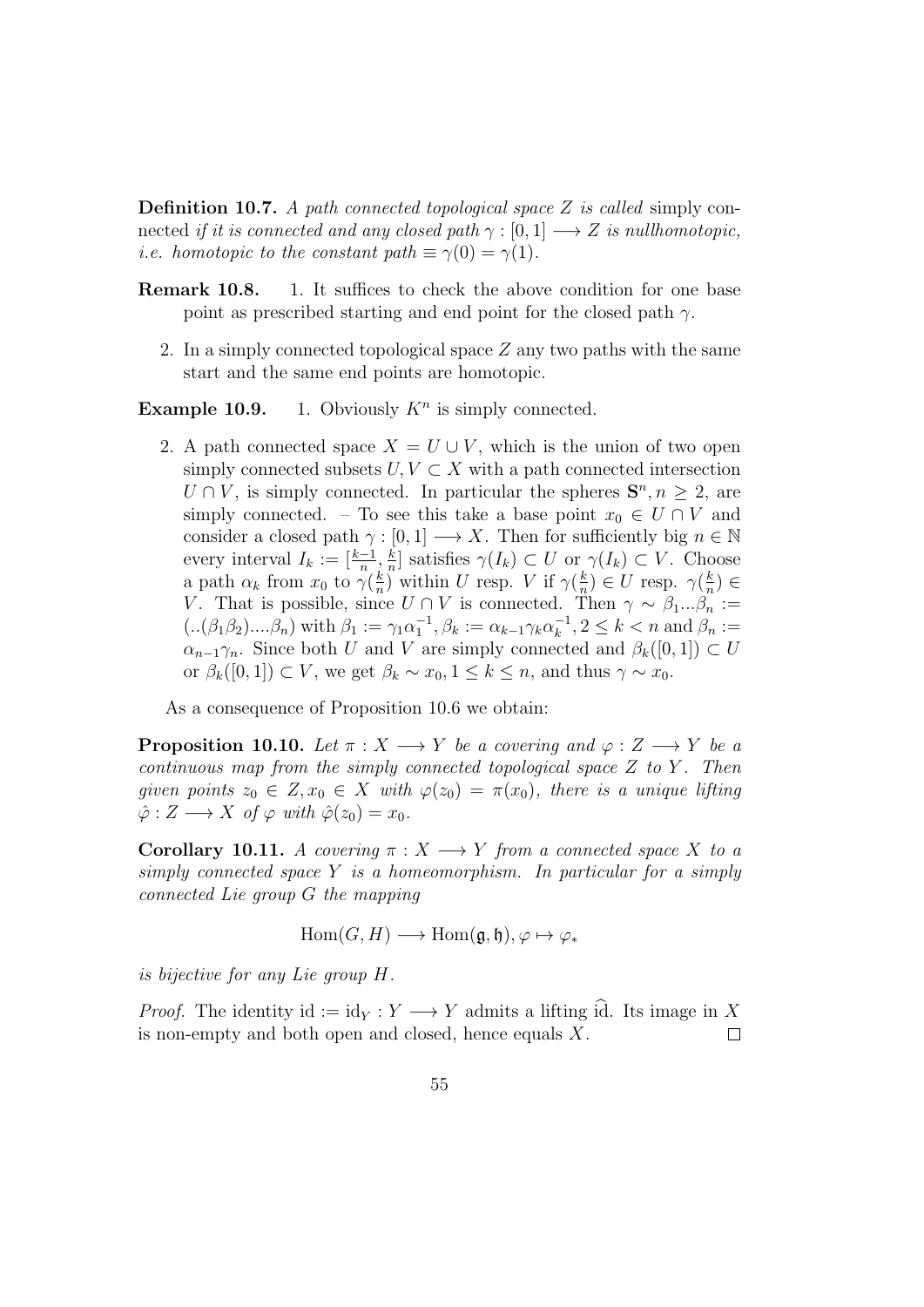**Definition 10.12.** A covering  $\pi : \hat{X} \longrightarrow X$  is called the universal covering of X, if  $\hat{X}$  is simply connected.

We call a topological space locally simply connected if every point has an open simply connected neighbourhood.

Theorem 10.13. Every connected and locally simply connected topological space X admits a covering  $\pi : \hat{X} \longrightarrow X$  with a simply connected  $\hat{X}$ , called the universal covering of X.

Proof. The construction is motivated by the following observation: Assume there is a universal covering  $\pi : \hat{X} \longrightarrow X$  and choose base points  $x_0 \in X$ as well as  $\hat{x}_0 \in \hat{X}$  above  $x_0 \in X$ , i.e.  $\pi(\hat{x}_0) = x_0$ . Then the points in the fiber  $\pi^{-1}(x)$  of a point  $x \in X$  are in one-to-one correspondence with the homotopy classes of paths in X from the base point  $x_0 \in X$  to x: Given a point  $\hat{x} \in \pi^{-1}(x)$ , choose a path  $\hat{\gamma}$  from  $\hat{x}_0$  to  $\hat{x}$ . Then associate to  $\hat{x}$  the homotopy class  $[\pi \circ \hat{\gamma}]$ ; indeed that provides a well defined map, X being simply connected. On the other hand, given a homotopy class  $[\gamma]$  of a path  $\gamma : [0,1] \longrightarrow X$  from  $x_0$  to x, denote  $\hat{\gamma} : [0,1] \longrightarrow X$  the unique lift of  $\gamma$ with  $\hat{\gamma}(0) = \hat{x}_0$ . The point  $\hat{x} \in \pi^{-1}(x)$ , we associate to  $[\gamma]$  then is  $\hat{x} := \hat{\gamma}(1)$ , "welldefinedness" being guaranteed by Proposition 10.6.

So in order to obtain the universal covering we may apply the following strategy: We choose a base point  $x_0 \in X$  and define X to be the set of all homotopy classes of paths with the base point  $x_0$  as start point. The map  $\pi : \tilde{X} \longrightarrow X$  then is defined as  $\pi([\gamma]) := \gamma(1)$ . The topology on X is defined as follows: Given a point  $\hat{x} := [\gamma]$  with  $x := \pi(\hat{x})$  and a simply connected neighbourhood  $U$  of  $x$ , we set

$$
U(\hat{x}) := \{ [\gamma \delta]; \delta : [0,1] \longrightarrow U, \delta(0) = x \}, \ \hat{x} = [\gamma].
$$

Then the sets  $U(\hat{x})$  with an open neighbourhood  $U \subset X$  of  $x \in X$  constitute a basis for the topology of  $\hat{X}$ . We claim, that for simply connected U we have  $U(a) \cap U(b) = \emptyset$  for  $a, b \in \pi^{-1}(x), a \neq b$ . Let  $a = [\alpha], b = [\beta]$ . Assume that  $[\alpha \delta] = [\beta \delta']$  with paths  $\delta, \delta' : [0, 1] \longrightarrow U$ . Take a path  $\gamma : [0, 1] \longrightarrow U$ from  $\delta(1) = \delta'(1)$  to  $\alpha(1) = \beta(1)$ . Now, U being simply connected, we have  $\delta \gamma \sim 0 \sim \delta' \gamma$  and thus

$$
\alpha\delta \sim \beta\delta' \Longrightarrow \alpha\delta\gamma \sim \beta\delta'\gamma \Longrightarrow \alpha \sim \beta,
$$

a contradiction. It follows easily that  $\hat{X}$  is Hausdorff and  $\pi : \hat{X} \longrightarrow X$  a covering.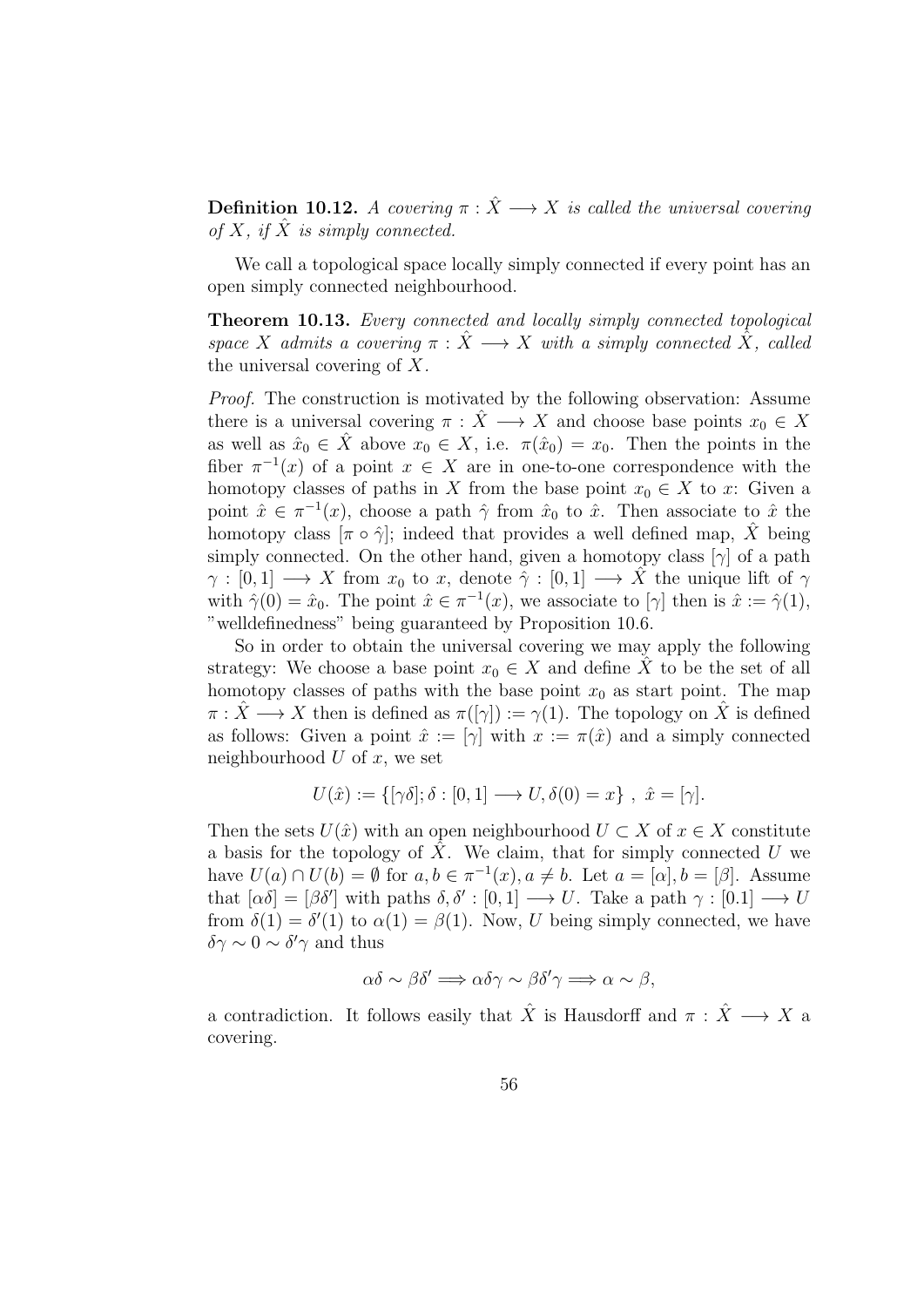Finally we show that  $\hat{X}$  is simply connected: Let  $\hat{\alpha} : [0, 1] \longrightarrow \hat{X}$  be a closed path with start end point  $\hat{x}_0 := [x_0]$  (where  $x_0$  is regarded as the constant path). Consider the path  $\alpha := \pi \circ \hat{\alpha}$ . We have  $\hat{\alpha}(1) = [\alpha]$ , since  $\hat{\alpha}$ is a lift of  $\alpha$  with starting point  $\hat{x}_0$  as well as the path  $t \mapsto [\alpha_t]$  with the path  $\alpha_t : [0,1] \longrightarrow \hat{X}, s \mapsto \alpha(ts)$ . So because of the unique lifting property we obtain  $\hat{\alpha}(1) = [\alpha_1] = [\alpha]$ . But  $\hat{\alpha}$  was a closed path, i.e.  $[\alpha] = \hat{\alpha}(1) = \hat{\alpha}(0) =$  $x_0$ , i.e.  $\alpha \sim x_0$ . By Proposition 10.6 we obtain  $\hat{\alpha} \sim \hat{x}_0$ .  $\Box$ 

Now let us consider the situation where  $X = G$  is the topological space underlying a connected Lie group.

**Proposition 10.14.** The universal covering  $\hat{G}$  of a connected Lie group G carries, after the choice of a neutral element  $\hat{e} \in \pi^{-1}(e)$ , a unique group structure, such that  $\pi : \hat{G} \longrightarrow G$  becomes a group homomorphism.

*Proof.* For every point  $\hat{a} \in \hat{G}$  we define the map  $\lambda_{\hat{a}} : \hat{G} \longrightarrow \hat{G}$  as the unique lift of the map  $\lambda_a \circ \pi : \hat{G} \longrightarrow G, a := \pi(\hat{a})$ , satisfying  $\lambda_{\hat{a}}(\hat{e}) = \hat{a}$ . We leave it to the reader to check that the resulting map

$$
\hat{G} \times \hat{G} \longrightarrow \hat{G}, (\hat{a}, x) \mapsto \lambda_{\hat{a}}(x)
$$

defines a group law on  $\hat{G}$ , such that  $\pi : \hat{G} \longrightarrow G$  becomes a group homomorphism.  $\Box$ 

Remark 10.15. Fundamental Group: The construction of the universal covering  $\pi: X \longrightarrow X$  can be used to associate to any connected and locally simply connected space a group, namely the set

$$
\text{Deck}(X) := \{ f : \hat{X} \longrightarrow \hat{X} \text{ homeomorphism}; \pi \circ f = \pi \}
$$

of all  $\pi$ -fiber preserving homeomorphisms of  $\hat{X}$  ("deck transformations") with the composition of maps as group law. From our above reasoning it follows that, given a base point  $x_0 \in X$ , the restriction  $\text{Deck}(X) \longrightarrow$  $\mathbb{S}(\pi^{-1}(x_0)), f \mapsto f|_{\pi^{-1}(x_0)}$  is injective. On the other hand, given points  $a, b \in \pi^{-1}(x_0)$  there is exactly one  $f \in \text{Deck}(X)$  with  $f(a) = b$ . If one wants to avoid the universal covering  $\pi : \hat{X} \longrightarrow X$  in the definition of  $\mathrm{Deck}(X)$ , one can construct an isomorphic group as follows: Take again a base point  $x_0 \in X$  and define the *fundamental group* of X as the set

$$
\pi_1(X, x_0) := \{ [\gamma]; \ \gamma \text{ path in } X, \gamma(0) = x_0 = \gamma(1) \}
$$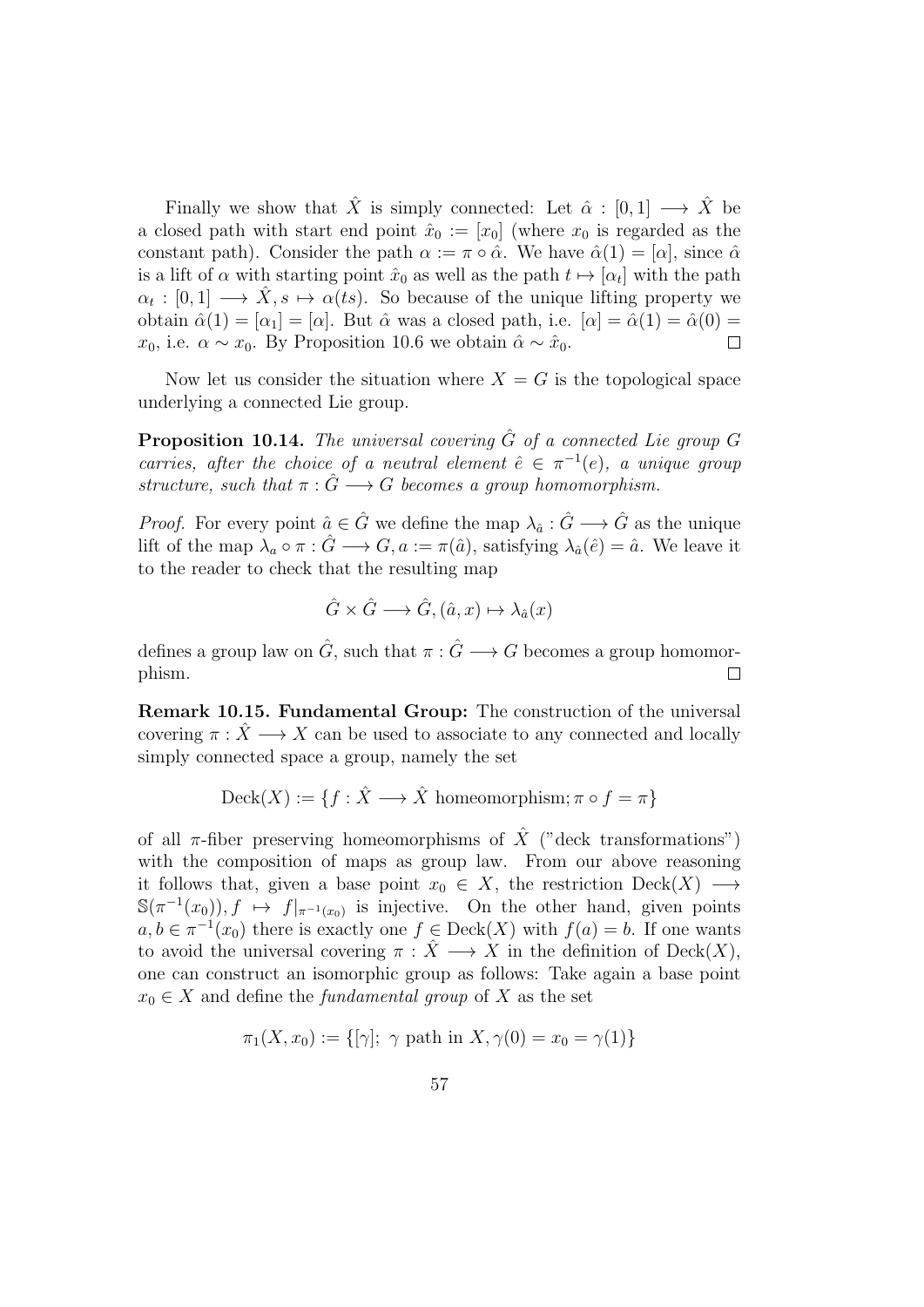of homotopy classes of closed paths in X with start and end point  $x_0$ , the group law being the concatenation of paths representing homotopy classes:

$$
[\alpha][\beta] := [\alpha \beta].
$$

Then there is a natural isomorphism

$$
\pi_1(X, x_0) \cong \mathrm{Deck}(X)
$$

as follows: Given  $[\gamma]$  take any lifting  $\hat{\gamma}$  of  $\gamma$ , then the unique  $f \in \text{Deck}(X)$ with  $f(\hat{\gamma}(1)) = \hat{\gamma}(0)$  is the image of [ $\gamma$ ].

Furthermore note that a path  $\alpha$  from  $x_0 \in X$  to  $x_1 \in X$  induces an isomorphism

$$
\pi_1(X.x_0) \xrightarrow{\cong} \pi_1(X, x_1), [\gamma] \mapsto [\alpha^{-1}\gamma\alpha].
$$

If  $G$  is a connected Lie group, we have

 $\pi_1(G, e) \cong \text{Deck}(G) \cong K := \ker(\pi : \hat{G} \longrightarrow G),$ 

where we associate to  $a \in K$  the left translation  $\lambda_a : \hat{G} \longrightarrow \hat{G}$ . Now a discrete normal subgroup of a Lie group  $G$  is central, i.e. contained in its center  $Z(G)$ , and hence abelian. So we have seen:

**Corollary 10.16.** The fundamental group  $\pi_1(G, e)$  of a connected Lie group is abelian.

In order to compute the fundamental group of a connected Lie group  $G$ , one often considers a connected closed Lie subgroup  $H \subset G$ , usually realized as the stabilizer  $H = G_x$  of a point  $x \in M$ , when given a differentiable G-action  $G \times M \longrightarrow M$  on some manifold M. Then  $E := G \longrightarrow B :=$  $G/H \cong Gx$  is an H-principal bundle, and in that situation we can apply the following theorem:

**Theorem 10.17.** Let H be a connected Lie group and  $p: E \longrightarrow B$  be an Hprincipal bundle over the path connected base B. Choose base points  $b_0 \in B$ and  $x_0 \in \pi^{-1}(b_0) \subset E$ . Then there is an exact sequence

$$
\pi_1(H, e) \xrightarrow{\iota_*} \pi_1(E, x_0) \xrightarrow{p_*} \pi_1(B, b_0) \longrightarrow 1,
$$

where  $\iota : H \longrightarrow E, h \mapsto x_0h$  identifies  $(H, e)$  with  $(p^{-1}(b_0), x_0)$ , and  $\iota_*, p_*$ denote the induced homomorphisms on the level of the fundamental groups. Recall that exactness means:

$$
ker(p_*) = im(\iota_*), \ \ im(p_*) = \pi_1(B, b_0).
$$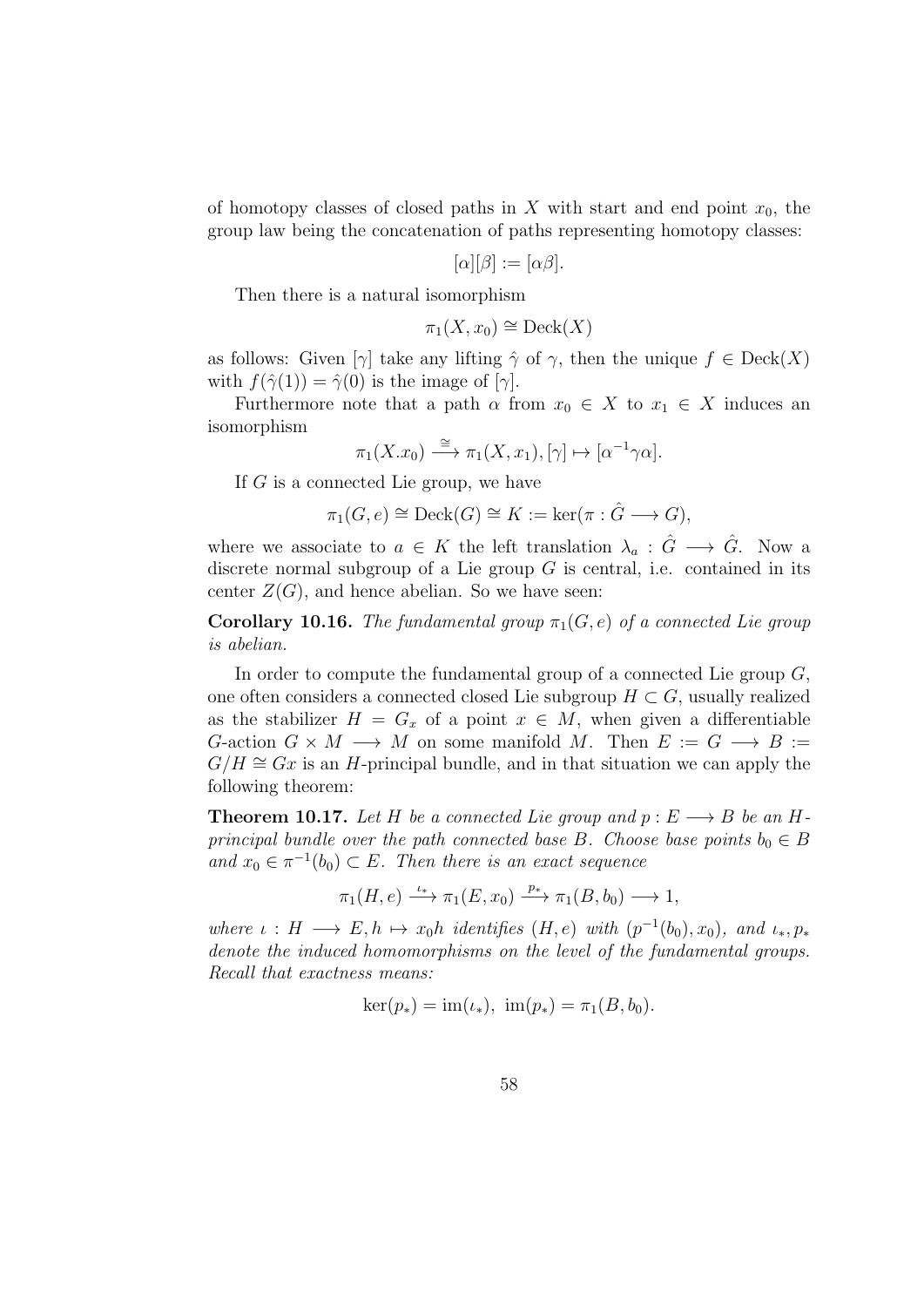*Proof.* Since the map  $p: E \longrightarrow B$  is locally trivial (i.e. B can be covered with open subsets U, such that  $U \times H \cong p^{-1}(U) \longrightarrow U \subset B$  is the projection onto U), every path  $\gamma: I \longrightarrow B$  admits a lifting to a path  $\hat{\gamma}: I \longrightarrow E$ . This implies the surjectivity of  $p_*$ . Furthermore obviously  $p_* \circ \iota_* \equiv [b_0] \in \pi_1(B, b_0)$ .

It remains to show the inclusion ker( $p_*$ ) ⊂ im( $\iota_*$ ): So let  $\gamma : I \longrightarrow E$  be a closed path with start and end point  $x_0$ , such that  $p \circ \gamma$  is nullhomotopic in B. We have to find a homotopy between  $\gamma$  and a suitable closed path in  $p^{-1}(b_0)$ . Consider a homotopy  $F: I^2 \longrightarrow B$  with  $F_0 = p \circ \gamma, F_1 \equiv b_0$ . As in the proof of Proposition 10.6 we are looking for a lifting  $\hat{F}: I^2 \longrightarrow E$  of F with  $\hat{F}_0 = \gamma, \hat{F}_t(0) = x_0 = \hat{F}_t(1)$  for all  $t \in I$ . Then  $\hat{F}_1 : I \longrightarrow E$  is the desired path in the fiber over  $b_0$  homotopic to  $\gamma$ .

Subdivide again  $I^2$  into small squares  $Q_{ij}$ , such that  $Q_{ij} \subset U_{ij}$  for some open set  $U_{ij}$  with  $p^{-1}(U_{ij}) \cong U_{ij} \times H$ . Define

$$
B_{ij} := B \cup \bigcup_{(k,\ell) \prec (i,j)} Q_{k\ell}
$$

with  $B := I \times \{0\} \cup \partial I \times I$ . On  $B_{00} = B$  the lift is given by  $\hat{F}_0 = \gamma$ ,  $\hat{F}_t(0) =$  $x_0 = \hat{F}_t(1)$ . Now assume we have found a lift  $\hat{F}_{ij} : B_{ij} \longrightarrow E$  of  $F|_{B_{ij}}$ . Take an open subset  $U \supset Q_{ij}$  with  $p^{-1}(U) \cong U \times H$ . Denote

$$
q: p^{-1}(U) \cong U \times H \longrightarrow H
$$

the projection onto H. Now the intersection  $B_{ij} \cap Q_{ij}$  is connected and never the entire boundary  $\partial Q_{ij}$  of the tiny square  $Q_{ij}$ , but consists of two or three of its sides. So we can first run through the sides contained in  $B_{ij} \cap Q_{ij}$  and then through the remainig ones, defining there an extension of  $q \circ \hat{F}_{ij}$ , such that one simply returns to the starting point of  $q \circ \hat{F}_{ij}|_{B_{ij} \cap Q_{ij}}$  by inverting the parametrization. The resulting closed path  $\partial I^2 \longrightarrow H$  is nullhomotopic in H, hence it can be extended to a continuous map  $f: Q_{ij} \longrightarrow H$ . Now extend  $\hat{F}_{ij}$  to  $B_{ij}$  by defining it on the square  $Q_{ij}$  as

$$
Q_{ij} \longrightarrow U \times H \cong p^{-1}(U), (s, t) \mapsto (F(s, t), f(s, t)).
$$

## 11 STRUCTURE THEORY FOR LIE ALGEBRAS

The last section gives a brief survey without proofs over some important results on the structure of real and complex Lie algebras. We start with the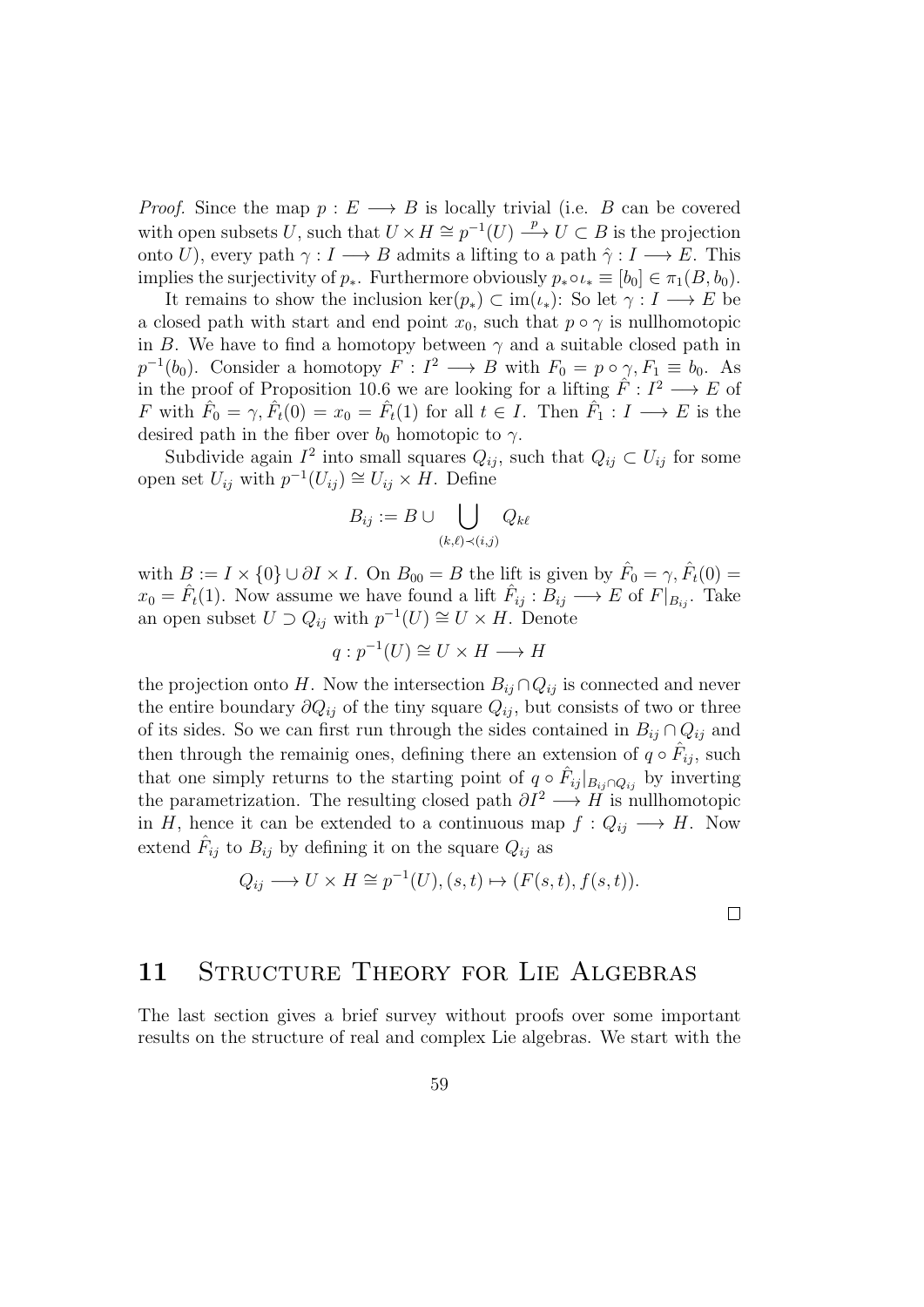following "embedding theorem":

**Theorem 11.1** (Theorem of Ado). Any finite dimensional K-Lie algebra  $\mathfrak g$ is isomorphic to a subalgebra  $\mathfrak{h} \subset \mathfrak{gl}_n(K)$  for some  $n \in \mathbb{N}$ .

As a consequence we see that

- 1. any Lie algebra  $\mathfrak g$  is isomorphic to the Lie algebra  $\mathrm{Lie}(G)$  of a Lie group G, and
- 2. any connected Lie group G is "locally isomorphic" to a linear group  $H$ (:= a connected subgroup  $H \subset GL_n(K)$  for some  $n \in \mathbb{N}$ ), i.e., their simply connected covering groups are isomorphic:  $G \cong H$ . Indeed, that is the best we can say, since a factor group  $G/K$  with a discrete normal (indeed central) subgroup  $K \subset G$  or the universal covering group G of a linear group G need not be linear again!

In Remark 9.2.6 we have discussed a procedure how to construct a new Lie algebra  $\mathfrak{g}_D$  starting from a Lie algebra g and a derivation  $D \in \text{Der}(\mathfrak{g})$ . The class of all solvable Lie algebras, see Def.11.3, turns out to consist exactly of those Lie algebras which can be obtained from the abelian Lie algebra  $\mathfrak{g} = K$ by an iterated application of that step.

**Remark 11.2.** Let  $\mathfrak{g} = \text{Lie}(G)$  with a simply connected Lie group G and  $D \in \text{Der}(\mathfrak{g})$ . For  $t \in K$  denote  $\sigma_t : G \longrightarrow G$  the automorphism with  $(\sigma_t)_* =$  $e^{tD}: \mathfrak{g} \longrightarrow \mathfrak{g}.$  Then  $\sigma: K \longrightarrow \text{Aut}(G), t \mapsto \sigma_t$ , is a group homomorphism, and the semidirect product  $G \times_{\sigma} K$  is the simply connected Lie group with Lie algebra isomorphic to  $\mathfrak{g}_D$ . Remember that the underlying manifold is just the cartesian product  $G \times K$ , while the group law looks as follows:

$$
(g,t)(g',t') = (g\sigma_t(g'), t+t').
$$

In particular we see that the manifold underlying a simply connected solvable Lie group is isomorphic to  $K<sup>n</sup>$  for some  $n \in \mathbb{N}$ .

Back to Lie algebras! Note first that, given an ideal  $\mathfrak{a} \subset \mathfrak{g}$  of a Lie algebra g we can endow the factor vector space with a natural Lie bracket

$$
[X+\mathfrak{a},Y+\mathfrak{a}]:= [X,Y]+\mathfrak{a},
$$

the resulting Lie algebra being called the factor algebra  $g/a$  of g mod(ulo) the ideal **a**. Furthermore that  $\mathfrak{g} = \mathfrak{a}_D$  if dim  $\mathfrak{g} = \dim \mathfrak{a} + 1$  and  $D = \text{ad}(X)$ for some  $X \in \mathfrak{g} \setminus \mathfrak{a}$ .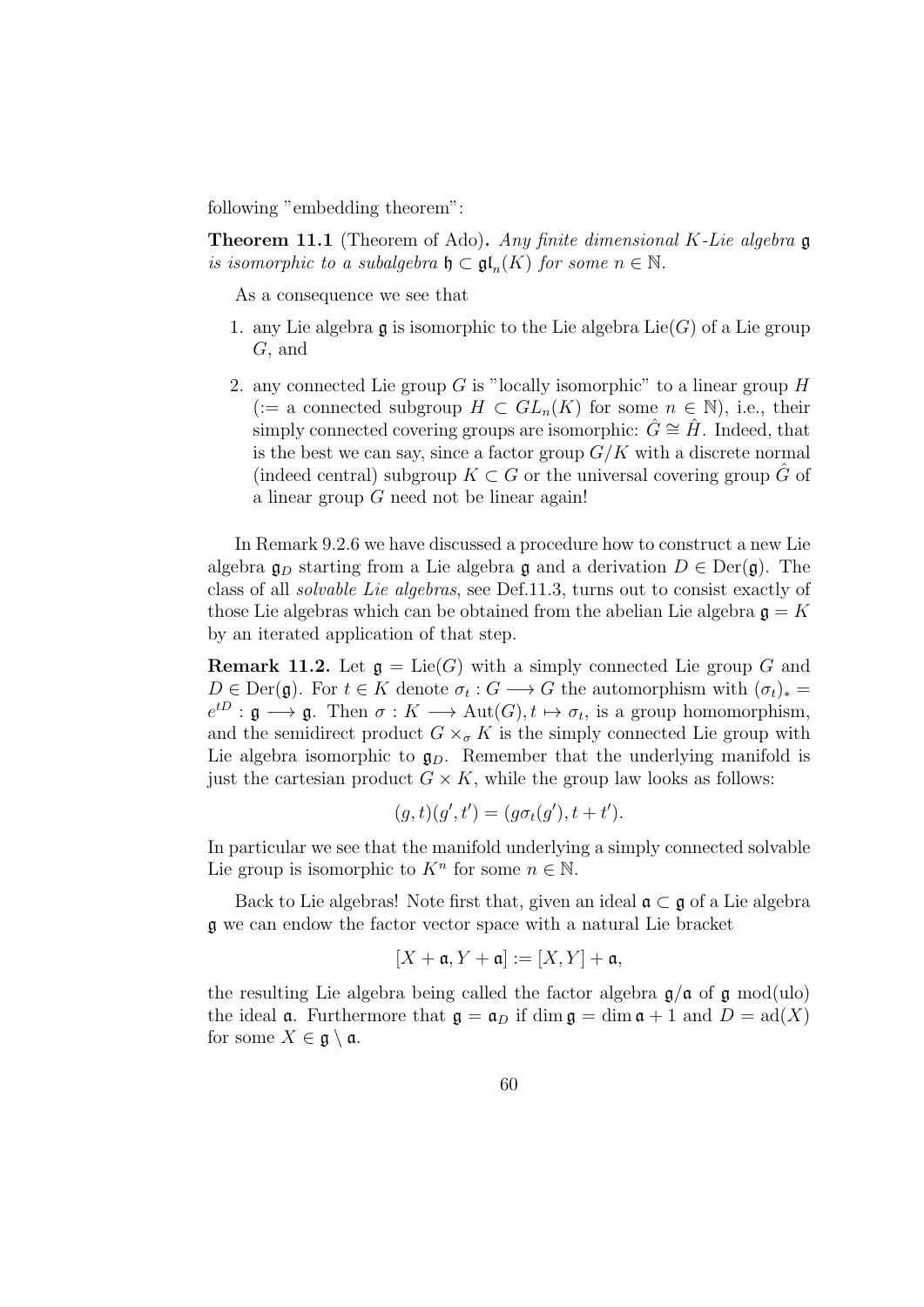**Definition 11.3.** The Lie algebra  $\mathfrak{g}$  is called solvable if there is a finite sequence of subalgebras

$$
\mathfrak{g}_0=0\subset\mathfrak{g}_1\subset\ldots\subset\mathfrak{g}_r=\mathfrak{g},
$$

such that  $\mathfrak{g}_i \subset \mathfrak{g}_{i+1}$  is an ideal of  $\mathfrak{g}_{i+1}$  for  $i < r$  with abelian factor algebra  $\mathfrak{g}_{i+1}/\mathfrak{g}_i$  (or equivalently  $[\mathfrak{g}_{i+1}, \mathfrak{g}_{i+1}] \subset \mathfrak{g}_i$ ).

**Example 11.4.** 1. The Lie algebra  $\mathfrak{ut}_n(K) := \text{Lie}(UT_n(K))$  is solvable. Indeed take

$$
\mathfrak{g}_i := \{ A \in \mathfrak{ut}_n(K) ; A(V_k) \subset V_{k-(n-i)} \; k = 0, ..., n \},
$$

where we set  $V_k = K^k \times \{0\} \subset K^n$  and  $V_k = 0$  for  $k \leq 0$ . For  $A, B \in \mathfrak{g}_n$  we have  $[A, B] \in \mathfrak{g}_{n-1}$ , since  $\mathfrak{gl}(V_k/V_{k-1})$  is abelian, while for  $A, B \in \mathfrak{g}_i, i \leq n$ , we already have  $AB, BA \in \mathfrak{g}_{i-1}$ .

- 2. If g is solvable, then any subspace  $\mathfrak{h} \subset \mathfrak{g}$  with  $\mathfrak{g}_i \subset \mathfrak{h} \subset \mathfrak{g}_{i+1}$  is a subalgebra and even an ideal in  $\mathfrak{g}_{i+1}$ . Hence we may refine a given strictly increasing sequence as in Def. 11.3 in such a way that finally  $r = \dim \mathfrak{g}$  and  $\dim \mathfrak{g}_{i+1} = \dim \mathfrak{g}_i + 1$ . In particular we see, that a solvable algebra can be constructed by a repeated application of the  $\mathfrak{g}_D$ construction for a Lie algebra  $\mathfrak g$  together with a derivation  $D \in \text{Der}(\mathfrak g)$ .
- 3. Denote  $C(\mathfrak{g}) := [\mathfrak{g}, \mathfrak{g}]$  the commutator subalgebra of  $\mathfrak{g}$ . A Lie algebra is solvable iff the decreasing sequence of successive commutator subalgebras  $C^i(\mathfrak{g})$ , i.e.

$$
C^0(\mathfrak{g}) := \mathfrak{g}, C^{i+1}(\mathfrak{g}) := C(C^i(\mathfrak{g}))
$$

terminates at the trivial subalgebra.

4. Let  $\mathfrak{a} \subset \mathfrak{g}$  be an ideal. If  $\mathfrak{a}$  is solvable as well as  $\mathfrak{g}/\mathfrak{a}$ , so is  $\mathfrak{g}$ . In particular, if  $\mathfrak{a}, \mathfrak{b} \subset \mathfrak{g}$  are solvable ideals, so is  $\mathfrak{a} + \mathfrak{b}$ . Hence there is a unique maximal solvable ideal in a Lie algebra g:

**Definition 11.5.** The maximal solvable ideal  $\mathbf{r} \subset \mathfrak{g}$  is called the radical of the Lie algebra g.

**Example 11.6.** For  $\mathfrak{g} = \mathfrak{gl}_n(K)$  we find  $\mathfrak{r} = KE$ .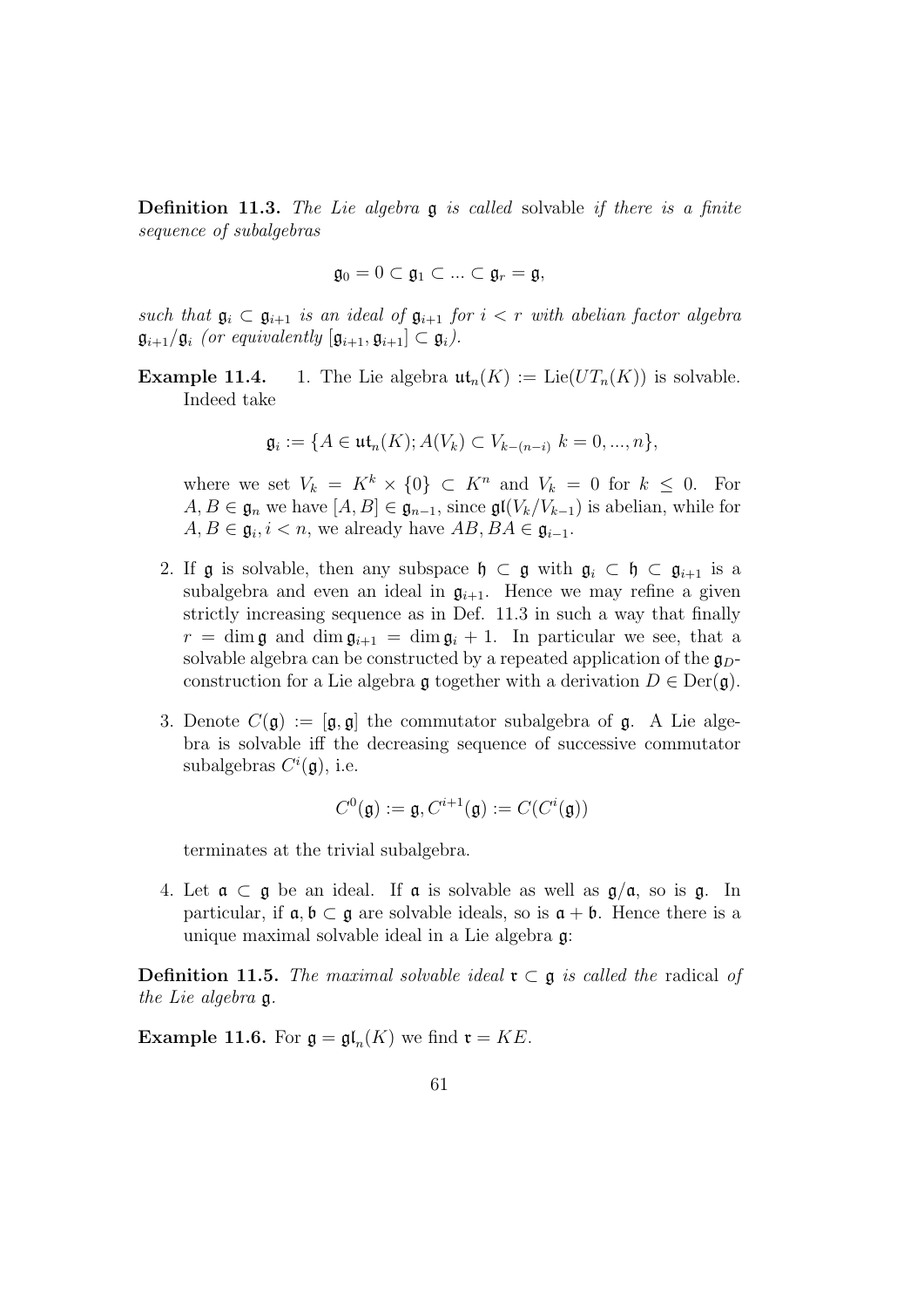Obviously the factor algebra  $g/\mathfrak{r}$  has trivial radical. The next theorem tells us that there is a subalgebra  $\mathfrak{h} \subset \mathfrak{g}$  projecting isomorphically onto the factor algebra  $\mathfrak{g}/\mathfrak{r}$ . It is clear that there is a subspace  $U \subset \mathfrak{g}$ , such that  $\mathfrak{g} = \mathfrak{r} \oplus U$  and thus  $U \longrightarrow \mathfrak{g} \longrightarrow \mathfrak{g}/\mathfrak{r}$  is an isomorphism of vector spaces. The point is, that we can even find a complementary subspace, which is closed with respect to the Lie bracket, with other words a complementary Lie subalgebra.

**Theorem 11.7.** For any Lie algebra  $\mathfrak g$  there is a subalgebra  $\mathfrak h$  (a "Levi subalgebra") complementary to the radical  $\mathfrak{r} \subset \mathfrak{g}$ , i.e. such that  $\mathfrak{g} = \mathfrak{r} \oplus \mathfrak{h}$  as vector spaces (but in general not as Lie algebras!).

**Example 11.8.** For  $\mathfrak{g} = \mathfrak{gl}_n(K)$  the subalgebra  $\mathfrak{h} := \mathfrak{sl}_n(K)$  is a Levi subalgebra. Note that in this case

$$
\mathfrak{gl}_n(K)=\mathfrak{r}\oplus\mathfrak{sl}_n(K)
$$

even as Lie algebras.

**Remark 11.9.** Given a Levi-Malcev-decomposition  $\mathfrak{g} = \mathfrak{r} \oplus \mathfrak{h}$  of the Lie algebra  $\mathfrak{g} = \text{Lie}(G)$  of the simply connected Lie group G, the group G is the semidirect product of the simply connected Lie groups  $R, H$  of r and  $\mathfrak{h}$ . Indeed

$$
G \cong R \times_{\sigma} H
$$

with the group homomorphism  $\sigma : H \longrightarrow \text{Aut}(\mathfrak{r}) \cong \text{Aut}(R), h \mapsto \text{Ad}(h)$ .

But note that  $GL_n(K)$  in general is not isomorphic to  $K^*E \times SL_n(K)$ , instead one has to factor out the finite subgroup

$$
K^*E \cap SL_n(K) \cong C_n(K)
$$

with the group of *n*-th roots of unity  $C_n(K) := \{a \in K; a^n = 1\}$ . So

$$
GL_n(K) \cong (K^*E \times SL_n(K))/C_n(K)E.
$$

For the further study of Lie algebras it turns out to be useful to investigate in general homomorphisms  $\mathfrak{g} \longrightarrow \mathfrak{gl}(V)$  for a K-vector space V (also called representations of  $\mathfrak g$  in V). Slightly changing the point of view (but not the objects under consideration!) we arrive at the notion of a  $\mathfrak{g}\text{-}module:$ 

Definition 11.10. Let g be a Lie algebra.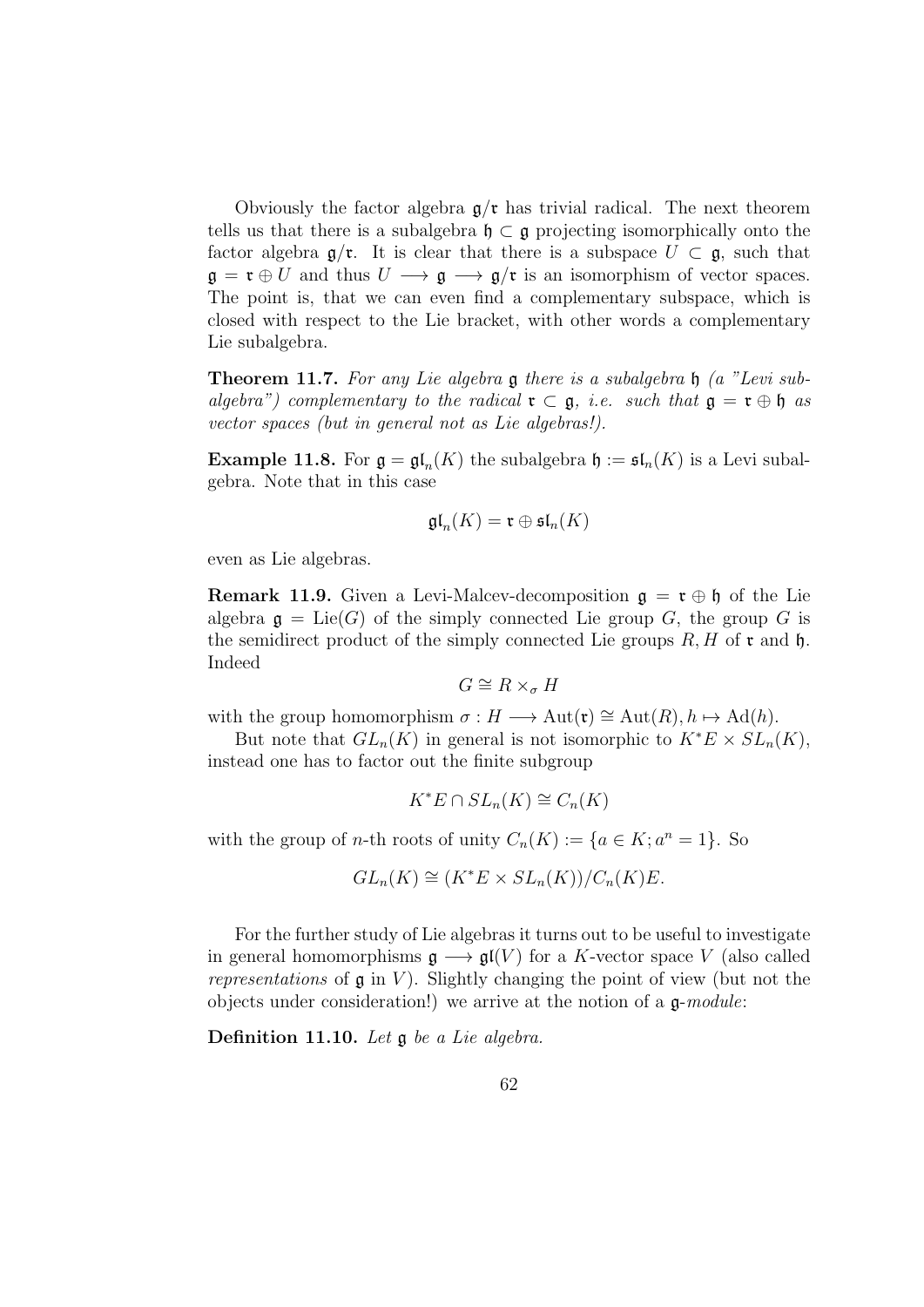1. A (finite dimensional)  $\mathfrak g$ -module V is a (finite dimensional) K-vector space V together with a bilinear map

$$
\mathfrak{g} \times V \longrightarrow V, (X, v) \mapsto Xv,
$$

such that  $[X, Y]v = X(Yv) - Y(Xv)$ .

- 2. A g-module is called
	- (a) irreducible or simple if V and  $\{0\}$  are the only g-submodules.
	- (b) semisimple if any  $\mathfrak{g}\text{-}submodule$   $U \subset V$  admits a complementary  $\mathfrak{g}\text{-}submodule \ W \subset V, \ i.e. \ such \ that \ V = U \oplus W.$
- 3. A Lie algebra g is called semisimple, if all its finite dimensional gmodules are semisimple.

So  $\mathfrak g$ -modules are in one-to-one correspondence with K-vector spaces V together with a Lie algebra homomorphism  $\mathfrak{g} \longrightarrow \mathfrak{gl}(V)$ . In particular, regarding K as abelian Lie algebra, a K-module is not just a K-vector space, but rather a pair  $(V, f)$  with a K-vector space V and an endomorphism  $f \in \mathfrak{gl}(V)$ : The Lie algebra homomorphisms  $K \longrightarrow \mathfrak{gl}(V)$  are uniquely determined by their value  $f \in GL(V)$  at  $1 \in K$ , and that value can be prescribed arbitrarily.

For solvable Lie algebras we have:

**Theorem 11.11** (Theorem of Lie). Any (finite dimensional) module V over a solvable complex Lie algebra  $\mathfrak g$  admits a one dimensional submodule  $L \subset V$ . In particular an irreducible g-module over a solvable complex Lie algebra g has dimension dim  $V = 1$ .

**Corollary 11.12.** 1. Any (finite dimensional) module V over a solvable complex Lie algebra g admits an invariant flag

$$
0=V_0\subset V_1\subset\ldots\subset V_n=V
$$

of submodules  $V_i \subset V$  of dimension i.

2. A solvable complex Lie algebra is isomorphic to a subalgebra of  $\mathfrak{ut}_n(\mathbb{C})$ for some  $n \in \mathbb{N}$ .

Before we discuss semisimple algebras and modules let us study an important subclass of all solvable algebras: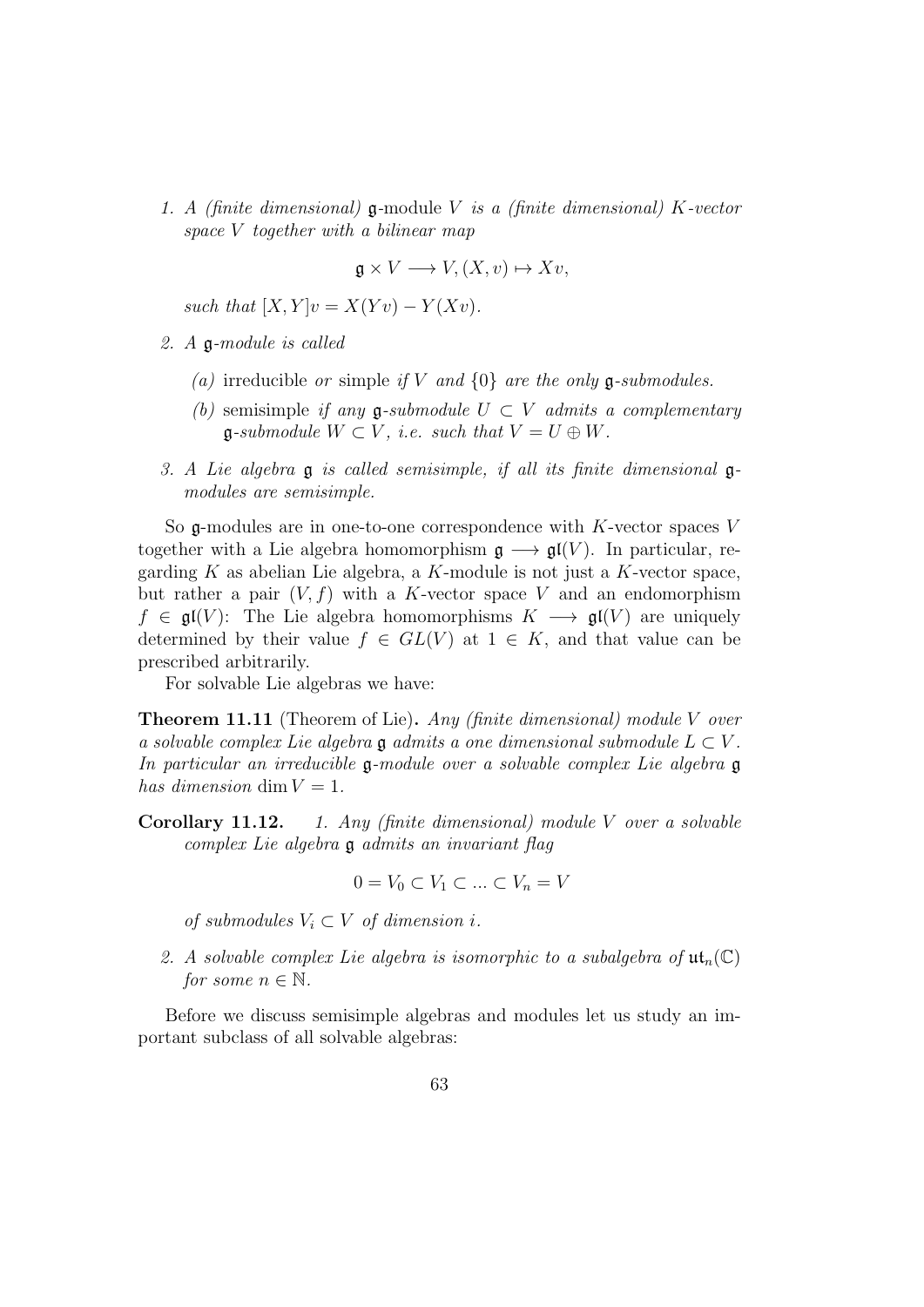**Definition 11.13.** A Lie algebra  $\mathfrak g$  is called nilpotent if the following decreasing sequence of subalgebras  $N^{i}(\mathfrak{g})$  terminates at  $\{0\}$ :

$$
N^0(\mathfrak{g}) := \mathfrak{g}, N^{i+1}(\mathfrak{g}) = [\mathfrak{g}, N^i(\mathfrak{g})].
$$

**Remark 11.14.** We have  $N(\mathfrak{g}) = C(\mathfrak{g})$  and  $C^i(\mathfrak{g}) \subset N^i(\mathfrak{g})$  for  $i > 1$ , hence a nilpotent algebra is solvable.

- **Example 11.15.** 1. The Lie algebra  $\mathfrak{uu}_n(K)$  consisting of all upper triangular matrices with zeros on the diagonal is nilpotent.
	- 2. The Lie algebra  $\mathfrak{g} = KX + KZ$  with  $[X, Z] = Z$  is solvable, but not nilpotent: We have  $N^i(\mathfrak{g}) = KZ$  for all  $i \in \mathbb{N}_{>0}$ .
	- 3. Abelian Lie algebras are nilpotent.
	- 4. Subalgebras and factor algebras of nilpotent Lie algebras are nilpotent.

In a nilpotent Lie algebra g the Baker-Campbell-Hausdorff series

$$
C(X,Y) = \sum_{i=1}^{\infty} C_i(X,Y) = (X+Y) + \frac{1}{2}[X,Y] + C_3(X,Y) + \dots
$$

is finite and hence defines a polynomial map

$$
C: \mathfrak{g} \times \mathfrak{g} \longrightarrow \mathfrak{g}.
$$

Indeed, it provides  $\mathfrak g$  with a group law: Consider the exponential map exp:  $\mathfrak{g} \longrightarrow G$  for the simply connected Lie group with Lie $(G) \cong \mathfrak{g}$ . Then, exp being diffeomorphic near  $0 \in \mathfrak{g}$ , the conditions for a group law are satisfied near the origin and hence everywhere by the identity theorem for polynomial maps (A map  $V \times V \longrightarrow K$  for a K-vector space V is called polynomial if it is a K-linear combination of products of linear forms in one of both variables. A map  $V \times V \longrightarrow V$  is polynomial, if the composition with any linear functional  $V \longrightarrow K$  is polynomial.). Indeed the exponential map exp :  $\mathfrak{g} \longrightarrow G$  turns out to be an isomorphism of Lie groups. So we can replace G with  $(\mathfrak{g}, C(., .))$ , the expression for C in terms of Lie monomials being independent from the nilpotent Lie algebra q. Note that the *n*-th power of  $X \in \mathfrak{g}$  for  $n \in \mathbb{Z}$  with respect to  $C(.,.)$  is  $nX$ .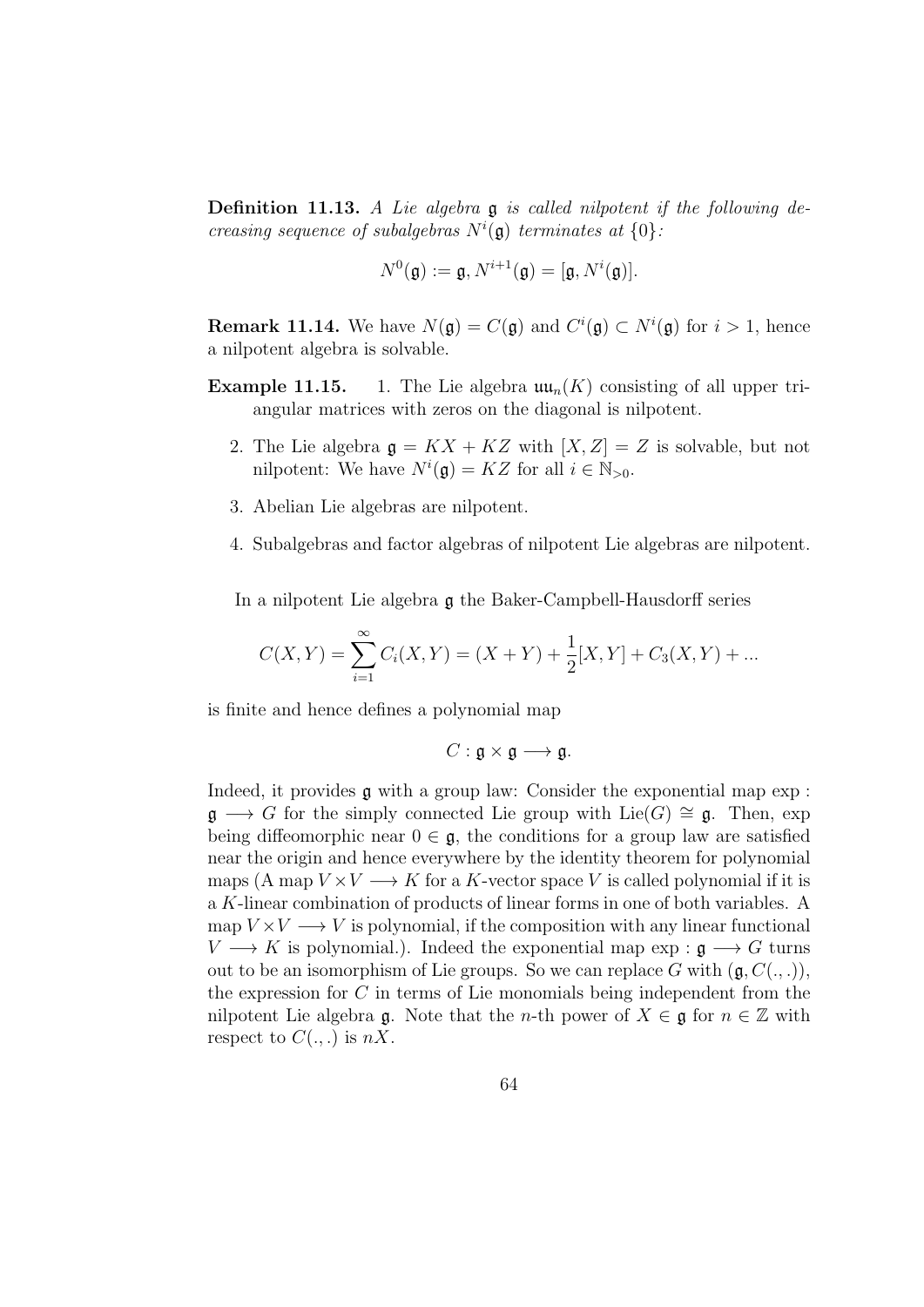**Example 11.16.** The exponential map  $\exp: \mathfrak{uu}_n(K) \longrightarrow UU_n(K)$  is polynomial:

$$
\exp(X) = \sum_{i=0}^{n-1} \frac{X^i}{i!}
$$

and has the inverse

$$
log: UU_n(K) \longrightarrow \mathfrak{uu}_n(K), \ \log(Y) = \sum_{i=1}^{n-1} (-1)^{i+1} \frac{(Y-E)^i}{i}.
$$

In order to understand all Lie groups with nilpotent Lie algebra we have to consider factor groups of  $(g, C(., .))$  mod central discrete subgroups D  $(\mathfrak{g}, C(., .))$ . We claim that the center of the Lie group  $(\mathfrak{g}, C(., .))$  is the center ker(ad) of the Lie algebra g: Since  $C(X, 0) = 0 = C(0, Y)$ , any of the Lie bracket monomials in  $C(X, Y)$  contains both X and Y as factor, hence  $C(Z, X) = Z + X = X + Z = C(X, Z)$  for  $Z \in \text{ker}(\text{ad})$  and any  $X \in \mathfrak{g}$ . On the other hand, for a central element Z of the Lie group  $(\mathfrak{g}, C(., .))$  all its integral powers  $nZ$  are central as well; hence  $C(nZ, mX) = C(mX, nZ)$  for all  $n, m \in \mathbb{Z}$ . Both expressions being polynomials in  $n, m \in \mathbb{Z}$ , comparison of the bilinear term yields  $[Z, X] = [X, Z]$  resp.  $[Z, X] = 0$ . So central discrete subgroups are exactly the lattices in the subspace ker(ad)  $\subset \mathfrak{g}$ . Note furthermore that the connected Lie subgroups of  $(g, C(., .))$  are exactly the subalgebras  $\mathfrak{h} \subset \mathfrak{g}$  (the exponential map being the identity on  $\mathfrak{g}$  and subspaces being maximal connected submanifolds).

- **Theorem 11.17.** 1. A Lie algebra  $\mathfrak g$  is solvable iff its commutator algebra  $C(\mathfrak{g})$  is nilpotent.
	- 2. A Lie algebra is nilpotent iff  $ad(X) \in \mathfrak{gl}(\mathfrak{g})$  is nilpotent for every  $X \in \mathfrak{g}$ .
	- 3. Any nilpotent Lie algebra is isomorphic to a subalgebra of  $\mathfrak{uu}_n(K)$  for some  $n \in \mathbb{N}$ .

**Example 11.18.** A non-linear Lie group: Consider  $G = (\mathfrak{g}, C(., .))/D$  with  $D = \mathbb{Z} \cdot [X, Y]$  with a central element  $[X, Y]$ . Assume  $\varphi : G/D \stackrel{\cong}{\longrightarrow} H \subset$  $GL_n(K)$  is an isomorphism of Lie groups. Then, g being solvable we may assume  $\mathfrak{h} \subset \mathfrak{ut}_n(K)$ , see Theorem 11.11 resp.  $H \subset UT_n(K)$ , see Cor. 11.12. Consider the element  $Z := 2^{-1}[X, Y]$ . Since  $C(\mathfrak{ut}_n(K)) \subset \mathfrak{uu}_n(K)$  we find  $\varphi_*(Z) \in \mathfrak{uu}_n(K)$ , hence  $\varphi(Z) = \exp(\varphi_*(Z)) \in UU_n(K)$  (note that G is here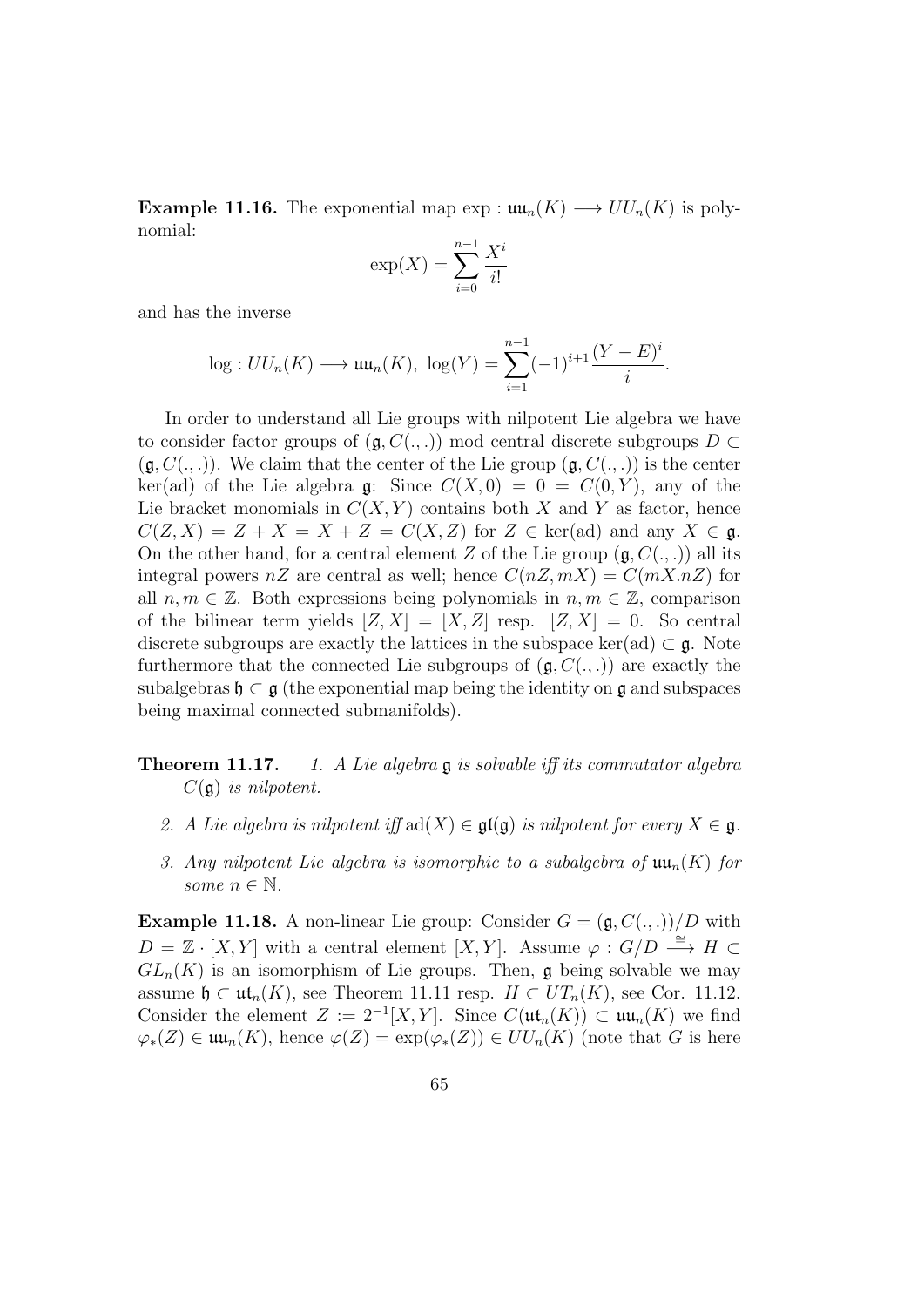identified with its Lie algebra), but  $UU_n(K)$  contains no non-trivial elements of finite order!

Now let us consider semisimple algebras and modules:

**Corollary 11.19.** A semisimple  $\mathfrak{g}\text{-module } V$  is the direct sum of irreducible g-modules

$$
V = \bigoplus_{i=1}^{s} V_i,
$$

the factors  $V_1, ..., V_s$  being unique up to isomorphy and order.

But note that for  $v \in V$  the subspace  $\mathfrak{g}v := \{Xv; X \in \mathfrak{g}\}\$ in general is not a (g-)submodule, so the irreducible factors are not necessarily factor algebras of  $\mathfrak g$  (e.g.  $X(Yv)$ ) need not belong to  $\mathfrak g v$ ). On the other hand  $V := \mathfrak g$  is a g-module with the Lie bracket as "scalar multiplication" (corresponding to the adjoint representation  $\mathfrak{g} \longrightarrow \mathfrak{gl}(\mathfrak{g}), X \mapsto \text{ad}(X)$ . Then the irreducible factors are ideals of g. Calling a Lie algebra g simple if it is semisimple and admits no nontrivial ideals we obtain:

**Theorem 11.20.** A semisimple Lie algebra  $\mathfrak g$  is the direct sum of simple Lie algebras

$$
\mathfrak{g}=\bigoplus_{i=1}^s\mathfrak{g}_i,
$$

the factors  $\mathfrak{g}_1, \ldots, \mathfrak{g}_s$  being unique up to isomorphy and order.

Ideals of semisimple algebras are direct factors and thus semisimple as well. As a consequence, no nontrivial solvable algebra is semisimple, since otherwise we would find that the one-dimensional Lie algebra  $K$  is semisimple. Furthermore, a semisimple algebra has trivial radical. Indeed the reverse implication holds as well:

**Theorem 11.21** (Theorem of Weyl). A Lie algebra g with trivial radical is semisimple.

**Example 11.22.** 1. A real Lie algebra g, such that the simply connected Lie group G with Lie(G)  $\cong$  g is compact, is semisimple: The Lie algebra homomorphism  $\mathfrak{g} \longrightarrow \mathfrak{gl}(V)$  defining a g-module is induced from a Lie group homomorphism  $\varphi: G \longrightarrow GL(V)$ . According to the next point there is an inner product  $\sigma: V \times V \longrightarrow K$ , such that all maps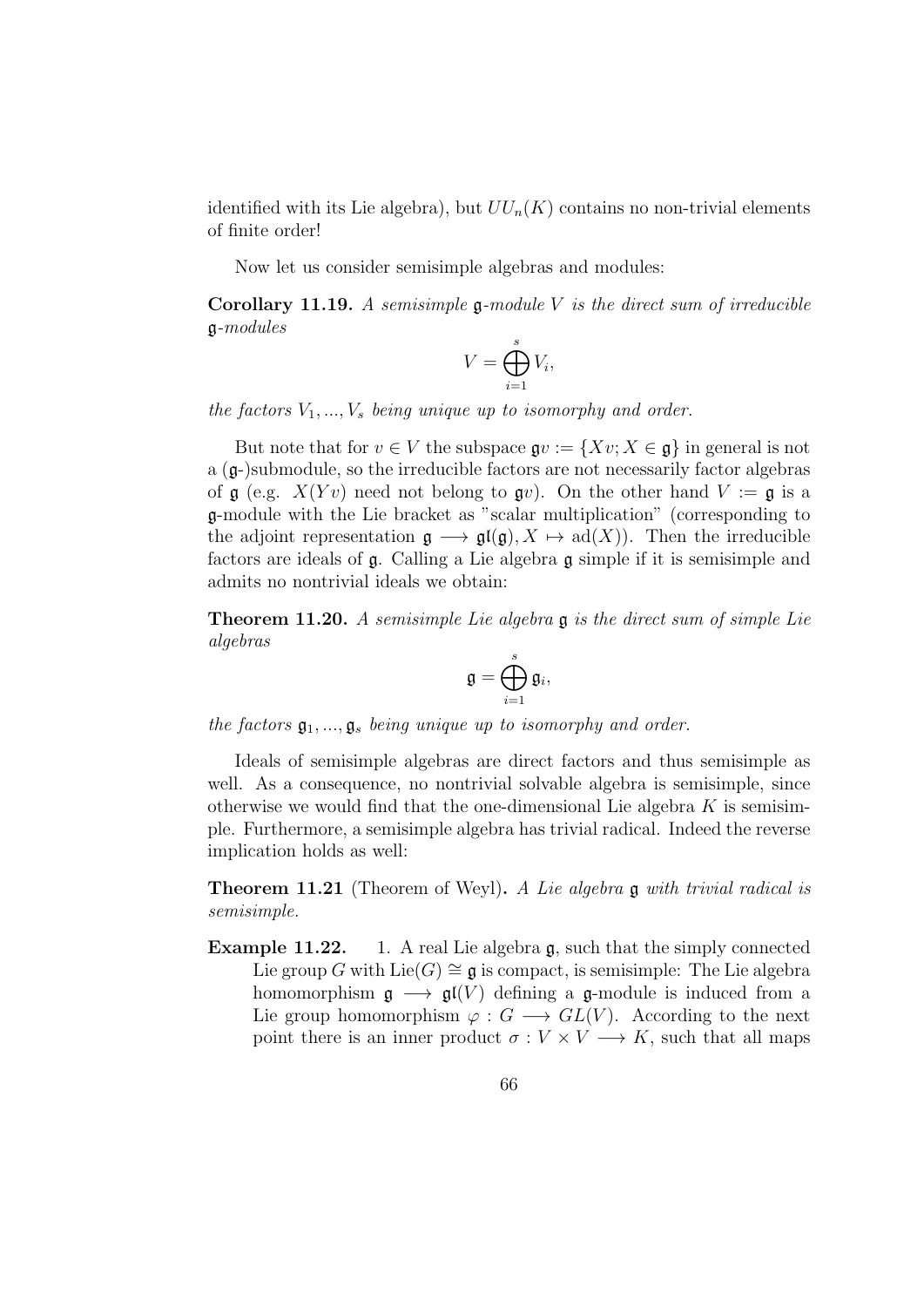$\varphi(q): V \longrightarrow V, v \mapsto qv := \varphi(q)v$  are  $\sigma$ -isometries. Now, given a gsubmodule  $U \subset V$ , the  $\sigma$ -orthogonal complement  $W := U^{\perp}$  is both G-invariant and a complementary g-module. So  $\mathfrak{so}_n(\mathbb{R})$  and  $\mathfrak{su}_n$  are semisimple for  $n > 1$ .

We remark, that any real semisimple algebra is of the type described above.

2. Invariant inner products: On any Lie group G there is a left-invariant σ-finite measure µ on the Borel subsets of G, the "Haar measure", unique up to a scalar factor. For compact  $G$ , the Haar measure is even right invariant and  $\mu(G) < \infty$ . Then we may take any inner product  $\tau: V \times V \longrightarrow K$  in order to get by means of averaging over G the desired G-invariant inner product:

$$
\sigma(v,w) := \int_G \tau(gv,gw)d\mu(g).
$$

3. Complex semisimple Lie algebras: The first point applies only to real Lie algebras, since there are no compact simply connected Lie groups except the trivial group. (The only connected compact complex Lie groups are the tori  $G = \mathbb{C}^m/\Lambda$  with a lattice  $\Lambda \cong \mathbb{Z}^{2m}$  of maximal rank.) But we can weaken our assumption: It is sufficient that  $\mathfrak{g} = \mathfrak{k} \oplus i\mathfrak{k}$  with a real Lie subalgebra  $\mathfrak{k} \subset \mathfrak{g}$  belonging to a simply connected compact real Lie group  $K$  (not to be confused with the base field). Given now a  $\mathfrak{g}\text{-submodule } U \subset V$ , its orthogonal complement with respect to a Kinvariant inner product on  $V$  is a  $K$ -invariant complex vector subspace, hence also  $\mathfrak{k}$  and  $\mathfrak{g} = \mathfrak{k} + i\mathfrak{k}$ -invariant. As example take

$$
\mathfrak{g}=\mathfrak{sl}_n(\mathbb{C})=\mathfrak{su}_n\oplus i\mathfrak{su}_n.
$$

or

$$
\mathfrak{g}=\mathfrak{so}_n(\mathbb{C})=\mathfrak{so}_n(\mathbb{R})\oplus i\mathfrak{so}_n(\mathbb{R}).
$$

Again, any complex semisimple Lie algebra is obtained in that way.

4. Haar measure (Only for those knowing differential forms): Let G be a real Lie group of dimension n. As with vector fields, any n-form  $\omega_e \in \bigwedge^n T_e^*G$  extends uniquely to a left invariant n-form  $\omega \in \Omega^n(G)$ . Then  $\mu(A) := \int_A \omega$  (using the orientation of G defined by  $\omega$  itself) provides a Haar measure on the Borel subsets  $A \subset G$ .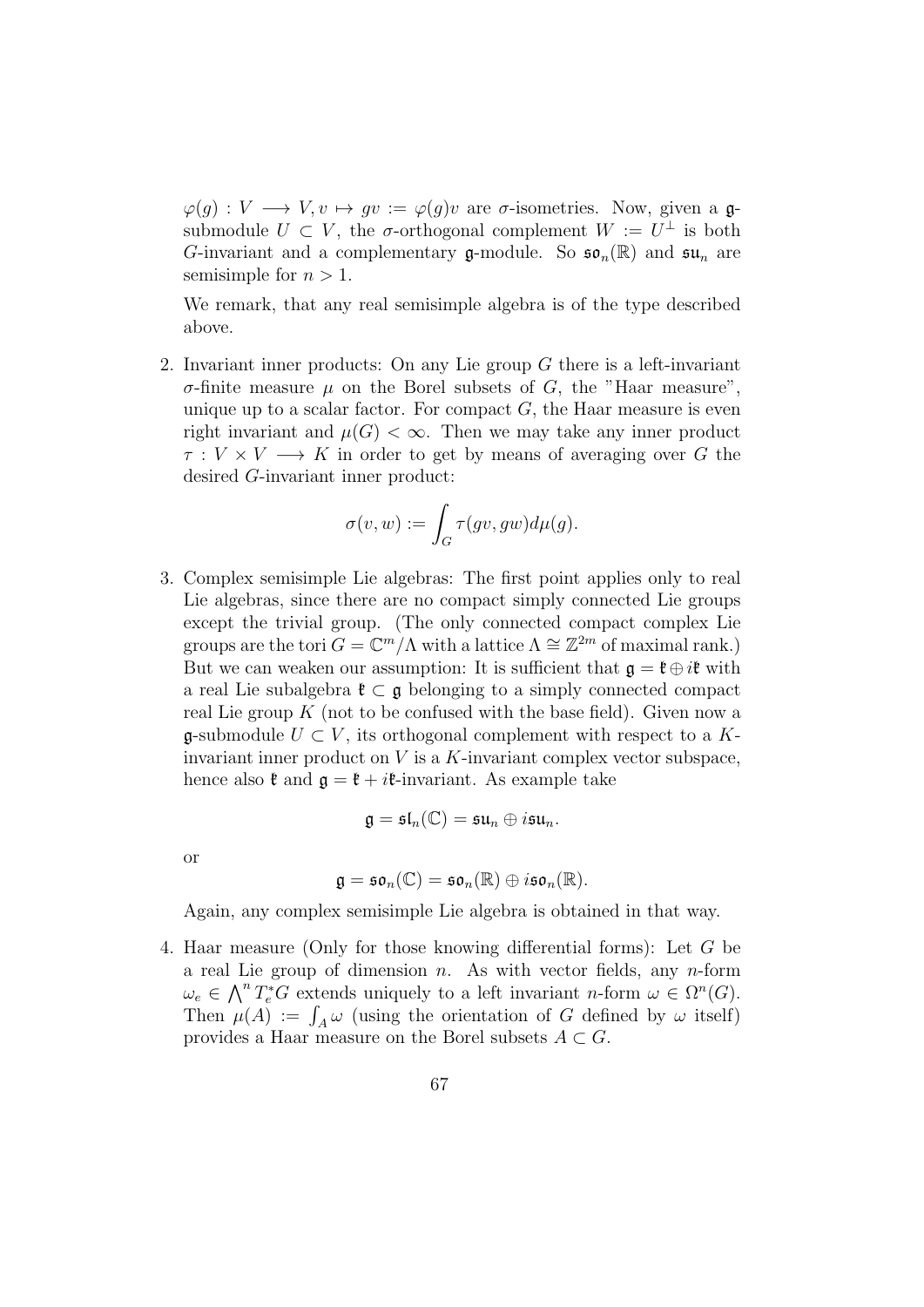In the remaining part of this section we explain the classification of complex simple Lie algebras.

Definition 11.23. A subalgebra  $\mathfrak{h} \subset \mathfrak{g}$  of a Lie algebra  $\mathfrak{g}$  is called a Cartan subalgebra (CSA), if it is nilpotent and satisfies

$$
[X, \mathfrak{h}] \subset \mathfrak{h} \Longrightarrow X \in \mathfrak{h}, \ \forall \ X \in \mathfrak{g}.
$$

**Example 11.24.** For  $\mathfrak{g} = \mathfrak{sl}_n(\mathbb{C})$  the subalgebra  $\mathfrak{h} := \mathfrak{so}_n(\mathbb{C})$  consisting of all diagonal matrices in  $\mathfrak{sl}_n(\mathbb{C})$  is a CSA.

**Proposition 11.25.** In a complex Lie algebra  $\mathfrak g$  any two CSA  $\mathfrak h, \mathfrak h' \subset \mathfrak g$  are conjugate under an automorphism  $f = e^{ad(X)}$  for some  $X \in \mathfrak{g}$ , i.e.  $\mathfrak{h}' = f(\mathfrak{h})$ .

For a semisimple algebra we have

**Proposition 11.26.** Let  $\mathfrak{g}$  be a complex semisimple algebra. Then a subalgebra  $\mathfrak{h} \subset \mathfrak{g}$  is a CSA if and only if the following conditions are satisfied:

- 1. The subalgebra  $\mathfrak{h} \subset \mathfrak{g}$  is a maximal abelian subalgebra.
- 2. All homomorphisms  $\text{ad}(H) : \mathfrak{g} \longrightarrow \mathfrak{g}$  are diagonalizable.

Since h is abelian, the endomorphisms  $ad(H)$  for  $H \in \mathfrak{h}$  commute one with the other, hence can be diagonalized simultaneously, and satisfy  $\text{ad}(H)|_{\mathfrak{h}} = 0$ . So defining  $\mathfrak{g}_{\alpha} \subset \mathfrak{g}$  for a linear form  $\alpha : \mathfrak{h} \longrightarrow \mathbb{C}$  by

$$
\mathfrak{g}_{\alpha} := \{ X \in \mathfrak{g}; \mathrm{ad}(H)(X) = \alpha(H)X, \ \forall \ H \in \mathfrak{h} \}
$$

we can write

$$
\mathfrak{g}=\mathfrak{h}\oplus\bigoplus_{\alpha\in\Delta}\mathfrak{g}_{\alpha}
$$

with the following finite subset  $\Delta \subset \mathfrak{h}^*$ :

$$
\Delta:=\{\alpha\in\mathfrak{h}^*\setminus\{0\};\mathfrak{g}_\alpha\neq\{0\}\}.
$$

The case  $\alpha = 0$  does not occur,  $\mathfrak h$  being a maximal abelian subalgebra.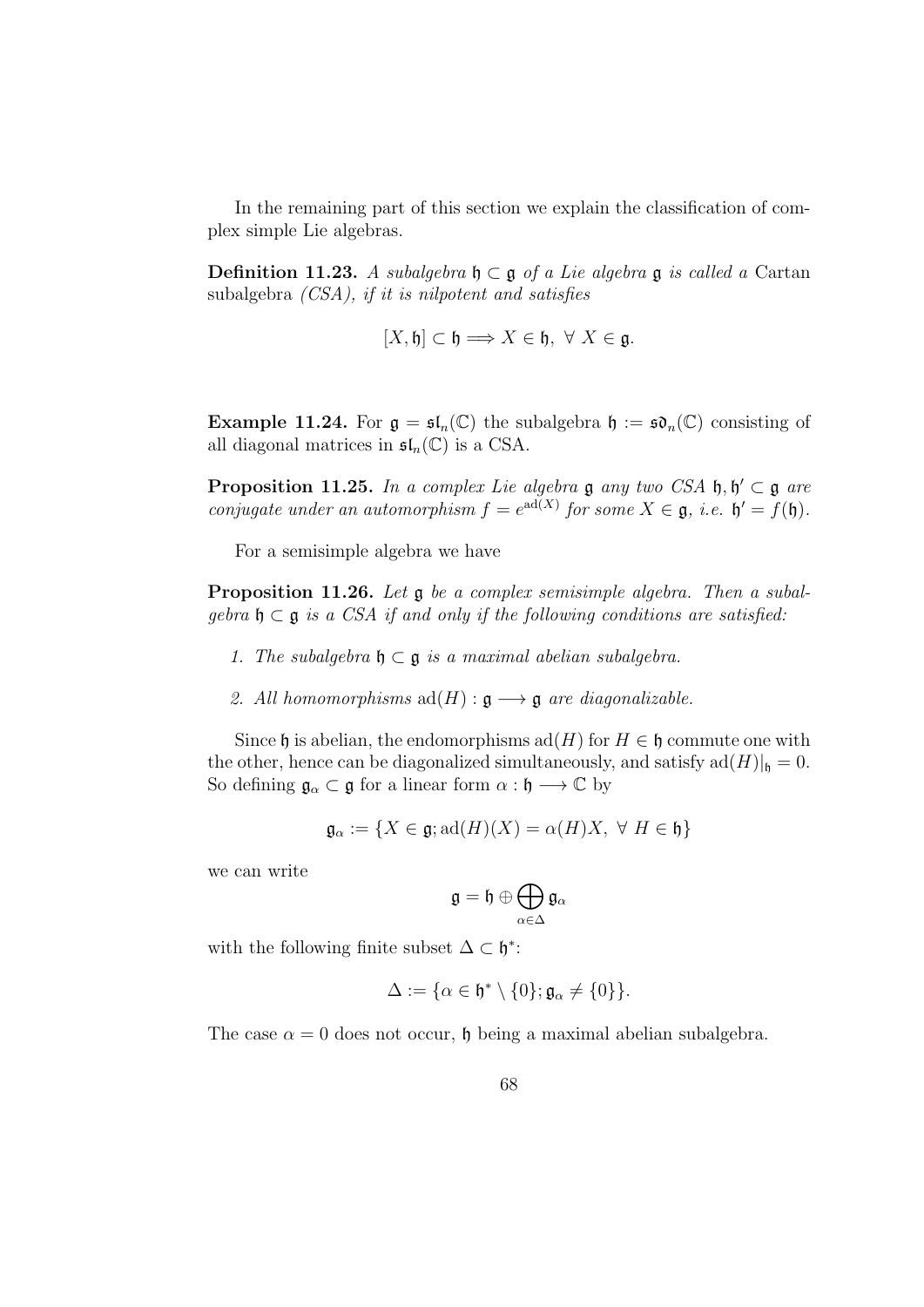**Example 11.27.** For  $\mathfrak{g} = \mathfrak{sl}_n(\mathbb{C}), \mathfrak{h} = \mathfrak{so}_n(\mathbb{C})$  (:= the diagonal matrices with trace 0) we have

$$
\Delta = \{ \alpha_{ij} := \beta_i - \beta_j; 1 \le i, j \le n, i \ne j \}
$$

where

$$
\beta_i : \mathfrak{so}_n(\mathbb{C}) \longrightarrow \mathbb{C}, D = (z_k \delta_{k\ell}) \mapsto z_i
$$

with

$$
\mathfrak{g}_{ij}:=\mathfrak{g}_{\alpha_{ij}}=\mathbb{C}E_{ij}
$$

with the matrix  $E_{ij} := (\varepsilon_{k\ell} := \delta_{ki}\delta_{\ell j}).$ 

Since  $ad(H) \in Der(\mathfrak{g})$  we find

$$
[\mathfrak{g}_\alpha,\mathfrak{g}_\beta]\subset\mathfrak{g}_{\alpha+\beta},
$$

indeed

 $[\mathfrak{g}_{\alpha}, \mathfrak{g}_{\beta}] = \mathfrak{g}_{\alpha+\beta}.$ 

Furthermore one can show

$$
\dim \mathfrak{g}_{\alpha} = 1, \ \forall \ \alpha \in \Delta
$$

and that

$$
\Delta \cap \mathbb{C}\alpha = \{\pm \alpha\}, \ \forall \ \alpha \in \Delta.
$$

The set  $\Delta$  spans a real subspace

$$
\mathfrak{h}_\mathbb{R}^*:=\sum_{\alpha\in\Delta}\mathbb{R}\alpha\subset\mathfrak{h}^*
$$

with  $\mathfrak{h}^* = \mathfrak{h}^*_{\mathbb{R}} \oplus i\mathfrak{h}^*_{\mathbb{R}}$ . For a more detailed description of  $\Delta$  we need a natural inner product on  $\mathfrak{h}_{\mathbb{R}}^*$ .

First of all on a Lie algebra g one defines:

Definition 11.28. Let g be a Lie algebra. The Cartan-Killing form is the following bilinear symmetric form

$$
\langle.,.\rangle: \mathfrak{g} \times \mathfrak{g} \longrightarrow K, (X,Y) \mapsto \langle X,Y \rangle := \mathrm{Tr}(\mathrm{ad}(X)\mathrm{ad}(Y)).
$$

Let us mention: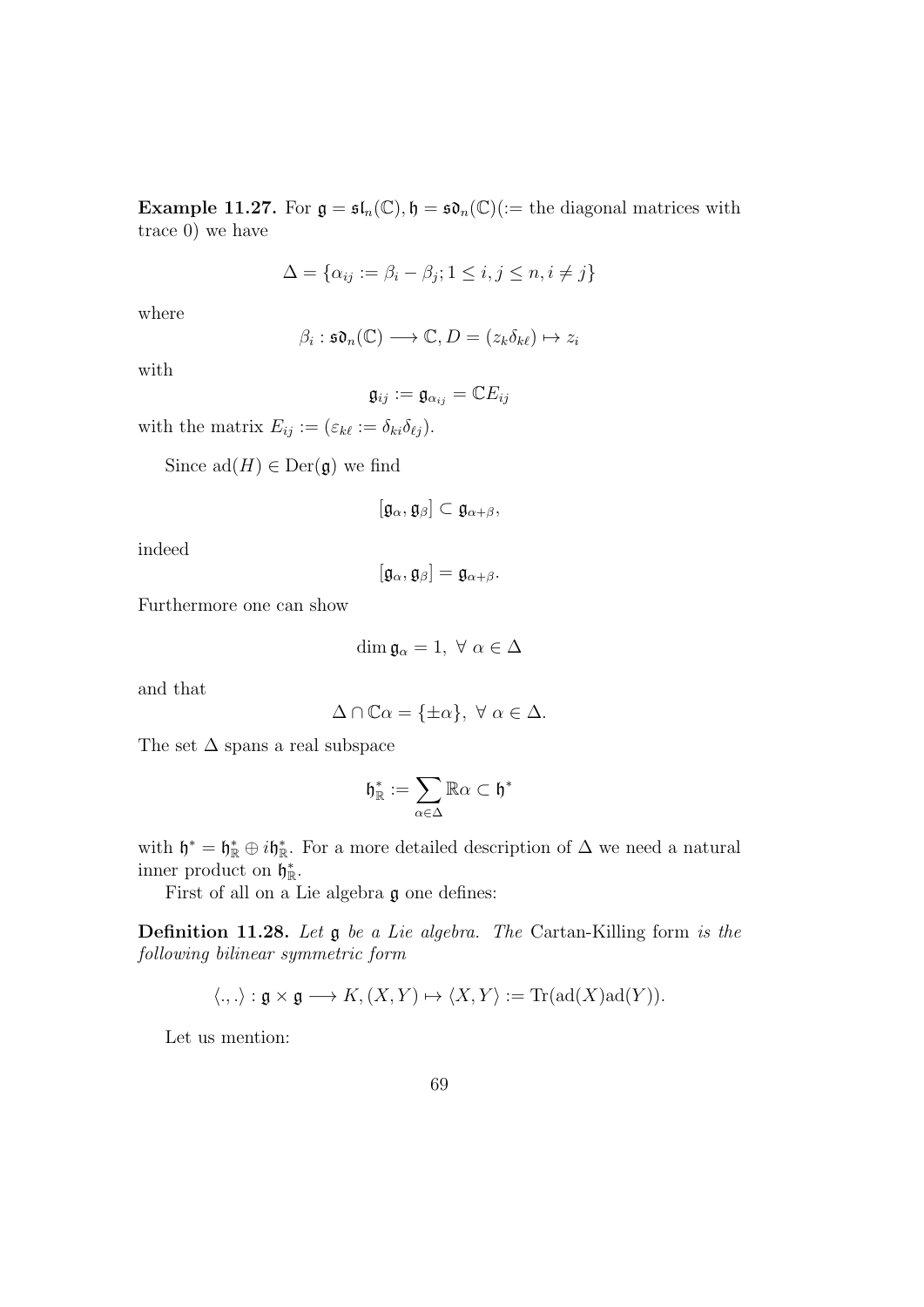**Theorem 11.29.** Let  $\mathfrak g$  be a Lie algebra with Cartan-Killing form  $\langle ., .\rangle$ :  $\mathfrak{g} \times \mathfrak{g} \longrightarrow K$ . Then  $\mathfrak{g}$  is

- 1. solvable iff  $\langle \mathfrak{g}, C(\mathfrak{g}) \rangle = \{0\}$  and
- 2. semisimple iff its Cartan-Killing form is nondegenerate.

Moreover in the latter case its restriction to  $\mathfrak{h} \times \mathfrak{h}$  with a CSA  $\mathfrak{h} \subset \mathfrak{g}$  is nondegenerate as well, and its dual form, also denoted

$$
\langle .,.\rangle:\mathfrak{h}^*\times\mathfrak{h}^*\longrightarrow\mathbb{C},
$$

is real valued on  $\mathfrak{h}_{\mathbb{R}}^* \times \mathfrak{h}_{\mathbb{R}}^*$  and even positive definite.

**Remark 11.30.** Define  $H_{\alpha} \in \mathfrak{h}$  by  $\langle H_{\alpha}, H \rangle = \alpha(H)$ . Then

$$
[X,Y] = \langle X,Y \rangle H_\alpha \neq 0
$$

for  $X \in \mathfrak{g}_{\alpha} \setminus \{0\}, Y \in \mathfrak{g}_{-\alpha} \setminus \{0\}.$ 

In particular we see that

$$
\mathbb{C}H_{\alpha}\oplus \mathfrak{g}_{\alpha}\oplus \mathfrak{g}_{-\alpha}\cong \mathfrak{sl}_2(\mathbb{C}).
$$

The classification of complex semisimple Lie algebras now depends on a better understanding of the set  $\Delta \subset \mathfrak{h}_{\mathbb{R}}^*$ . Indeed it has a remarkable symmetry property: It forms a root system:

Definition 11.31. A finite subset  $\Delta \subset E \setminus \{0\}$  of a finite dimensional euclidean vector space E with inner product  $\langle ., . \rangle$  is called a root system if the following conditions are satisfied:

- 1.  $E = \text{span}(\Delta)$
- 2.  $\Delta \cap \mathbb{R}\alpha = {\pm \alpha}$  for all  $\alpha \in \Delta$ .
- 3. For any root (i.e. element)  $\alpha \in \Delta$  the reflection

$$
s_{\alpha}: E \longrightarrow E, v \mapsto v - \frac{2\langle v, \alpha \rangle}{\langle \alpha, \alpha \rangle} \alpha
$$

on the hyperplane  $\alpha^{\perp} \subset E$  leaves  $\Delta$  invariant:

$$
s_{\alpha}(\Delta) = \Delta, \ \forall \ \alpha \in \Delta.
$$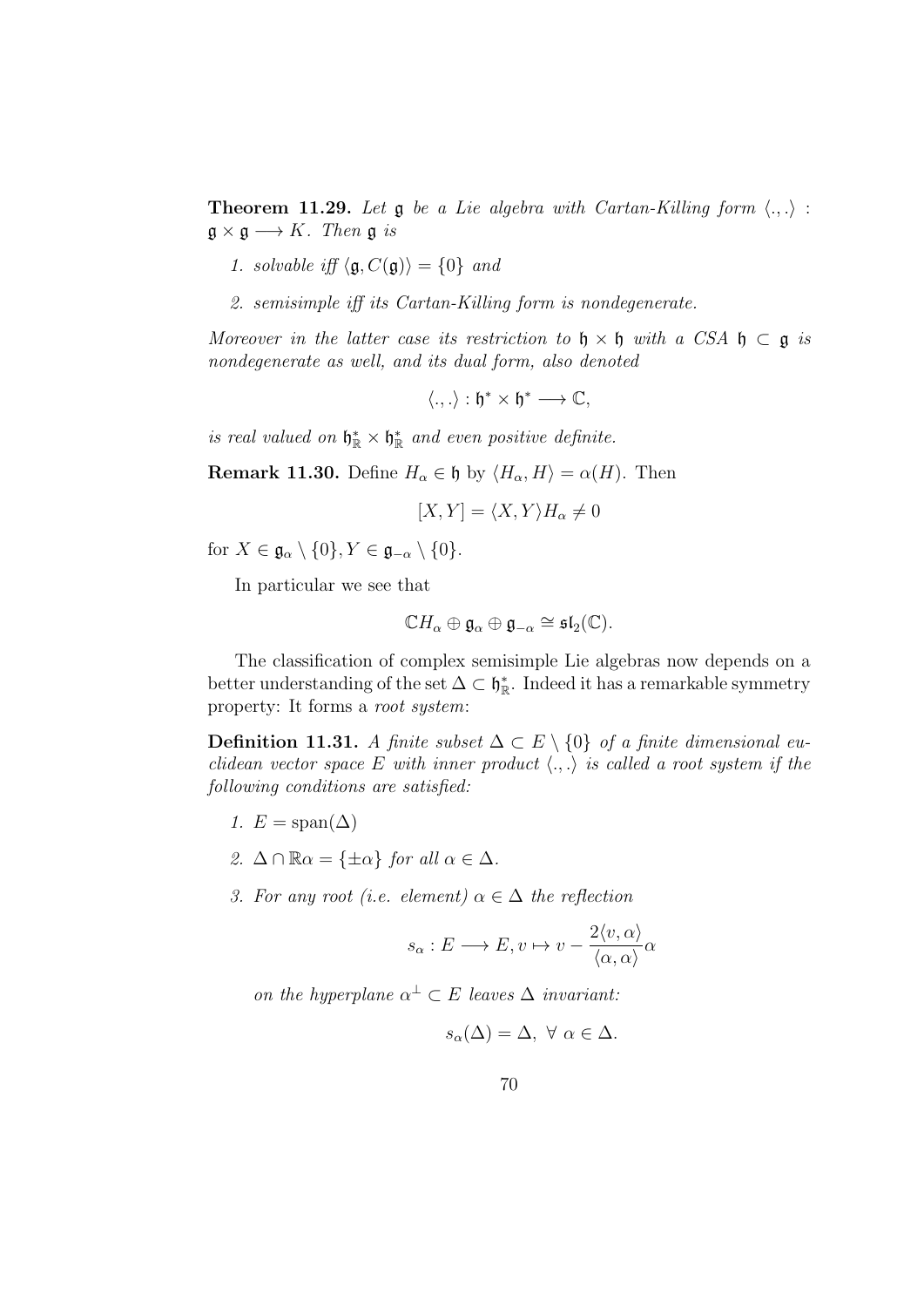4. For all  $\beta, \alpha \in \Delta$  we have

$$
\chi(\beta,\alpha) := \frac{2\langle \beta, \alpha \rangle}{\langle \alpha, \alpha \rangle} \in \mathbb{Z}.
$$

The fourth condition is a very strong condition on the possible angles between the roots: Denote  $\vartheta \in [0, \pi)$  the angle between the non proportional roots  $\alpha$ ,  $\beta$ . Then

$$
\chi(\beta,\alpha)\chi(\alpha,\beta) = 4\cos^2(\vartheta) \in \mathbb{Z},
$$

hence  $\cos(\vartheta) \in \{0, \pm \frac{1}{2}\}$  $\frac{1}{2}, \pm \frac{1}{\sqrt{2}}$  $\frac{1}{2}, \pm$  $\sqrt{3}$  $\frac{\sqrt{3}}{2}$  resp.  $\vartheta = 0, \frac{\pi}{6}$  $\frac{\pi}{6}$ ,  $\frac{\pi}{4}$  $\frac{\pi}{4}, \frac{\pi}{3}$  $\frac{\pi}{3}, \frac{\pi}{2}$  $\frac{\pi}{2}, \frac{2\pi}{3}$  $\frac{2\pi}{3}, \frac{3\pi}{4}$  $\frac{3\pi}{4}, \frac{5\pi}{6}$  $\frac{5\pi}{6}$ .

Furthermore  $\chi(\beta,\alpha) = \pm 1, \pm 2, \pm 3$ , if  $\alpha, \beta$  are neither proportional nor orthogonal. A more detailed analysis of that situation shows that in case  $||\beta|| \geq ||\alpha||$  we have

$$
||\beta||^2 = 4\cos^2(\vartheta) \cdot ||\alpha||^2 = \chi(\beta, \alpha)\chi(\alpha, \beta) ||\alpha||^2.
$$

Indeed, that means nothing but  $\beta = \pm(\alpha - s_{\beta}(\alpha))$ , the sign depending on whether  $\vartheta < \frac{\pi}{2}$  or  $\vartheta > \frac{\pi}{2}$ .

The proof that the above conditions hold for  $\Delta \subset \mathfrak{h}^*$  relies on the knowledge of the irreducible  $\mathfrak{sl}_2(\mathbb{C})$ -modules. Indeed, given nonproportional  $\alpha, \beta$ , the subspace

$$
\bigoplus_{k\in\mathbb{Z}}\mathfrak{g}_{\beta+k\alpha}
$$

is a module over the subalgebra

$$
\mathbb{C}H_{\alpha}\oplus \mathfrak{g}_{\alpha}\oplus \mathfrak{g}_{-\alpha}\cong \mathfrak{sl}_2(\mathbb{C}).
$$

Now let us concentrate on abstract root systems:

**Definition 11.32.** Let  $\Delta \subset E$  be a root system, and demote  $O(E)$  the group of linear isometries of the euclidean space E. The Weyl group  $W(\Delta) \subset O(E)$ is defined as the subgroup of  $O(E)$  generated by the reflections  $s_{\alpha}, \alpha \in \Delta$ .

The symmetries of a root system  $\Delta$  given by the action of the Weyl group  $W(\Delta)$  make it possible to compress the information contained in it in a basis B: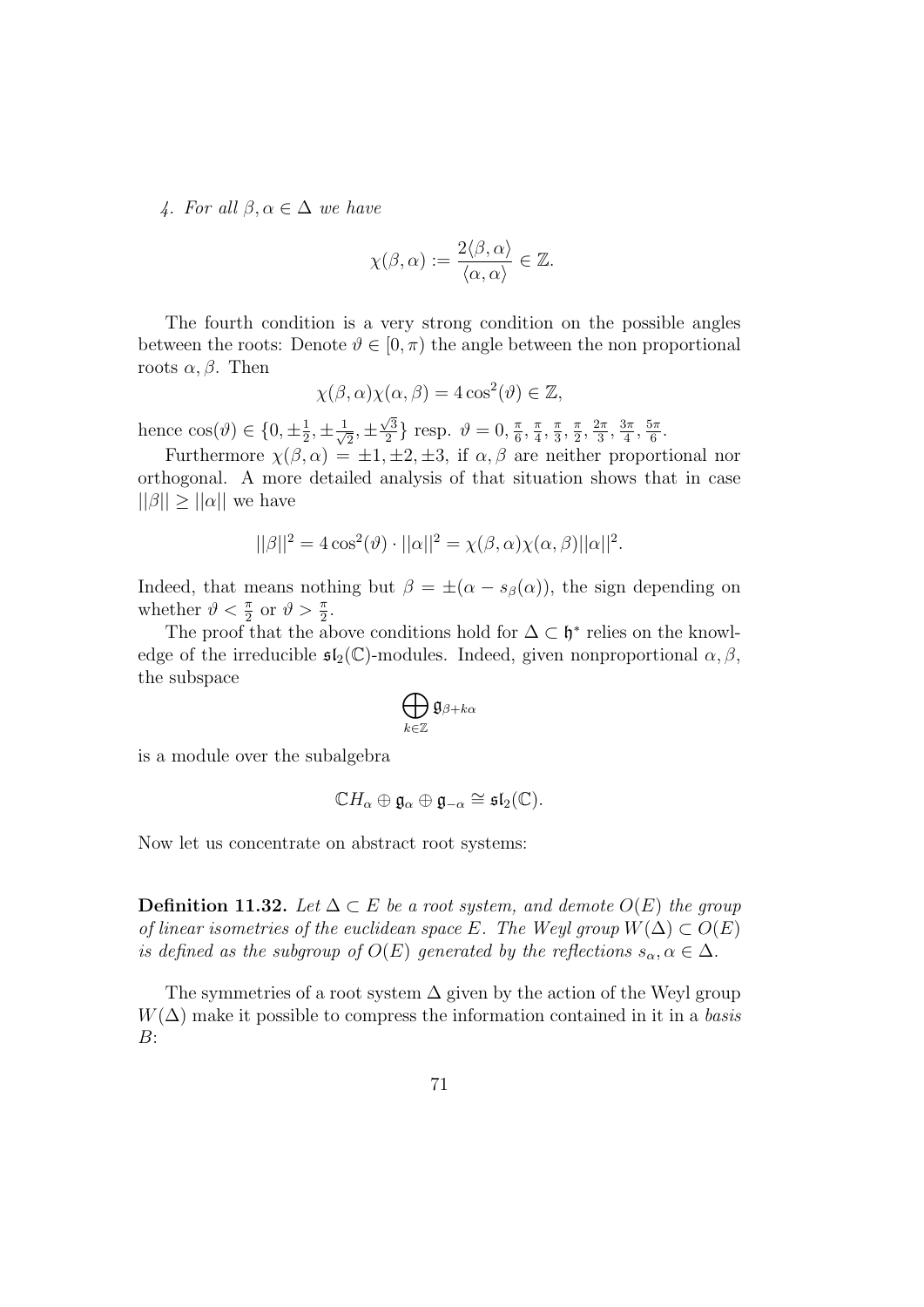**Definition 11.33.** A subset  $B \subset \Delta$  is called a basis of the root system  $\Delta \subset E$  if B is a basis of the vector space E and every  $\beta \in \Delta$  is an integral linear combination

$$
\beta = \sum_{\alpha \in B} k_{\alpha} \cdot \alpha,
$$

where the coefficients  $k_{\alpha} \in \mathbb{Z}$  satisfy either  $k_{\alpha} \geq 0$  for all  $\alpha \in B$  or  $k_{\alpha} \leq 0$ for all  $\alpha \in B$ .

A basis of a root system  $\Delta \subset E$  gives rise to a decomposition

$$
\Delta = \Delta_B + (-\Delta_B),
$$

with  $\Delta_B := \Delta \cap (\sum_{\alpha \in B} \mathbb{N}_{\geq 0} \alpha)$ . On the other hand, starting with certain decompositions we get all the bases of a root system  $\Delta$ :

**Proposition 11.34.** Let  $\Delta \subset E$  be a root system and  $H \subset E$  a hyperplane with  $H \cap \Delta = \emptyset$ . Given a connected component  $E_0$  of  $E \setminus H$  the indecomposable elements in  $\Delta \cap E_0$ , i.e. those which can not be written as a sum  $\beta_1 + \beta_2$ with  $\beta_1, \beta_2 \in \Delta \cap E_0$ , constitute a basis of the root system  $\Delta$ . Indeed, any basis of  $\Delta$  is obtained in that way. In particular any root can be realized as an element of a suitable basis  $B \subset \Delta$ . Furthermore the angle between two base vectors is obtuse, i.e.  $\in$   $\lceil \frac{\pi}{2} \rceil$  $\frac{\pi}{2}, \pi$ ).

**Proposition 11.35.** Let  $\Delta \subset E$  be a root system.

- 1. The action of the Weyl group  $W(\Delta)$  on the set of bases of  $\Delta$  is simply transitive.
- 2. Given a basis B, the reflections  $\sigma_{\alpha}, \alpha \in B$ , generate  $W(\Delta)$ .

As a consequence we see that  $|W(\Delta)| < \infty$ . Furthermore that given a basis B we can recover the Weyl group  $W(\Delta)$  as well as  $\Delta = W(\Delta)B$ .

Let us explain a little bit more in detail the different bases a root system  $\Delta$  admits: Writing a hyperplane as  $H = P_\gamma := \gamma^\perp$  for  $\gamma \in E$  we see that it is a separating hyperplane for  $\Delta$ , i.e.,  $P_{\gamma} \cap \Delta = \emptyset$ , iff  $\gamma \notin E \setminus \bigcup_{\alpha \in \Delta} P_{\alpha}$ .

**Definition 11.36.** Let  $\Delta \subset E$  be a root system. The connected components of  $E \setminus \bigcup_{\alpha \in \Delta} P_{\alpha}$  are called Weyl chambers. An element  $\gamma \in E$  is called regular if  $\gamma \notin E \setminus \bigcup_{\alpha \in \Delta} P_{\alpha}$ . For such an element  $\gamma$  denote  $Ch(\gamma)$  the Weyl chamber containing  $\gamma$ .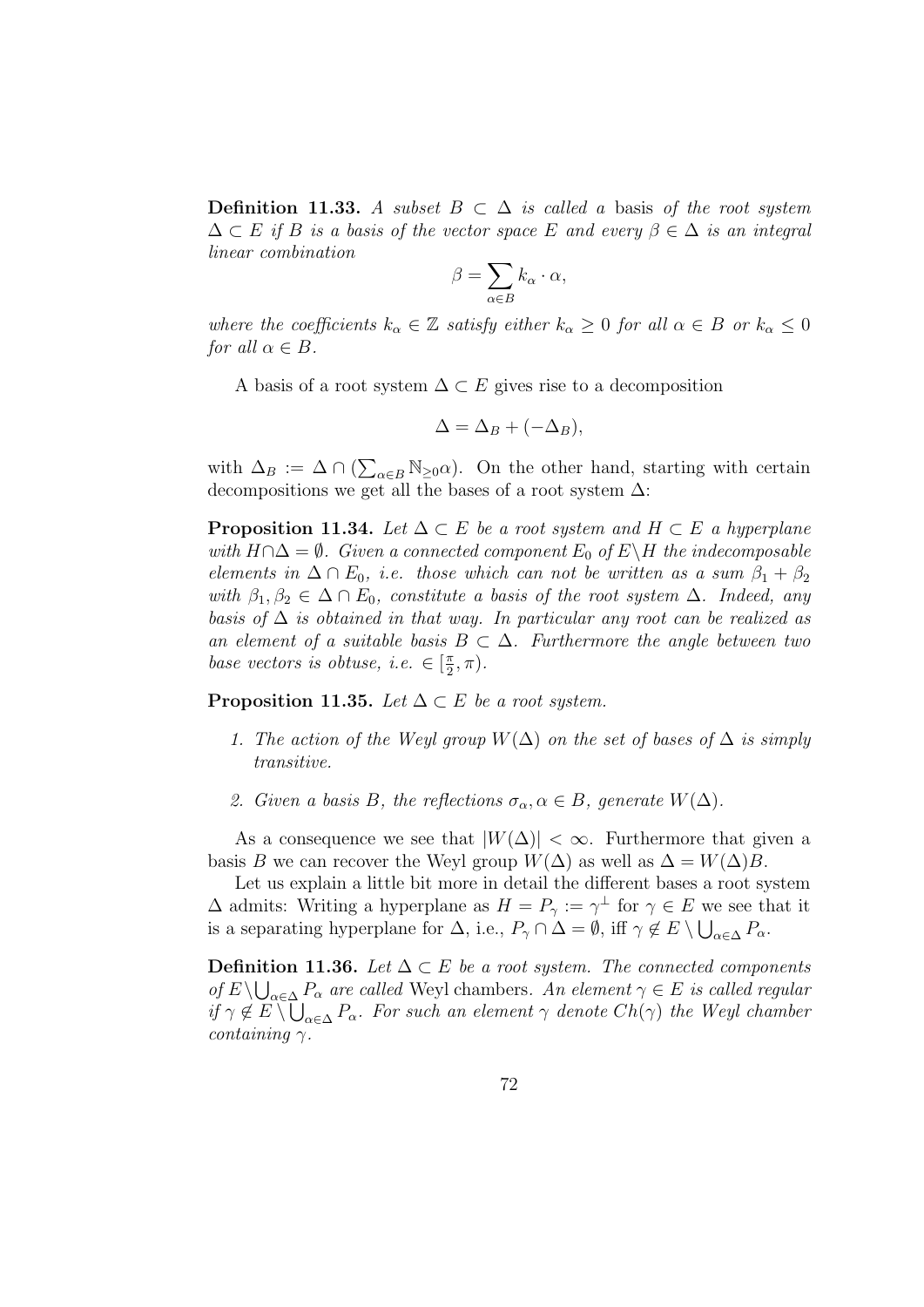**Proposition 11.37.** For a regular element  $\gamma$  denote  $B_{\gamma} \subset \Delta$  the unique basis of  $\Delta$  with  $\langle \gamma, B_{\gamma} \rangle > 0$ . Then  $B_{\delta} = B_{\gamma}$  for all  $\delta \in Ch(\gamma)$  and  $Ch(\gamma) \mapsto B_{\gamma}$  is a bijection between the set of Weyl chambers of  $\Delta$  and the set of bases of  $\Delta$ .

Now the information contained in a basis  $B \subset \Delta$  can be encoded in a so called Dynkin diagram, a graph whose vertices are the base roots  $\alpha \in B$ . Two vertices  $\alpha, \beta$  are connected by  $\chi(\beta, \alpha)\chi(\alpha, \beta) = 4\cos^2(\theta)$  edges, i.e. by one edge, if the angle  $\vartheta \in [0, \pi)$  equals  $\frac{2\pi}{3}$ , by two edges, if  $\vartheta = \frac{3\pi}{4}$  $rac{3\pi}{4}$  and by three edges if  $\vartheta = \frac{5\pi}{6}$  $\frac{6\pi}{6}$ . In the last two cases the two or three edges are even oriented, the arrow pointing from the longer root to the smaller one. Note that the diagram does not depend on the choice of the basis B.

Let us come back to Lie algebras: A Lie algebra can be reconstructed up to isomorphy - from its root system, and a root system from one of its bases resp. - again up to isomorphy - from its Dynkin diagram. First of all, it is connected if and only if the corresponding algebra is simple, and there is a complete classification of the connected Dynkin diagrams. Here it is, the index counting the number of vertices:

- 1.  $A_{\ell}, \ell \geq 1$ : A linear string with  $\ell$  vertices and only simple edges.
- 2.  $B_{\ell}, \ell \geq 2$ : A linear string with  $\ell$  vertices with  $\ell 2$  simple edges and one double edge at one of its ends, the arrow pointing to the end point (for  $\ell \geq 3$ ).
- 3.  $C_{\ell}, \ell \geq 3$ : A linear string with  $\ell$  vertices with  $\ell-2$  simple edges and one double edge at one of its ends, the arrow pointing to the inner point. Note that  $C_2 = B_2$ .
- 4.  $D_{\ell}, \ell \geq 4$ : A string with  $\ell 2$  vertices, with the two remaining vertices connected to the same end point of the string. All edges are simple. Note that  $D_3 = A_3$ .
- 5.  $E_{\ell}, \ell = 6, 7, 8$ : A string with  $\ell 1$  vertices, the  $\ell$ -th vertex being connected to the third vertex of the string. All edges are simple.
- 6.  $F_4$ : A linear string with 4 vertices, the outer edges being simple, the inner one being a double edge (the orientation is not important, since both choices give isomorphic Dynkin diagrams).
- 7.  $G_2$ : Two vertices connected by three edges.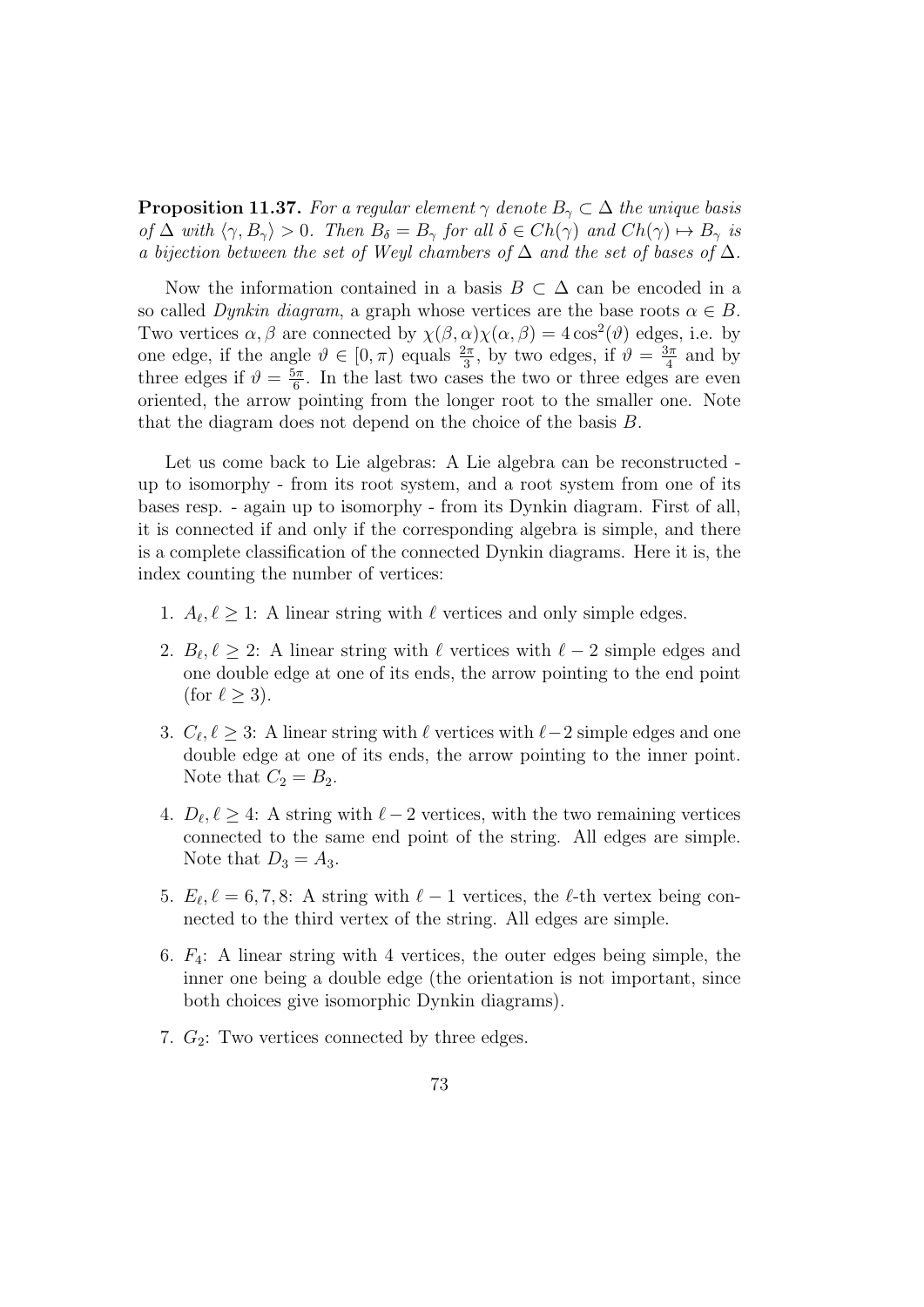Indeed, for every of the above Dynkin diagrams, there is a complex simple Lie algebra realizing it.

Now let us look at complex semisimple Lie groups, i.e. complex connected Lie groups G with semisimple Lie algebra  $\mathfrak{g} = \mathrm{Lie}(G)$ .

First of all the adjoint representation Ad :  $G \longrightarrow GL(\mathfrak{g})$  is a covering of the subgroup  $\text{Ad}(G) \subset \text{Aut}(\mathfrak{g}) \subset GL(\mathfrak{g})$ , since its differential ad :  $\mathfrak{g} \longrightarrow \mathfrak{gl}(\mathfrak{g})$ is injective for a semisimple algebra  $\mathfrak{g}$ , its center being trivial. So there is not only a maximal Lie group - the simply connected one - but also a minimal Lie group with Lie algebra  $\mathfrak{g}$ , since Ad(G) only depends on  $\mathfrak{g}$ : It is the connected Lie subgroup of Aut( $\mathfrak{g}$ ) with Lie algebra ad( $\mathfrak{g}$ ). Indeed, for a semisimple algebra we have  $\text{ad}(\mathfrak{g}) = \text{Der}(\mathfrak{g})$  and hence  $\text{Ad}(G) = \text{Aut}^0(\mathfrak{g})$ , the component of the identity of  $Aut(\mathfrak{g})$ .

If G is simply connected, any other connected Lie group with Lie algebra g is of the form  $G/D$  with a discrete subgroup  $D \subset Z(G)$ . Indeed the center  $Z(G) \subset G$  is finite, it can even be read off from the root system  $\Delta$  associated to a CSA  $\mathfrak{h} \subset \mathfrak{g} = \mathrm{Lie}(G)$ : If we denote  $\Gamma_0 \subset E := \mathfrak{h}_{\mathbb{R}}^*$  the lattice generated by  $\Delta$  (in fact  $\Gamma_0 = \bigoplus_{\alpha \in B} \mathbb{Z} \alpha$  with any basis  $B \subset \Delta$ ) and  $\Gamma := \{ \gamma \in E; \chi(\gamma, \Delta) \subset \mathbb{Z} \},\$  then, obviously  $\Gamma_0 \subset \Gamma$  and (less obviously)

$$
Z(G) \cong \Gamma/\Gamma_0.
$$

The connected Lie subgroup  $H \subset G$  is a maximal (complexified) torus  $(\mathbb{C}^*)^{\ell}$ , a closed subgroup of G containing the center  $Z(G)$ .

Furthermore semisimple Lie groups can be realized as algebraic (in particular closed) subgroups of  $GL(V)$  for some complex vector space V; and even better, any homomorphism  $G \longrightarrow GL(W)$  for an arbitrary vector space W is algebraic. Indeed this follows from the knowledge of all irreducible  $\mathfrak{g}\text{-modules }W$  resp. all irreducible representations  $\mathfrak{g}\longrightarrow \mathfrak{gl}(W)$ .

Here is the table of all simply connected complex simple Lie groups: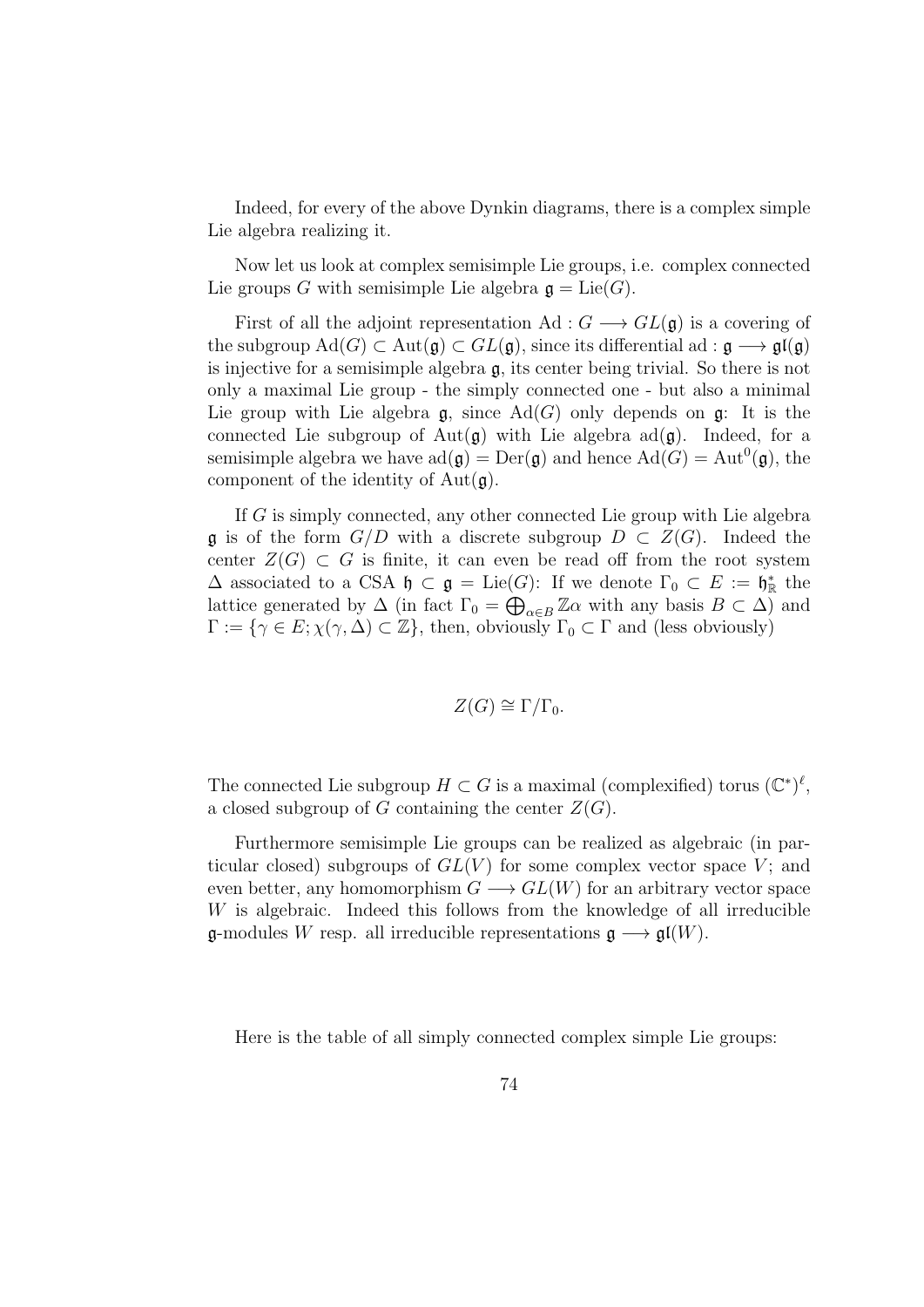| Dynkin diagram                 | simply connected Lie group   | Dimension       | Center                           |
|--------------------------------|------------------------------|-----------------|----------------------------------|
| $A_{\ell}, \ell \geq 1$        | $SL_{\ell+1}(\mathbb{C})$    | $\ell(\ell+2)$  | $\mathbb{Z}_{\ell+1}$            |
| $B_{\ell}, \ell \geq 2$        | $Spin_{2\ell+1}(\mathbb{C})$ | $\ell(2\ell+1)$ | $\mathbb{Z}_2$                   |
| $C_{\ell}, \ell > 3$           | $Sp_{2\ell}(\mathbb{C})$     | $\ell(2\ell+1)$ | $\mathbb{Z}_2$                   |
| $D_{\ell}, \ell \geq 4$ , even | $Spin_{2\ell}(\mathbb{C})$   | $\ell(2\ell-1)$ | $\mathbb{Z}_2\times\mathbb{Z}_2$ |
| $D_{\ell}, \ell \geq 5$ , odd  | $Spin_{2\ell}(\mathbb{C})$   | $\ell(2\ell-1)$ | $\mathbb{Z}_4$                   |
| $E_6$                          |                              | 78              | $\mathbb{Z}_3$                   |
| $E_7$                          |                              | 133             | $\mathbb{Z}_2$                   |
| $E_8$                          |                              | 248             | $\left( \right)$                 |
| $F_4$                          |                              | 52              | $\mathcal{O}$                    |
| G <sub>2</sub>                 | Aut(                         | 14              | 0                                |

Here  $Spin_n(\mathbb{C})$  denotes the universal covering group of  $SO_n(\mathbb{C})$ , and  $\mathbb{O}(\mathbb{C})$ is the complexified algebra of Cayley numbers (octonians). The remaining exceptional group do not have an immediate geometric realization.

Note that an arbitrary semisimple complex Lie group is of the form  $G/D$ , where G is a finite product of copies of the above Lie groups and  $D \subset Z(G)$ , with  $Z(G)$  being the direct product of the centers of the simple factors.

Complex semisimple and real compact Lie groups: Finally let us comment on the relation between complex semisimple groups and real compact Lie groups. Let us start with a semisimple Lie algebra g and look for a "real compact form"  $\mathfrak{k} \subset \mathfrak{g}$ , i.e., a real subalgebra  $\mathfrak{k} \cong \text{Lie}(K)$  for some real compact Lie group K satisfying  $\mathfrak{g} = \mathfrak{k} \oplus i\mathfrak{k}$ . We start with a CSA  $\mathfrak{h} \subset \mathfrak{g}$ and write

$$
\mathfrak{g}=\mathfrak{h}\oplus\bigoplus_{\alpha\in\Delta}\mathfrak{g}_{\alpha},
$$

noting that, with respect to the Cartan Killing form  $\langle ., . \rangle$  we have  $\mathfrak{h} \perp \mathfrak{g}_{\alpha}$  for all  $\alpha \in \Delta$  as well as  $\mathfrak{g}_{\alpha} \perp \mathfrak{g}_{\beta}$  for  $\alpha + \beta \neq 0$ . We shall represent  $\mathfrak{k} = Fix(\tau)$  as fix algebra of a conjugation

$$
\tau:\mathfrak{g}\longrightarrow \mathfrak{g},
$$

i.e. an involutive automorphism of  $\mathfrak g$  as real Lie algebra  $(\tau^2 = id_{\mathfrak g})$  satisfying  $\tau(iX) = -iX$ . Setting

$$
\mathfrak{g}_0 = \mathfrak{h}_\mathbb{R} \oplus \bigoplus_{\alpha \in \Delta} \mathbb{R} Z_\alpha \subset \mathfrak{g}
$$

with  $\mathfrak{h}_{\mathbb{R}} := \text{span}(H_{\alpha}; \alpha \in \Delta)$  (see Remark 11.30) we have  $\mathfrak{g} = \mathfrak{g}_0 \oplus i\mathfrak{g}_0$  and a conjugation  $\sigma := \mathrm{id}_{\mathfrak{g}_0} \oplus -\mathrm{id}_{\mathfrak{ig}_0}.$